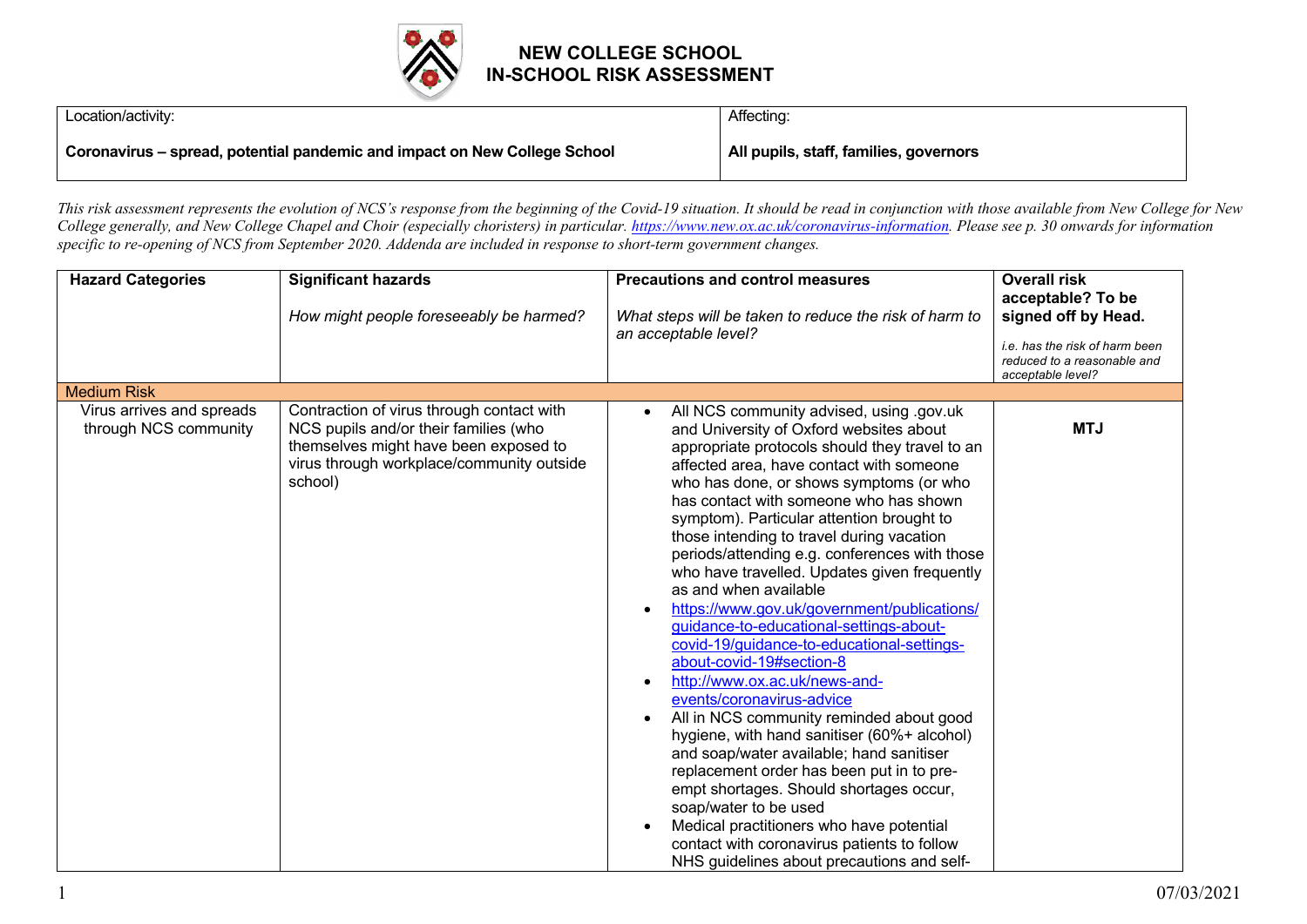

| <b>Hazard Categories</b>                                                      | <b>Significant hazards</b>                                                                                                               | <b>Precautions and control measures</b>                                                                                                                                                                                                                                                                                                                                                                                                                                                                                                                                                                                                                                                                                                                                                                      | <b>Overall risk</b>                                                                                                            |
|-------------------------------------------------------------------------------|------------------------------------------------------------------------------------------------------------------------------------------|--------------------------------------------------------------------------------------------------------------------------------------------------------------------------------------------------------------------------------------------------------------------------------------------------------------------------------------------------------------------------------------------------------------------------------------------------------------------------------------------------------------------------------------------------------------------------------------------------------------------------------------------------------------------------------------------------------------------------------------------------------------------------------------------------------------|--------------------------------------------------------------------------------------------------------------------------------|
|                                                                               | How might people foreseeably be harmed?                                                                                                  | What steps will be taken to reduce the risk of harm to<br>an acceptable level?                                                                                                                                                                                                                                                                                                                                                                                                                                                                                                                                                                                                                                                                                                                               | acceptable? To be<br>signed off by Head.<br>i.e. has the risk of harm been<br>reduced to a reasonable and<br>acceptable level? |
|                                                                               |                                                                                                                                          | isolation if necessary<br>Chapel staff to request travel information<br>from choir personnel to assess risk of<br>infection being brought to NC<br>Public-facing events from last two weeks of<br>Hilary 2020 onwards postponed or cancelled                                                                                                                                                                                                                                                                                                                                                                                                                                                                                                                                                                 |                                                                                                                                |
| Sports fixtures                                                               | Team members from other schools bring<br>virus to NC community, or member of NC<br>community inadvertently takes it to another<br>school | Director of Sport to communicate with<br>$\bullet$<br>opposite numbers in other schools, keeping<br>them abreast of developments at NC/NCS,<br>requesting confirmation of all clear and that<br>no pupils travelled to affected areas within<br>govt-specified time frame<br>Fixtures to be cancelled from mid-March;<br>fixtures only to go ahead from Sept '20<br>following DfE/Sport England guidance                                                                                                                                                                                                                                                                                                                                                                                                     | <b>MTJ</b>                                                                                                                     |
| Member of NCS community<br>arrives on site showing<br>symptoms of coronavirus | Member of NCS community inadvertently<br>brings virus on-site through attending<br>school/work                                           | Individual to be placed in isolation<br>immediately (school counsellor's room),<br>where there are placed water bottles and<br>face masks, while plans are put in place for<br>individual to safely leave premises without<br>impacting others<br>Public Health England notified and all<br>individuals who may have had contact with<br>individual to be tracked and appropriate<br>measures (e.g. self-isolation at home) to be<br>put in place<br>If individual needs to use a toilet, they use<br>the nearest one (by Year 3 classroom), they<br>wear a face mask while moving to toilet, and<br>the toilet itself then becomes quarantined<br>Deep clean of relevant areas to be organised<br>$\bullet$<br>asap<br>HM to take Public Health England and<br>College advice on appropriateness of closing | <b>MTJ</b>                                                                                                                     |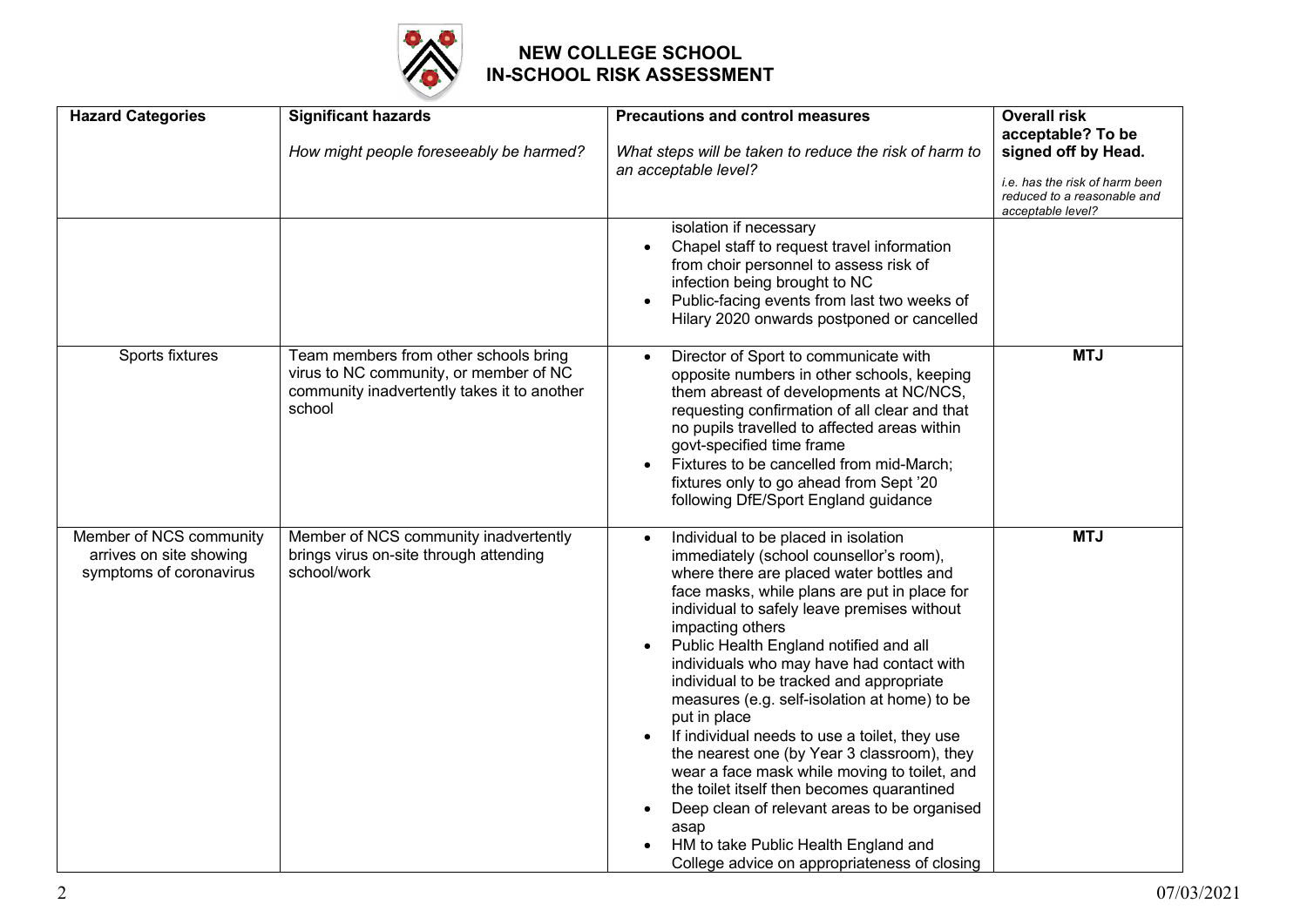

| <b>Hazard Categories</b>                                                   | <b>Significant hazards</b>                                                                                                                                                    | <b>Precautions and control measures</b>                                                                                                                                                                                                                                                                                                                                                                                                                                                                                                                                                                                                                                                                           | <b>Overall risk</b><br>acceptable? To be                                                                  |
|----------------------------------------------------------------------------|-------------------------------------------------------------------------------------------------------------------------------------------------------------------------------|-------------------------------------------------------------------------------------------------------------------------------------------------------------------------------------------------------------------------------------------------------------------------------------------------------------------------------------------------------------------------------------------------------------------------------------------------------------------------------------------------------------------------------------------------------------------------------------------------------------------------------------------------------------------------------------------------------------------|-----------------------------------------------------------------------------------------------------------|
|                                                                            | How might people foreseeably be harmed?                                                                                                                                       | What steps will be taken to reduce the risk of harm to<br>an acceptable level?                                                                                                                                                                                                                                                                                                                                                                                                                                                                                                                                                                                                                                    | signed off by Head.<br>i.e. has the risk of harm been<br>reduced to a reasonable and<br>acceptable level? |
|                                                                            |                                                                                                                                                                               | school for deep-clean<br>See update from Sept '20 below<br>Individual risk assessments to be created for<br>vulnerable colleagues                                                                                                                                                                                                                                                                                                                                                                                                                                                                                                                                                                                 |                                                                                                           |
| Food preparation                                                           | Virus may be transmitted during preparation<br>or consumption of food                                                                                                         | Kitchen staff to work on staggered hours<br>where possible to minimise interaction in<br>kitchen space<br>Kitchen staff to wear masks and disposal<br>gloves during food preparation. Face shields<br>to be available ASAP for during food<br>distribution.<br>Perspex dividers installed in dining hall to<br>minimise risk of virus spreading through face-<br>to-face contact during eating                                                                                                                                                                                                                                                                                                                    | <b>MTJ</b>                                                                                                |
| Spread of virus through<br>pupil/colleague contact while<br>in New College | New College is a popular tourist destination<br>and the virus might be brought in by those<br>travelling. Chapel services are popular and<br>frequently have tourists present | NC has own appropriate policy/protocol<br>$\bullet$<br>about restricting access to College premises<br>NCS pupils to be included in any restrictions<br>(e.g. chapel cancellation)<br>If advice suggests that e.g. taking part in the<br>peace/taking of Eucharist in traditional way<br>would aid spread of virus, instruct pupils and<br>colleagues to partake in non-contact form<br>(If level of seriousness gets to this point,<br>chapel services would have been reviewed<br>by NC anyway)<br>Chapel services cancelled from mid-8 <sup>th</sup> week;<br>DfE guidance to be followed about pupil<br>interaction and engagement, with<br>repercussions for chapel services following<br>from that guidance | <b>MTJ</b>                                                                                                |
| School closure (at command<br>of Warden and NC, or by govt<br>edict)       | Pupils need to be kept away from school<br>community with potential harm to education,<br>impact on exams etc.                                                                | Where practicable, work set online via VLE-<br>teachers to take responsibility for<br>subject/year area and to ensure sufficient<br>appropriate provision for length of school                                                                                                                                                                                                                                                                                                                                                                                                                                                                                                                                    | <b>MTJ</b>                                                                                                |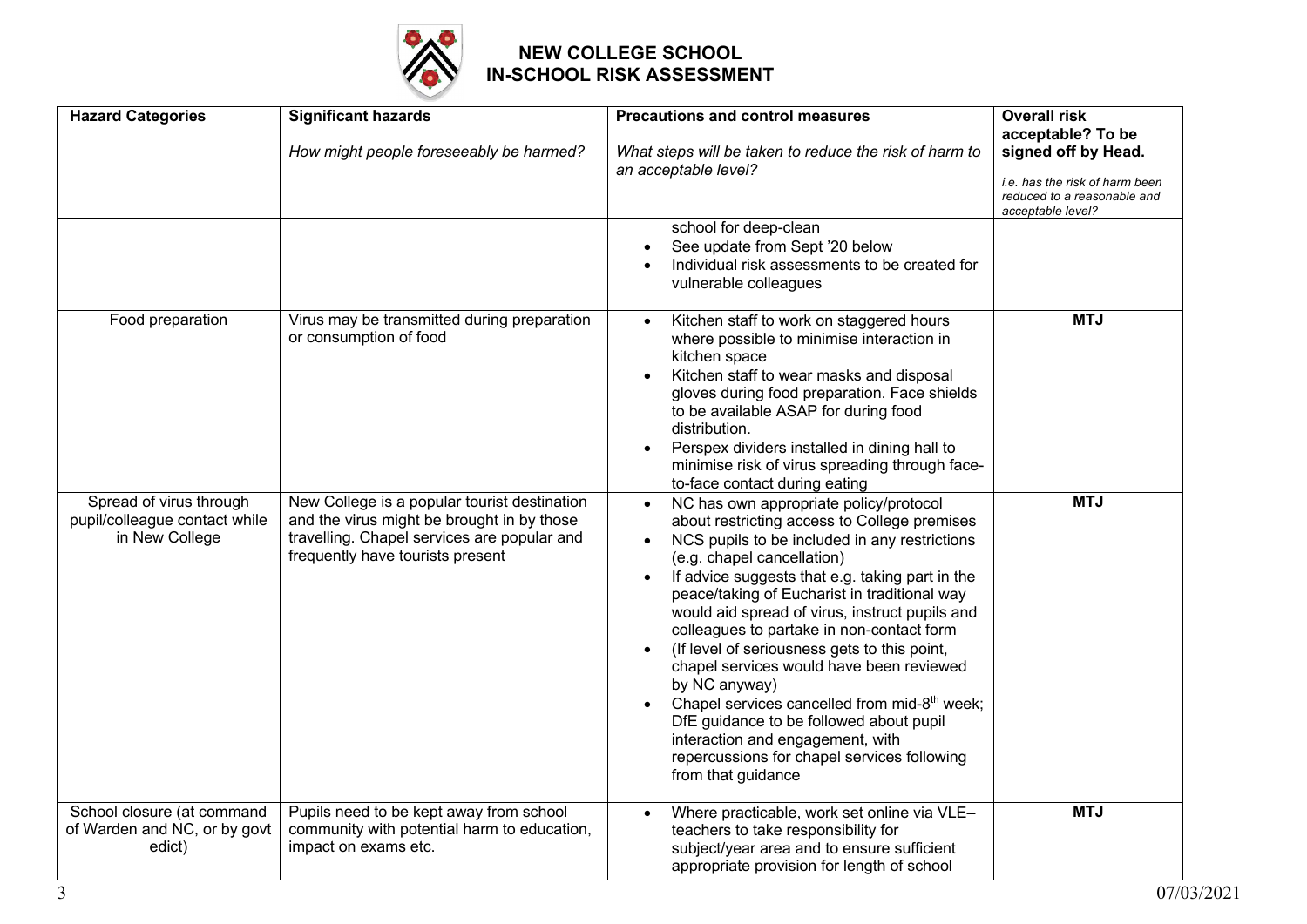

| <b>Hazard Categories</b>     | <b>Significant hazards</b><br>How might people foreseeably be harmed?                                                                                                                                                                                                                                                                | <b>Precautions and control measures</b><br>What steps will be taken to reduce the risk of harm to<br>an acceptable level?                                                                                                                                                                                                                                                                                                                                                                               | <b>Overall risk</b><br>acceptable? To be<br>signed off by Head.<br>i.e. has the risk of harm been<br>reduced to a reasonable and<br>acceptable level? |
|------------------------------|--------------------------------------------------------------------------------------------------------------------------------------------------------------------------------------------------------------------------------------------------------------------------------------------------------------------------------------|---------------------------------------------------------------------------------------------------------------------------------------------------------------------------------------------------------------------------------------------------------------------------------------------------------------------------------------------------------------------------------------------------------------------------------------------------------------------------------------------------------|-------------------------------------------------------------------------------------------------------------------------------------------------------|
|                              |                                                                                                                                                                                                                                                                                                                                      | closure<br>There are no public exams to be sat. Any<br>'external' exams e.g. CE to be negotiated by<br>HM with schools directly<br>Bursar and insurers to investigate impact on<br>$\bullet$<br>fees<br>Updated safeguarding documentation,<br>$\bullet$<br>including focus on implications of remote<br>learning, is available below (including<br>updated KCSIE)<br>From Sept '20 enhanced remote learning<br>provision to be provided                                                                |                                                                                                                                                       |
| Infection of staff           | Number of adults available to<br>supervise/teach pupils diminishes; key<br>members of staff may be absent                                                                                                                                                                                                                            | If a short-term issue, 'snow day' protocol to<br>$\bullet$<br>be put into action<br>If number of staff reduces to point it is not<br>legally safe to have pupils on site, school to<br>close<br>Line of succession in place if HM etc. to<br>contract virus (DHP/DHA → Head of Pre-<br>Prep $\rightarrow$ Director of Music) and HM to self-<br>isolate in HM's lodgings, with no use of<br>downstairs area by visitors/colleagues<br>All staff to follow DfE guidance about self-<br>isolation (below) | <b>MTJ</b>                                                                                                                                            |
| Cancellation of school trips | In June 2020 Years 5-6 are due to travel to<br>Northern France; Year 8 are due to travel to<br>Sicily; choristers to Malta. Depending on the<br>situation by then, there may still be danger of<br>exposure to virus, spreading or contracting it.<br>There may be financial implication to<br>NCS/NC choir of trips being cancelled | Monitor situation as it develops between now<br>$\bullet$<br>and June (peak predicted to be in April)<br>Maintain good contact with tour providers<br>and follow advice of them and .gov.uk<br>website concerning school trips<br>School finance officer to be informed, and<br>pursue financial implications, of cancellation<br>of school trips (insurance etc.)<br>No overnight trips to be planned for 2020/21<br>academic year                                                                     | <b>MTJ</b>                                                                                                                                            |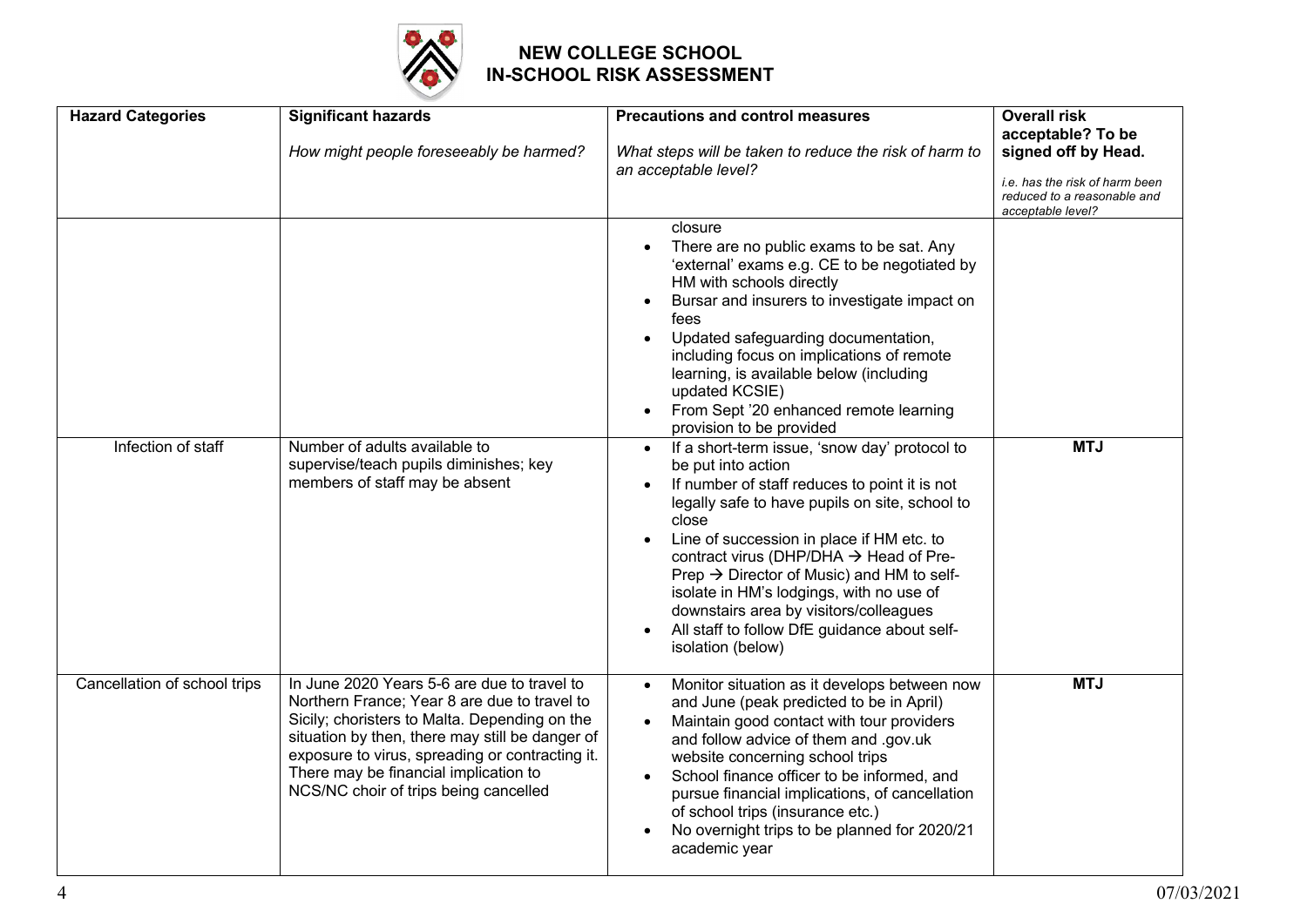

| <b>Hazard Categories</b>                                                | <b>Significant hazards</b>                                                                                     | <b>Precautions and control measures</b>                                                                                                                                                                                                                                                                                                                                                                                                                                                                                                                                                                                                                                                                                                                                                                                                                                                                                                                                                                                                                                                    | <b>Overall risk</b><br>acceptable? To be                                                  |
|-------------------------------------------------------------------------|----------------------------------------------------------------------------------------------------------------|--------------------------------------------------------------------------------------------------------------------------------------------------------------------------------------------------------------------------------------------------------------------------------------------------------------------------------------------------------------------------------------------------------------------------------------------------------------------------------------------------------------------------------------------------------------------------------------------------------------------------------------------------------------------------------------------------------------------------------------------------------------------------------------------------------------------------------------------------------------------------------------------------------------------------------------------------------------------------------------------------------------------------------------------------------------------------------------------|-------------------------------------------------------------------------------------------|
|                                                                         | How might people foreseeably be harmed?                                                                        | What steps will be taken to reduce the risk of harm to<br>an acceptable level?                                                                                                                                                                                                                                                                                                                                                                                                                                                                                                                                                                                                                                                                                                                                                                                                                                                                                                                                                                                                             | signed off by Head.                                                                       |
|                                                                         |                                                                                                                |                                                                                                                                                                                                                                                                                                                                                                                                                                                                                                                                                                                                                                                                                                                                                                                                                                                                                                                                                                                                                                                                                            | <i>i.e.</i> has the risk of harm been<br>reduced to a reasonable and<br>acceptable level? |
|                                                                         |                                                                                                                |                                                                                                                                                                                                                                                                                                                                                                                                                                                                                                                                                                                                                                                                                                                                                                                                                                                                                                                                                                                                                                                                                            |                                                                                           |
|                                                                         |                                                                                                                |                                                                                                                                                                                                                                                                                                                                                                                                                                                                                                                                                                                                                                                                                                                                                                                                                                                                                                                                                                                                                                                                                            |                                                                                           |
| Low Risk                                                                |                                                                                                                |                                                                                                                                                                                                                                                                                                                                                                                                                                                                                                                                                                                                                                                                                                                                                                                                                                                                                                                                                                                                                                                                                            |                                                                                           |
| Poor communication                                                      | Staff/families/pupils not aware of situation<br>and responsibilities to reduce spread of<br>infection          | HM or NCS representative sits on NC bronze<br>committee; relevant information<br>communicated in clear and timely manner to<br>NCS committee, consisting of senior<br>leadership team and premises manager<br>HM keeps parents informed weekly in<br>newsletter about progress and policies<br>HM keeps colleagues informed via staff<br>meetings and/or emails. Staff also<br>encouraged to check relevant websites<br>regularly and to follow government/university<br>advice. Information to cascade down via<br>Heads of Dept and especially via Director of<br>Music for VMTs<br>HM and/or Warden communicates with<br>parents directly via Parentmail if a more<br>urgent message needs communication<br>Pupils informed of situation, but not in an<br>alarmist way, through assemblies and ad hoc<br>meetings if necessary<br>Pupils reminded of good hygiene and ways<br>to minimise spread of illness through<br>assemblies and posters in relevant areas of<br>school<br>Head of Pre-Prep to take charge of<br>communicating messages in appropriate way<br>to boys of that age | <b>MTJ</b>                                                                                |
| Lack of<br>knowledge/understanding of<br>coronavirus and its spread, or | Virus spreads due to lack of understanding<br>of seriousness of situation, or how the virus<br>might be spread | HM to keep twice-daily eye on advice from<br>gov.uk and the University of Oxford advice<br>website (themselves updated frequently)                                                                                                                                                                                                                                                                                                                                                                                                                                                                                                                                                                                                                                                                                                                                                                                                                                                                                                                                                         | <b>MTJ</b>                                                                                |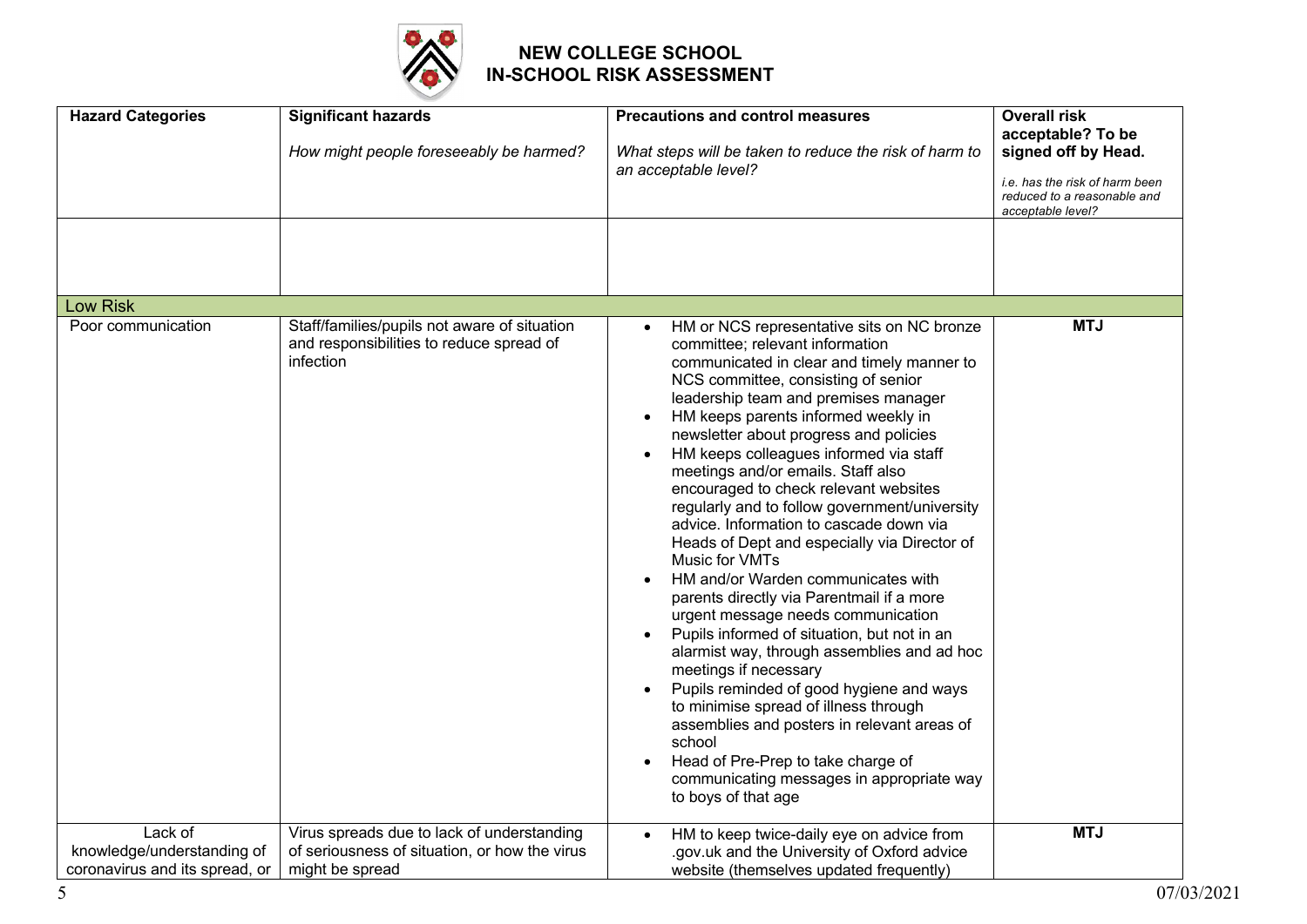

| <b>Hazard Categories</b>                   | <b>Significant hazards</b><br>How might people foreseeably be harmed?                                                                                            | <b>Precautions and control measures</b><br>What steps will be taken to reduce the risk of harm to<br>an acceptable level?                                                                                                                                                                                                                                            | <b>Overall risk</b><br>acceptable? To be<br>signed off by Head.<br>i.e. has the risk of harm been<br>reduced to a reasonable and<br>acceptable level? |
|--------------------------------------------|------------------------------------------------------------------------------------------------------------------------------------------------------------------|----------------------------------------------------------------------------------------------------------------------------------------------------------------------------------------------------------------------------------------------------------------------------------------------------------------------------------------------------------------------|-------------------------------------------------------------------------------------------------------------------------------------------------------|
| how to respond appropriately               |                                                                                                                                                                  | HM to keep abreast of developments<br>communicated to NC through liaison with<br>Warden and Bronze Group in NC                                                                                                                                                                                                                                                       |                                                                                                                                                       |
| Psychological harm to<br>pupils/colleagues | Panic due to fears of virus, its spread and its<br>potential harm to health (of oneself and<br>others)                                                           | HM to use assembly/staff meetings to keep<br>$\bullet$<br>risk to life in perspective (pupils and<br>colleagues), and to refer parents to relevant<br>websites which detail risks of coronavirus<br>and potential harm it might cause<br>DHP to oversee PSHCEE/wellbeing lessons<br>and form time to address any particular<br>issues emanating from Covid situation | <b>MTJ</b>                                                                                                                                            |
| <b>Bullying</b>                            | Pupils with heritage from particular parts of<br>the world specifically impacted by<br>coronavirus may be 'blamed' or targeted                                   | All NCS colleagues to uphold policies<br>regarding tolerance and anti-discrimination<br>No pupil to be singled out or asked probing<br>questions by any member of NCS<br>community; any concerns to be referred to<br>Office and/or HM                                                                                                                               | <b>MTJ</b>                                                                                                                                            |
| Death of colleague/child                   | Self-explanatory for victim, though children<br>at time of writing seem generally to be<br>unaffected by serious symptoms;<br>psychological distress of bereaved | School's existing major incident policy (inc.<br>bereavement policies) to go into action, with<br>counselling advice of school counsellor and<br>College resources sought                                                                                                                                                                                            | <b>MTJ</b>                                                                                                                                            |

# Safeguarding Policy Addendum During Remote Learning - Covid-19

Due to the closure of school sites to the majority of pupils (excluding vulnerable children and the children of key workers) certain issues need to be highlighted, or the policy clarified, for the current situation: remote learning for the majority combined with continued school access for the minority. NCS will review and revise its child protection policy and keep it *under review as circumstances continue to evolve.*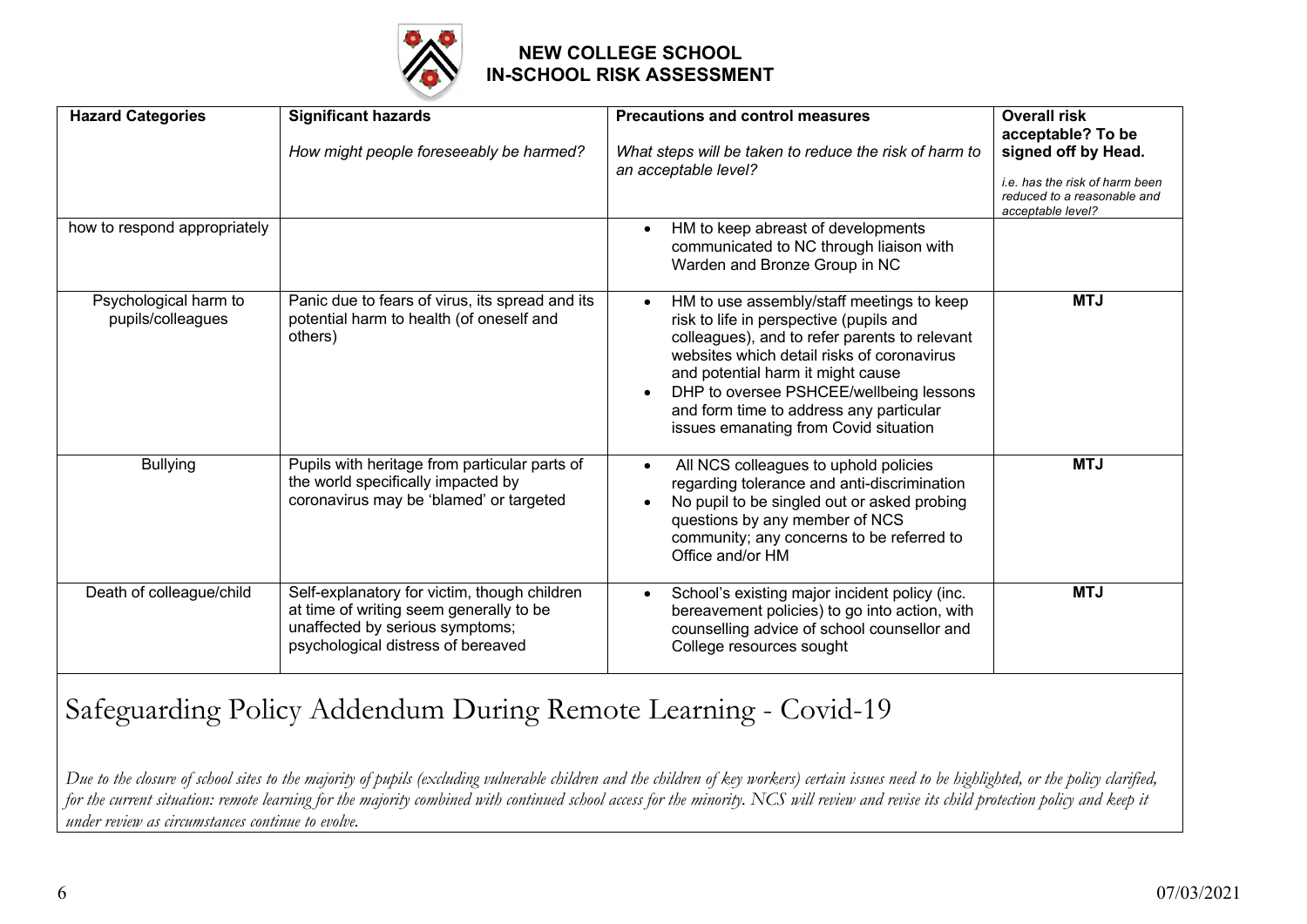

| <b>Hazard Categories</b> | <b>Significant hazards</b>                                     | <b>Precautions and control measures</b>                                                                                                                | <b>Overall risk</b>                   |  |  |
|--------------------------|----------------------------------------------------------------|--------------------------------------------------------------------------------------------------------------------------------------------------------|---------------------------------------|--|--|
|                          |                                                                |                                                                                                                                                        | acceptable? To be                     |  |  |
|                          | How might people foreseeably be harmed?                        | What steps will be taken to reduce the risk of harm to                                                                                                 | signed off by Head.                   |  |  |
|                          |                                                                | an acceptable level?                                                                                                                                   | <i>i.e.</i> has the risk of harm been |  |  |
|                          |                                                                |                                                                                                                                                        | reduced to a reasonable and           |  |  |
|                          |                                                                |                                                                                                                                                        | acceptable level?                     |  |  |
| <b>Rationale</b>         |                                                                |                                                                                                                                                        |                                       |  |  |
|                          | a number of important safeguarding principles remain the same: | The way schools and colleges are currently operating in response to coronavirus (COVID-19) is fundamentally different from business as usual, however, |                                       |  |  |

- with regard to safeguarding, the best interests of children must always continue to come first
- if anyone in a school or college has a safeguarding concern about any child they should continue to act and act immediately
- a DSL or deputy should be available
- it is essential that unsuitable people are not allowed to enter the children's workforce and/or gain access to children
- children should continue to be protected when they are online

NCS (as part of New College) will, as far as is reasonably possible, take a whole institution approach to safeguarding. This will allow us to be satisfied that any new policies and processes in response to COVID-19 are not weakening our approach to safeguarding or undermining our child protection policy. NCS will continue to follow:

- any updated advice received from the local three safeguarding partners
- any updated advice received from local authorities regarding children with education, health and care (EHC) plans, the local authority designated officer and children's social care, reporting mechanisms, referral thresholds and children in need
- what staff and volunteers should do if they have any concerns about a child
- the continued importance of all staff and volunteers acting and acting immediately on any safeguarding concerns
- DSL (and deputy) arrangements
- the continued importance for school and college staff to work with and support children's social workers and the local authority virtual school head (VSH) for looked-after and previously looked-after children
- guidance on peer on peer abuse given the very different circumstances schools and colleges are operating in a revised process may be required for managing any report of such abuse and supporting victims – see below. (The principles as set out in part 5 of KCSIE should continue to inform any revised approach)
	- what staff and volunteers should do if they have concerns about a staff member or volunteer who may pose a safeguarding risk to children (the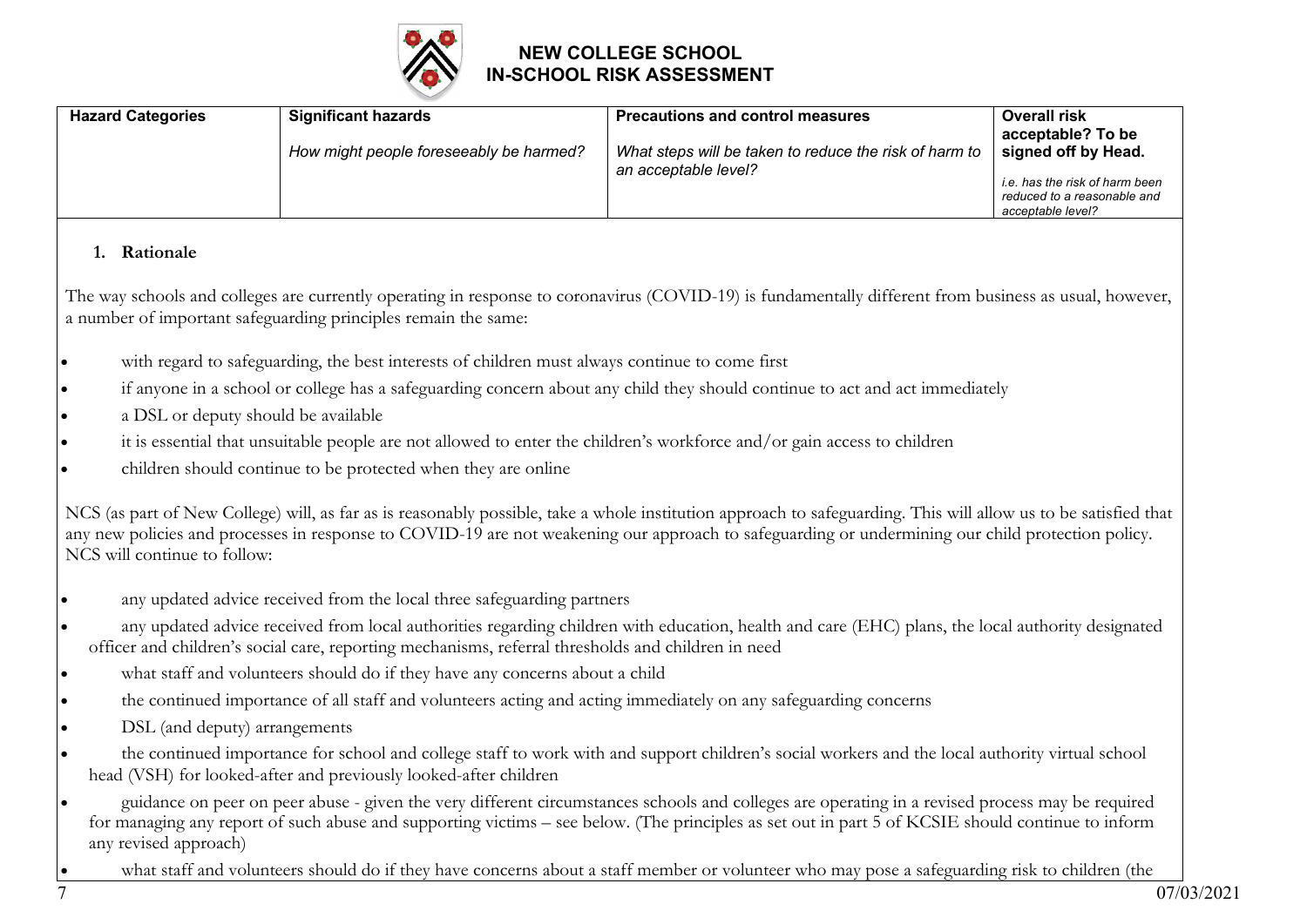

| How might people foreseeably be harmed?<br>What steps will be taken to reduce the risk of harm to<br>signed off by Head.<br>an acceptable level?<br>i.e. has the risk of harm been<br>reduced to a reasonable and<br>acceptable level? | <b>Hazard Categories</b> | <b>Significant hazards</b> | <b>Precautions and control measures</b> | <b>Overall risk</b><br>acceptable? To be |
|----------------------------------------------------------------------------------------------------------------------------------------------------------------------------------------------------------------------------------------|--------------------------|----------------------------|-----------------------------------------|------------------------------------------|
|                                                                                                                                                                                                                                        |                          |                            |                                         |                                          |

principles in part 4 of KCSIE will continue to support how a school or college responds to any such concerns)

- any arrangements to support children we are concerned about who do not meet the 'vulnerable' definition
- arrangements in place to keep children not physically attending NCS safe, especially online and how concerns about these children should be progressed

#### **2. Designated safeguarding leads (DSLs)**

It is important that all school and college staff and volunteers have access to a trained DSL or deputy and know on any given day who that person is and how to speak to them. NCS aims to follow the optimal scenario for any school or college providing care for children, which is to have a trained DSL or deputy available on site. Rosemary Cox (DSL) (rosemary.cox@newcollegeschool.org) and/or Brett Morrison (DDSL) (brett.morrison@newcollegeschool.org) are, for the majority of the time, on site during the 'closed' period. It is recognised this may not always be possible, in which case: they are available to be contacted via phone or online video - for example working from home.

Where a trained DSL or deputy is not on site, in addition to one of the above options, the Headmaster or the Deputy Head Academic takes responsibility for co-ordinating safeguarding on site. This may include updating and managing access to child protection files, liaising with the offsite DSL (or deputy) and as required liaising with children's social workers where they require access to children in need and/or to carry out statutory assessments at NCS.

It is acknowledged that DSL training is very unlikely to take place during this period (although the option of online training can be explored). For the period COVID-19 measures are in place, a DSL (or deputy) who has been trained will continue to be classed as a trained DSL (or deputy) even if they miss their refresher training.

If the matter is urgent and it is not possible or desirable to contact senior staff, direct contact should be made with the LADO (01865 815956) or, for Prevent concerns, the local police (01865 335200).

#### **3.Reporting a concern**

Where staff have a concern about a child, they should continue to follow the process outlined in the school Safeguarding Policy. They should contact the DSL or the Deputy DSL **Staff are reminded of the need to report any concern immediately and without delay.** Where staff are concerned about an adult working with children in the school, they should report the concern to the Headmaster. If there is a requirement to make a notification to the Headmaster whilst away from school, this should be done verbally and followed up with an email to the Headmaster. Concerns around the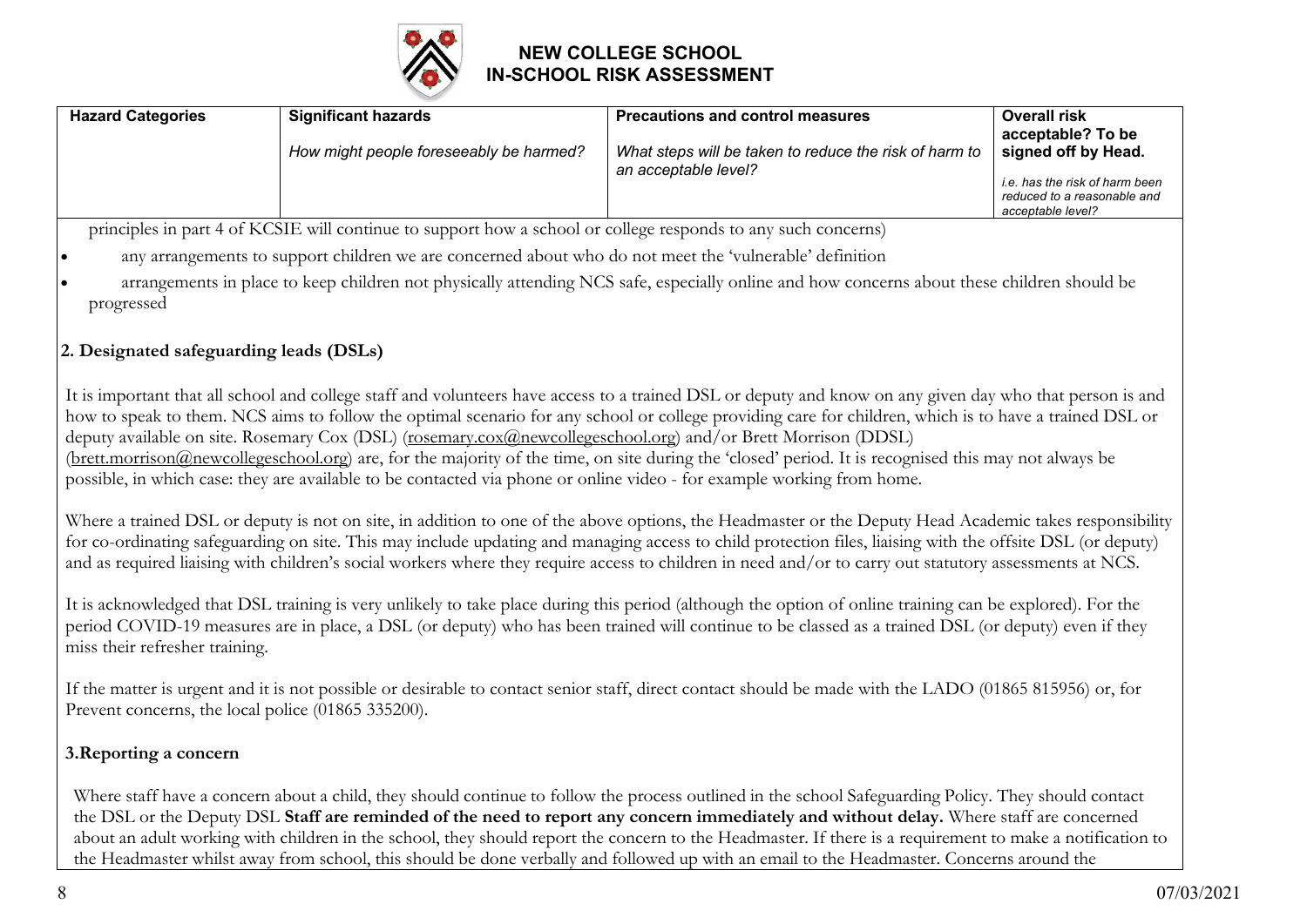

| How might people foreseeably be harmed?<br>What steps will be taken to reduce the risk of harm to<br>signed off by Head.<br>an acceptable level?<br>i.e. has the risk of harm been<br>reduced to a reasonable and<br>acceptable level? | <b>Hazard Categories</b> | <b>Significant hazards</b> | <b>Precautions and control measures</b> | <b>Overall risk</b><br>acceptable? To be |
|----------------------------------------------------------------------------------------------------------------------------------------------------------------------------------------------------------------------------------------|--------------------------|----------------------------|-----------------------------------------|------------------------------------------|
|                                                                                                                                                                                                                                        |                          |                            |                                         |                                          |

Headmaster should be directed to the Chair of Governors: Miles Young (warden@new.ox.ac.uk; 01865 279524).

#### **4. Vulnerable children**

Ensuring that vulnerable children remain protected is a top priority for the government. Vulnerable children include those who have a social worker and those children and young people up to the age of 25 with EHC plans, read more in the guidance on vulnerable children and young people for further information. Local authorities have the key day-to-day responsibility for delivery of children's social care. Social workers and VSHs will continue to work with vulnerable children in this difficult period and should support these children to access this provision. There is an expectation that children with a social worker will attend provision, unless in consultation with the child's social worker and family it is agreed this is not in the best interests of the child. Senior leaders, especially DSLs (and deputies) know who their most vulnerable children are and have the flexibility to offer a place to those on the edges of receiving children's social care support. School staff should continue to work with and support children' social workers to help protect vulnerable children. This will be especially important during the COVID-19 period.

#### **5. Attendance**

Local authorities and schools do not need to complete their usual day-to-day attendance processes to follow up on non-attendance. Schools/colleges and social workers should be agreeing with families whether children in need should be attending education provision – and the school or college should then follow up on any child that they were expecting to attend, who does not. Schools and colleges should also follow up with any parent or carer who has arranged care for their children and the children subsequently do not attend. To support the above, schools and colleges should take the opportunity when communicating with parents and carers to confirm emergency contact numbers are correct and ask for any additional emergency contact numbers where they are available. In all circumstances where a vulnerable child does not take up their place at school or college, or discontinues, the school or college should notify their social worker. The Department for Education has introduced a daily online attendance form to keep a record of children of critical workers and vulnerable children who are attending school. This allows for a record of attendance for safeguarding purposes and allows schools to provide accurate, up-to-date data to the department on the number of children taking up places.

#### **6. Staff training and safeguarding induction**

All existing NCS staff will already have had safeguarding training and will have read part 1 of KCSIE. The important thing for these staff will be awareness of any new local arrangements, outlined here, so they know what to do if they are worried about a child. Where new staff are recruited, or new volunteers enter the school or college, they will continue to be provided with a safeguarding induction. An up to date child protection policy (described above) will support this process as will part 1 of KCSIE. If the NCS workforce moves between schools and colleges on a temporary basis in response to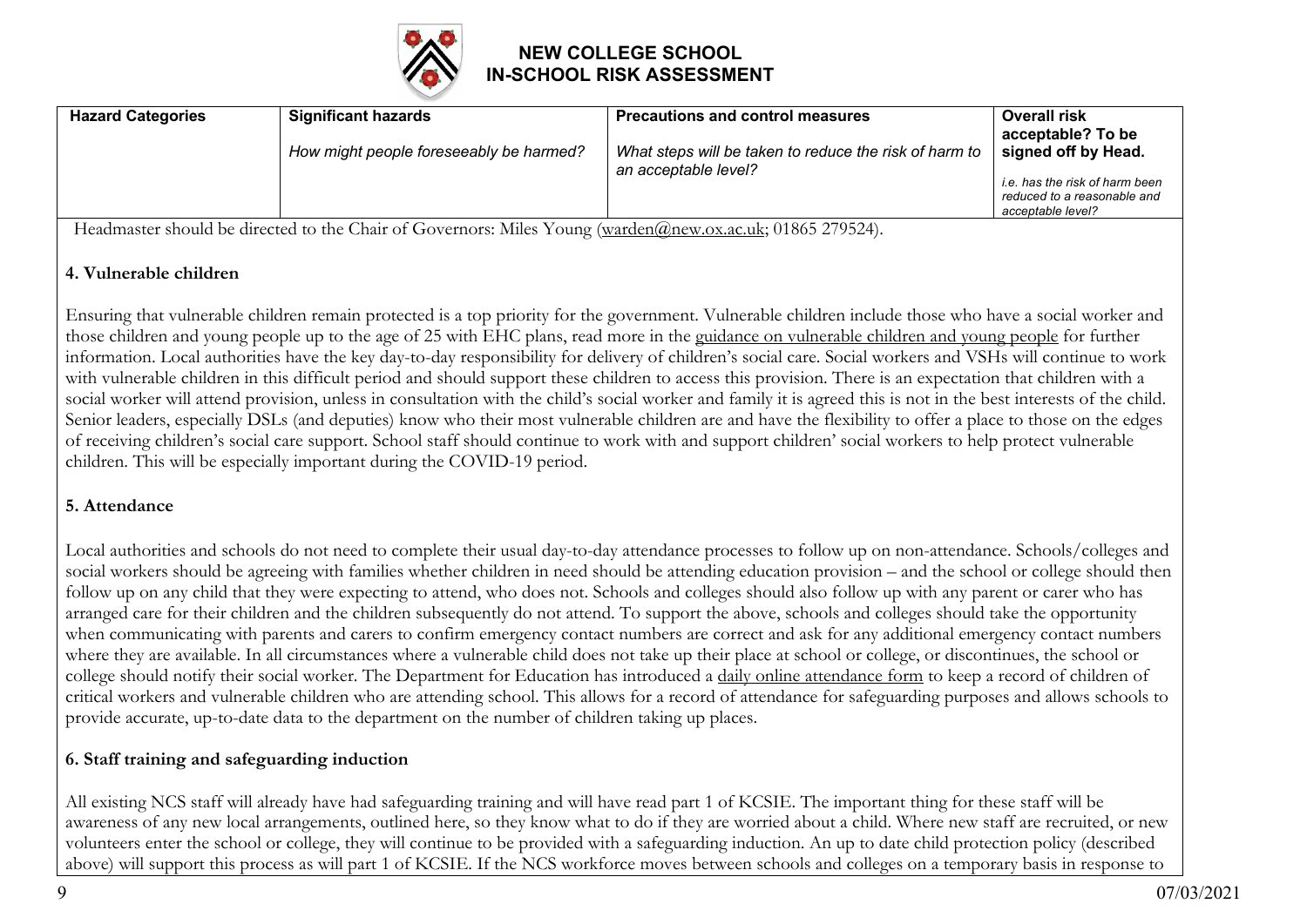

| <b>Hazard Categories</b> | <b>Significant hazards</b>              | <b>Precautions and control measures</b>                                        | <b>Overall risk</b>                                                                                                            |
|--------------------------|-----------------------------------------|--------------------------------------------------------------------------------|--------------------------------------------------------------------------------------------------------------------------------|
|                          | How might people foreseeably be harmed? | What steps will be taken to reduce the risk of harm to<br>an acceptable level? | acceptable? To be<br>signed off by Head.<br>i.e. has the risk of harm been<br>reduced to a reasonable and<br>acceptable level? |

COVID-19, the receiving school or college should judge, on a case-by-case basis, the level of safeguarding induction required. In most cases, the existing workforce will already have received appropriate safeguarding training and all they will require is a copy of the receiving setting's child protection policy, confirmation of local processes and confirmation of DSL arrangements. The same applies in the event of non-NCS staff being on-site at NCS.

#### **7. Safer recruitment/volunteers and movement of staff**

It remains essential that people who are unsuitable are not allowed to enter the children's workforce or gain access to children. If NCS recruits new staff during this period, it will continue to follow the relevant safer recruitment processes for their setting, including, as appropriate, relevant sections in part 3 of KCSIE. In response to COVID-19, the Disclosure and Barring Service (DBS) has made changes to its guidance on standard and enhanced DBS ID checking to minimise the need for face-to-face contact.

If NCS utilises volunteers, we will continue to follow the checking and risk assessment process as set out in paragraphs 167 to 172 of KCSIE. Under no circumstances should a volunteer who has not been checked be left unsupervised or allowed to work in regulated activity.

Regarding members of NCS already engaging in regulated activity and who already have the appropriate DBS check, there is no expectation that a new DBS check should be obtained if that colleague temporarily moves to another school or college to support the care of children. The type of setting on the DBS check, for example a specific category of school, is not a barrier. The same principle applies if childcare workers move to work temporarily in a school setting. The receiving institution should risk assess as they would for a volunteer (see above). Whilst the onus remains on schools and colleges to satisfy themselves that someone in their setting has had the required checks, including as required those set out in part 3 of KCSIE, in the above scenario this can be achieved, if the receiving institution chooses to, via seeking assurance from the current employer rather than requiring new checks.

#### **Schools and colleges must continue to follow their legal duty to refer to the DBS anyone who has harmed or poses a risk of harm to a child or vulnerable adult. Full details can be found at paragraph 163 of KCSIE.**

Schools and colleges should continue to consider and make referrals to the Teaching Regulation Agency (TRA) as per paragraph 166 of KCSIE and the TRA's 'Teacher misconduct advice for making a referral. During the COVID-19 period all referrals should be made by emailing Misconduct. Teacher@education.gov.uk. All referrals received by the TRA will continue to be considered. Where referrals on serious safeguarding matters are received and it is deemed that there is a public interest in doing so consideration will be given as to whether an interim prohibition order (IPO) should be put in place. The TRA will continue to progress all cases but will not schedule any hearings at the current time.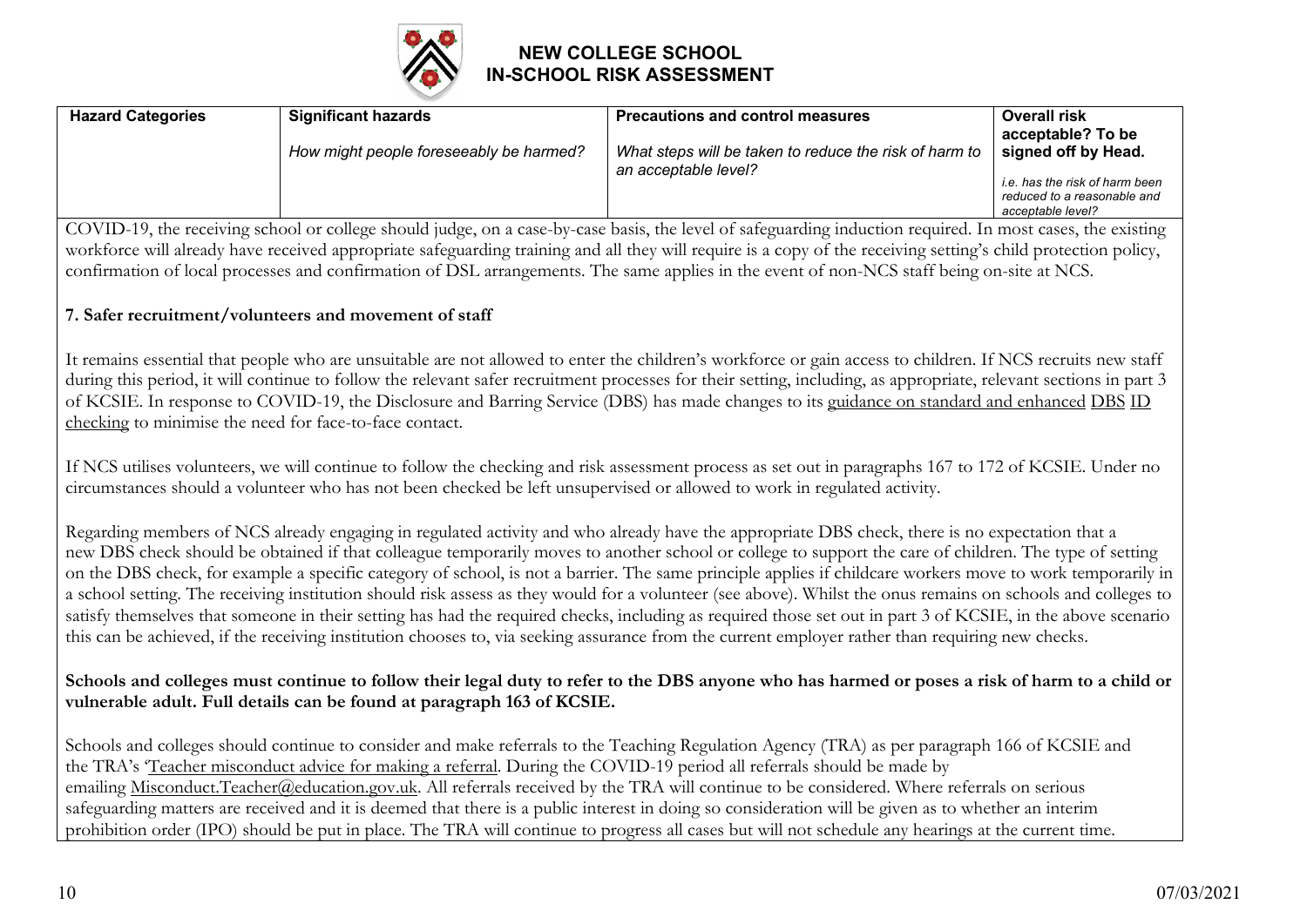

| <b>Hazard Categories</b> | <b>Significant hazards</b>              | <b>Precautions and control measures</b>                                        | <b>Overall risk</b><br>acceptable? To be                                                                  |
|--------------------------|-----------------------------------------|--------------------------------------------------------------------------------|-----------------------------------------------------------------------------------------------------------|
|                          | How might people foreseeably be harmed? | What steps will be taken to reduce the risk of harm to<br>an acceptable level? | signed off by Head.<br>i.e. has the risk of harm been<br>reduced to a reasonable and<br>acceptable level? |

Whilst acknowledging the challenge of the current environment, it is essential from a safeguarding perspective that any school or college is aware, on any given day, which staff/volunteers will be in the school or college, and that appropriate checks have been carried out, especially for anyone engaging in regulated activity. As such, schools and colleges must continue to keep the single central record (SCR) up to date as outlined in paragraphs 148 to 156 in KCSIE. The SCR can, if a school or college chooses, provide the means to log everyone that will be working or volunteering in a school or college on any given day, including any staff who may be on loan from other institutions. The SCR can also, if a school or college chooses, be used to log details of any risk assessments carried out on volunteers and staff on loan from elsewhere.

#### **8. Mental health**

Negative experiences and distressing life events, such as the Covid-19 circumstances, can affect the mental health of pupils and their parents. Teachers should be aware of this in setting expectations of pupils' work where they are at home.

Where we are providing for children of critical workers and vulnerable children on site, NCS ensures appropriate support is in place for them. Mental health issues can bring about changes in a young person's behaviour or emotional state which can be displayed in a range of different ways, and that can be an indication of an underlying problem. Support for pupils and students in the current circumstances can include existing provision at NCS (although this may be delivered in different ways, for example over the phone) or from specialist staff or support services. There is further guidance on mental health and behaviour in schools. The school counsellor, Katia.Houghton@newcollegeschool.org remains available during this time, as does the rest of the school's normal pastoral network for pupils as well as staff. Colleagues may find the resources here especially useful (https://www.cwmt.org.uk/working-from-home) as well as those resources already sent by the school counsellor. The Headmaster is also available to discuss issues at any time, either by email or phone, or via a platform like Skype.

#### **9. Supporting children not in school**

NCS is committed to ensuring the safety and wellbeing of all its children and young people. Where the DSL has identified a child to be on the edge of social care support, or who would normally receive pastoral-type support in school, they should ensure that a robust communication plan is in place for that child or young person. Details of this plan must be recorded, as should a record of contact made. The communication plans can include; remote contact, phone contact, door-step visits. Other individualised contact methods should be considered and recorded. We will work closely with all stakeholders to maximise the effectiveness of any communication plan. This plan must be reviewed regularly (at least once a fortnight) and where concerns arise, the DSL will consider any referrals as appropriate. The school will share safeguarding messages on its website and social media pages. NCS will ensure that where we care for children of critical workers and vulnerable children on site, we ensure appropriate support is in place for them. This will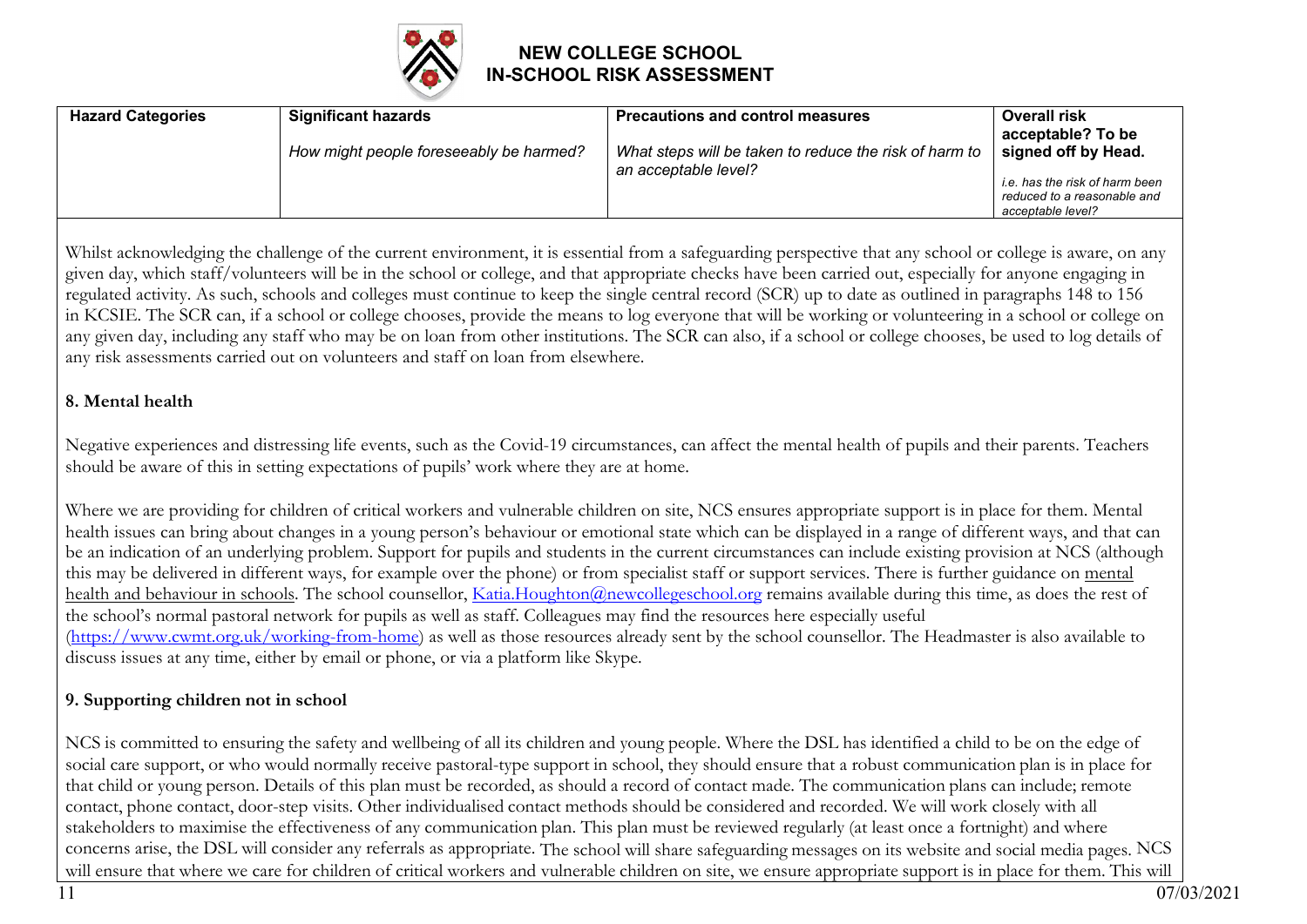

| <b>Significant hazards</b><br><b>Hazard Categories</b> | <b>Precautions and control measures</b>                                        | <b>Overall risk</b><br>acceptable? To be                                                                  |
|--------------------------------------------------------|--------------------------------------------------------------------------------|-----------------------------------------------------------------------------------------------------------|
| How might people foreseeably be harmed?                | What steps will be taken to reduce the risk of harm to<br>an acceptable level? | signed off by Head.<br>i.e. has the risk of harm been<br>reduced to a reasonable and<br>acceptable level? |

be bespoke to each child.

#### **10. Online Safety**

NCS will be doing what it reasonably can to keep all of our children safe. The majority of children will not be physically attending NCS site. It is important that all staff who interact with children, including online, continue to look out for signs a child may be at risk. Any such concerns should be dealt with as per the child protection policy and where appropriate referrals should still be made to children's social care and as required the police.

It is more important than ever that NCS provides a safe environment, including online. NCS will continue to ensure that appropriate filters and monitoring systems (read guidance on what "appropriate" looks like) are in place to protect children when they are online on the school or college's ICT systems or recommended resources. NCS continues to monitor has the technical knowledge to maintain safe IT arrangements – these individuals include the Director of Digital Learning, the ICT officer, New College's Head of ICT Services, and the Headmaster and his deputies. There are enough people here to provide a contingency should one or some of those individuals become unavailable.

The UK Council for Internet Safety provides information to help governing boards and proprietors assure themselves that any new arrangements continue to effectively safeguard children online. The UK Safer Internet Centre's professional online safety helpline also provides support for the children's workforce with any online safety issues they face. Local authorities may also be able to provide support.

It is important that all staff who interact with children, including online, continue to look out for signs a child may be at risk. Any such concerns should be dealt with as per the Child Protection Policy and where appropriate referrals should still be made to children's social care and as required, the police. Online teaching should follow the principles as set out in the staff guide to remote learning.

NCS will ensure any use of online learning tools and systems is in line with privacy and data protection/GDPR requirements. Below are some things to consider when delivering virtual lessons, especially where webcams are involved:

• Online face-to-face teaching must only happen with the express written permission of the pupil's parent and the permission of the Headmaster (signaled by the release of an official NCS policy)

• There must never be an occasion when, during a face-to-face online session, there is no appropriate adult (e.g. parent/guardian) present with the pupil

In the event that the adult leaves the room, the record function should be used and the video held on an institutional NCS cloud account (i.e. @newcollegeschool.org through Google Meet/Hangouts), never on a personal device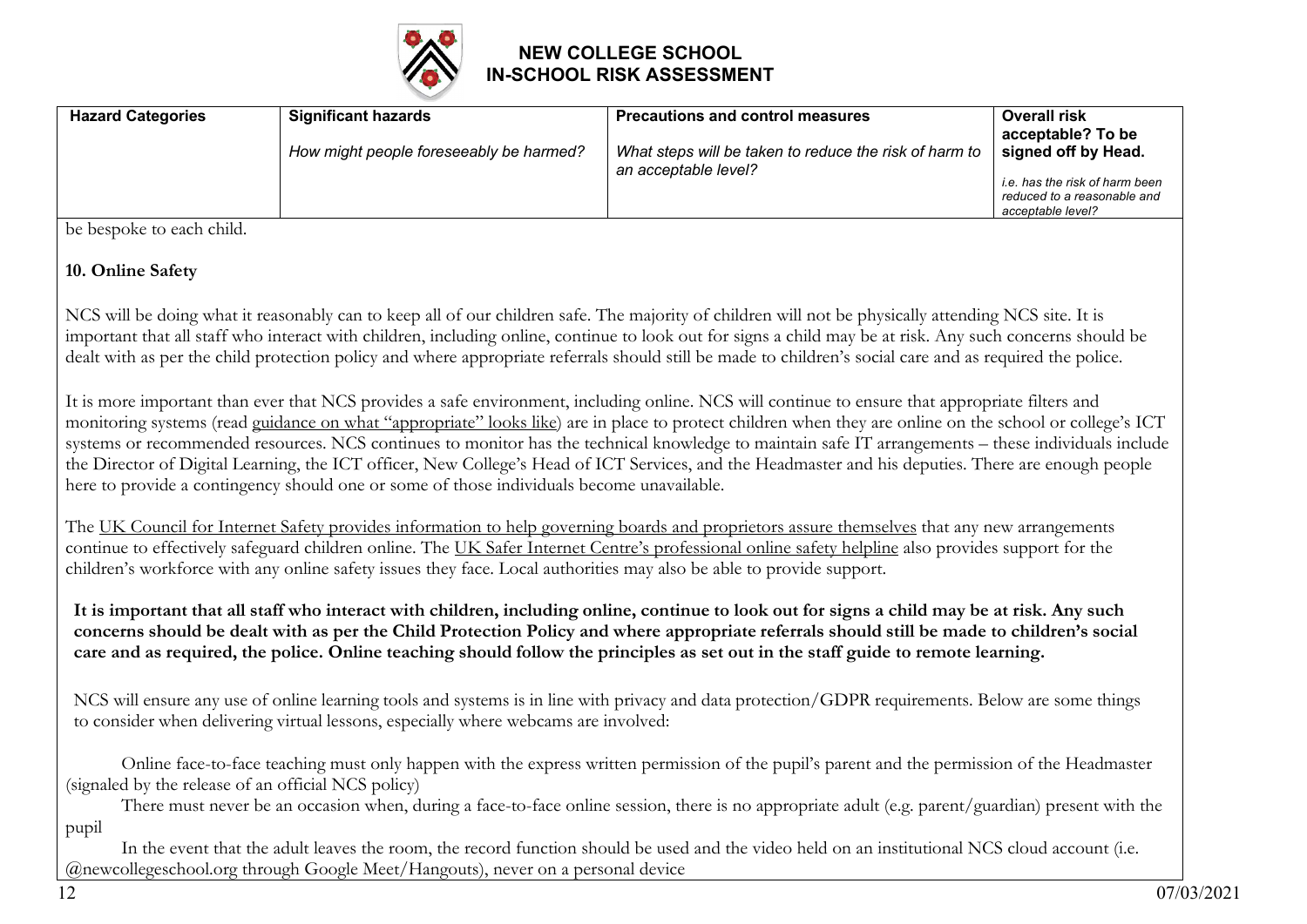

| <b>Hazard Categories</b>                          | <b>Significant hazards</b>                                                                                                  | <b>Precautions and control measures</b>                                                                                                                                                                                                                                                                                                                                                                                                                                                                                                                                                                                                                                                                                                                                                                                                                                                                                                         | <b>Overall risk</b><br>acceptable? To be                                           |
|---------------------------------------------------|-----------------------------------------------------------------------------------------------------------------------------|-------------------------------------------------------------------------------------------------------------------------------------------------------------------------------------------------------------------------------------------------------------------------------------------------------------------------------------------------------------------------------------------------------------------------------------------------------------------------------------------------------------------------------------------------------------------------------------------------------------------------------------------------------------------------------------------------------------------------------------------------------------------------------------------------------------------------------------------------------------------------------------------------------------------------------------------------|------------------------------------------------------------------------------------|
|                                                   | How might people foreseeably be harmed?                                                                                     | What steps will be taken to reduce the risk of harm to<br>an acceptable level?                                                                                                                                                                                                                                                                                                                                                                                                                                                                                                                                                                                                                                                                                                                                                                                                                                                                  | signed off by Head.                                                                |
|                                                   |                                                                                                                             |                                                                                                                                                                                                                                                                                                                                                                                                                                                                                                                                                                                                                                                                                                                                                                                                                                                                                                                                                 | i.e. has the risk of harm been<br>reduced to a reasonable and<br>acceptable level? |
|                                                   |                                                                                                                             | Lessons must take place on an NCS-certified platform e.g. Google Meet/Hangouts, using the teacher's @newcollegeschool.org account                                                                                                                                                                                                                                                                                                                                                                                                                                                                                                                                                                                                                                                                                                                                                                                                               |                                                                                    |
|                                                   |                                                                                                                             | Teachers must not under any circumstances use personal accounts or personal email addresses, nor save any footage or photos from the lesson to                                                                                                                                                                                                                                                                                                                                                                                                                                                                                                                                                                                                                                                                                                                                                                                                  |                                                                                    |
| a personal device                                 |                                                                                                                             |                                                                                                                                                                                                                                                                                                                                                                                                                                                                                                                                                                                                                                                                                                                                                                                                                                                                                                                                                 |                                                                                    |
|                                                   |                                                                                                                             | All relevant safeguarding policies and guidelines apply, as well as the school's ICT Acceptable Use Policy, as they would in an in-person meeting                                                                                                                                                                                                                                                                                                                                                                                                                                                                                                                                                                                                                                                                                                                                                                                               |                                                                                    |
|                                                   |                                                                                                                             | When webcams are being used, the teacher must ensure that they are wearing appropriate professional clothing. They must also be aware that the                                                                                                                                                                                                                                                                                                                                                                                                                                                                                                                                                                                                                                                                                                                                                                                                  |                                                                                    |
|                                                   | camera will pick up whatever is in the background; all inappropriate materials must be removed.                             |                                                                                                                                                                                                                                                                                                                                                                                                                                                                                                                                                                                                                                                                                                                                                                                                                                                                                                                                                 |                                                                                    |
|                                                   | All those engaged in the lesson should be in an open 'shared' space at home (e.g. a living room, not a bedroom)             |                                                                                                                                                                                                                                                                                                                                                                                                                                                                                                                                                                                                                                                                                                                                                                                                                                                                                                                                                 |                                                                                    |
|                                                   | Relevant considerations must still be made for SEND pupils and those with IEPs                                              |                                                                                                                                                                                                                                                                                                                                                                                                                                                                                                                                                                                                                                                                                                                                                                                                                                                                                                                                                 |                                                                                    |
|                                                   |                                                                                                                             | The teacher must also ensure that the pupil is fully dressed appropriately (e.g. not in pyjamas). The lesson must end immediately if that is not the                                                                                                                                                                                                                                                                                                                                                                                                                                                                                                                                                                                                                                                                                                                                                                                            |                                                                                    |
| case, and the parent must be notified immediately |                                                                                                                             |                                                                                                                                                                                                                                                                                                                                                                                                                                                                                                                                                                                                                                                                                                                                                                                                                                                                                                                                                 |                                                                                    |
|                                                   | The same standards of professionalism apply to online teaching as they do to in-person teaching                             |                                                                                                                                                                                                                                                                                                                                                                                                                                                                                                                                                                                                                                                                                                                                                                                                                                                                                                                                                 |                                                                                    |
|                                                   | It is good practice for teachers to keep a log of the date/time/length and pupils present for any online meeting or lesson. |                                                                                                                                                                                                                                                                                                                                                                                                                                                                                                                                                                                                                                                                                                                                                                                                                                                                                                                                                 |                                                                                    |
| safely.                                           |                                                                                                                             | The Department for Education is providing separate guidance on providing education remotely. It will set out 4 key areas that leaders should consider as<br>part of any remote learning strategy. This includes the use of technology. Recently published guidance from the UK Safer Internet Centre on safe remote<br>learning and from the London Grid for Learning on the use of videos and livestreaming could help plan online lessons and/or activities and plan them                                                                                                                                                                                                                                                                                                                                                                                                                                                                     |                                                                                    |
| lessons/activities and considering online safety. |                                                                                                                             | NCS considers the safety of our children when they are asked to work online. The starting point for online teaching is that the same principles apply as<br>set out in the NCS staff behaviour policy or code of conduct. NCS policies include, amongst other things, acceptable use of technologies, staff<br>pupil/student relationships and communication including the use of social media. The policy applies equally to any existing or new online and distance<br>learning arrangements which are introduced. The principles set out in the guidance for safer working practice for those working with children and young<br>people in education settings published by the Safer Recruitment Consortium may help schools and colleges satisfy themselves that their staff behaviour<br>policies are robust and effective. In some areas schools and colleges may be able to seek support from their local authority when planning online |                                                                                    |
|                                                   | the contract of the contract of the contract of the contract of the contract of the contract of the contract of             |                                                                                                                                                                                                                                                                                                                                                                                                                                                                                                                                                                                                                                                                                                                                                                                                                                                                                                                                                 |                                                                                    |

An essential part of the online planning process will be ensuring children who are being asked to work online have very clear reporting routes in place so they can raise any concerns whilst online. As well as reporting routes back to NCS this should also signpost children to age appropriate practical support from the likes of: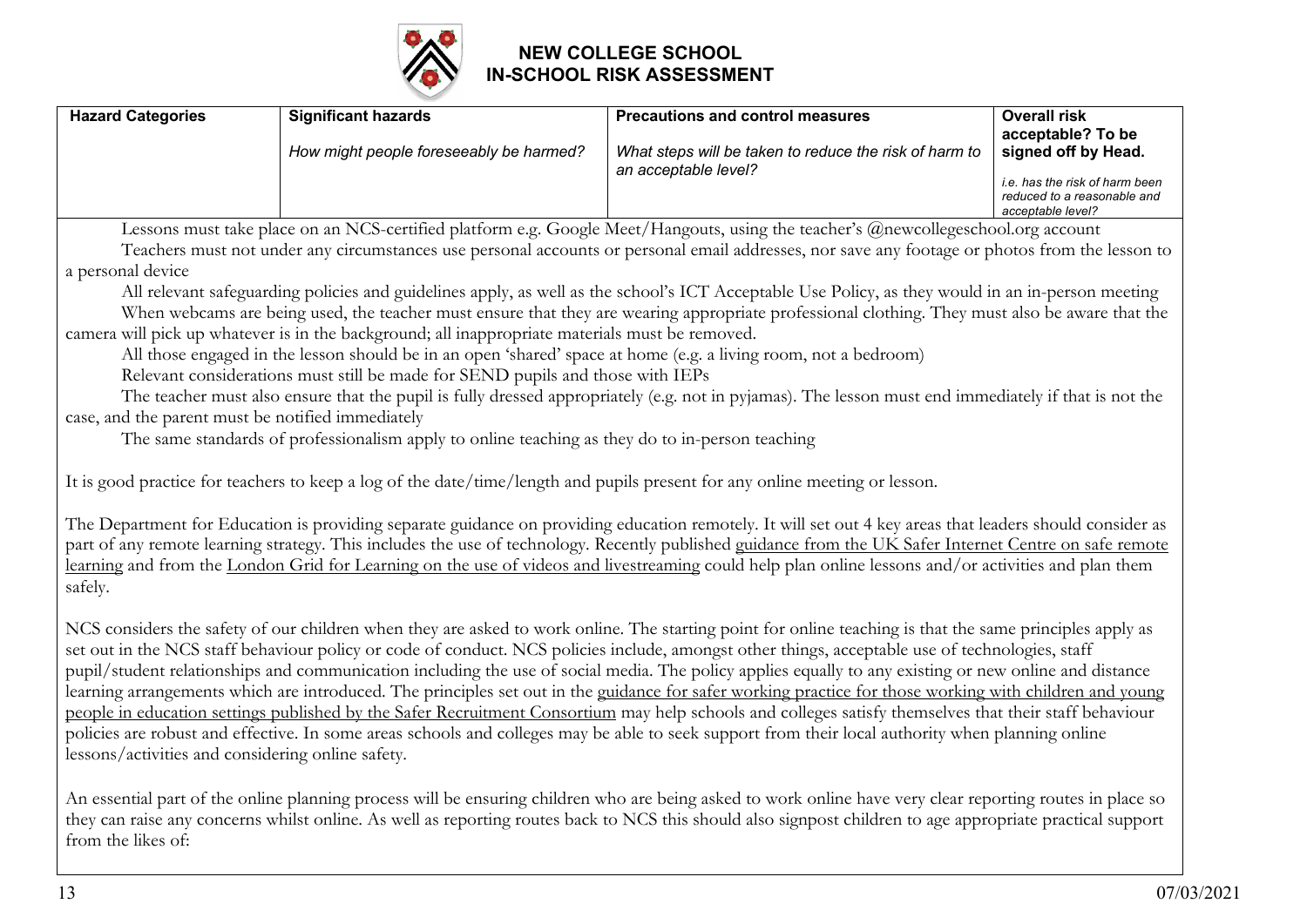

| <b>Hazard Categories</b>                         | <b>Significant hazards</b>                                                                                                                                                                                                                                                                                                                            | <b>Precautions and control measures</b>                                                                                                                                                                                                                                                                                                                                                                                                                         | <b>Overall risk</b><br>acceptable? To be                                           |
|--------------------------------------------------|-------------------------------------------------------------------------------------------------------------------------------------------------------------------------------------------------------------------------------------------------------------------------------------------------------------------------------------------------------|-----------------------------------------------------------------------------------------------------------------------------------------------------------------------------------------------------------------------------------------------------------------------------------------------------------------------------------------------------------------------------------------------------------------------------------------------------------------|------------------------------------------------------------------------------------|
|                                                  | How might people foreseeably be harmed?                                                                                                                                                                                                                                                                                                               | What steps will be taken to reduce the risk of harm to                                                                                                                                                                                                                                                                                                                                                                                                          | signed off by Head.                                                                |
|                                                  |                                                                                                                                                                                                                                                                                                                                                       | an acceptable level?                                                                                                                                                                                                                                                                                                                                                                                                                                            | i.e. has the risk of harm been<br>reduced to a reasonable and<br>acceptable level? |
| Childline - for support<br>$\bullet$             |                                                                                                                                                                                                                                                                                                                                                       |                                                                                                                                                                                                                                                                                                                                                                                                                                                                 |                                                                                    |
|                                                  | UK Safer Internet Centre - to report and remove harmful online content                                                                                                                                                                                                                                                                                |                                                                                                                                                                                                                                                                                                                                                                                                                                                                 |                                                                                    |
|                                                  | CEOP - for advice on making a report about online abuse                                                                                                                                                                                                                                                                                               |                                                                                                                                                                                                                                                                                                                                                                                                                                                                 |                                                                                    |
|                                                  | access and be clear who from NCS (if anyone) their child is going to be interacting with online.                                                                                                                                                                                                                                                      | NCS will be in regular contact with parents and carers. Those communications will be used to reinforce the importance of children being safe online. It<br>will be especially important for parents and carers to be aware of what their children are being asked to do online, including the sites they will asked to                                                                                                                                          |                                                                                    |
| their children safe online includes:             |                                                                                                                                                                                                                                                                                                                                                       | Parents and carers may choose to supplement the school or college online offer with support from online companies and in some cases individual tutors.<br>In their communications with parents and carers, NCS will emphasise the importance of securing online support from a reputable<br>organisation/individual who can provide evidence that they are safe and can be trusted to have access to children. Support for parents and carers to keep           |                                                                                    |
| $\bullet$<br>$\bullet$<br>$\bullet$<br>$\bullet$ | Internet matters - for support for parents and carers to keep their children safe online<br>London Grid for Learning - for support for parents and carers to keep their children safe online<br>Net-aware - for support for parents and careers from the NSPCC<br>Parent info - for support for parents and carers to keep their children safe online |                                                                                                                                                                                                                                                                                                                                                                                                                                                                 |                                                                                    |
| $\bullet$                                        | Thinkuknow - for advice from the National Crime Agency to stay safe online                                                                                                                                                                                                                                                                            |                                                                                                                                                                                                                                                                                                                                                                                                                                                                 |                                                                                    |
| $\bullet$                                        | UK Safer Internet Centre - advice for parents and carers                                                                                                                                                                                                                                                                                              |                                                                                                                                                                                                                                                                                                                                                                                                                                                                 |                                                                                    |
|                                                  | The usual NCS policies on pupils' computer and internet use apply:                                                                                                                                                                                                                                                                                    |                                                                                                                                                                                                                                                                                                                                                                                                                                                                 |                                                                                    |
|                                                  | other material must be treated with great sensitivity and care.                                                                                                                                                                                                                                                                                       | By logging onto the School's computer system, you confirm you have read and understood this acceptable use policy. Pupils at New College School<br>(NCS) are allowed a great deal of freedom in using ICT for study and in leisure. However with freedom comes responsibility. We cannot control what<br>people around the world may post or make available on the internet and some material which it is possible to access is not acceptable in school, while |                                                                                    |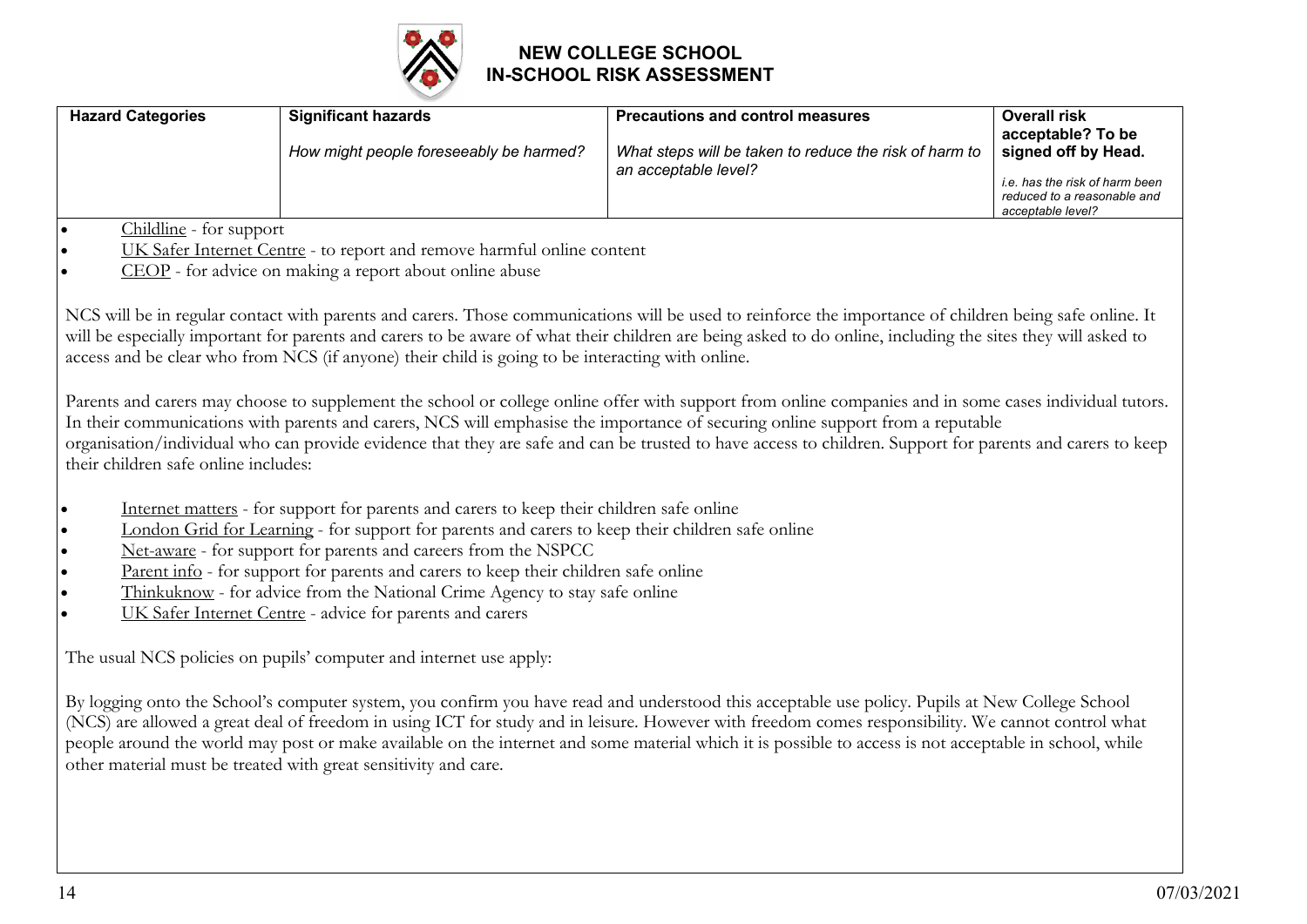

| <b>Hazard Categories</b>               | <b>Significant hazards</b>                                                                                      | <b>Precautions and control measures</b>                                                                                                                                                                                                                                                                                                                                                                                                                                 | <b>Overall risk</b><br>acceptable? To be                                           |
|----------------------------------------|-----------------------------------------------------------------------------------------------------------------|-------------------------------------------------------------------------------------------------------------------------------------------------------------------------------------------------------------------------------------------------------------------------------------------------------------------------------------------------------------------------------------------------------------------------------------------------------------------------|------------------------------------------------------------------------------------|
|                                        | How might people foreseeably be harmed?                                                                         | What steps will be taken to reduce the risk of harm to                                                                                                                                                                                                                                                                                                                                                                                                                  | signed off by Head.                                                                |
|                                        |                                                                                                                 | an acceptable level?                                                                                                                                                                                                                                                                                                                                                                                                                                                    | i.e. has the risk of harm been<br>reduced to a reasonable and<br>acceptable level? |
|                                        | We expect all users of our ICT facilities in school to take responsibility in the following ways:               |                                                                                                                                                                                                                                                                                                                                                                                                                                                                         |                                                                                    |
|                                        | Not to access or try to access any material that is:                                                            |                                                                                                                                                                                                                                                                                                                                                                                                                                                                         |                                                                                    |
|                                        | Violent or that which glorifies violence                                                                        |                                                                                                                                                                                                                                                                                                                                                                                                                                                                         |                                                                                    |
|                                        | Criminal, terrorist or glorified criminal activity                                                              |                                                                                                                                                                                                                                                                                                                                                                                                                                                                         |                                                                                    |
|                                        | Racist or designed to incite racial hatred                                                                      |                                                                                                                                                                                                                                                                                                                                                                                                                                                                         |                                                                                    |
|                                        | Of extreme political opinion                                                                                    |                                                                                                                                                                                                                                                                                                                                                                                                                                                                         |                                                                                    |
|                                        | Inappropriate in content (pictures or text)                                                                     |                                                                                                                                                                                                                                                                                                                                                                                                                                                                         |                                                                                    |
|                                        | Crude, profane or with otherwise unsuitable language                                                            |                                                                                                                                                                                                                                                                                                                                                                                                                                                                         |                                                                                    |
|                                        | Blasphemous or mocking of religious and moral beliefs and values                                                |                                                                                                                                                                                                                                                                                                                                                                                                                                                                         |                                                                                    |
|                                        | In breach of the law, including copyright law, data protection and computer misuse                              |                                                                                                                                                                                                                                                                                                                                                                                                                                                                         |                                                                                    |
|                                        | Belongs to other users of ICT systems and which they do not have explicit permission to use                     |                                                                                                                                                                                                                                                                                                                                                                                                                                                                         |                                                                                    |
|                                        | Not to use any form of IT to intimidate or mock others (cyberbullying)                                          |                                                                                                                                                                                                                                                                                                                                                                                                                                                                         |                                                                                    |
|                                        | Not to search for or use websites that bypass the school's internet filtering                                   |                                                                                                                                                                                                                                                                                                                                                                                                                                                                         |                                                                                    |
|                                        | Never to login or attempt to login to any personal web-based accounts, with the exception of the school VLE     |                                                                                                                                                                                                                                                                                                                                                                                                                                                                         |                                                                                    |
|                                        |                                                                                                                 | Not to use or attempt to use removal media including USB drives, CDs or DVDs without the explicit permission of Mr Hardy-Lenik                                                                                                                                                                                                                                                                                                                                          |                                                                                    |
|                                        |                                                                                                                 | Not to download or attempt to download software of any kind without the explicit permission of Mr Hardy-Lenik                                                                                                                                                                                                                                                                                                                                                           |                                                                                    |
| Not to attempt to install any software |                                                                                                                 |                                                                                                                                                                                                                                                                                                                                                                                                                                                                         |                                                                                    |
|                                        |                                                                                                                 | To be extremely cautious when using blogs and never to reveal personal details such as home address, telephone number or email address                                                                                                                                                                                                                                                                                                                                  |                                                                                    |
|                                        |                                                                                                                 | Not to interfere with, attempt to access or cause malicious damage to the ICT resources, facilities and infrastructure                                                                                                                                                                                                                                                                                                                                                  |                                                                                    |
|                                        | Not to remove any ICT facilities from the room(s) in which they are being used, without permission              |                                                                                                                                                                                                                                                                                                                                                                                                                                                                         |                                                                                    |
|                                        | Not to use another person's username or password, even with their permission                                    |                                                                                                                                                                                                                                                                                                                                                                                                                                                                         |                                                                                    |
|                                        |                                                                                                                 | Not to use mobile phones in school. If it is essential for you to bring a phone to school because you need it to contact parents on your way home,                                                                                                                                                                                                                                                                                                                      |                                                                                    |
|                                        | then such phones should be signed into the School Office on arrival and signed out whne you leave the premises. |                                                                                                                                                                                                                                                                                                                                                                                                                                                                         |                                                                                    |
|                                        | To report immediately any breach (deliberate or accidental) of this policy to Mr Hardy-Lenik or Ms Ulett        |                                                                                                                                                                                                                                                                                                                                                                                                                                                                         |                                                                                    |
|                                        | appropriate use, data protection, computer misuse, child protection and health and safety.                      | In order to protect responsible users the school employs an electronic monitoring system to prevent access to unsuitable material. All use of the ICT<br>systems in the school is monitored and logged and you must be aware that whatever you do on the computer can be recalled at a later stage. NCS<br>reserves the right to access all material stored on its ICT system, including that held in the personal areas of pupil accounts for the purposes of ensuring |                                                                                    |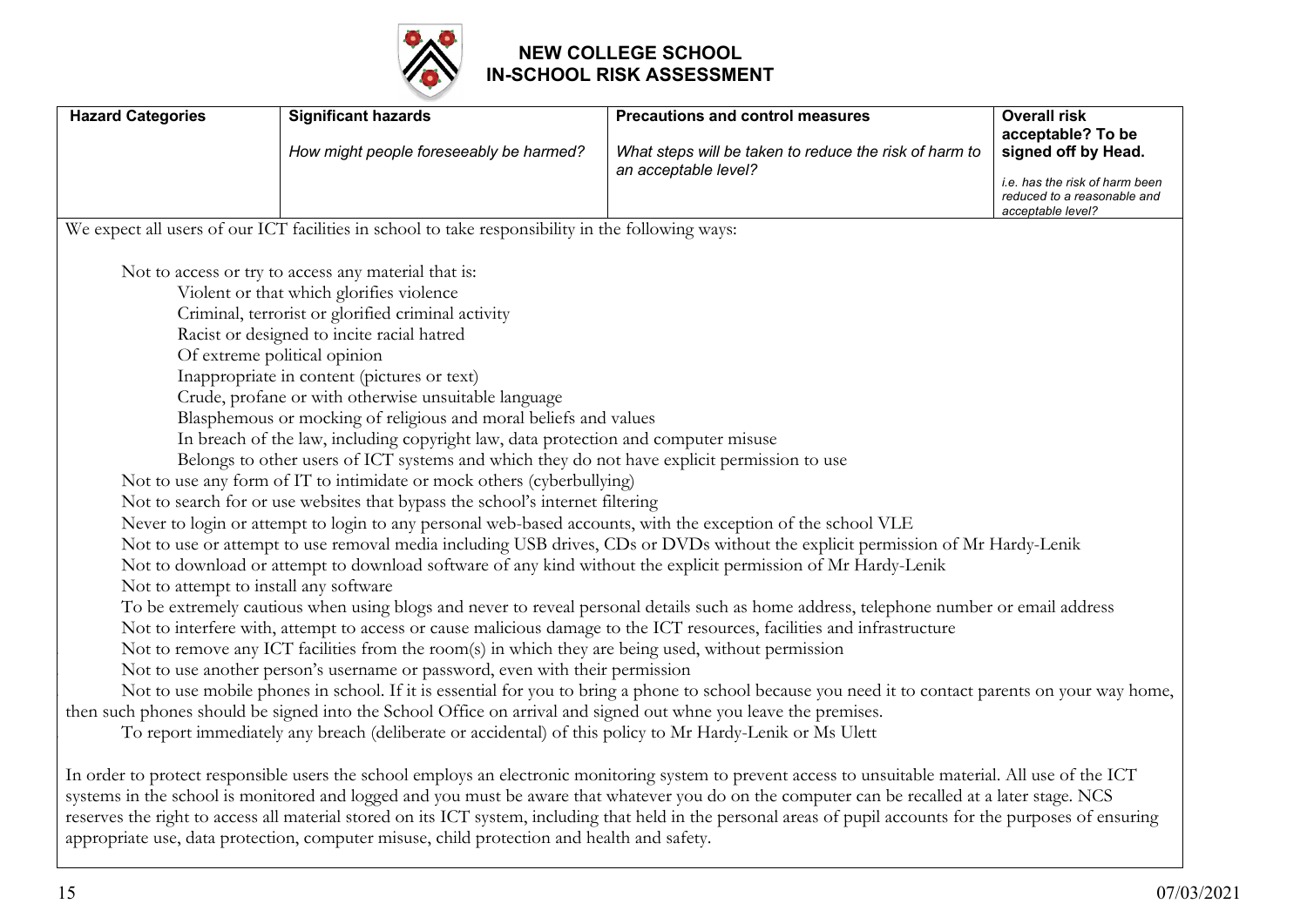

| <b>Hazard Categories</b>           | <b>Significant hazards</b>                                                                           | <b>Precautions and control measures</b>                                                                                                                                             | <b>Overall risk</b><br>acceptable? To be                                           |
|------------------------------------|------------------------------------------------------------------------------------------------------|-------------------------------------------------------------------------------------------------------------------------------------------------------------------------------------|------------------------------------------------------------------------------------|
|                                    | How might people foreseeably be harmed?                                                              | What steps will be taken to reduce the risk of harm to                                                                                                                              | signed off by Head.                                                                |
|                                    |                                                                                                      | an acceptable level?                                                                                                                                                                | i.e. has the risk of harm been<br>reduced to a reasonable and<br>acceptable level? |
|                                    |                                                                                                      | Any boy who is found not to be acting responsibly in this way may expect to be sanctioned according to the School's rewards and sanctions policy.                                   |                                                                                    |
|                                    |                                                                                                      | Irresponsible users may be temporarily denied access to the ICT facilities and reckless or harmful behaviour will be treated appropriately. Persistent                              |                                                                                    |
|                                    |                                                                                                      | offenders may be denied access to the ICT facilities on a permanent basis. Where applicable, police or local authorities may be involved, or other legal                            |                                                                                    |
| action taken.                      |                                                                                                      |                                                                                                                                                                                     |                                                                                    |
|                                    |                                                                                                      | The following summary is based on information for parents on cybersafety prepared by Childnet. For additional information, there are leaflets available in the School Office or you |                                                                                    |
|                                    | can log on to the Childnet website (www.childnet.com).                                               |                                                                                                                                                                                     |                                                                                    |
|                                    |                                                                                                      |                                                                                                                                                                                     |                                                                                    |
|                                    |                                                                                                      | The general principle for parents of young children is to encourage them to tell you if there is anything they are unsure of when using the                                         |                                                                                    |
| Internet.                          |                                                                                                      |                                                                                                                                                                                     |                                                                                    |
|                                    |                                                                                                      | Have an open dialogue about the use of the internet at home – ask questions and encourage children to talk to you about what they are using it                                      |                                                                                    |
| for, what they have found, etc.    |                                                                                                      |                                                                                                                                                                                     |                                                                                    |
|                                    | Encourage children to be <b>SMART</b> about giving out personal information:                         |                                                                                                                                                                                     |                                                                                    |
|                                    |                                                                                                      | S= Safe (never give out personal info when chatting or posting online - including email address, phone number, passwords). Encourage them to use a                                  |                                                                                    |
| nickname, rather than a real name. |                                                                                                      |                                                                                                                                                                                     |                                                                                    |
|                                    | M= Meet (children should not meet anyone they have encountered online without parents' permission)   |                                                                                                                                                                                     |                                                                                    |
|                                    | $A = Accepting$ (they should avoid accepting emails, files and messages from anyone they don't know) |                                                                                                                                                                                     |                                                                                    |
|                                    | $R =$ Reliable (only chat to those you know – friends and family)                                    |                                                                                                                                                                                     |                                                                                    |
|                                    | $T = Tel1$ (tell an adult if anything makes you feel uncomfortable or worried)                       |                                                                                                                                                                                     |                                                                                    |
|                                    |                                                                                                      | Digital footprint: children need to be aware of the impact of their online activity on themselves and others, and should know who is able to                                        |                                                                                    |
|                                    | view and share the information they have posted. 'Think before you post!'                            |                                                                                                                                                                                     |                                                                                    |
|                                    | Internet content: children should be encouraged to question the reliability of online content.       |                                                                                                                                                                                     |                                                                                    |
|                                    |                                                                                                      | Illegal downloading: it is illegal to download copyrighted material and it can lead to prosecutions; it is also a way in which viruses are                                          |                                                                                    |
|                                    |                                                                                                      | transmitted, and may contain hidden messages from strangers. To be sure of where you can download legally, go to www.contentmap.com                                                 |                                                                                    |
|                                    | Set up a family email address which can be used if a child wants to sign up to a particular site     |                                                                                                                                                                                     |                                                                                    |
|                                    |                                                                                                      | Social networking is illegal for all those under 13. For teenagers and adults, use privacy options carefully in order to allow access to your                                       |                                                                                    |
|                                    |                                                                                                      | information by friends and family only. In Facebook, you can manage access to your timeline entries via 'custom'. There are specific guides to                                      |                                                                                    |
|                                    | 'customising' your Facebook page available on the website.                                           |                                                                                                                                                                                     |                                                                                    |
|                                    |                                                                                                      | Twitter – use Privacy option 'Protect my tweets'. Posting on Twitter needs to be done with great care – think of the consequences.                                                  |                                                                                    |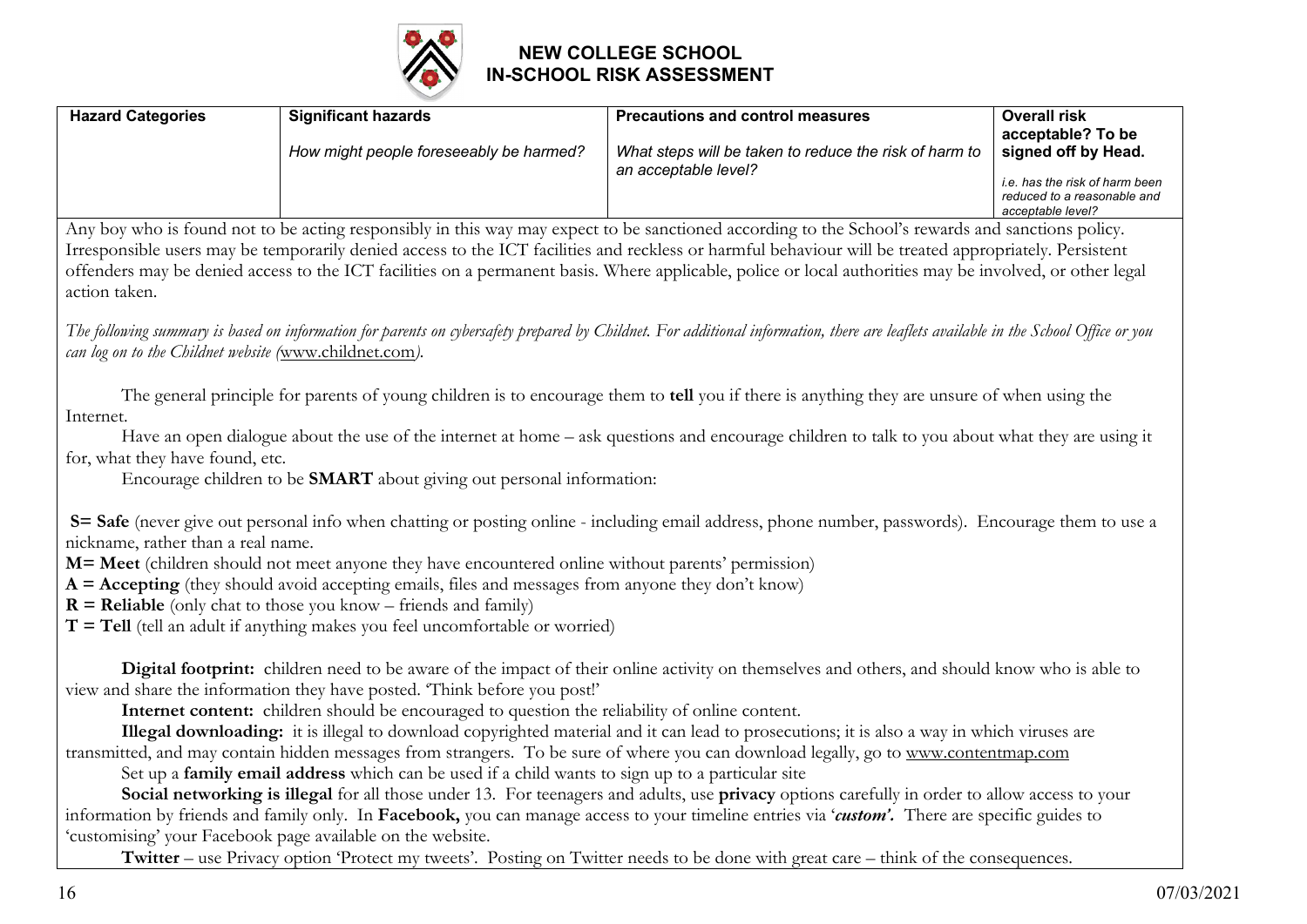

| <b>Hazard Categories</b> | <b>Significant hazards</b>              | <b>Precautions and control measures</b>                                        | <b>Overall risk</b><br>acceptable? To be                                                                  |
|--------------------------|-----------------------------------------|--------------------------------------------------------------------------------|-----------------------------------------------------------------------------------------------------------|
|                          | How might people foreseeably be harmed? | What steps will be taken to reduce the risk of harm to<br>an acceptable level? | signed off by Head.<br>i.e. has the risk of harm been<br>reduced to a reasonable and<br>acceptable level? |

• **YouTube** – use the Filter button to stop inappropriate material

• **Cyberbullying –** Have an open discussion about this and encourage children to report any concerns. Report misconduct to social networks. Contact the school. Contact the police if the law has been broken.

• If children do access adult content / extremist content / games with extreme images, it is **important not to overreact**. Have a measured conversation with them and give them a strategy to use to avoid such material.

• In selecting appropriate **Games:** use age ratings and content icons.

**Grooming:** if you have any concerns that this may be happening, contact the police (www.ceop.police.co.uk)

• **Apps** often used by young people to send messages and pictures. Parents are advised to keep a close eye on these:- Kik – Instagram - WhatsApp

#### **11. Supporting children in school**

NCS is committed to ensuring the safety and wellbeing of all its students. We will continue to be a safe space for all children to attend and flourish. The Headteacher will ensure that appropriate staff are on site and staff to pupil ratio numbers are appropriate, to maximise safety. NCS will refer to the Government guidance for education and childcare settings on how to implement social distancing and continue to follow the advice from Public Health England on handwashing and other measures to limit the risk of spread of COVID-19 (see below). NCS will ensure that where we care for children of critical workers and vulnerable children on site, we ensure appropriate support is in place for them. Where NCS has concerns about the impact of staff absence – such as our DSLs or nursing staff - the school will discuss them immediately with the governors, and the Warden as Chair of Governors. The following protocol has also been issued to staff working on site:

As much as is practicable with young children, the government's guidance on social distancing should be followed: https://www.gov.uk/government/publications/covid-19-guidance-on-social-distancing-and-for-vulnerable-people

• The existing hand washing regime should be followed, with soap and warm water being used in addition to, and instead of hand sanitizer should that provision disappear due to high demand

The government's guidance for educational settings should continue to be used: https://www.gov.uk/government/publications/guidance-toeducational-settings-about-covid-19; our isolation room remains the same (the school counsellor's room)

Where it is safe to do so, internal doors, with the exception of fire doors, should be kept open to reduce handle-touching. Please ensure these doors are kept open safely with appropriate wedges, rather than propped open with items that would cause a trip hazard

• We will aim for the minimum necessary number of staff to be on site, but please bear in mind that the number of children needing care is likely to fluctuate over time and there are certain minimum requirements we need to fulfil, e.g. for first aid provision

Registration will take place at the start of the morning and afternoon sessions, with the teacher on duty providing the office with a list of children in attendance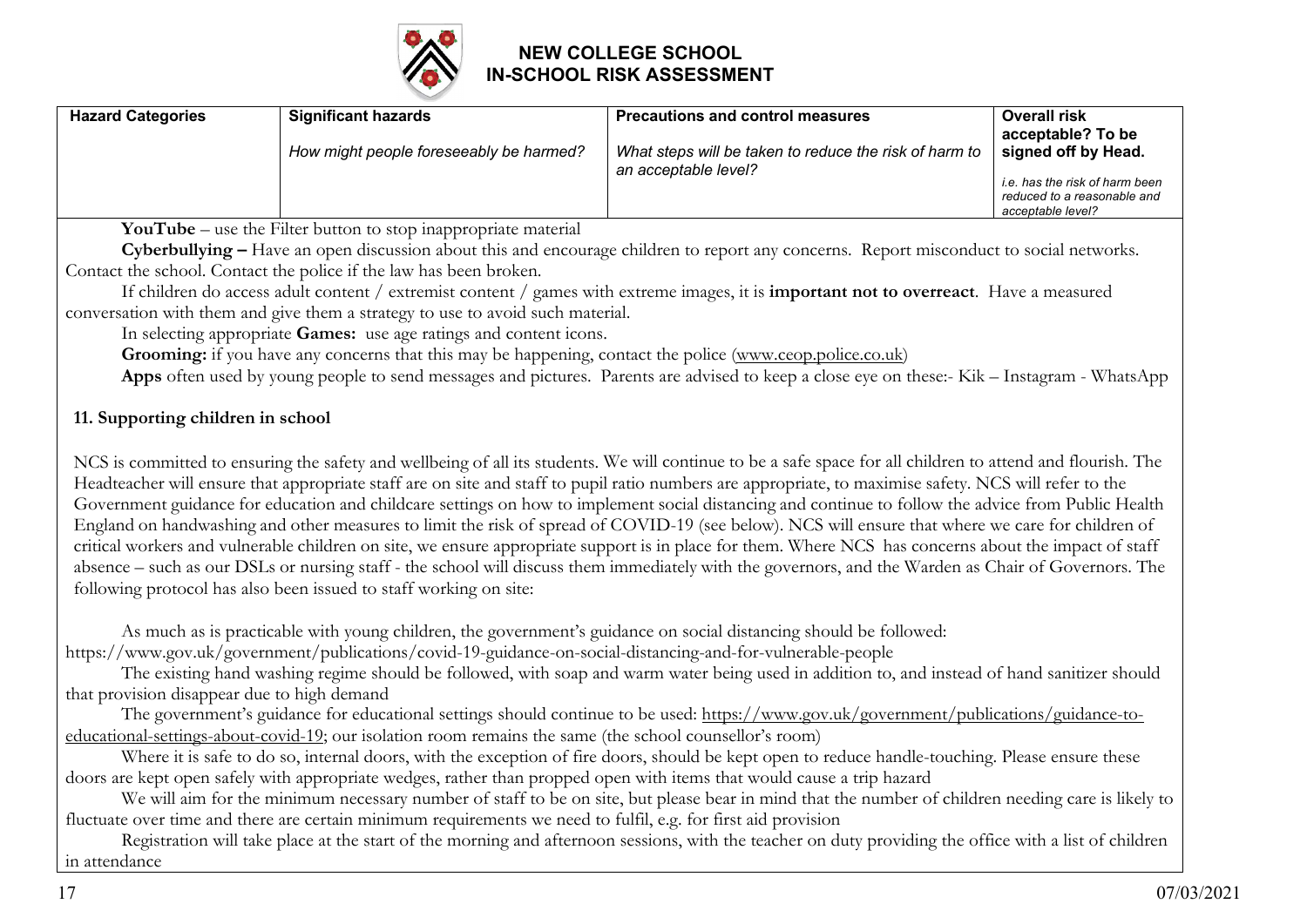

| <b>Hazard Categories</b> | <b>Significant hazards</b>              | <b>Precautions and control measures</b>                                        | <b>Overall risk</b>                                                                                                            |
|--------------------------|-----------------------------------------|--------------------------------------------------------------------------------|--------------------------------------------------------------------------------------------------------------------------------|
|                          | How might people foreseeably be harmed? | What steps will be taken to reduce the risk of harm to<br>an acceptable level? | acceptable? To be<br>signed off by Head.<br>i.e. has the risk of harm been<br>reduced to a reasonable and<br>acceptable level? |

• Please note that, due to the nature of the situation, staffing requirements are very likely to change at short notice. Your flexibility, mutual support and calm positive professionalism are much appreciated in this scenario

If there are any concerns about staffing they should be addressed to matthew.jenkinson@newcollegeschool.org and Yvonne.goodgame@new.ox.ac.uk

• Meetings should be carried out online or via phone where possible. In rare instances when this is not possible, the above social distancing guidance should be followed

• Drop off and pick up should happen in the playground at the end nearest the gate

• The sharing of facilities like iPads should be minimized: boys should be allocated a device that is 'theirs' for this period (for use in school) and screens should be cleaned regularly as a matter of course. They should also use the same desk each day if at all possible and windows should be opened for ventilation

• The cleaning regime will continue to focus on potential areas of cross-infection like door handles and keyboards

• Boys (and members of their households) must not be questioned about critical worker status and their home arrangements. If any enquiries need to be made, they will be done through the HM and/or school office

• Please keep an eye out for stigmatization (and consequent unkindness/bullying) especially of those boys whose parents are in the medical profession

• In term time we will provide warm lunches (prepared following 5-star-rated council hygiene standards) while staffing is available. In the event that staffing is unavailable, packed lunches will need to be brought in

#### **12. Peer on Peer Abuse**

Where NCS receives a report of peer on peer abuse, we will follow the principles as set out in part 5 of KCSIE and of those outlined within the Safeguarding and Child Protection Policy. The school will listen and work with the young person, parents/carers and any multi- agency partner required to ensure the safety and security of that young person. Concerns and actions must be recorded as usual and appropriate referrals made.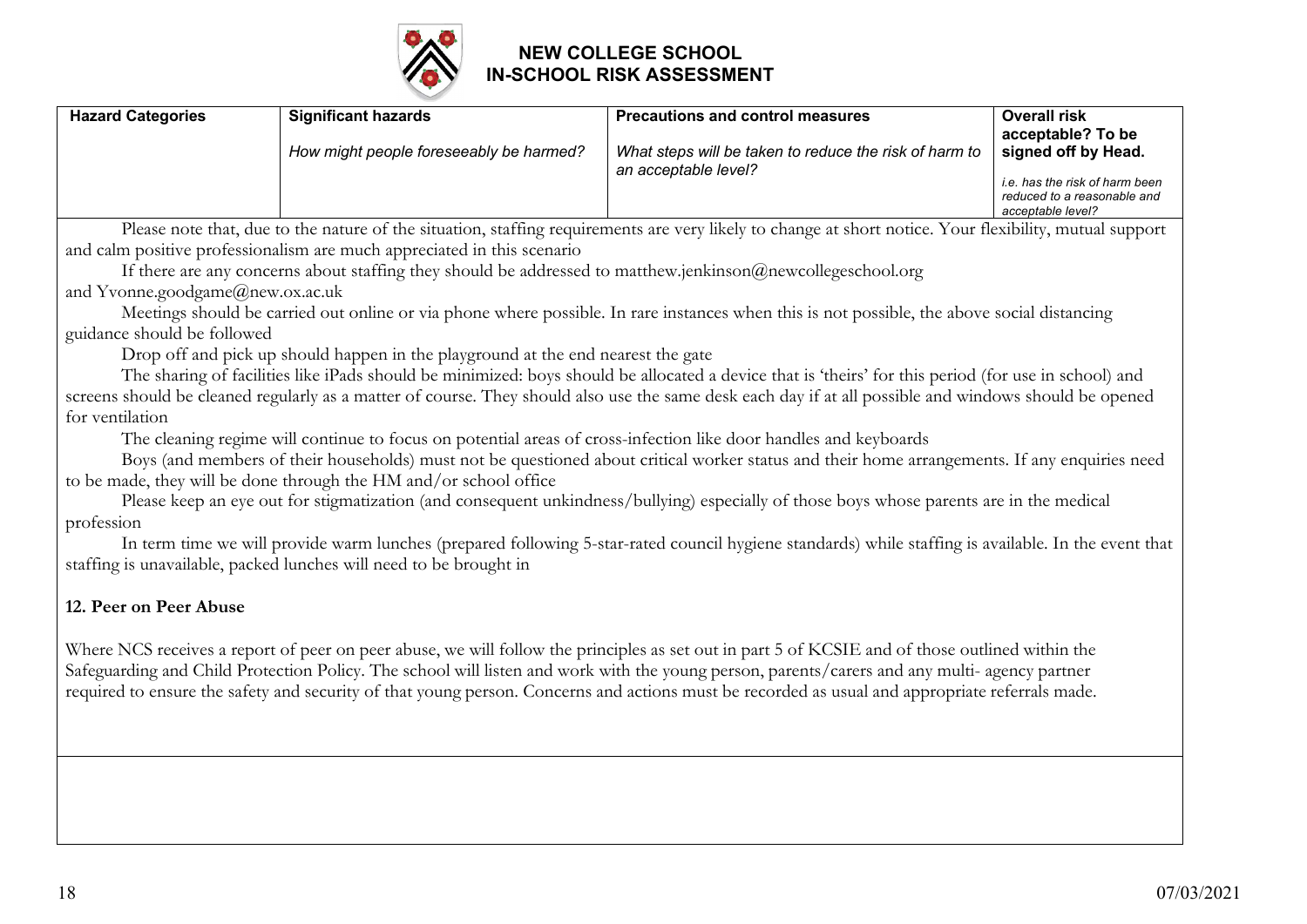

| <b>Hazard Categories</b>                                                                                                                                                                                                       | <b>Significant hazards</b>                                                                                                                                              | <b>Precautions and control measures</b>                                                                                                                                                                                   | <b>Overall risk</b>                                                                |
|--------------------------------------------------------------------------------------------------------------------------------------------------------------------------------------------------------------------------------|-------------------------------------------------------------------------------------------------------------------------------------------------------------------------|---------------------------------------------------------------------------------------------------------------------------------------------------------------------------------------------------------------------------|------------------------------------------------------------------------------------|
|                                                                                                                                                                                                                                | How might people foreseeably be harmed?                                                                                                                                 | What steps will be taken to reduce the risk of harm to<br>an acceptable level?                                                                                                                                            | acceptable? To be<br>signed off by Head.                                           |
|                                                                                                                                                                                                                                |                                                                                                                                                                         |                                                                                                                                                                                                                           | i.e. has the risk of harm been<br>reduced to a reasonable and<br>acceptable level? |
|                                                                                                                                                                                                                                |                                                                                                                                                                         | Reopening of NCS site for Reception, Year 1, Year 6 (and any additional                                                                                                                                                   |                                                                                    |
|                                                                                                                                                                                                                                |                                                                                                                                                                         | year groups as and when DfE advises) -                                                                                                                                                                                    |                                                                                    |
|                                                                                                                                                                                                                                |                                                                                                                                                                         | 1 June 2020 to 31 August 2020                                                                                                                                                                                             |                                                                                    |
|                                                                                                                                                                                                                                |                                                                                                                                                                         | Risk Assessment addendum: cross-referencing to DfE guidance                                                                                                                                                               |                                                                                    |
|                                                                                                                                                                                                                                |                                                                                                                                                                         |                                                                                                                                                                                                                           |                                                                                    |
|                                                                                                                                                                                                                                | <b>DfE</b> Guidance                                                                                                                                                     | <b>NCS Actions</b>                                                                                                                                                                                                        |                                                                                    |
| Minimising contact with individuals who are unwell by ensuring that<br>those who have coronavirus symptoms, or who have someone in their<br>household who does, do not attend childcare settings, schools or<br>colleges       |                                                                                                                                                                         | School to reiterate to entire community the government's position on<br>isolation                                                                                                                                         |                                                                                    |
| Cleaning hands more often than usual - wash hands thoroughly for 20<br>seconds with running water and soap and dry them thoroughly or use<br>alcohol hand rub or sanitiser ensuring that all parts of the hands are<br>covered |                                                                                                                                                                         | Boys encouraged by teachers on site to do this. Hand sanitiser<br>available at school gate and outside dining room (though note that<br>supplies are often limited). Warm water and soap available in all toilet<br>areas |                                                                                    |
| approach                                                                                                                                                                                                                       | Ensuring good respiratory hygiene - promote the 'catch it, bin it, kill it'                                                                                             | Boys constantly reminded of good hygiene; posters in key areas                                                                                                                                                            |                                                                                    |
| Ensure that all adults and children:<br>$\bullet$<br>hand cleaning                                                                                                                                                             | frequently wash their hands with soap and water for 20<br>seconds and dry thoroughly. Review the guidance on<br>clean their hands on arrival at the setting, before and |                                                                                                                                                                                                                           |                                                                                    |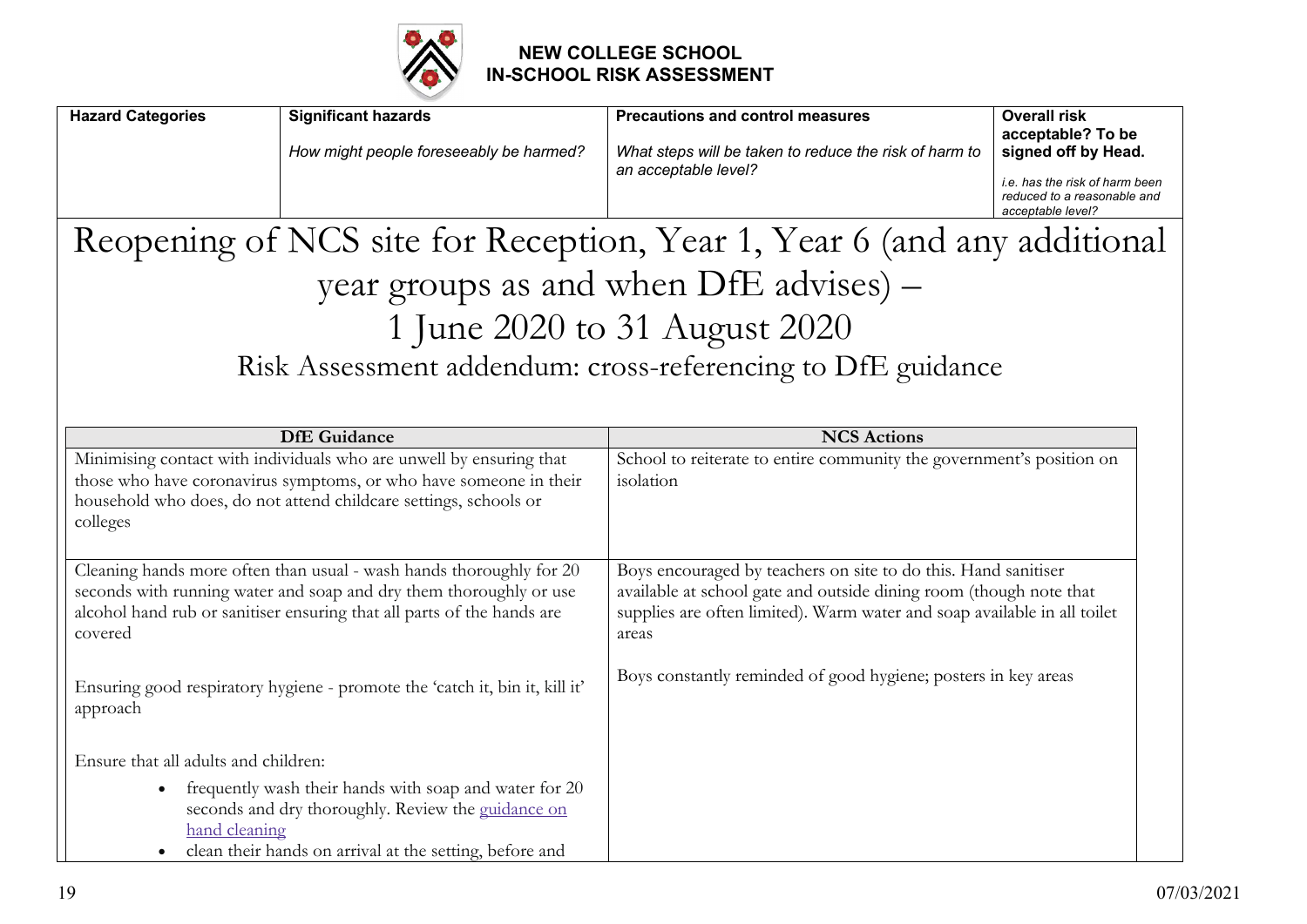

| <b>Hazard Categories</b>                                                                                                                                        | <b>Significant hazards</b>                                                                                                                                                             | <b>Precautions and control measures</b>                                                                                                                                                                                                                                                                                              | <b>Overall risk</b>                                                                |
|-----------------------------------------------------------------------------------------------------------------------------------------------------------------|----------------------------------------------------------------------------------------------------------------------------------------------------------------------------------------|--------------------------------------------------------------------------------------------------------------------------------------------------------------------------------------------------------------------------------------------------------------------------------------------------------------------------------------|------------------------------------------------------------------------------------|
|                                                                                                                                                                 | How might people foreseeably be harmed?                                                                                                                                                | What steps will be taken to reduce the risk of harm to<br>an acceptable level?                                                                                                                                                                                                                                                       | acceptable? To be<br>signed off by Head.                                           |
|                                                                                                                                                                 |                                                                                                                                                                                        |                                                                                                                                                                                                                                                                                                                                      | i.e. has the risk of harm been<br>reduced to a reasonable and<br>acceptable level? |
|                                                                                                                                                                 | after eating, and after sneezing or coughing                                                                                                                                           |                                                                                                                                                                                                                                                                                                                                      |                                                                                    |
| $\bullet$                                                                                                                                                       | are encouraged not to touch their mouth, eyes and nose                                                                                                                                 |                                                                                                                                                                                                                                                                                                                                      |                                                                                    |
| $\bullet$                                                                                                                                                       | use a tissue or elbow to cough or sneeze and use bins for<br>tissue waste ('catch it, bin it, kill it')                                                                                |                                                                                                                                                                                                                                                                                                                                      |                                                                                    |
|                                                                                                                                                                 | ensure that help is available for children and young people who<br>have trouble cleaning their hands independently                                                                     |                                                                                                                                                                                                                                                                                                                                      |                                                                                    |
|                                                                                                                                                                 | consider how to encourage young children to learn and practise<br>these habits through games, songs and repetition                                                                     |                                                                                                                                                                                                                                                                                                                                      |                                                                                    |
|                                                                                                                                                                 | ensure that bins for tissues are emptied throughout the day                                                                                                                            |                                                                                                                                                                                                                                                                                                                                      |                                                                                    |
|                                                                                                                                                                 |                                                                                                                                                                                        |                                                                                                                                                                                                                                                                                                                                      |                                                                                    |
| Cleaning frequently touched surfaces often using standard products,<br>such as detergents and bleach                                                            |                                                                                                                                                                                        | Cleaners and premises manager carrying out thorough cleaning regime                                                                                                                                                                                                                                                                  |                                                                                    |
| Minimising contact and mixing by altering, as much as possible, the<br>environment (such as classroom layout) and timetables (such as<br>staggered break times) |                                                                                                                                                                                        | Breaktimes staggered to allow different year groups out at different<br>times; classrooms rearranged to maximise space between desks. As of<br>1 June, classes no larger than 15; this may involve splitting prep school<br>classes into classes of c.10. Different year groups encouraged to use<br>specific toilets where possible |                                                                                    |
| Reduce mixing within education or childcare setting by:                                                                                                         |                                                                                                                                                                                        | Pre-Prep to use their outside doors. Areas of the school will be<br>designated for use by a particular 'bubble' so the vast majority of<br>corridors will only be used by those pupils. Most corridors at NCS are                                                                                                                    |                                                                                    |
|                                                                                                                                                                 | accessing rooms directly from outside where possible                                                                                                                                   | not 'looped' so one-way traffic is not possible. Maximum toilet                                                                                                                                                                                                                                                                      |                                                                                    |
|                                                                                                                                                                 | considering one-way circulation, or place a divider down the<br>middle of the corridor to keep groups apart as they move<br>through the setting where spaces are accessed by corridors | occupancy to be displayed on toilet doors with clear and accessible<br>signage when and where appropriate throughout school. Lunch tables<br>to be disinfected by kitchen staff between each sitting.                                                                                                                                |                                                                                    |
|                                                                                                                                                                 | staggering breaks to ensure that any corridors or circulation<br>routes used have a limited number of pupils using them at any                                                         |                                                                                                                                                                                                                                                                                                                                      |                                                                                    |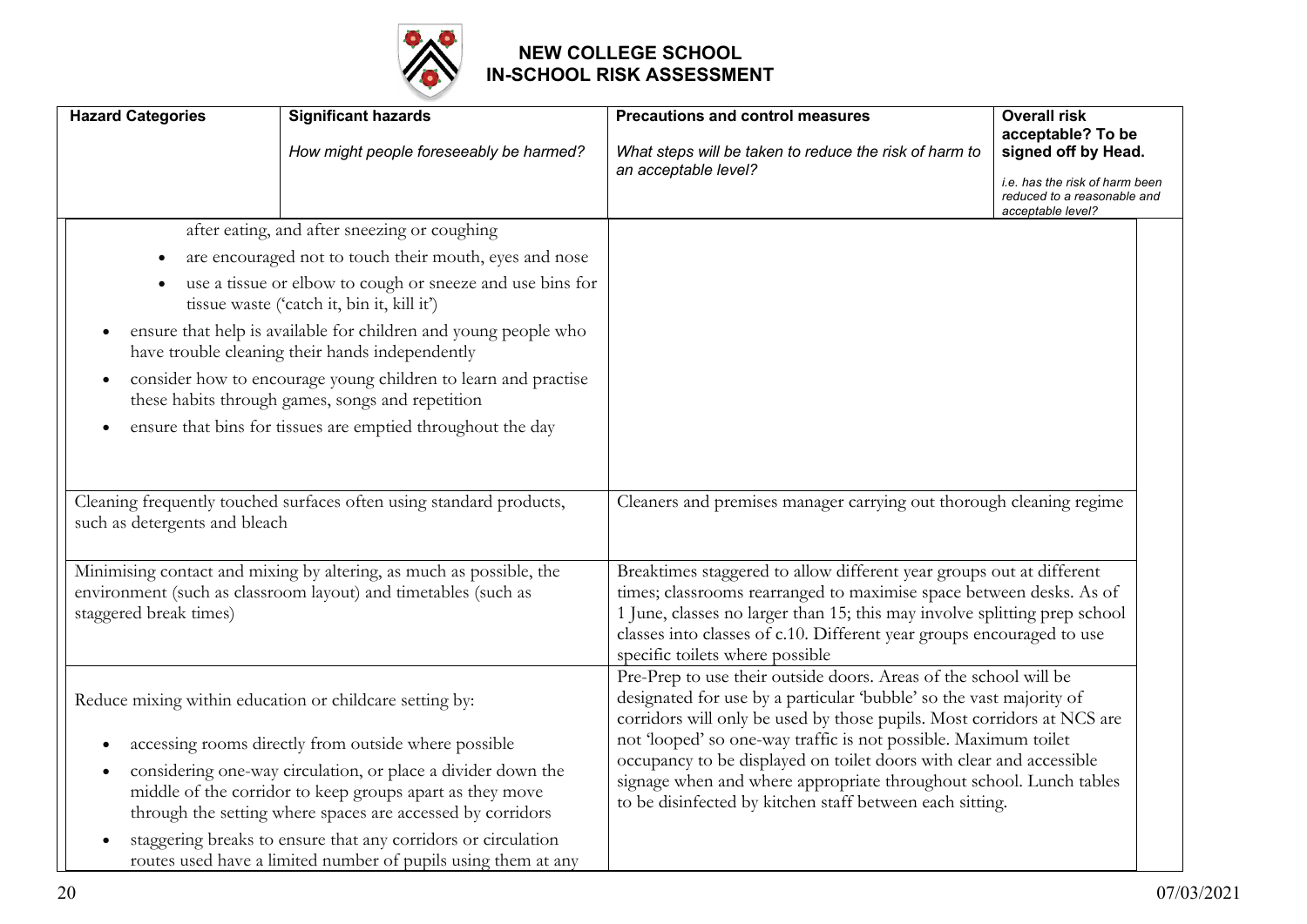

| <b>Hazard Categories</b>          | <b>Significant hazards</b><br>How might people foreseeably be harmed?                                                                                                                                                                                                                                                                                                                                                                                                   | <b>Precautions and control measures</b><br>What steps will be taken to reduce the risk of harm to                                      | <b>Overall risk</b><br>acceptable? To be<br>signed off by Head.                    |
|-----------------------------------|-------------------------------------------------------------------------------------------------------------------------------------------------------------------------------------------------------------------------------------------------------------------------------------------------------------------------------------------------------------------------------------------------------------------------------------------------------------------------|----------------------------------------------------------------------------------------------------------------------------------------|------------------------------------------------------------------------------------|
|                                   |                                                                                                                                                                                                                                                                                                                                                                                                                                                                         | an acceptable level?                                                                                                                   | i.e. has the risk of harm been<br>reduced to a reasonable and<br>acceptable level? |
| time<br>classrooms<br>at one time | staggering lunch breaks - children and young people should<br>clean their hands beforehand and enter in the groups they are<br>already in, groups should be kept apart as much as possible and<br>tables should be cleaned between each group. If such measures<br>are not possible, children should be brought their lunch in their<br>ensuring that toilets do not become crowded by limiting the<br>number of children or young people who use the toilet facilities |                                                                                                                                        |                                                                                    |
| rules)                            | noting that some children and young people will need additional<br>support to follow these measures (for example, routes round<br>school marked in braille or with other meaningful symbols, and<br>social stories to support them in understanding how to follow                                                                                                                                                                                                       |                                                                                                                                        |                                                                                    |
| guidance                          | use halls, dining areas and internal and external sports facilities<br>for lunch and exercise at half capacity. If class groups take staggered<br>breaks between lessons, these areas can be shared as long as different<br>groups do not mix (and especially do not play sports or games<br>together) and adequate cleaning between groups between groups is in<br>place, following the COVID-19: cleaning of non-healthcare settings                                  |                                                                                                                                        |                                                                                    |
|                                   | Wearing a face covering or face mask in schools or other education<br>settings is not recommended. Schools and other education or childcare<br>settings should therefore not require staff, children and learners to wear<br>face coverings. Face coverings (or any form of medical mask where<br>instructed to be used for specific clinical reasons) should not be worn in                                                                                            | HM to distribute government advice to all staff<br>SEE ADDENDUM BELOW (31 August 2020) FOR CHANGES<br>TO DIE GUIDANCE AND NCS RESPONSE |                                                                                    |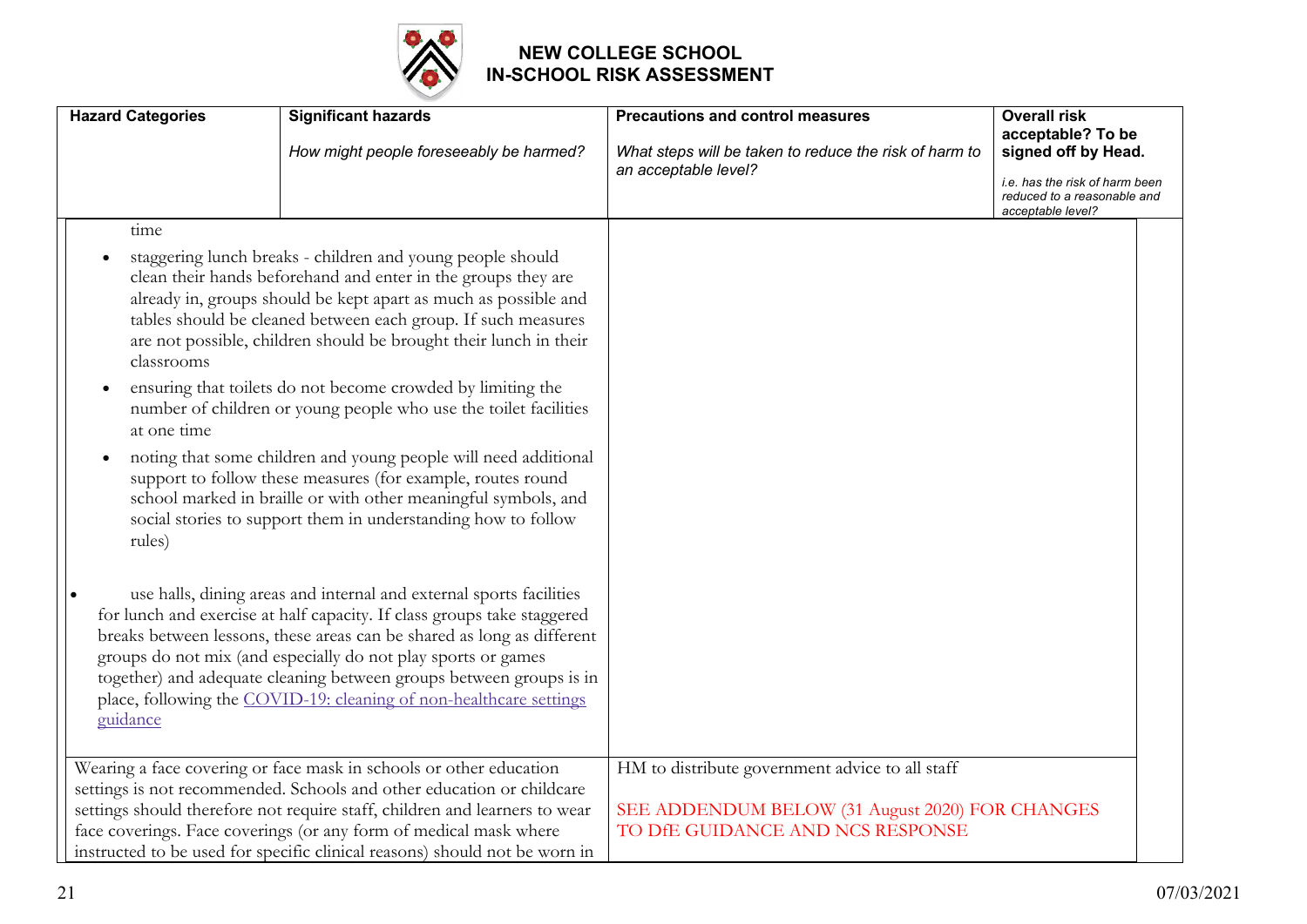

|                                                                                                                                                                                                                                                                                                                                                                                                                                                                                                                                                                                                                                                                                   | <b>Hazard Categories</b>                                       | <b>Significant hazards</b><br>How might people foreseeably be harmed?                                                                                                                                                                                                                                                                                                                                                                                                                                                                                                                   | <b>Precautions and control measures</b><br>What steps will be taken to reduce the risk of harm to<br>an acceptable level?                                     | <b>Overall risk</b><br>acceptable? To be<br>signed off by Head.<br>i.e. has the risk of harm been |
|-----------------------------------------------------------------------------------------------------------------------------------------------------------------------------------------------------------------------------------------------------------------------------------------------------------------------------------------------------------------------------------------------------------------------------------------------------------------------------------------------------------------------------------------------------------------------------------------------------------------------------------------------------------------------------------|----------------------------------------------------------------|-----------------------------------------------------------------------------------------------------------------------------------------------------------------------------------------------------------------------------------------------------------------------------------------------------------------------------------------------------------------------------------------------------------------------------------------------------------------------------------------------------------------------------------------------------------------------------------------|---------------------------------------------------------------------------------------------------------------------------------------------------------------|---------------------------------------------------------------------------------------------------|
|                                                                                                                                                                                                                                                                                                                                                                                                                                                                                                                                                                                                                                                                                   |                                                                |                                                                                                                                                                                                                                                                                                                                                                                                                                                                                                                                                                                         |                                                                                                                                                               | reduced to a reasonable and<br>acceptable level?                                                  |
|                                                                                                                                                                                                                                                                                                                                                                                                                                                                                                                                                                                                                                                                                   | transmission.                                                  | any circumstance by those who may not be able to handle them as<br>directed (for example, young children, or those with special educational<br>needs or disabilities) as it may inadvertently increase the risk of<br>The majority of staff in education settings will not require PPE beyond<br>what they would normally need for their work, even if they are not<br>always able to maintain a distance of 2 metres from others.<br>There is no need for anything other than normal personal hygiene and<br>washing of clothes following a day in an educational or childcare setting |                                                                                                                                                               |                                                                                                   |
| PPE is only needed in a very small number of cases including: if a child,<br>young person or other learner becomes unwell with symptoms of<br>coronavirus while in their setting and needs direct personal care until<br>they can return home. A face mask should be worn by the supervising<br>adult if a distance of 2 metres cannot be maintained. If contact with the<br>child or young person is necessary, then gloves, an apron and a face<br>mask should be worn by the supervising adult. If a risk assessment<br>determines that there is a risk of splashing to the eyes, for example from<br>coughing, spitting, or vomiting, then eye protection should also be worn |                                                                |                                                                                                                                                                                                                                                                                                                                                                                                                                                                                                                                                                                         | This PPE is available in the school office and in the school<br>counsellor's office, which is the designated 'quarantine' room for any<br>pupil who falls ill |                                                                                                   |
|                                                                                                                                                                                                                                                                                                                                                                                                                                                                                                                                                                                                                                                                                   | $\bullet$<br>or lung<br>are having treatments for some cancers | Extremely clinically vulnerable to stay shielded. They are those who:<br>have had a solid organ transplant - kidney, liver, pancreas, heart,<br>have severe long-term lung disease including cystic fibrosis and                                                                                                                                                                                                                                                                                                                                                                        | To be communicated to staff and parents                                                                                                                       |                                                                                                   |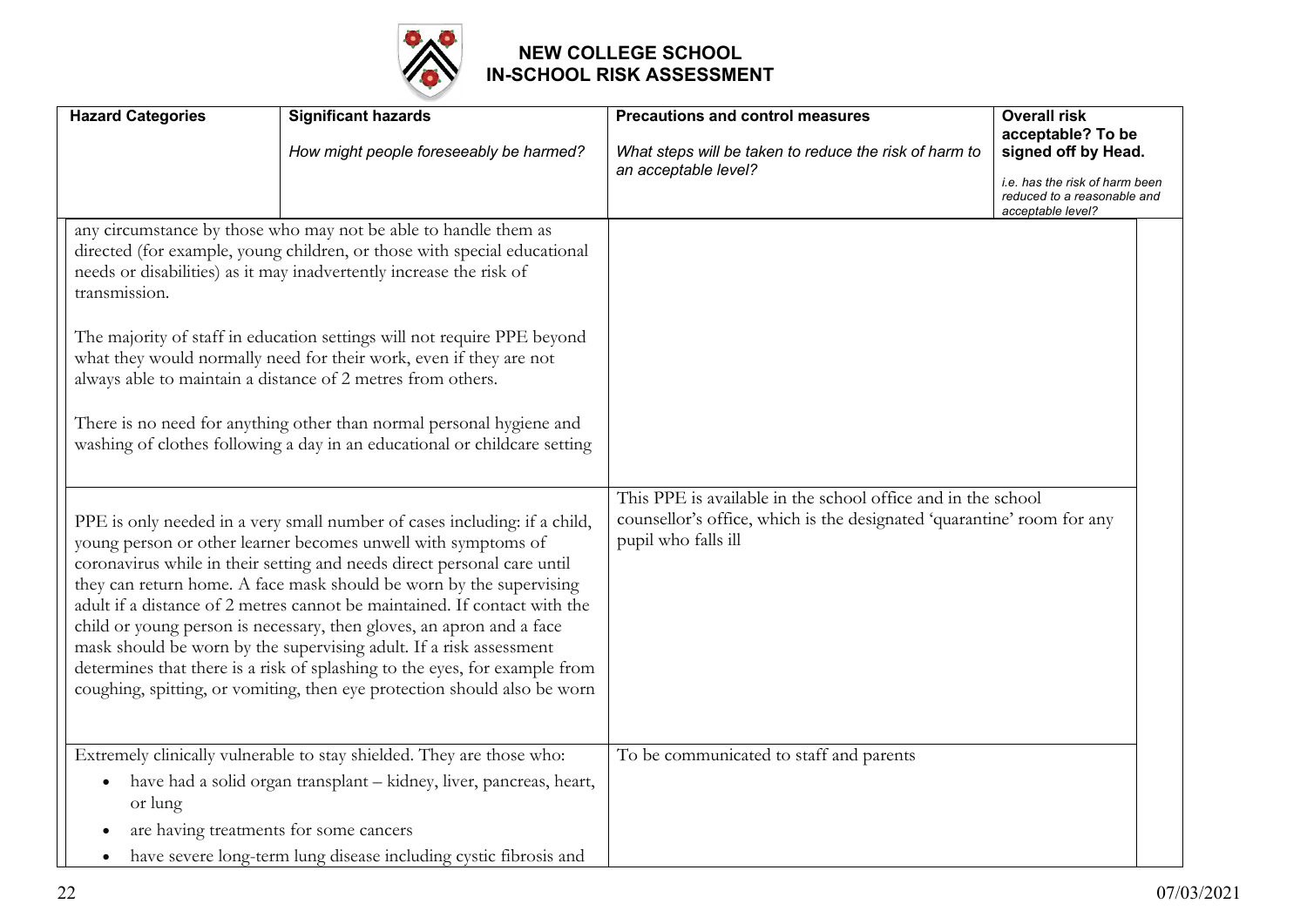

| <b>Hazard Categories</b>                                                                                                                                                                                                                                                                                                                                                                                                                                                                                                                                                                                                                                                                                                                                                                                                                                                                                                                                                                                                                      | <b>Significant hazards</b><br>How might people foreseeably be harmed?                                                                            | <b>Precautions and control measures</b>                                        | <b>Overall risk</b><br>acceptable? To be<br>signed off by Head.                    |
|-----------------------------------------------------------------------------------------------------------------------------------------------------------------------------------------------------------------------------------------------------------------------------------------------------------------------------------------------------------------------------------------------------------------------------------------------------------------------------------------------------------------------------------------------------------------------------------------------------------------------------------------------------------------------------------------------------------------------------------------------------------------------------------------------------------------------------------------------------------------------------------------------------------------------------------------------------------------------------------------------------------------------------------------------|--------------------------------------------------------------------------------------------------------------------------------------------------|--------------------------------------------------------------------------------|------------------------------------------------------------------------------------|
|                                                                                                                                                                                                                                                                                                                                                                                                                                                                                                                                                                                                                                                                                                                                                                                                                                                                                                                                                                                                                                               |                                                                                                                                                  | What steps will be taken to reduce the risk of harm to<br>an acceptable level? | i.e. has the risk of harm been<br>reduced to a reasonable and<br>acceptable level? |
| severe asthma                                                                                                                                                                                                                                                                                                                                                                                                                                                                                                                                                                                                                                                                                                                                                                                                                                                                                                                                                                                                                                 |                                                                                                                                                  |                                                                                |                                                                                    |
| their risk of infection                                                                                                                                                                                                                                                                                                                                                                                                                                                                                                                                                                                                                                                                                                                                                                                                                                                                                                                                                                                                                       | have rare diseases and inborn errors of metabolism that increase                                                                                 |                                                                                |                                                                                    |
| $\bullet$<br>unwell from them                                                                                                                                                                                                                                                                                                                                                                                                                                                                                                                                                                                                                                                                                                                                                                                                                                                                                                                                                                                                                 | are on medication that compromises their immune system and<br>so are much more likely to get infections and become seriously                     |                                                                                |                                                                                    |
|                                                                                                                                                                                                                                                                                                                                                                                                                                                                                                                                                                                                                                                                                                                                                                                                                                                                                                                                                                                                                                               | are pregnant with significant heart disease                                                                                                      |                                                                                |                                                                                    |
| If a child, young person or a member of staff lives with someone who is<br>clinically vulnerable (but not clinically extremely vulnerable), including<br>those who are pregnant, they can attend their education or childcare<br>setting. If a child, young person or staff member lives in a household<br>with someone who is extremely clinically vulnerable, as set out in<br>the COVID-19: guidance on shielding and protecting people defined on<br>medical grounds as extremely vulnerable guidance, it is advised they only<br>attend an education or childcare setting if stringent social distancing can<br>be adhered to and, in the case of children, they are able to understand<br>and follow those instructions. This may not be possible for very young<br>children and older children without the capacity to adhere to the<br>instructions on social distancing. If stringent social distancing cannot be<br>adhered to, we do not expect those individuals to attend. They should be<br>supported to learn or work at home. |                                                                                                                                                  |                                                                                |                                                                                    |
|                                                                                                                                                                                                                                                                                                                                                                                                                                                                                                                                                                                                                                                                                                                                                                                                                                                                                                                                                                                                                                               |                                                                                                                                                  | Hierarchy of measures to be adhered to                                         |                                                                                    |
|                                                                                                                                                                                                                                                                                                                                                                                                                                                                                                                                                                                                                                                                                                                                                                                                                                                                                                                                                                                                                                               | Unlike older children and adults, early years and primary age children<br>cannot be expected to remain 2 metres apart from each other and staff. |                                                                                |                                                                                    |
|                                                                                                                                                                                                                                                                                                                                                                                                                                                                                                                                                                                                                                                                                                                                                                                                                                                                                                                                                                                                                                               | In deciding to bring more children back to early years and schools, we                                                                           |                                                                                |                                                                                    |
|                                                                                                                                                                                                                                                                                                                                                                                                                                                                                                                                                                                                                                                                                                                                                                                                                                                                                                                                                                                                                                               | are taking this into account. Schools should therefore work through the                                                                          |                                                                                |                                                                                    |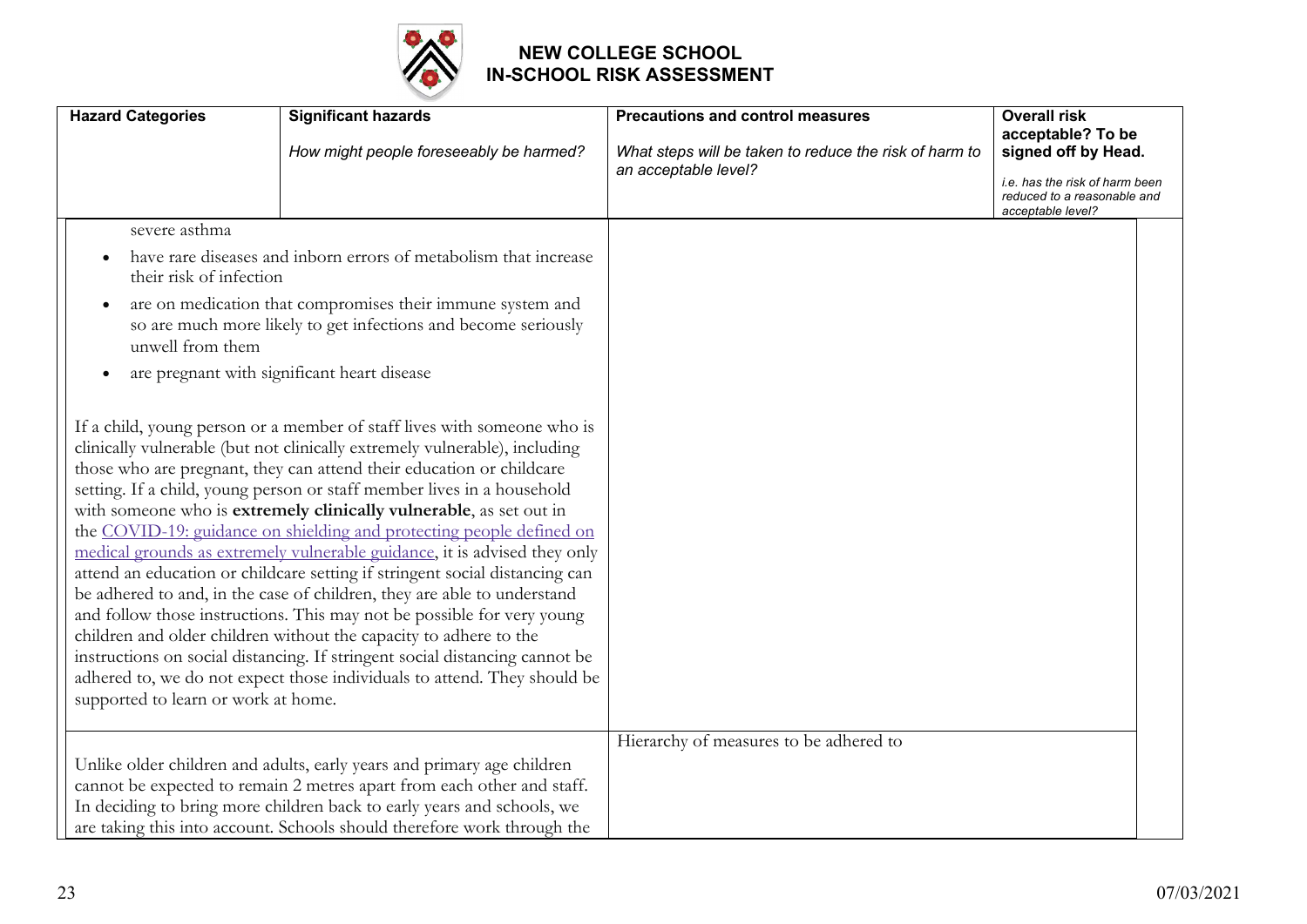

| <b>Hazard Categories</b>                                                                                          | <b>Significant hazards</b>                                                                                                                                                                                                                                                                                                                                                                                                                                                                                                                                                                                                                                                                                                                                                                                                                                                                                                                                                                                                                 | <b>Precautions and control measures</b>                                                                                 | <b>Overall risk</b>                                                                |
|-------------------------------------------------------------------------------------------------------------------|--------------------------------------------------------------------------------------------------------------------------------------------------------------------------------------------------------------------------------------------------------------------------------------------------------------------------------------------------------------------------------------------------------------------------------------------------------------------------------------------------------------------------------------------------------------------------------------------------------------------------------------------------------------------------------------------------------------------------------------------------------------------------------------------------------------------------------------------------------------------------------------------------------------------------------------------------------------------------------------------------------------------------------------------|-------------------------------------------------------------------------------------------------------------------------|------------------------------------------------------------------------------------|
|                                                                                                                   | How might people foreseeably be harmed?                                                                                                                                                                                                                                                                                                                                                                                                                                                                                                                                                                                                                                                                                                                                                                                                                                                                                                                                                                                                    | What steps will be taken to reduce the risk of harm to                                                                  | acceptable? To be<br>signed off by Head.                                           |
|                                                                                                                   |                                                                                                                                                                                                                                                                                                                                                                                                                                                                                                                                                                                                                                                                                                                                                                                                                                                                                                                                                                                                                                            | an acceptable level?                                                                                                    | i.e. has the risk of harm been<br>reduced to a reasonable and<br>acceptable level? |
| hierarchy of measures set out above:                                                                              |                                                                                                                                                                                                                                                                                                                                                                                                                                                                                                                                                                                                                                                                                                                                                                                                                                                                                                                                                                                                                                            |                                                                                                                         |                                                                                    |
|                                                                                                                   | avoiding contact with anyone with symptoms                                                                                                                                                                                                                                                                                                                                                                                                                                                                                                                                                                                                                                                                                                                                                                                                                                                                                                                                                                                                 |                                                                                                                         |                                                                                    |
|                                                                                                                   | frequent hand cleaning and good respiratory hygiene practices                                                                                                                                                                                                                                                                                                                                                                                                                                                                                                                                                                                                                                                                                                                                                                                                                                                                                                                                                                              |                                                                                                                         |                                                                                    |
| regular cleaning of settings                                                                                      |                                                                                                                                                                                                                                                                                                                                                                                                                                                                                                                                                                                                                                                                                                                                                                                                                                                                                                                                                                                                                                            |                                                                                                                         |                                                                                    |
| minimising contact and mixing                                                                                     |                                                                                                                                                                                                                                                                                                                                                                                                                                                                                                                                                                                                                                                                                                                                                                                                                                                                                                                                                                                                                                            |                                                                                                                         |                                                                                    |
| people and groups.<br>Keep cohorts together where possible and:<br>during the day, or on subsequent days<br>staff | It is still important to reduce contact between people as much as<br>possible, and we can achieve that and reduce transmission risk by<br>ensuring children, young people and staff where possible, only mix in a<br>small, consistent group and that small group stays away from other<br>ensure that children and young people are in the same small<br>groups at all times each day, and different groups are not mixed<br>ensure that the same teacher(s) and other staff are assigned to<br>each group and, as far as possible, these stay the same during the<br>day and on subsequent days, recognising for secondary and<br>college settings there will be some subject specialist rotation of<br>ensure that wherever possible children and young people use the<br>same classroom or area of a setting throughout the day, with a<br>thorough cleaning of the rooms at the end of the day. In schools<br>and colleges, you may want to consider seating students at the<br>same desk each day if they attend on consecutive days | Year groups to remain in their 'bubbles' with consistent staff, not<br>mixing with other 'bubbles' as much as possible. |                                                                                    |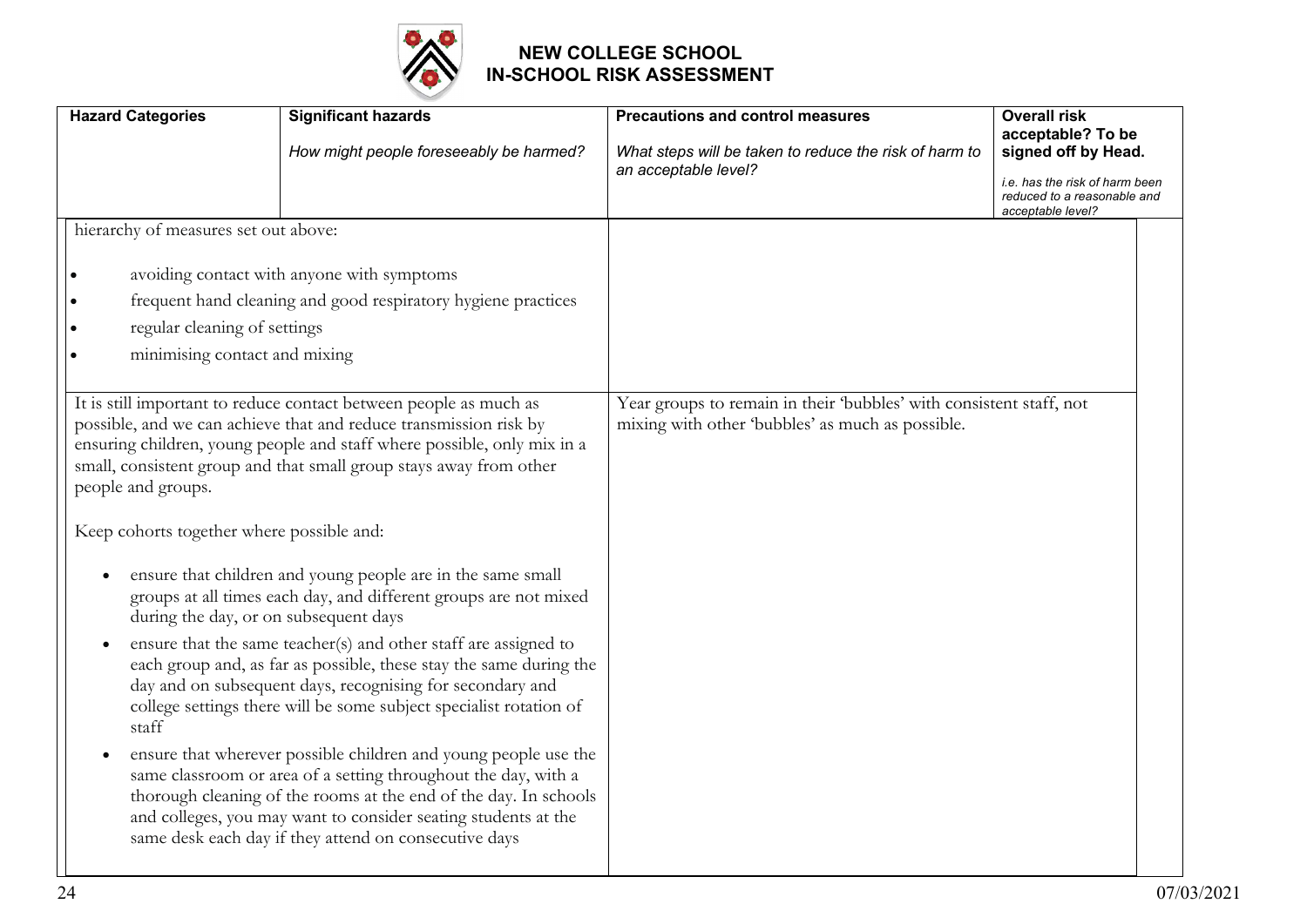

| <b>Hazard Categories</b>                                                                                                                                                                                                                                                                                                                                                                                                                                                                                                                                                                                                                                                                                                                                                                                                                                                                                                            | <b>Significant hazards</b><br>How might people foreseeably be harmed?                                                                                                                                                                                                                                                                                                                     | <b>Precautions and control measures</b><br>What steps will be taken to reduce the risk of harm to<br>an acceptable level?                                                                                                                                                                                                                                                                                                                                                                                                                                                                                                                                                                                                                                                                                        | <b>Overall risk</b><br>acceptable? To be<br>signed off by Head.<br>i.e. has the risk of harm been<br>reduced to a reasonable and |
|-------------------------------------------------------------------------------------------------------------------------------------------------------------------------------------------------------------------------------------------------------------------------------------------------------------------------------------------------------------------------------------------------------------------------------------------------------------------------------------------------------------------------------------------------------------------------------------------------------------------------------------------------------------------------------------------------------------------------------------------------------------------------------------------------------------------------------------------------------------------------------------------------------------------------------------|-------------------------------------------------------------------------------------------------------------------------------------------------------------------------------------------------------------------------------------------------------------------------------------------------------------------------------------------------------------------------------------------|------------------------------------------------------------------------------------------------------------------------------------------------------------------------------------------------------------------------------------------------------------------------------------------------------------------------------------------------------------------------------------------------------------------------------------------------------------------------------------------------------------------------------------------------------------------------------------------------------------------------------------------------------------------------------------------------------------------------------------------------------------------------------------------------------------------|----------------------------------------------------------------------------------------------------------------------------------|
| Where settings can keep children and young people in those small<br>groups 2 metres away from each other, they should do so. While in<br>general groups should be kept apart, brief, transitory contact, such as<br>passing in a corridor, is low risk.<br>For primary schools, classes should normally be split in half, with no<br>more than 15 pupils per small group and one teacher (and, if needed, a<br>teaching assistant). If there are any shortages of teachers, then teaching<br>assistants can be allocated to lead a group, working under the direction<br>of a teacher. Vulnerable children and children of critical workers in other<br>year groups should also be split into small groups of no more than 15.<br>Desks should be spaced as far apart as possible.<br>Refresh your risk assessment and other health and safety advice for<br>children, young people and staff in light of recent government advice, |                                                                                                                                                                                                                                                                                                                                                                                           | acceptable level?<br>Desks spaced apart as far as possible, adhering to 2m rule as far as is<br>practicable. Different year groups to be based in different sections of<br>the school, where possible, to avoid passing in corridors. Classes of no<br>more than 15, and fewer if possible. Consistent teams of staff to look<br>after each 'bubble', overseeing work that has been set. Older boys to<br>have access to an iPad that remains 'theirs' for the period in question.<br>Boys and colleagues to use their own stationery as much as possible<br>and to avoid cross-contamination through sharing<br>This is a refreshed RA. HM, Head of Pre-Prep and Premises Manager<br>to carry out H&S audit and compliance checks                                                                               |                                                                                                                                  |
| identifying protective measures (such as the things listed below). Also<br>ensure that all health and safety compliance checks have been<br>undertaken before opening                                                                                                                                                                                                                                                                                                                                                                                                                                                                                                                                                                                                                                                                                                                                                               |                                                                                                                                                                                                                                                                                                                                                                                           |                                                                                                                                                                                                                                                                                                                                                                                                                                                                                                                                                                                                                                                                                                                                                                                                                  |                                                                                                                                  |
| Refresh the timetable:<br>place outdoors<br>building                                                                                                                                                                                                                                                                                                                                                                                                                                                                                                                                                                                                                                                                                                                                                                                                                                                                                | decide which lessons or activities will be delivered<br>consider which lessons or classroom activities could take<br>use the timetable and selection of classroom or other<br>learning environment to reduce movement around the school or<br>stagger assembly groups<br>stagger break times (including lunch), so that all children<br>are not moving around the school at the same time | Lessons to be delivered using existing remote learning protocols and<br>platforms, with supervision from NCS staff. Outdoor spaces to be<br>used as much as practicable; NC playing fields are available (NCS end)<br>and NC cloisters for NCS boys' use. Staff to ensure there is no cross-<br>contamination with other members of NC community - minimal risk<br>as vast majority of that community are not present. Assemblies will<br>take place via internet as and whan appropriate. Lunchtimes staggered<br>and tables disinfected, cutlery laid out by single kitchen worker<br>wearing gloves. Drop-off and collection times staggered and<br>communicated with parents. Social distancing reminders placed at<br>school gate, along with reminders about handwashing when<br>entering/exiting premises |                                                                                                                                  |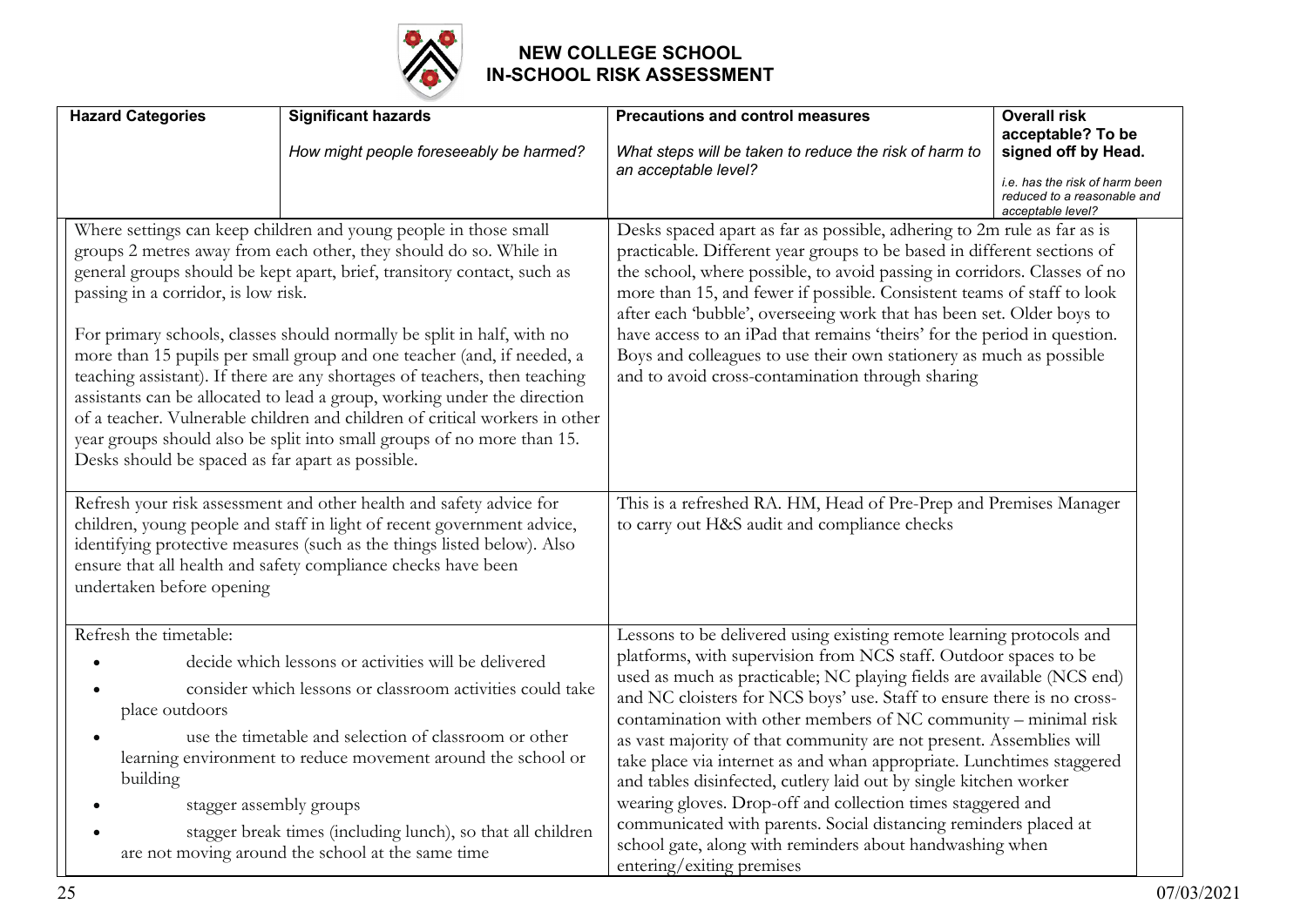

|                                                                                                                                                                                                                                                                                                                                                                                                                                                                                                                                                                                                                            | <b>Hazard Categories</b>                    | <b>Significant hazards</b><br>How might people foreseeably be harmed?                                                                                                                                                                                                                                                                                                                                   | <b>Precautions and control measures</b><br>What steps will be taken to reduce the risk of harm to<br>an acceptable level?                                                                  | <b>Overall risk</b><br>acceptable? To be<br>signed off by Head.<br>i.e. has the risk of harm been<br>reduced to a reasonable and<br>acceptable level? |
|----------------------------------------------------------------------------------------------------------------------------------------------------------------------------------------------------------------------------------------------------------------------------------------------------------------------------------------------------------------------------------------------------------------------------------------------------------------------------------------------------------------------------------------------------------------------------------------------------------------------------|---------------------------------------------|---------------------------------------------------------------------------------------------------------------------------------------------------------------------------------------------------------------------------------------------------------------------------------------------------------------------------------------------------------------------------------------------------------|--------------------------------------------------------------------------------------------------------------------------------------------------------------------------------------------|-------------------------------------------------------------------------------------------------------------------------------------------------------|
|                                                                                                                                                                                                                                                                                                                                                                                                                                                                                                                                                                                                                            | students<br>minimise adult to adult contact | stagger drop-off and collection times<br>for secondary schools and colleges, consider how best to<br>supplement remote education with some face to face support for<br>plan parents' drop-off and pick-up protocols that                                                                                                                                                                                |                                                                                                                                                                                            |                                                                                                                                                       |
| Childcare settings or early years groups in school should:<br>consider how to keep small groups of children together<br>$\bullet$<br>throughout the day and to avoid larger groups of children mixing<br>consider how play equipment is used ensuring it is appropriately<br>cleaned between groups of children using it, and that multiple<br>groups do not use it simultaneously<br>remove unnecessary items from classrooms and other learning<br>environments where there is space to store it elsewhere<br>remove soft furnishings, soft toys and toys that are hard to clean<br>(such as those with intricate parts) |                                             |                                                                                                                                                                                                                                                                                                                                                                                                         | Breaktimes to be staggered. Play equipment to be audited and<br>removed where appropriate. Pre-Prep to be overseen by RC                                                                   |                                                                                                                                                       |
|                                                                                                                                                                                                                                                                                                                                                                                                                                                                                                                                                                                                                            | safe travel)                                | Consider how children and young people arrive at the education or<br>childcare setting, and reduce any unnecessary travel on coaches, buses or<br>public transport where possible (guidance will shortly be published on<br>Adjust transport arrangements where necessary including:<br>encouraging parents and children and young people to walk or<br>cycle to their education setting where possible | Vast majority of pupils do not use public transport, but reminder to<br>parents to avoid unnecessary travel on public transport, but to carry<br>out usual hygiene measures if unavoidable |                                                                                                                                                       |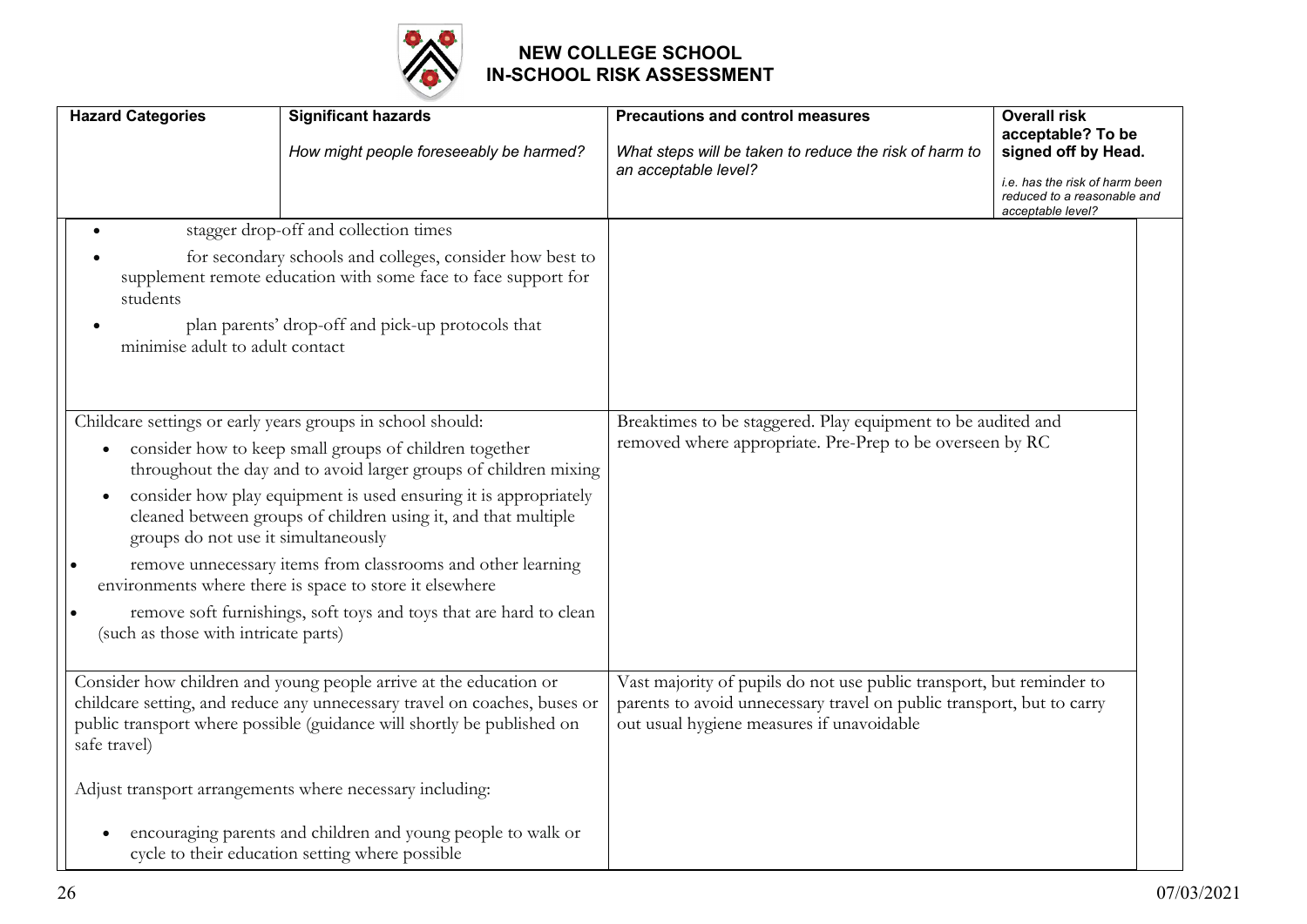

| <b>Hazard Categories</b>                            | <b>Significant hazards</b>                                                                                                                                                                                                                                                         | <b>Precautions and control measures</b>                                     | <b>Overall risk</b>                                                                |
|-----------------------------------------------------|------------------------------------------------------------------------------------------------------------------------------------------------------------------------------------------------------------------------------------------------------------------------------------|-----------------------------------------------------------------------------|------------------------------------------------------------------------------------|
|                                                     | How might people foreseeably be harmed?                                                                                                                                                                                                                                            | What steps will be taken to reduce the risk of harm to                      | acceptable? To be<br>signed off by Head.                                           |
|                                                     |                                                                                                                                                                                                                                                                                    | an acceptable level?                                                        | i.e. has the risk of harm been<br>reduced to a reasonable and<br>acceptable level? |
| $\bullet$<br>required                               | schools, parents and young people following the government<br>guidance on how to travel safely, which will be published shortly,<br>when planning their travel, particularly if public transport is                                                                                |                                                                             |                                                                                    |
|                                                     | Tell children, young people, parents, carers or any visitors, such as<br>suppliers, not to enter the education or childcare setting if they are<br>displaying any symptoms of coronavirus (following the COVID-19:<br>guidance for households with possible coronavirus infection) | To be communicated to parents and visitors via<br>Parentmail/office/signage |                                                                                    |
| or childcare setting, only one parent should attend | Tell parents that if their child needs to be accompanied to the education                                                                                                                                                                                                          |                                                                             |                                                                                    |
|                                                     | Tell parents and young people their allocated drop off and collection<br>times and the process for doing so, including protocols for minimising<br>adult to adult contact (for example, which entrance to use)                                                                     |                                                                             |                                                                                    |
| should be conducted safely)                         | Make clear to parents that they cannot gather at entrance gates or doors,<br>or enter the site (unless they have a pre-arranged appointment, which                                                                                                                                 |                                                                             |                                                                                    |
| ventilation (opening windows) or ventilation units  | Where possible, all spaces should be well ventilated using natural                                                                                                                                                                                                                 | Communicated to all staff                                                   |                                                                                    |
| are NOT to be propped open                          | Prop doors open, where safe to do so (bearing in mind fire safety and<br>safeguarding), to limit use of door handles and aid ventilation. Fire doors                                                                                                                               |                                                                             |                                                                                    |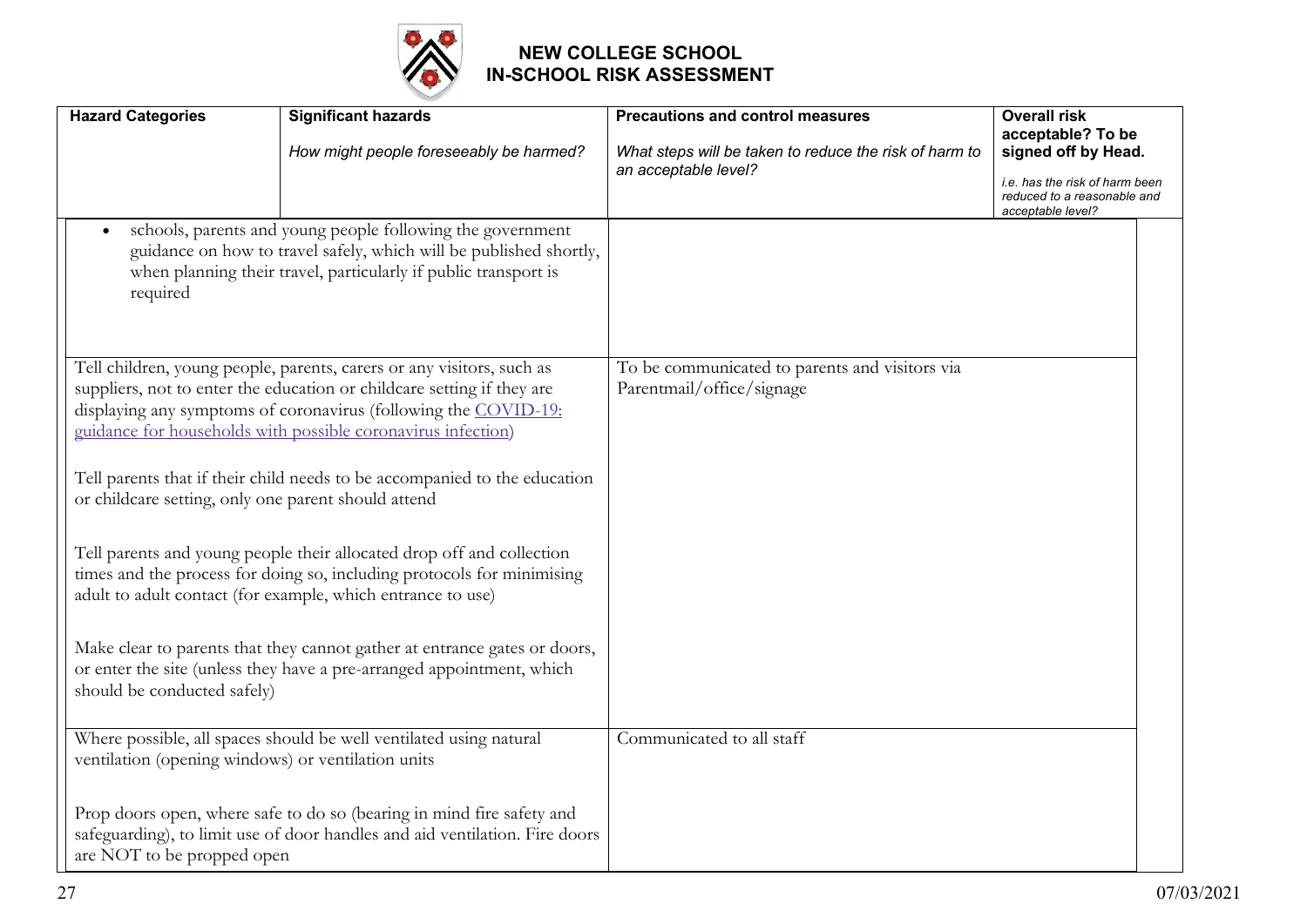

| <b>Hazard Categories</b>                                                                                                                                                                                                                                                                                     | <b>Significant hazards</b>                                                                                                          | <b>Precautions and control measures</b>                                                                                                                                                                                                                        | <b>Overall risk</b><br>acceptable? To be                                           |
|--------------------------------------------------------------------------------------------------------------------------------------------------------------------------------------------------------------------------------------------------------------------------------------------------------------|-------------------------------------------------------------------------------------------------------------------------------------|----------------------------------------------------------------------------------------------------------------------------------------------------------------------------------------------------------------------------------------------------------------|------------------------------------------------------------------------------------|
|                                                                                                                                                                                                                                                                                                              | How might people foreseeably be harmed?                                                                                             | What steps will be taken to reduce the risk of harm to<br>an acceptable level?                                                                                                                                                                                 | signed off by Head.                                                                |
|                                                                                                                                                                                                                                                                                                              |                                                                                                                                     |                                                                                                                                                                                                                                                                | i.e. has the risk of harm been<br>reduced to a reasonable and<br>acceptable level? |
| Use outside space:                                                                                                                                                                                                                                                                                           |                                                                                                                                     | Outdoor space to be used when at all possible. Additional outdoor<br>space on field and in NC cloisters. Outdoor play items to be audited<br>and removed where possible and necessary. Disinfection regime to be                                               |                                                                                    |
| for exercise and breaks                                                                                                                                                                                                                                                                                      |                                                                                                                                     | implemented                                                                                                                                                                                                                                                    |                                                                                    |
| and staff                                                                                                                                                                                                                                                                                                    | for outdoor education, where possible, as this can limit<br>transmission and more easily allow for distance between children        |                                                                                                                                                                                                                                                                |                                                                                    |
| although outdoor equipment should not be used unless the<br>$\bullet$<br>setting is able to ensure that it is appropriately cleaned between<br>groups of children and young people using it, and that multiple<br>groups do not use it simultaneously. Read COVID-19: cleaning<br>of non-healthcare settings |                                                                                                                                     |                                                                                                                                                                                                                                                                |                                                                                    |
| Stagger the use of staff rooms and offices to limit occupancy                                                                                                                                                                                                                                                |                                                                                                                                     | Staff to bring in own thermos flasks for hot drinks when able;<br>minimise use of staffroom and post room – one person in there at a<br>time; reduce non-essential personal contact between staff; hold<br>meetings via phone/online or outside where possible |                                                                                    |
| Reduce the use of shared resources:                                                                                                                                                                                                                                                                          |                                                                                                                                     | Boys to use own personal resources (e.g. stationery, toys) and do not<br>share. Shared items and surfaces to be cleaned frequently and regularly<br>as part of enhanced disinfection regime.                                                                   |                                                                                    |
| people and staff                                                                                                                                                                                                                                                                                             | by limiting the amount of shared resources that are taken home<br>and limit exchange of take-home resources between children, young |                                                                                                                                                                                                                                                                |                                                                                    |
| $\bullet$<br>cleaned and disinfected more frequently                                                                                                                                                                                                                                                         | by seeking to prevent the sharing of stationery and other<br>equipment where possible. Shared materials and surfaces should be      |                                                                                                                                                                                                                                                                |                                                                                    |
| $\bullet$                                                                                                                                                                                                                                                                                                    | although practical lessons can go ahead if equipment can be<br>cleaned thoroughly and the classroom or other learning environment   |                                                                                                                                                                                                                                                                |                                                                                    |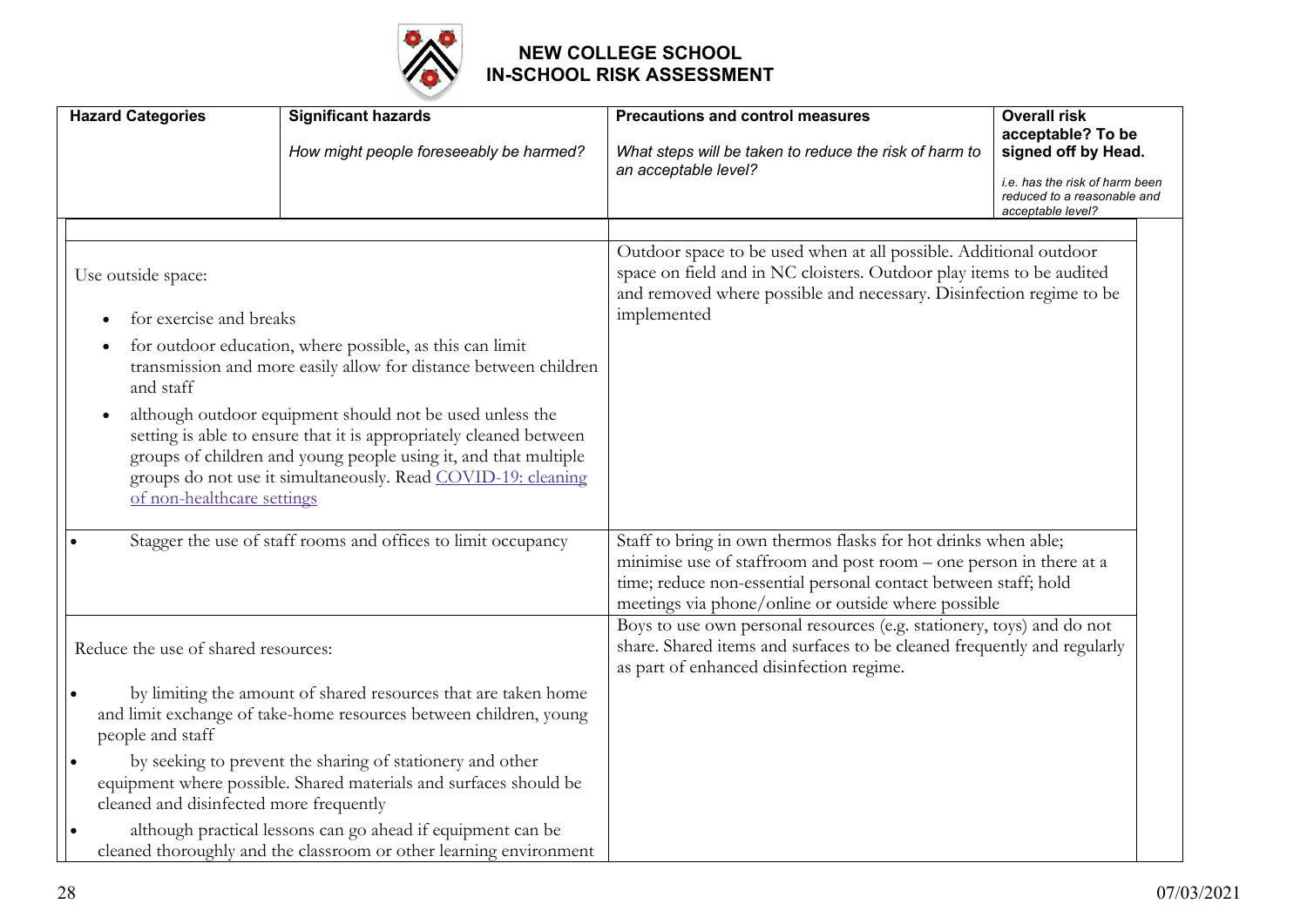

|     | <b>Hazard Categories</b>                      | <b>Significant hazards</b>                                                                      | <b>Precautions and control measures</b>                                                                                                                | <b>Overall risk</b>                      |
|-----|-----------------------------------------------|-------------------------------------------------------------------------------------------------|--------------------------------------------------------------------------------------------------------------------------------------------------------|------------------------------------------|
|     |                                               | How might people foreseeably be harmed?                                                         | What steps will be taken to reduce the risk of harm to                                                                                                 | acceptable? To be<br>signed off by Head. |
|     |                                               |                                                                                                 | an acceptable level?                                                                                                                                   | i.e. has the risk of harm been           |
|     |                                               |                                                                                                 |                                                                                                                                                        | reduced to a reasonable and              |
|     |                                               | is occupied by the same children or young people in one day, or                                 |                                                                                                                                                        | acceptable level?                        |
|     | properly cleaned between cohorts              |                                                                                                 |                                                                                                                                                        |                                          |
|     |                                               |                                                                                                 |                                                                                                                                                        |                                          |
|     |                                               |                                                                                                 |                                                                                                                                                        |                                          |
|     |                                               |                                                                                                 |                                                                                                                                                        |                                          |
|     |                                               |                                                                                                 |                                                                                                                                                        |                                          |
|     |                                               |                                                                                                 | DfE Principles for staff on the                                                                                                                        |                                          |
|     |                                               |                                                                                                 | partial reopening of schools, from 1 June 2020                                                                                                         |                                          |
|     |                                               |                                                                                                 |                                                                                                                                                        |                                          |
|     |                                               |                                                                                                 |                                                                                                                                                        |                                          |
| 1.  |                                               |                                                                                                 | Do not come to work if you have coronavirus symptoms, or go home as soon as these develop (informing your manager), and access a test as               |                                          |
|     | soon as possible.                             |                                                                                                 |                                                                                                                                                        |                                          |
| 2.  |                                               |                                                                                                 | Clean your hands more often than usual - with running water and soap and dry them thoroughly or use alcohol hand rub or sanitiser ensuring that        |                                          |
|     | all parts of the hands are covered.           |                                                                                                 |                                                                                                                                                        |                                          |
| 3.  | Use the 'catch it, bin it, kill it' approach. |                                                                                                 |                                                                                                                                                        |                                          |
| 4.  |                                               | Avoid touching your mouth, nose and eyes.                                                       |                                                                                                                                                        |                                          |
| 5.  |                                               | Clean frequently touched surfaces often using standard products, such as detergents and bleach. |                                                                                                                                                        |                                          |
| 6.  |                                               |                                                                                                 | Think about ways to modify your teaching approach to keep a distance from children in your class as much as possible, particularly close face to       |                                          |
|     |                                               |                                                                                                 | face support (noting that it's understood that this is not possible at all times, which is why hygiene and hand cleaning is so important).             |                                          |
| 7.  |                                               |                                                                                                 | Consider avoiding calling pupils to the front of the class or going to their desk to check on their work if not necessary.                             |                                          |
| 8.  |                                               |                                                                                                 | Help your class to follow the rules on hand cleaning, not touching their faces, 'catch it, bin it, kill it' etc. including by updating your classrooms |                                          |
|     | displays with posters.                        |                                                                                                 |                                                                                                                                                        |                                          |
| 9.  |                                               | Prevent your class from sharing equipment and resources (like stationery).                      |                                                                                                                                                        |                                          |
| 10. |                                               | Keep your classroom door and windows open if possible for air flow.                             |                                                                                                                                                        |                                          |
| 11. |                                               | Limit the number of children from your class using the toilet at any one time.                  |                                                                                                                                                        |                                          |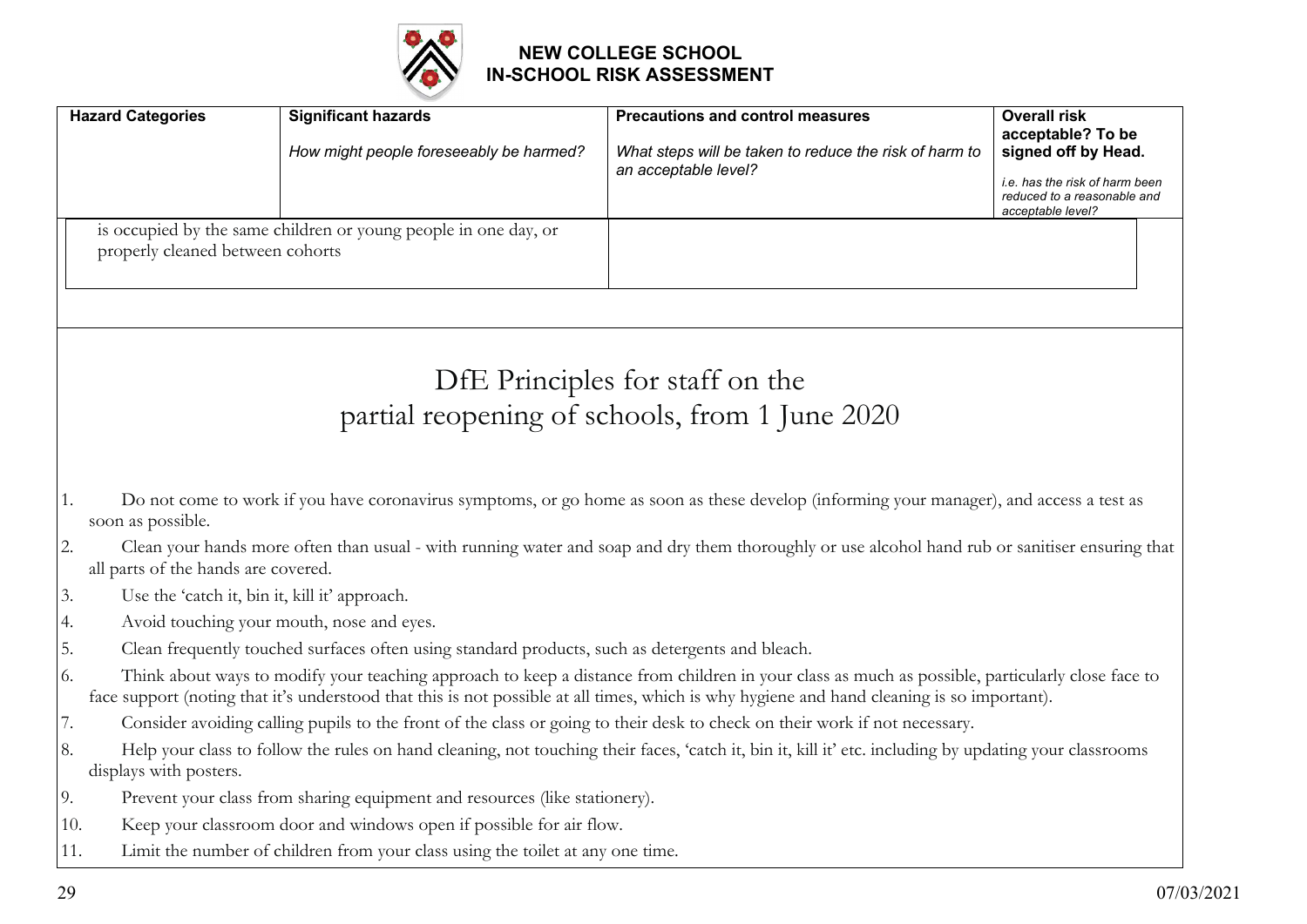

| <b>Hazard Categories</b>                                 | <b>Significant hazards</b><br>How might people foreseeably be harmed?                                                                                                                                                                                                                                                                                                                                                                                     | <b>Precautions and control measures</b><br>an acceptable level? | What steps will be taken to reduce the risk of harm to                                                                                                                                                                                                                                                                                                                                                   | <b>Overall risk</b><br>acceptable? To be<br>signed off by Head.<br>i.e. has the risk of harm been<br>reduced to a reasonable and<br>acceptable level? |
|----------------------------------------------------------|-----------------------------------------------------------------------------------------------------------------------------------------------------------------------------------------------------------------------------------------------------------------------------------------------------------------------------------------------------------------------------------------------------------------------------------------------------------|-----------------------------------------------------------------|----------------------------------------------------------------------------------------------------------------------------------------------------------------------------------------------------------------------------------------------------------------------------------------------------------------------------------------------------------------------------------------------------------|-------------------------------------------------------------------------------------------------------------------------------------------------------|
| 12.<br>13.                                               | Limit your contact with other staff members, and don't congregate in shared spaces, especially if they are small rooms.<br>Make sure you've read the school's updated behaviour policy and know what role in it you're being asked to take.                                                                                                                                                                                                               |                                                                 |                                                                                                                                                                                                                                                                                                                                                                                                          |                                                                                                                                                       |
| <b>Reviewed October 2020</b>                             | DfE Guidance for Schools from September 2020, and Actions Specific to NCS,                                                                                                                                                                                                                                                                                                                                                                                |                                                                 |                                                                                                                                                                                                                                                                                                                                                                                                          |                                                                                                                                                       |
| DfE Guidance                                             | Schools must comply with health and safety law, which requires them to assess risks and put<br>in place proportionate control measures. Schools should thoroughly review their health and<br>safety risk assessments and draw up plans for the autumn term that address the risks<br>identified using the system of controls set out below. These are an adapted form of the<br>system of protective measures that will be familiar from the summer term. |                                                                 | <b>NCS</b> Actions<br>Risk assessment updated to take into account DfE<br>guidance issued July 2020 for implementation<br>September 2020. Provisions for Covid-19 come<br>under our Health and Safety systems; any concerns<br>or queries are to go immediately to the premises<br>manager and/or the Headmaster if urgent, or<br>registered in the school's H&S slot in weekly staff<br>meetings if not |                                                                                                                                                       |
| Essential measures include:                              |                                                                                                                                                                                                                                                                                                                                                                                                                                                           |                                                                 | Continue to inform parents and colleagues of<br>requirement to remain home if ill                                                                                                                                                                                                                                                                                                                        |                                                                                                                                                       |
| robust hand and respiratory hygiene<br>$\bullet$         | a requirement that people who are ill stay at home                                                                                                                                                                                                                                                                                                                                                                                                        |                                                                 | Continuation of good hand/respiratory hygiene<br>measures                                                                                                                                                                                                                                                                                                                                                |                                                                                                                                                       |
| enhanced cleaning arrangements<br>$\bullet$<br>$\bullet$ | active engagement with NHS Test and Trace<br>formal consideration of how to reduce contacts and maximise distancing between<br>those in school wherever possible and minimise potential for contamination so far as is                                                                                                                                                                                                                                    |                                                                 | Continuation of enhanced cleaning arrangements,<br>including regular use of fogging/misting sprayer<br>Active engagement with NHS Test and Trace                                                                                                                                                                                                                                                         |                                                                                                                                                       |
| reasonably practicable                                   |                                                                                                                                                                                                                                                                                                                                                                                                                                                           |                                                                 |                                                                                                                                                                                                                                                                                                                                                                                                          |                                                                                                                                                       |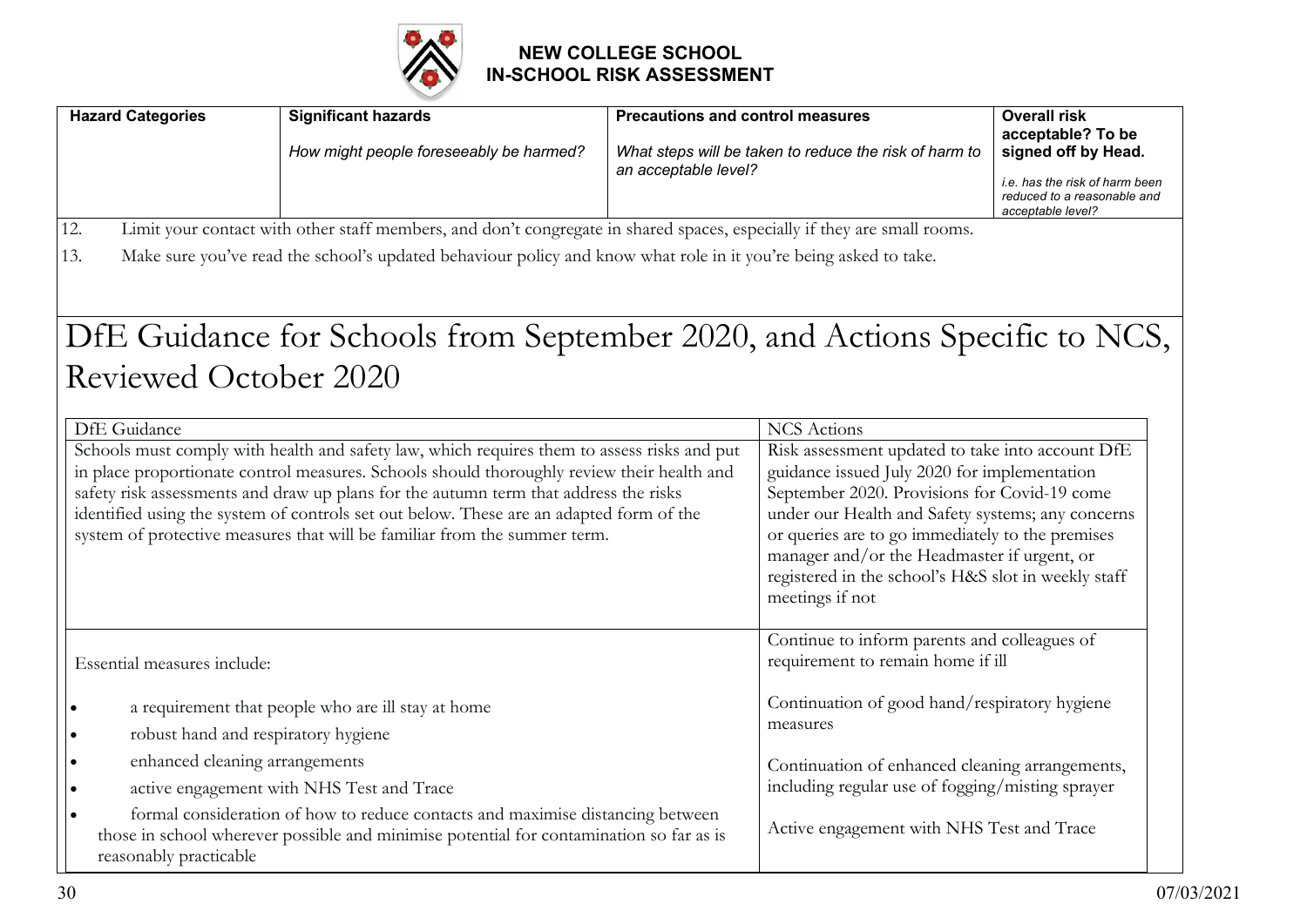

| <b>Hazard Categories</b>                                                                                                                                                                                                                                                                                                                                                                                                                                                                          | <b>Significant hazards</b><br>How might people foreseeably be harmed?                                                                                                                                                                                                                                                                                                                                                                                                                                                                                                                                                                                                                                                                                                                                                                                                             | <b>Precautions and control measures</b><br>an acceptable level?                                                                                                                                                                                                                                                                                                                                                                                                                                                                          | What steps will be taken to reduce the risk of harm to                                                                                                                                                                                                                                                        | <b>Overall risk</b><br>acceptable? To be<br>signed off by Head.<br>i.e. has the risk of harm been<br>reduced to a reasonable and<br>acceptable level? |
|---------------------------------------------------------------------------------------------------------------------------------------------------------------------------------------------------------------------------------------------------------------------------------------------------------------------------------------------------------------------------------------------------------------------------------------------------------------------------------------------------|-----------------------------------------------------------------------------------------------------------------------------------------------------------------------------------------------------------------------------------------------------------------------------------------------------------------------------------------------------------------------------------------------------------------------------------------------------------------------------------------------------------------------------------------------------------------------------------------------------------------------------------------------------------------------------------------------------------------------------------------------------------------------------------------------------------------------------------------------------------------------------------|------------------------------------------------------------------------------------------------------------------------------------------------------------------------------------------------------------------------------------------------------------------------------------------------------------------------------------------------------------------------------------------------------------------------------------------------------------------------------------------------------------------------------------------|---------------------------------------------------------------------------------------------------------------------------------------------------------------------------------------------------------------------------------------------------------------------------------------------------------------|-------------------------------------------------------------------------------------------------------------------------------------------------------|
| How contacts are reduced will depend on the school's circumstances and will (as much as<br>possible) include:<br>grouping children together<br>avoiding contact between groups<br>arranging classrooms with forward facing desks<br>staff maintaining distance from pupils and other staff as much as possible<br>Employers must protect people from harm. This includes taking reasonable steps to protect<br>staff, pupils and others from coronavirus (COVID-19) within the education setting. |                                                                                                                                                                                                                                                                                                                                                                                                                                                                                                                                                                                                                                                                                                                                                                                                                                                                                   | Implement measures to reduce contacts and<br>maximise distancing between those in school<br>wherever possible; minimise potential for<br>contamination so far as is reasonably practicable<br>Group pupils by year group as much as is possible<br>Avoid contact between groups as much as is<br>possible<br>Arrange classrooms with forward facing desks<br>Staff to maintain distance from pupils and other<br>staff as much as possible<br>Reasonable steps to be taken as outlined in risk<br>assessment and this document, plus any |                                                                                                                                                                                                                                                                                                               |                                                                                                                                                       |
| reasonably practicable level.                                                                                                                                                                                                                                                                                                                                                                                                                                                                     | As part of planning for full return in the autumn term, it is a legal requirement that schools<br>should revisit and update their risk assessments (building on the learning to date and the<br>practices they have already developed), to consider the additional risks and control measures<br>to enable a return to full capacity in the autumn term. Settings should also review and update<br>their wider risk assessments and consider the need for relevant revised controls in respect of<br>their conventional risk profile considering the implications of coronavirus (COVID-19).<br>Schools should ensure that they implement sensible and proportionate control measures<br>which follow the health and safety hierarchy of controls to reduce the risk to the lowest<br>School employers should have active arrangements in place to monitor that the controls are: |                                                                                                                                                                                                                                                                                                                                                                                                                                                                                                                                          | communication with parents, pupils and colleagues<br>Risk assessment updated including any additional<br>risks and control measures<br>Measures monitored to see they are effective,<br>working as planned, updated appropriately<br>considering any issues identified and changes in<br>public health advice |                                                                                                                                                       |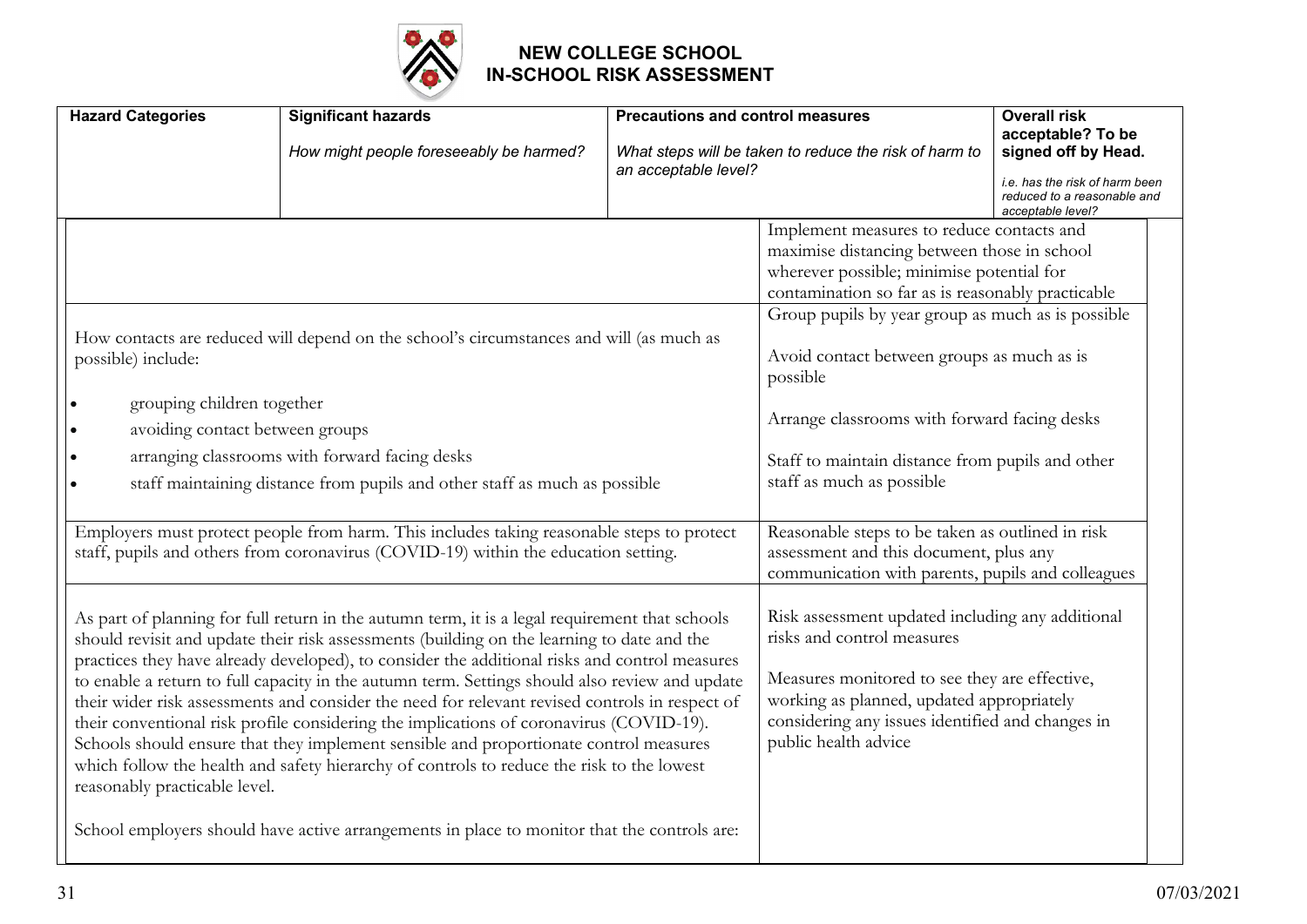

| <b>Hazard Categories</b>                                                                 | <b>Significant hazards</b><br>How might people foreseeably be harmed?                                                                                                       | <b>Precautions and control measures</b><br>What steps will be taken to reduce the risk of harm to<br>an acceptable level? |                                                                                                                                                                                                                                                                                                                                                     | <b>Overall risk</b><br>acceptable? To be<br>signed off by Head.                    |
|------------------------------------------------------------------------------------------|-----------------------------------------------------------------------------------------------------------------------------------------------------------------------------|---------------------------------------------------------------------------------------------------------------------------|-----------------------------------------------------------------------------------------------------------------------------------------------------------------------------------------------------------------------------------------------------------------------------------------------------------------------------------------------------|------------------------------------------------------------------------------------|
|                                                                                          |                                                                                                                                                                             |                                                                                                                           |                                                                                                                                                                                                                                                                                                                                                     | i.e. has the risk of harm been<br>reduced to a reasonable and<br>acceptable level? |
| effective<br>working as planned<br>advice                                                | updated appropriately considering any issues identified and changes in public health                                                                                        |                                                                                                                           |                                                                                                                                                                                                                                                                                                                                                     |                                                                                    |
| Prevention:<br>not attend school<br>2) clean hands thoroughly more often than usual      | 1) minimise contact with individuals who are unwell by ensuring that those who have<br>coronavirus (COVID-19) symptoms, or who have someone in their household who does, do |                                                                                                                           | Minimise contact by ensuring that those who have<br>Covid-19 symptoms, or who have someone in their<br>household who does, do no attend school<br>All pupils and colleagues to be reminded to clean<br>hands more thoroughly than usual - embedded in<br>routine of the day (e.g. between change in activity)<br>and with frequent visual reminders |                                                                                    |
|                                                                                          | 3) ensure good respiratory hygiene by promoting the 'catch it, bin it, kill it' approach                                                                                    |                                                                                                                           | Continue 'catch it, bin it, kill it' approach -<br>constant reminders from colleagues; reinforced by                                                                                                                                                                                                                                                |                                                                                    |
| standard products such as detergents and bleach                                          | 4) introduce enhanced cleaning, including cleaning frequently touched surfaces often, using                                                                                 |                                                                                                                           | visual reminders                                                                                                                                                                                                                                                                                                                                    |                                                                                    |
| 5) minimise contact between individuals and maintain social distancing wherever possible |                                                                                                                                                                             |                                                                                                                           | Enhanced cleaning routine, including use of<br>detergents and bleach and regular use of<br>misting/fogging sprayer                                                                                                                                                                                                                                  |                                                                                    |
|                                                                                          | 6) where necessary, wear appropriate personal protective equipment (PPE)                                                                                                    |                                                                                                                           |                                                                                                                                                                                                                                                                                                                                                     |                                                                                    |
|                                                                                          | Numbers 1 to 4 must be in place in all schools, all the time.                                                                                                               |                                                                                                                           | Minimise contact between individuals and maintain<br>social distancing wherever possible                                                                                                                                                                                                                                                            |                                                                                    |
| particular circumstances.                                                                | Number 5 must be properly considered and schools must put in place measures that suit their                                                                                 |                                                                                                                           | Wear PPE where necessary                                                                                                                                                                                                                                                                                                                            |                                                                                    |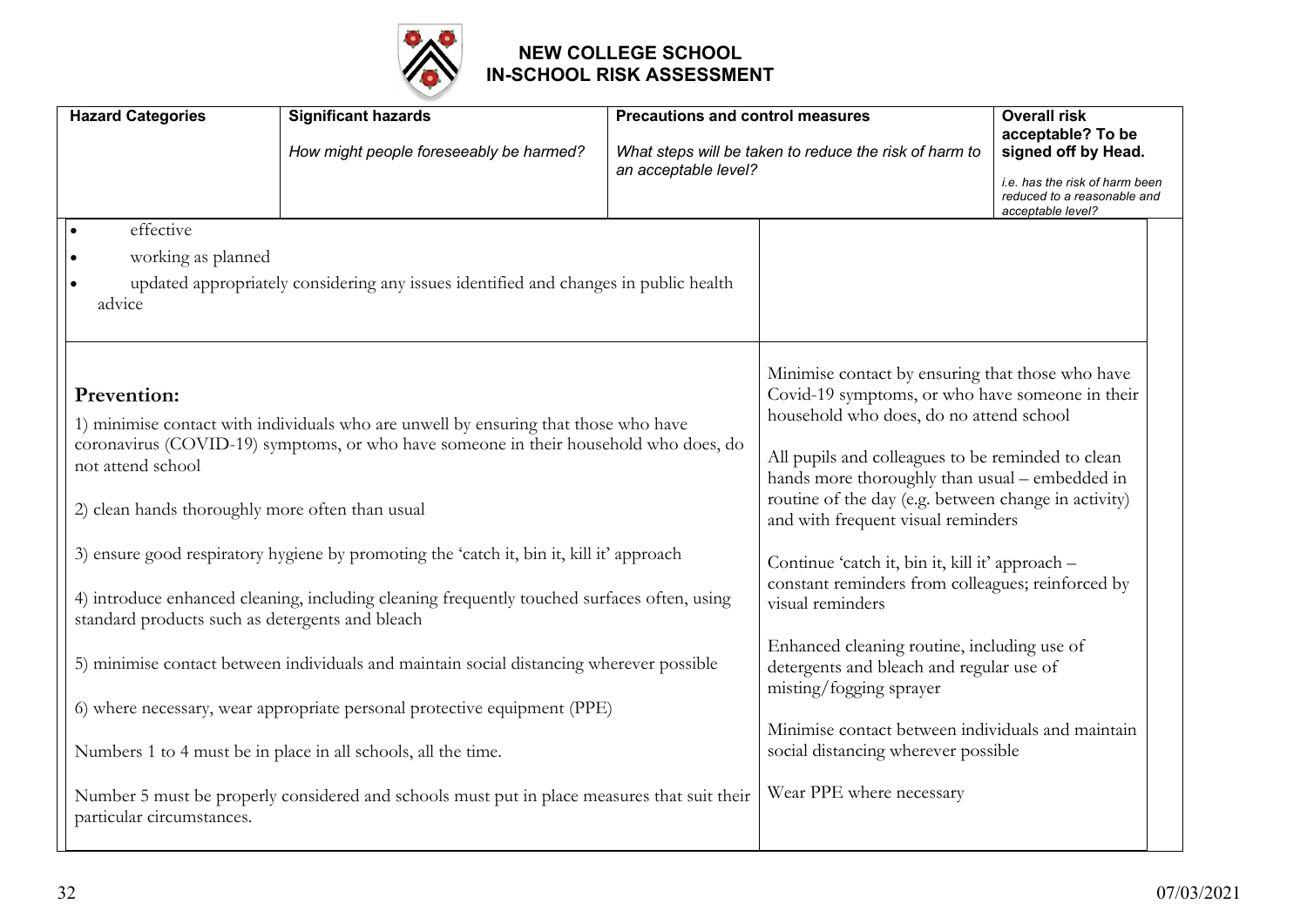

| <b>Hazard Categories</b>                                                                                                   | <b>Significant hazards</b><br>How might people foreseeably be harmed?                                                                                                                                                                                                                                                                                                                                                                                                                                                                                                                                                                                                                                                                                                                                                                                                                                                                                                                                                                                                                                                                                                                                                                                                                                                                                           | <b>Precautions and control measures</b><br>an acceptable level? | What steps will be taken to reduce the risk of harm to                                                                                                                                                                                                                                                                                                                                                                                                                                                                    | <b>Overall risk</b><br>acceptable? To be<br>signed off by Head.<br>i.e. has the risk of harm been<br>reduced to a reasonable and<br>acceptable level? |
|----------------------------------------------------------------------------------------------------------------------------|-----------------------------------------------------------------------------------------------------------------------------------------------------------------------------------------------------------------------------------------------------------------------------------------------------------------------------------------------------------------------------------------------------------------------------------------------------------------------------------------------------------------------------------------------------------------------------------------------------------------------------------------------------------------------------------------------------------------------------------------------------------------------------------------------------------------------------------------------------------------------------------------------------------------------------------------------------------------------------------------------------------------------------------------------------------------------------------------------------------------------------------------------------------------------------------------------------------------------------------------------------------------------------------------------------------------------------------------------------------------|-----------------------------------------------------------------|---------------------------------------------------------------------------------------------------------------------------------------------------------------------------------------------------------------------------------------------------------------------------------------------------------------------------------------------------------------------------------------------------------------------------------------------------------------------------------------------------------------------------|-------------------------------------------------------------------------------------------------------------------------------------------------------|
| Number 6 applies in specific circumstances.<br>Response to any infection:<br>7) engage with the NHS Test and Trace process | 8) manage confirmed cases of coronavirus (COVID-19) amongst the school community<br>9) contain any outbreak by following local health protection team advice                                                                                                                                                                                                                                                                                                                                                                                                                                                                                                                                                                                                                                                                                                                                                                                                                                                                                                                                                                                                                                                                                                                                                                                                    |                                                                 | NCS to engage with NHS Test and Trace process<br>Managed confirmed cases among school<br>community (see below)<br>Follow local health protection team advice to<br>contain outbreak                                                                                                                                                                                                                                                                                                                                       |                                                                                                                                                       |
| does, do not attend school                                                                                                 | Numbers 7 to 9 must be followed in every case where they are relevant.<br>1. Minimise contact with individuals who are unwell by ensuring that those who have<br>coronavirus (COVID-19) symptoms, or who have someone in their household who<br>Ensuring that pupils, staff and other adults do not come into the school if they<br>have coronavirus (COVID-19) symptoms, or have tested positive in the last 10 days, and<br>ensuring anyone developing those symptoms during the school day is sent home, are essential<br>actions to reduce the risk in schools and further drive down transmission of coronavirus<br>(COVID-19). All schools must follow this process and ensure all staff are aware of it.<br>If anyone in the school becomes unwell with a new, continuous cough or a high temperature,<br>or has a loss of, or change in, their normal sense of taste or smell (anosmia), they must be<br>sent home and advised to follow 'stay at home: guidance for households with possible or<br>confirmed coronavirus (COVID-19) infection', which sets out that they must self-isolate for<br>at least 10 days and should arrange to have a test to see if they have coronavirus (COVID-<br>19). Other members of their household (including any siblings) should self-isolate for 14 days<br>from when the symptomatic person first had symptoms. |                                                                 | No one to come on site if they have Covid-19<br>symptoms or have tested positive in the last 10<br>days<br>Anyone developing symptoms during school day<br>to be sent home<br>Symptoms include a new, continuous cough or a<br>high temperature, or has a loss of, or change in,<br>their normal sense of taste or smell (anosmia)<br>They must self-isolate for at least 10 days and<br>arrange a test. Other members of household<br>should self-isolate for 14 days from when<br>symptomatic person first had symptoms |                                                                                                                                                       |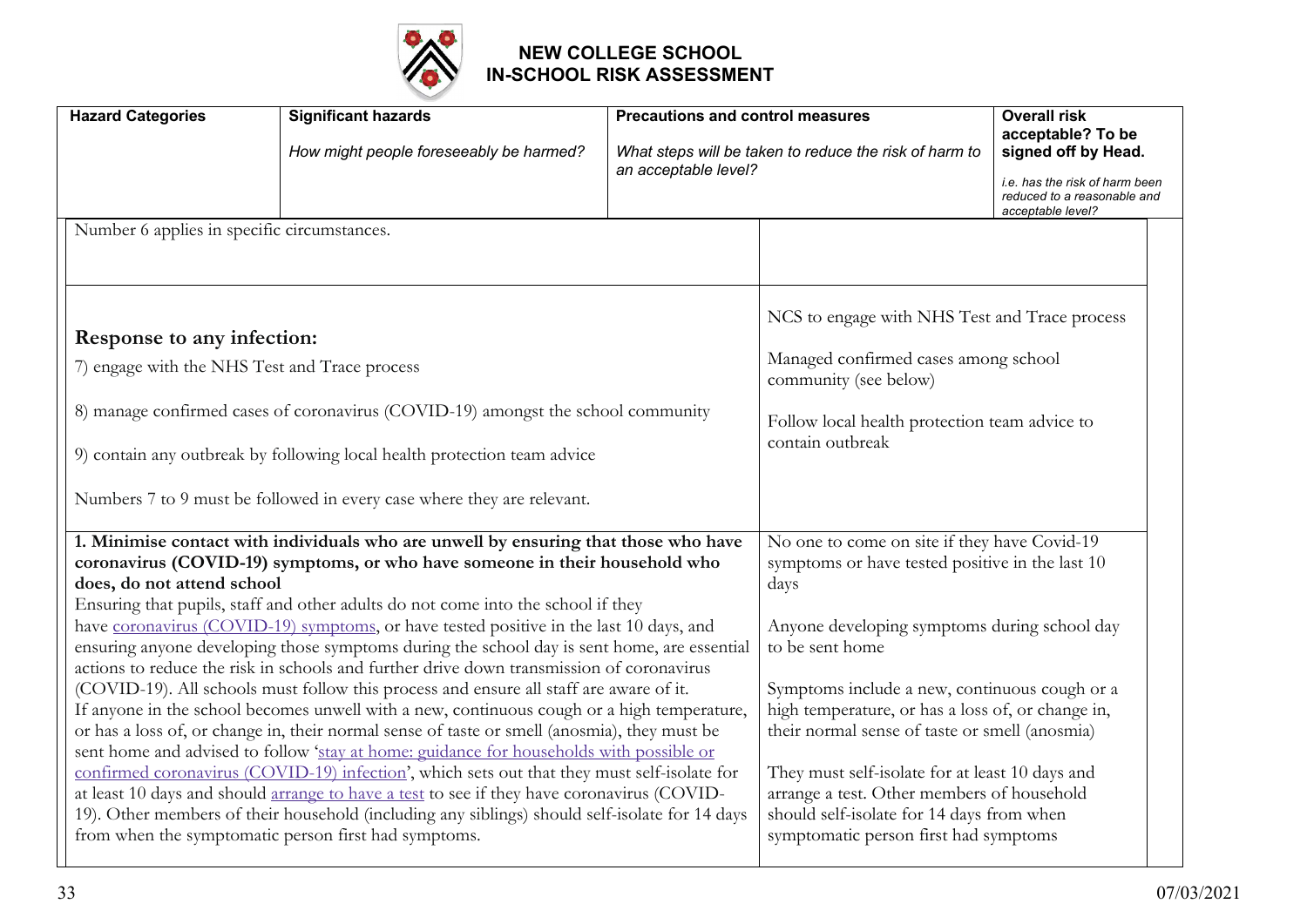

| <b>Hazard Categories</b>                                                            | <b>Significant hazards</b><br>How might people foreseeably be harmed?                                                                                                                                                                                                                                                                                                                                                                                                                                                                                                                                                                                                                                                                                                                                                                                                                                                                                                   | <b>Precautions and control measures</b><br>an acceptable level? | What steps will be taken to reduce the risk of harm to                                                                                                                                                                                                                                                                                                                                                                                                                                                | <b>Overall risk</b><br>acceptable? To be<br>signed off by Head.<br><i>i.e.</i> has the risk of harm been<br>reduced to a reasonable and<br>acceptable level? |
|-------------------------------------------------------------------------------------|-------------------------------------------------------------------------------------------------------------------------------------------------------------------------------------------------------------------------------------------------------------------------------------------------------------------------------------------------------------------------------------------------------------------------------------------------------------------------------------------------------------------------------------------------------------------------------------------------------------------------------------------------------------------------------------------------------------------------------------------------------------------------------------------------------------------------------------------------------------------------------------------------------------------------------------------------------------------------|-----------------------------------------------------------------|-------------------------------------------------------------------------------------------------------------------------------------------------------------------------------------------------------------------------------------------------------------------------------------------------------------------------------------------------------------------------------------------------------------------------------------------------------------------------------------------------------|--------------------------------------------------------------------------------------------------------------------------------------------------------------|
| from other people.<br>products before being used by anyone else.<br>(PPE) guidance. | If a child is awaiting collection, they should be moved, if possible, to a room where they can<br>be isolated behind a closed door, depending on the age and needs of the child, with<br>appropriate adult supervision if required. Ideally, a window should be opened for ventilation.<br>If it is not possible to isolate them, move them to an area which is at least 2 metres away<br>If they need to go to the bathroom while waiting to be collected, they should use a separate<br>bathroom if possible. The bathroom must be cleaned and disinfected using standard cleaning<br>PPE must be worn by staff caring for the child while they await collection if a distance of 2<br>metres cannot be maintained (such as for a very young child or a child with complex needs).<br>More information on PPE use can be found in the safe working in education, childcare and<br>children's social care settings, including the use of personal protective equipment |                                                                 | If child awaiting collection, they should be isolated<br>behind a closed door with appropriate adult<br>supervision outside. The school counsellor's room<br>has been designated for this purpose and has PPE<br>available within it for use by the member of staff<br>dealing with the child; there is additional PPE<br>available in the school office. The closest<br>bathroom should be used and then immediately<br>disinfected before use by anyone else                                        |                                                                                                                                                              |
| pharmacy, urgent care centre or a hospital.<br>Test and Trace.                      | As is usual practice, in an emergency, call 999 if someone is seriously ill or injured or their life<br>is at risk. Anyone with coronavirus (COVID-19) symptoms should not visit the GP,<br>Any members of staff who have helped someone with symptoms and any pupils who have<br>been in close contact with them do not need to go home to self-isolate unless they develop<br>symptoms themselves (in which case, they should arrange a test) or if the symptomatic<br>person subsequently tests positive (see below) or they have been requested to do so by NHS<br>Everyone must wash their hands thoroughly for 20 seconds with soap and running water or<br>use hand sanitiser after any contact with someone who is unwell. The area around the person                                                                                                                                                                                                           |                                                                 | Anyone with Covid-19 symptoms should not visit<br>the GP, pharmacy, urgent care centre or a hospital<br>Member of staff dealing with symptomatic pupil<br>do not need to self-isolate unless they develop<br>symptoms themselves (when they should arrange a<br>test) or if the symptomatic person subsequently<br>tests positive or if they have been requested to be<br>NHS Test and Trace<br>All those with contact with anyone who is unwell<br>must wash their hands thoroughly for 20 secs with |                                                                                                                                                              |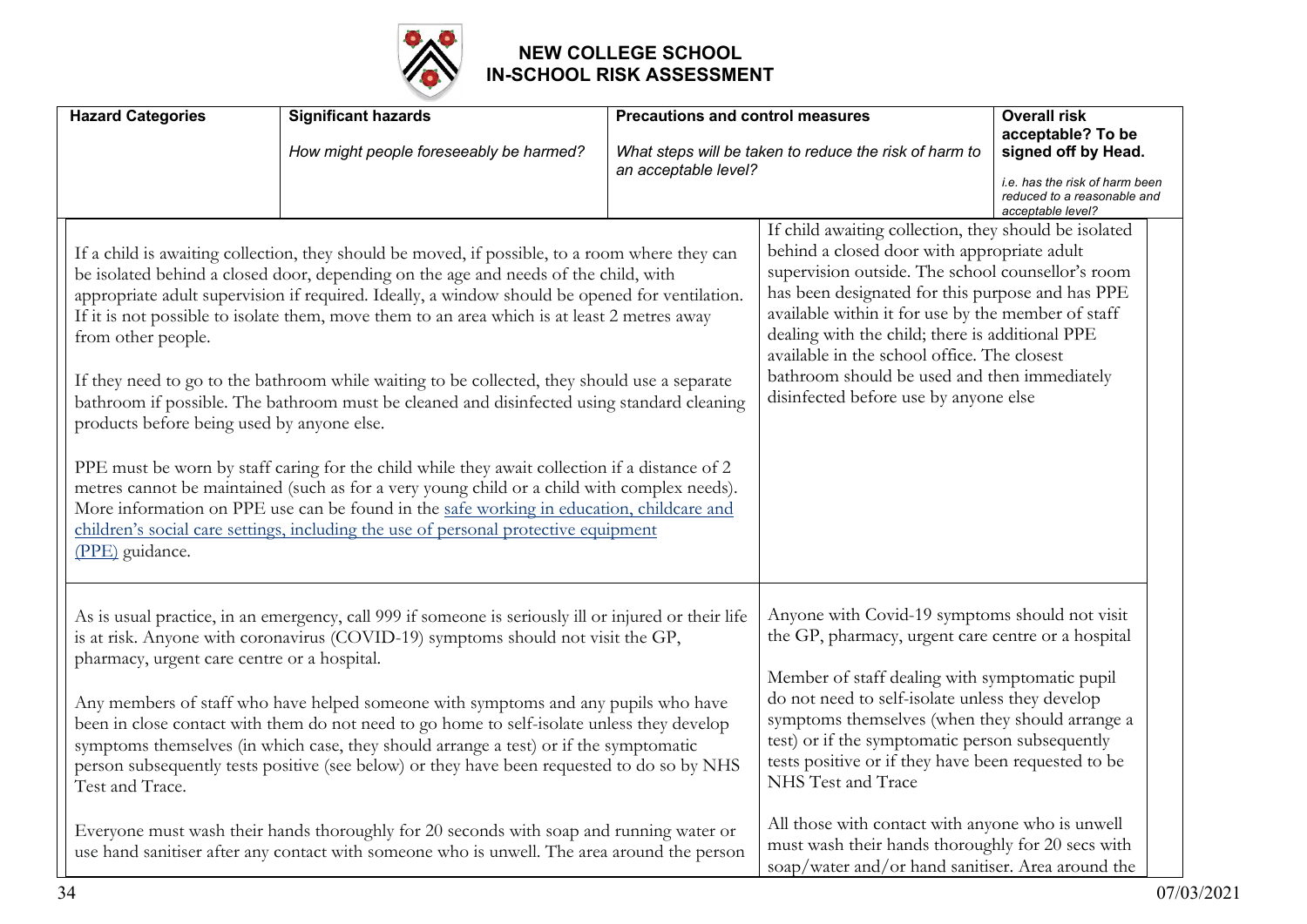

| <b>Hazard Categories</b>                                                                                                                                                                                                                                                                                                                                                                                                                                                                                                                                                                                                                                                                                                                                                                                                                                                                                                                                                                                                                                                                                                                | <b>Significant hazards</b>                                                                                                                                                                                                                                                                                                                                                                 | <b>Precautions and control measures</b>                                                                                                                                                                                                                                                                                                                                                                                                                                                                                                                                                                                                                                                                                                               |                                                                                                                          | <b>Overall risk</b><br>acceptable? To be                                           |
|-----------------------------------------------------------------------------------------------------------------------------------------------------------------------------------------------------------------------------------------------------------------------------------------------------------------------------------------------------------------------------------------------------------------------------------------------------------------------------------------------------------------------------------------------------------------------------------------------------------------------------------------------------------------------------------------------------------------------------------------------------------------------------------------------------------------------------------------------------------------------------------------------------------------------------------------------------------------------------------------------------------------------------------------------------------------------------------------------------------------------------------------|--------------------------------------------------------------------------------------------------------------------------------------------------------------------------------------------------------------------------------------------------------------------------------------------------------------------------------------------------------------------------------------------|-------------------------------------------------------------------------------------------------------------------------------------------------------------------------------------------------------------------------------------------------------------------------------------------------------------------------------------------------------------------------------------------------------------------------------------------------------------------------------------------------------------------------------------------------------------------------------------------------------------------------------------------------------------------------------------------------------------------------------------------------------|--------------------------------------------------------------------------------------------------------------------------|------------------------------------------------------------------------------------|
|                                                                                                                                                                                                                                                                                                                                                                                                                                                                                                                                                                                                                                                                                                                                                                                                                                                                                                                                                                                                                                                                                                                                         | How might people foreseeably be harmed?                                                                                                                                                                                                                                                                                                                                                    | What steps will be taken to reduce the risk of harm to<br>an acceptable level?                                                                                                                                                                                                                                                                                                                                                                                                                                                                                                                                                                                                                                                                        |                                                                                                                          | signed off by Head.                                                                |
|                                                                                                                                                                                                                                                                                                                                                                                                                                                                                                                                                                                                                                                                                                                                                                                                                                                                                                                                                                                                                                                                                                                                         |                                                                                                                                                                                                                                                                                                                                                                                            |                                                                                                                                                                                                                                                                                                                                                                                                                                                                                                                                                                                                                                                                                                                                                       |                                                                                                                          | i.e. has the risk of harm been<br>reduced to a reasonable and<br>acceptable level? |
| healthcare settings guidance.                                                                                                                                                                                                                                                                                                                                                                                                                                                                                                                                                                                                                                                                                                                                                                                                                                                                                                                                                                                                                                                                                                           | with symptoms must be cleaned with normal household bleach after they have left to reduce<br>the risk of passing the infection on to other people. See the COVID-19: cleaning of non-<br>Public Health England is clear that routinely taking the temperature of pupils is not<br>recommended as this is an unreliable method for identifying coronavirus (COVID-19).                      |                                                                                                                                                                                                                                                                                                                                                                                                                                                                                                                                                                                                                                                                                                                                                       | person with symptoms must be cleaned with<br>bleach.                                                                     |                                                                                    |
| 2. Clean hands thoroughly more often than usual<br>Coronavirus (COVID-19) is an easy virus to kill when it is on skin. This can be done with<br>soap and running water or hand sanitiser. Schools must ensure that pupils clean their hands<br>regularly, including when they arrive at school, when they return from breaks, when they<br>change rooms and before and after eating. Regular and thorough hand cleaning is going to be<br>needed for the foreseeable future. Points to consider and implement:<br>whether the school has enough hand washing or hand sanitiser 'stations' available so<br>that all pupils and staff can clean their hands regularly<br>supervision of hand sanitiser use given risks around ingestion. Small children and<br>$\bullet$<br>pupils with complex needs should continue to be helped to clean their hands properly.<br>Skin friendly skin cleaning wipes can be used as an alternative<br>building these routines into school culture, supported by behaviour expectations and<br>∣ ●<br>helping ensure younger children and those with complex needs understand the need to<br>follow them |                                                                                                                                                                                                                                                                                                                                                                                            | All those on site to clean hands more regularly than<br>normal. Soap/water available in all bathrooms.<br>Hand sanitiser available at school entrance,<br>entrance to dining hall, and in portable bottles<br>carried by some staff. Hands to be washed on<br>arrival, after breaks, when changing rooms, after<br>eating.<br>Nb. There is an additional danger to having large<br>quantities of hand sanitiser on site. Form tutors<br>should remind their forms of appropriate and safe<br>use (including the danger posed by ingestion). Due<br>to the potential flammability of the substance, it<br>should be stored in the premises manager's locked<br>office and only disseminated in small quantities,<br>directly to individual dispensers. |                                                                                                                          |                                                                                    |
|                                                                                                                                                                                                                                                                                                                                                                                                                                                                                                                                                                                                                                                                                                                                                                                                                                                                                                                                                                                                                                                                                                                                         | 3. Ensure good respiratory hygiene by promoting the 'catch it, bin it, kill it' approach<br>The 'catch it, bin it, kill it' approach continues to be very important, so schools must ensure<br>that they have enough tissues and bins available in the school to support pupils and staff to<br>follow this routine. As with hand cleaning, schools must ensure younger children and those |                                                                                                                                                                                                                                                                                                                                                                                                                                                                                                                                                                                                                                                                                                                                                       | Continue 'catch it, bin it, kill it' approach -<br>constant reminders from colleagues; reinforced by<br>visual reminders |                                                                                    |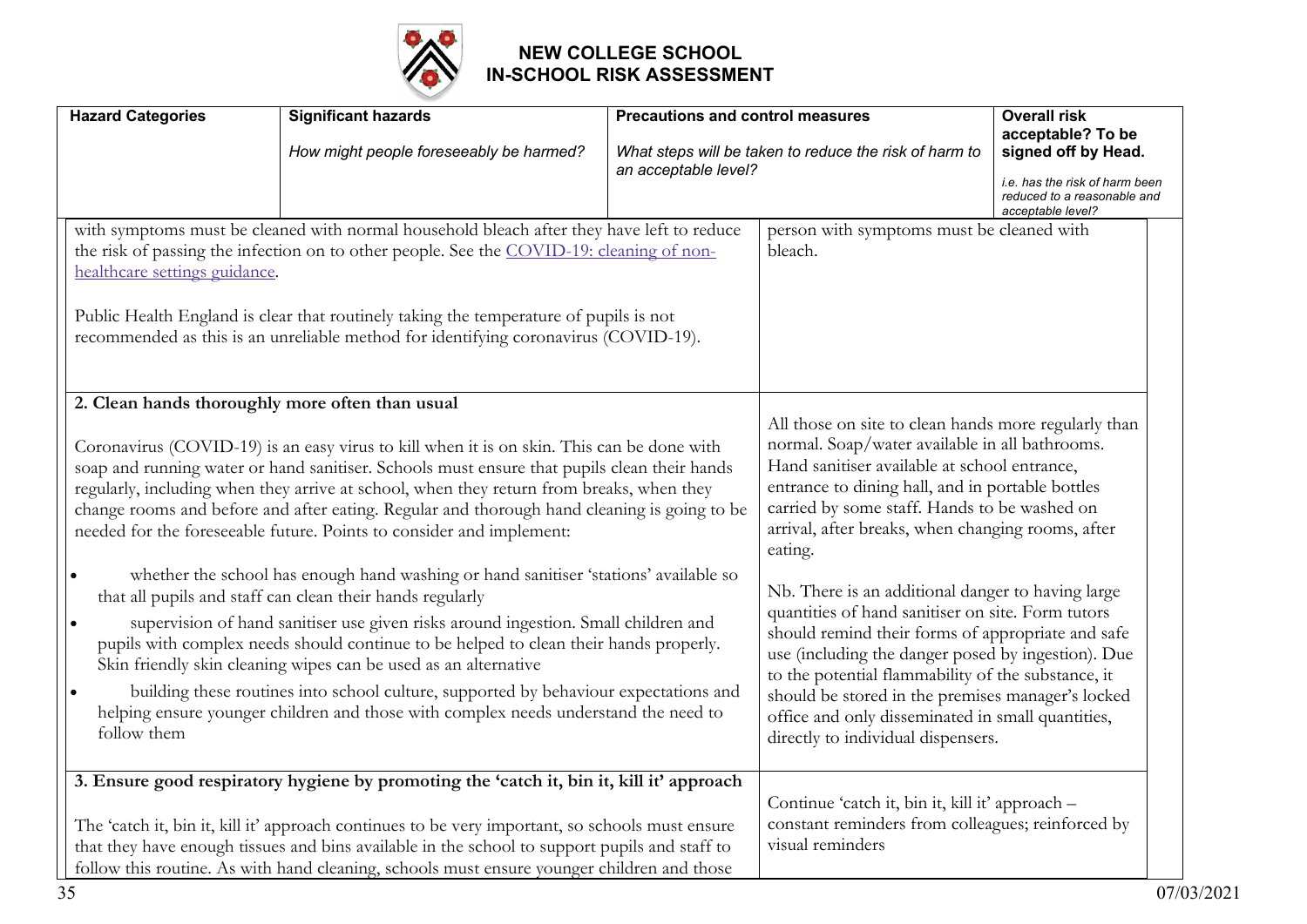

| <b>Hazard Categories</b>                                                                                                                                                                                                                                                                                                                                                                                                                                                                                                                                                                                                                                                                                                                                                                                                                                                                                                                                                                                                                                                             | <b>Significant hazards</b><br>How might people foreseeably be harmed?                                                                                                                                                                 | <b>Precautions and control measures</b><br>an acceptable level?                                                                                                                                                                                                                                                                                                                                                                                                                                                                                                                                | What steps will be taken to reduce the risk of harm to                                                                                                                                                                              | <b>Overall risk</b><br>acceptable? To be<br>signed off by Head.                    |
|--------------------------------------------------------------------------------------------------------------------------------------------------------------------------------------------------------------------------------------------------------------------------------------------------------------------------------------------------------------------------------------------------------------------------------------------------------------------------------------------------------------------------------------------------------------------------------------------------------------------------------------------------------------------------------------------------------------------------------------------------------------------------------------------------------------------------------------------------------------------------------------------------------------------------------------------------------------------------------------------------------------------------------------------------------------------------------------|---------------------------------------------------------------------------------------------------------------------------------------------------------------------------------------------------------------------------------------|------------------------------------------------------------------------------------------------------------------------------------------------------------------------------------------------------------------------------------------------------------------------------------------------------------------------------------------------------------------------------------------------------------------------------------------------------------------------------------------------------------------------------------------------------------------------------------------------|-------------------------------------------------------------------------------------------------------------------------------------------------------------------------------------------------------------------------------------|------------------------------------------------------------------------------------|
|                                                                                                                                                                                                                                                                                                                                                                                                                                                                                                                                                                                                                                                                                                                                                                                                                                                                                                                                                                                                                                                                                      |                                                                                                                                                                                                                                       |                                                                                                                                                                                                                                                                                                                                                                                                                                                                                                                                                                                                |                                                                                                                                                                                                                                     | i.e. has the risk of harm been<br>reduced to a reasonable and<br>acceptable level? |
| with complex needs are helped to get this right, and all pupils understand that this is now part<br>of how school operates. Some pupils with complex needs will struggle to maintain as good<br>respiratory hygiene as their peers, for example those who spit uncontrollably or use saliva as a<br>sensory stimulant. This should be considered in risk assessments in order to support these<br>pupils and the staff working with them, and is not a reason to deny these pupils face to face<br>education.<br>Public Health England does not (based on current evidence) recommend the use of face<br>coverings in schools. This evidence will be kept under review. They are not required in<br>schools as pupils and staff are mixing in consistent groups, and because misuse may<br>inadvertently increase the risk of transmission. There may also be negative effects on<br>communication and thus education. Face coverings are required at all times on public<br>transport (for children over the age of 11) or when attending a hospital as a visitor or<br>outpatient. |                                                                                                                                                                                                                                       | PHE does not currently recommend the use of<br>face coverings in schools.<br>NB. There is a separate risk assessment for New<br>College on Holywell Street, where face coverings<br>are necessary for indoor premises for individuals<br>over the age of 11. This will have an impact<br>especially on choristers over that age, as well as<br>choir staff, who should have face coverings<br>available for those times they are in New College<br>buildings (with exception of eating etc.).<br>SEE ADDENDUM BELOW (31 August 2020)<br>FOR CHANGES TO DfE GUIDANCE AND<br><b>NCS RESPONSE</b> |                                                                                                                                                                                                                                     |                                                                                    |
|                                                                                                                                                                                                                                                                                                                                                                                                                                                                                                                                                                                                                                                                                                                                                                                                                                                                                                                                                                                                                                                                                      | 4. Introduce enhanced cleaning, including cleaning frequently touched surfaces often<br>using standard products, such as detergents and bleach                                                                                        |                                                                                                                                                                                                                                                                                                                                                                                                                                                                                                                                                                                                | Rooms/shared areas to be cleaned regularly.                                                                                                                                                                                         |                                                                                    |
| Points to consider and implement:                                                                                                                                                                                                                                                                                                                                                                                                                                                                                                                                                                                                                                                                                                                                                                                                                                                                                                                                                                                                                                                    |                                                                                                                                                                                                                                       |                                                                                                                                                                                                                                                                                                                                                                                                                                                                                                                                                                                                | Frequently touched surfaces to be cleaned more<br>frequently. Fogging/misting sprayer to be used<br>regularly                                                                                                                       |                                                                                    |
| includes:<br>groups                                                                                                                                                                                                                                                                                                                                                                                                                                                                                                                                                                                                                                                                                                                                                                                                                                                                                                                                                                                                                                                                  | putting in place a cleaning schedule that ensures cleaning is generally enhanced and<br>more frequent cleaning of rooms / shared areas that are used by different<br>frequently touched surfaces being cleaned more often than normal |                                                                                                                                                                                                                                                                                                                                                                                                                                                                                                                                                                                                | Toilets to be cleaned regularly. Different toilets to<br>be allocated to different year groups, except in case<br>of emergency, to minimise cross-contamination.<br>Pupils to be reminded of personal hygiene after<br>using toilet |                                                                                    |
| thoroughly after using the toilet                                                                                                                                                                                                                                                                                                                                                                                                                                                                                                                                                                                                                                                                                                                                                                                                                                                                                                                                                                                                                                                    | different groups don't need to be allocated their own toilet blocks, but toilets will<br>need to be cleaned regularly and pupils must be encouraged to clean their hands                                                              |                                                                                                                                                                                                                                                                                                                                                                                                                                                                                                                                                                                                |                                                                                                                                                                                                                                     |                                                                                    |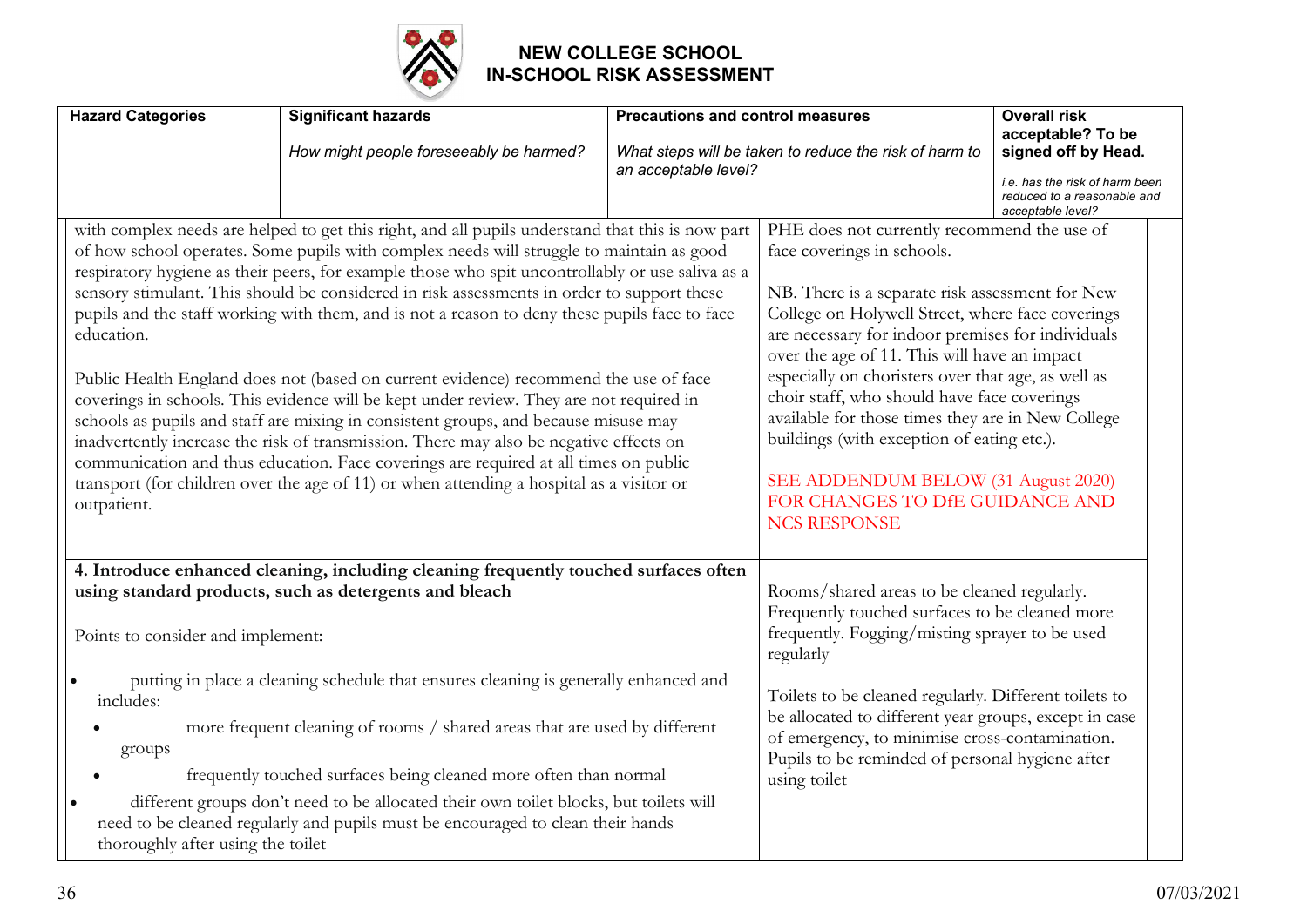

| <b>Hazard Categories</b>                                                                                                                                                                        | <b>Significant hazards</b>                                                                                                                                                                                                                                                                                                                                                                                                                                                                                                                                                                                                                                                                                                                                                                                                                                                                                                                                                                                                                                                                                                                                                                                                                                                                       | <b>Precautions and control measures</b> |                                                                                                                                                              | <b>Overall risk</b><br>acceptable? To be                                                                  |
|-------------------------------------------------------------------------------------------------------------------------------------------------------------------------------------------------|--------------------------------------------------------------------------------------------------------------------------------------------------------------------------------------------------------------------------------------------------------------------------------------------------------------------------------------------------------------------------------------------------------------------------------------------------------------------------------------------------------------------------------------------------------------------------------------------------------------------------------------------------------------------------------------------------------------------------------------------------------------------------------------------------------------------------------------------------------------------------------------------------------------------------------------------------------------------------------------------------------------------------------------------------------------------------------------------------------------------------------------------------------------------------------------------------------------------------------------------------------------------------------------------------|-----------------------------------------|--------------------------------------------------------------------------------------------------------------------------------------------------------------|-----------------------------------------------------------------------------------------------------------|
|                                                                                                                                                                                                 | How might people foreseeably be harmed?                                                                                                                                                                                                                                                                                                                                                                                                                                                                                                                                                                                                                                                                                                                                                                                                                                                                                                                                                                                                                                                                                                                                                                                                                                                          | an acceptable level?                    | What steps will be taken to reduce the risk of harm to                                                                                                       | signed off by Head.<br>i.e. has the risk of harm been<br>reduced to a reasonable and<br>acceptable level? |
| possible<br>broad and balanced curriculum.<br>children's ability to distance<br>the lay out of the school<br>(especially at secondary)<br>maintain distance and not touch staff where possible. | By the end of the summer term, Public Health England will publish revised guidance for<br>cleaning non-healthcare settings to advise on general cleaning required in addition to the<br>current advice on COVID-19: cleaning of non-healthcare settings guidance.<br>5. Minimise contact between individuals and maintain social distancing wherever<br>Minimising contacts and mixing between people reduces transmission of coronavirus<br>(COVID-19). This is important in all contexts, and schools must consider how to implement<br>this. Schools must do everything possible to minimise contacts and mixing while delivering a<br>The overarching principle to apply is reducing the number of contacts between children and<br>staff. This can be achieved through keeping groups separate (in 'bubbles') and through<br>maintaining distance between individuals. These are not alternative options and both<br>measures will help, but the balance between them will change depending on:<br>the feasibility of keeping distinct groups separate while offering a broad curriculum<br>It is likely that for younger children the emphasis will be on separating groups, and for older<br>children it will be on distancing. For children old enough, they should also be supported to |                                         | Maintain year-group bubbles so far as is possible.<br>Children old enough should be supported to<br>maintain distance and not touch staff where<br>possible. |                                                                                                           |
| How to group children                                                                                                                                                                           | Consistent groups reduce the risk of transmission by limiting the number of pupils and staff<br>in contact with each other to only those within the group. They have been used in schools in                                                                                                                                                                                                                                                                                                                                                                                                                                                                                                                                                                                                                                                                                                                                                                                                                                                                                                                                                                                                                                                                                                     |                                         | Maintain year group 'bubbles' as much as is<br>possible                                                                                                      |                                                                                                           |

37 07/03/2021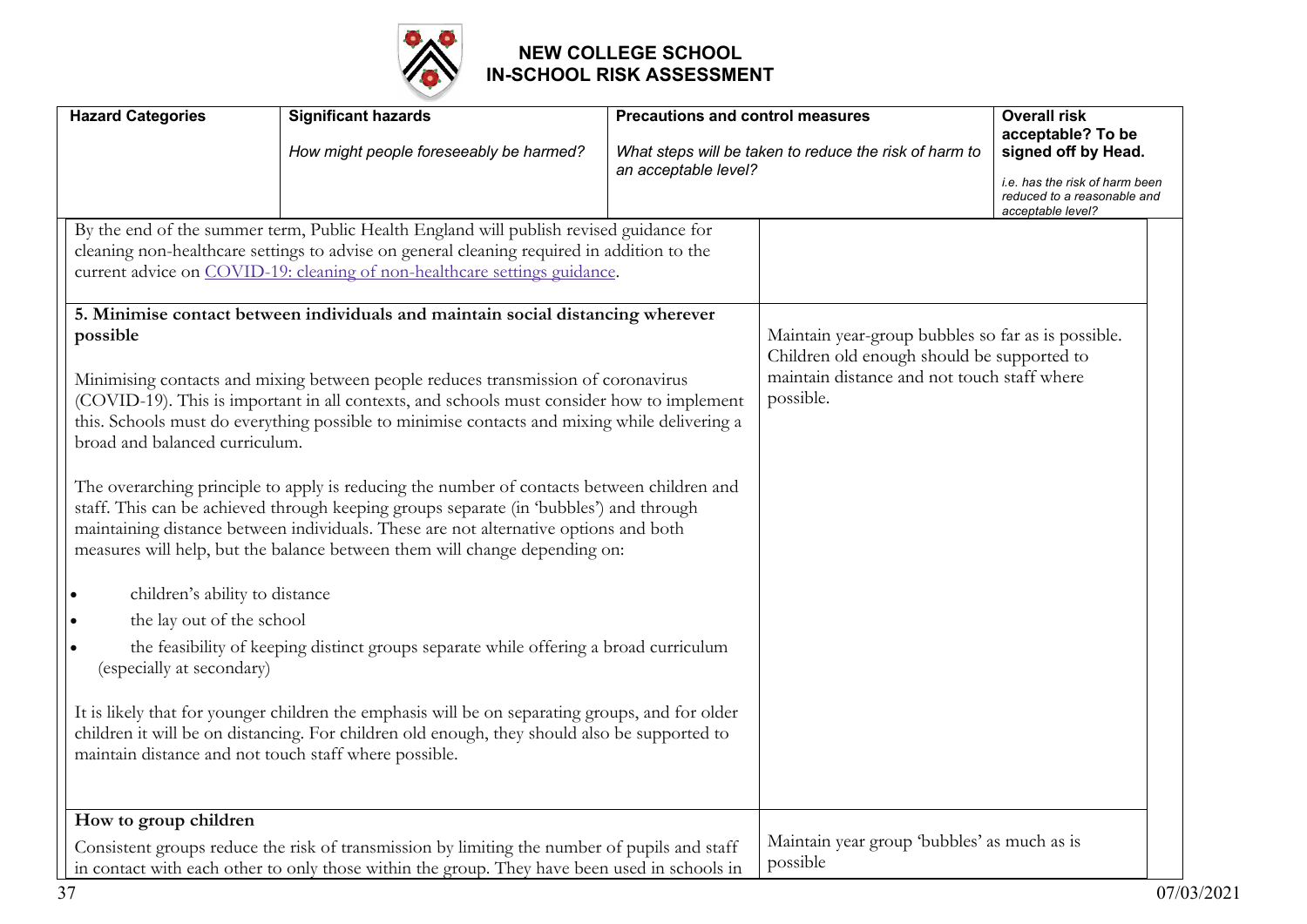

| <b>Hazard Categories</b>                                                      | <b>Significant hazards</b><br>How might people foreseeably be harmed?                                                                                                                                                                                                                                                                                                                                                                                                                                                                                                                                                                                                                                                                                                                                                                                                                                                                                                                                                                                                                                                                                                                                                                                                                                                                                                                                                                                                                                                                                                                                                                                                                                                                                                                                                                              | <b>Precautions and control measures</b><br>an acceptable level? | What steps will be taken to reduce the risk of harm to                                                                                                                                                                                                                                                                                                                                                                                                                                                                                                                                                                                                                                                                                                                                                                                                                                                                                                                                                                       | <b>Overall risk</b><br>acceptable? To be<br>signed off by Head.<br>i.e. has the risk of harm been |
|-------------------------------------------------------------------------------|----------------------------------------------------------------------------------------------------------------------------------------------------------------------------------------------------------------------------------------------------------------------------------------------------------------------------------------------------------------------------------------------------------------------------------------------------------------------------------------------------------------------------------------------------------------------------------------------------------------------------------------------------------------------------------------------------------------------------------------------------------------------------------------------------------------------------------------------------------------------------------------------------------------------------------------------------------------------------------------------------------------------------------------------------------------------------------------------------------------------------------------------------------------------------------------------------------------------------------------------------------------------------------------------------------------------------------------------------------------------------------------------------------------------------------------------------------------------------------------------------------------------------------------------------------------------------------------------------------------------------------------------------------------------------------------------------------------------------------------------------------------------------------------------------------------------------------------------------|-----------------------------------------------------------------|------------------------------------------------------------------------------------------------------------------------------------------------------------------------------------------------------------------------------------------------------------------------------------------------------------------------------------------------------------------------------------------------------------------------------------------------------------------------------------------------------------------------------------------------------------------------------------------------------------------------------------------------------------------------------------------------------------------------------------------------------------------------------------------------------------------------------------------------------------------------------------------------------------------------------------------------------------------------------------------------------------------------------|---------------------------------------------------------------------------------------------------|
|                                                                               |                                                                                                                                                                                                                                                                                                                                                                                                                                                                                                                                                                                                                                                                                                                                                                                                                                                                                                                                                                                                                                                                                                                                                                                                                                                                                                                                                                                                                                                                                                                                                                                                                                                                                                                                                                                                                                                    |                                                                 |                                                                                                                                                                                                                                                                                                                                                                                                                                                                                                                                                                                                                                                                                                                                                                                                                                                                                                                                                                                                                              | reduced to a reasonable and<br>acceptable level?                                                  |
| number as small as possible.<br>secondary schools.<br>coronavirus (COVID-19). | the summer term in recognition that children, and especially the youngest children, cannot<br>socially distance from staff or from each other and this provides an additional protective<br>measure. Maintaining distinct groups or 'bubbles' that do not mix makes it quicker and easier<br>in the event of a positive case to identify those who may need to self-isolate, and keep that<br>However, the use of small groups restricts the normal operation of schools and presents both<br>educational and logistical challenges, including the cleaning and use of shared spaces, such as<br>playgrounds, boarding houses, dining halls, and toilets, and the provision of specialist<br>teaching. This is the case in both primary and secondary schools, but is particularly difficult in<br>In this guidance for the autumn term, maintaining consistent groups remains important, but<br>given the decrease in the prevalence of coronavirus (COVID-19) and the resumption of the<br>full range of curriculum subjects, schools may need to change the emphasis on bubbles<br>within their system of controls and increase the size of these groups.<br>In secondary schools, and certainly in the older age groups at key stage 4 and key stage 5, the<br>groups are likely to need to be the size of a year group to enable schools to deliver the full<br>range of curriculum subjects and students to receive specialist teaching. If this can be<br>achieved with small groups, they are recommended. At primary school, and in the younger<br>years at secondary (key stage 3), schools may be able to implement smaller groups the size of<br>a full class. If that can be achieved, it is recommended, as this will help to reduce the number<br>of people who could be asked to isolate should someone in a group become ill with |                                                                 | Schools may need to change the emphasis on<br>bubbles within their system of controls and<br>increase the size of these groups. Limit interaction,<br>sharing of rooms and social spaces as much as<br>possible. Younger pupils, it is understood, will not<br>be able to social distance in their group<br>"Some schools may keep children in their class<br>groups for the majority of the classroom time, but<br>also allow mixing into wider groups for specialist<br>teaching, wraparound care and transport" - limited<br>dispensation may be available in certain<br>circumstances e.g. for specialist teaching or care<br>outside curriculum hours<br>"All teachers and other staff can operate across<br>different classes and year groups in order to<br>facilitate the delivery of the school timetable." -<br>this will be necessary for educational provision at<br><b>NCS</b><br>All staff to keep their distance from others as much<br>as possible, ideally 2m; this is less possible with<br>younger pupils |                                                                                                   |
|                                                                               | Schools should assess their circumstances and if class-sized groups are not compatible with<br>offering a full range of subjects or managing the practical logistics within and around school,<br>they can look to implement year group sized 'bubbles'. Whatever the size of the group, they<br>should be kept apart from other groups where possible and older children should be<br>encouraged to keep their distance within groups. Schools with the capability to do it should                                                                                                                                                                                                                                                                                                                                                                                                                                                                                                                                                                                                                                                                                                                                                                                                                                                                                                                                                                                                                                                                                                                                                                                                                                                                                                                                                                |                                                                 |                                                                                                                                                                                                                                                                                                                                                                                                                                                                                                                                                                                                                                                                                                                                                                                                                                                                                                                                                                                                                              |                                                                                                   |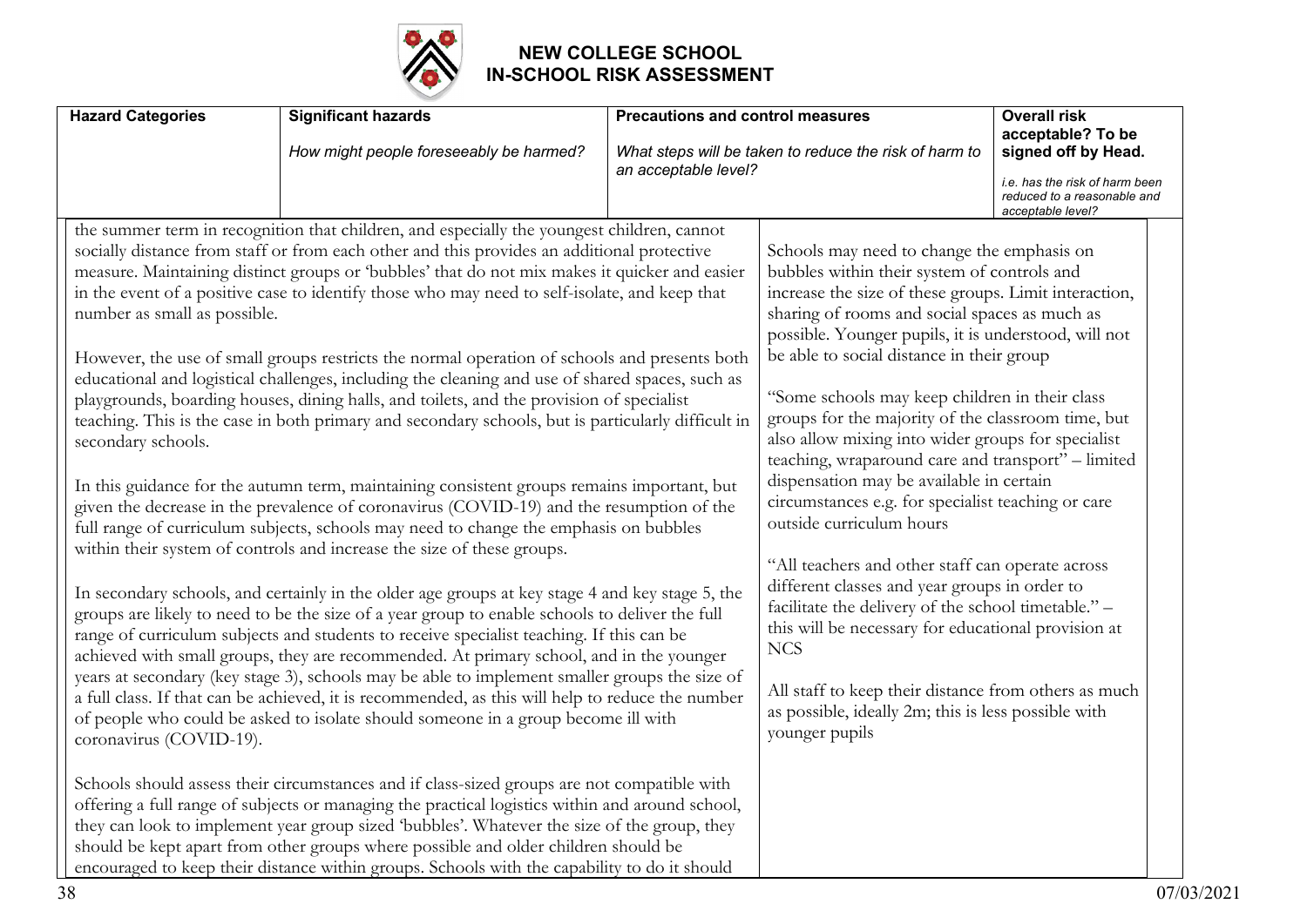

| <b>Hazard Categories</b>                | <b>Significant hazards</b><br>How might people foreseeably be harmed?                                                                                                                                                                                                                                                                                                                                                                                                                                                                                                                                                                                                                                                                                                                                                                                                                                                                                                                                                                                                                                                                                                                                                                                                                                                                                                                                                                                                                                                                                                                                                                                                                                                                                                                              | <b>Precautions and control measures</b><br>What steps will be taken to reduce the risk of harm to<br>an acceptable level? | <b>Overall risk</b><br>acceptable? To be<br>signed off by Head.<br>i.e. has the risk of harm been<br>reduced to a reasonable and<br>acceptable level?                                                                                                                                                                   |
|-----------------------------------------|----------------------------------------------------------------------------------------------------------------------------------------------------------------------------------------------------------------------------------------------------------------------------------------------------------------------------------------------------------------------------------------------------------------------------------------------------------------------------------------------------------------------------------------------------------------------------------------------------------------------------------------------------------------------------------------------------------------------------------------------------------------------------------------------------------------------------------------------------------------------------------------------------------------------------------------------------------------------------------------------------------------------------------------------------------------------------------------------------------------------------------------------------------------------------------------------------------------------------------------------------------------------------------------------------------------------------------------------------------------------------------------------------------------------------------------------------------------------------------------------------------------------------------------------------------------------------------------------------------------------------------------------------------------------------------------------------------------------------------------------------------------------------------------------------|---------------------------------------------------------------------------------------------------------------------------|-------------------------------------------------------------------------------------------------------------------------------------------------------------------------------------------------------------------------------------------------------------------------------------------------------------------------|
| possible direct transmission.<br>offer. | take steps to limit interaction, sharing of rooms and social spaces between groups as much as<br>possible. When using larger groups the other measures from the system of controls become<br>even more important, to minimise transmission risks and to minimise the numbers of pupils<br>and staff who may need to self-isolate. We recognise that younger children will not be able to<br>maintain social distancing, and it is acceptable for them not to distance within their group.<br>Both the approaches of separating groups and maintaining distance are not 'all-or-nothing'<br>options, and will still bring benefits even if implemented partially. Some schools may keep<br>children in their class groups for the majority of the classroom time, but also allow mixing<br>into wider groups for specialist teaching, wraparound care and transport, or for boarding<br>pupils in one group residentially and another during the school day. Siblings may also be in<br>different groups. Endeavouring to keep these groups at least partially separate and minimising<br>contacts between children will still offer public health benefits as it reduces the network of<br>All teachers and other staff can operate across different classes and year groups in order to<br>facilitate the delivery of the school timetable. This will be particularly important for secondary<br>schools. Where staff need to move between classes and year groups, they should try and keep<br>their distance from pupils and other staff as much as they can, ideally 2 metres from other<br>adults. Again, we recognise this is not likely to be possible with younger children and teachers<br>in primary schools can still work across groups if that is needed to enable a full educational |                                                                                                                           |                                                                                                                                                                                                                                                                                                                         |
| Measures within the classroom           | Maintaining a distance between people whilst inside and reducing the amount of time they<br>are in face to face to contact lowers the risk of transmission. It is strong public health advice<br>that staff in secondary schools maintain distance from their pupils, staying at the front of the<br>class, and away from their colleagues where possible. Ideally, adults should maintain 2 metre<br>distance from each other, and from children. We know that this is not always possible,                                                                                                                                                                                                                                                                                                                                                                                                                                                                                                                                                                                                                                                                                                                                                                                                                                                                                                                                                                                                                                                                                                                                                                                                                                                                                                       |                                                                                                                           | Staff to stay at front of class wherever possible.<br>Avoid close face-to-face contact. Minimise time<br>spent within 1m of anyone. Support older pupils in<br>maintaining distance from staff and peers. Pupils to<br>sit side by side and facing forwards. Unnecessary<br>furniture to be removed to make more space. |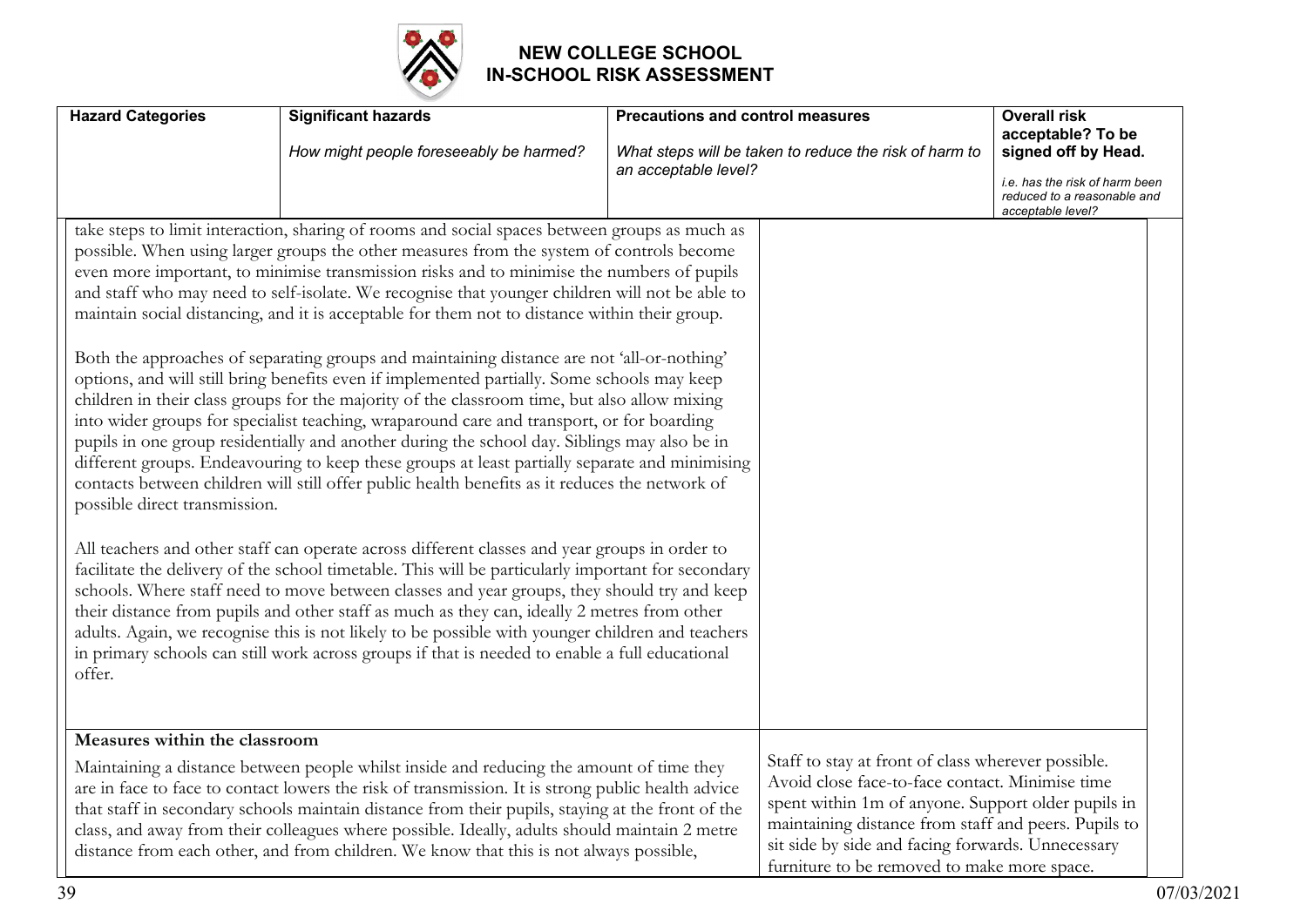

| <b>Hazard Categories</b>                    | <b>Significant hazards</b><br>How might people foreseeably be harmed?                                                                                                                                                                                                                                                                                                                                                                                                                                                                                                                                                                                                                                                                                                                                                                                                                                                                                                                                                                                                                                                                                                                                                                                                                                                     | <b>Precautions and control measures</b><br>an acceptable level? | What steps will be taken to reduce the risk of harm to                                                                                                                                                                                                                             | <b>Overall risk</b><br>acceptable? To be<br>signed off by Head.<br>i.e. has the risk of harm been<br>reduced to a reasonable and<br>acceptable level? |
|---------------------------------------------|---------------------------------------------------------------------------------------------------------------------------------------------------------------------------------------------------------------------------------------------------------------------------------------------------------------------------------------------------------------------------------------------------------------------------------------------------------------------------------------------------------------------------------------------------------------------------------------------------------------------------------------------------------------------------------------------------------------------------------------------------------------------------------------------------------------------------------------------------------------------------------------------------------------------------------------------------------------------------------------------------------------------------------------------------------------------------------------------------------------------------------------------------------------------------------------------------------------------------------------------------------------------------------------------------------------------------|-----------------------------------------------------------------|------------------------------------------------------------------------------------------------------------------------------------------------------------------------------------------------------------------------------------------------------------------------------------|-------------------------------------------------------------------------------------------------------------------------------------------------------|
| groups described above.<br>make more space. | particularly when working with younger children, but if adults can do this when<br>circumstances allow that will help. In particular, they should avoid close face to face contact<br>and minimise time spent within 1 metre of anyone. Similarly, it will not be possible when<br>working with many pupils who have complex needs or who need close contact care. These<br>pupils' educational and care support should be provided as normal.<br>For children old enough, they should also be supported to maintain distance and not touch<br>staff and their peers where possible. This will not be possible for the youngest children and<br>some children with complex needs and it is not feasible in some schools where space does<br>not allow. Schools doing this where they can, and even doing this some of the time, will help.<br>When staff or children cannot maintain distancing, particularly with younger children in<br>primary schools, the risk can also be reduced by keeping pupils in the smaller, class-sized<br>Schools should make small adaptations to the classroom to support distancing where<br>possible. That should include seating pupils side by side and facing forwards, rather than face<br>to face or side on, and might include moving unnecessary furniture out of classrooms to |                                                                 | Perspex screens to be installed on teachers' desks                                                                                                                                                                                                                                 |                                                                                                                                                       |
| <b>Measures elsewhere</b>                   | Groups should be kept apart, meaning that schools should avoid large gatherings such as<br>assemblies or collective worship with more than one group.<br>When timetabling, groups should be kept apart and movement around the school site kept to<br>a minimum. While passing briefly in the corridor or playground is low risk, schools should<br>avoid creating busy corridors, entrances and exits. Schools should also consider staggered<br>break times and lunch times (and time for cleaning surfaces in the dining hall between                                                                                                                                                                                                                                                                                                                                                                                                                                                                                                                                                                                                                                                                                                                                                                                  |                                                                 | Assemblies, chapel etc. to take place via Zoom<br>with forms in form rooms with form tutors<br>Lunch eating times to be staggered with tables<br>cleaned between groups. Play space to be<br>delineated where possible<br>Lesson locations to be spread out as much as<br>possible |                                                                                                                                                       |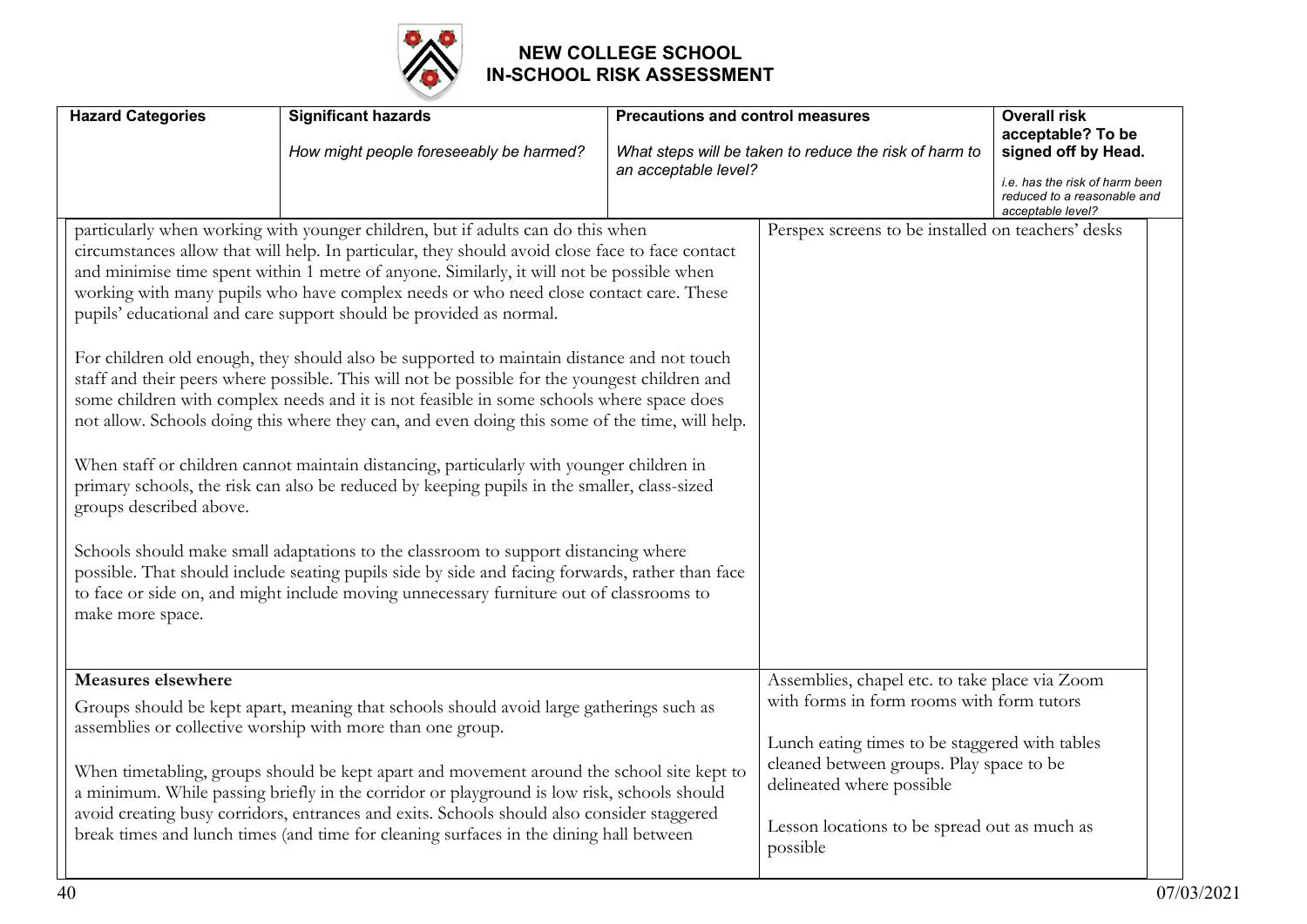

| <b>Hazard Categories</b>                                                                                                                                                                                                                                                                                                                                                                                                                                                                                                                                                                                                                                                                                                                                                      | <b>Significant hazards</b>                                                                                                                                                                | <b>Precautions and control measures</b>                                                                                                                                                                                       |                                                                                                                                                                                                                                                                                                                     | <b>Overall risk</b><br>acceptable? To be                                           |
|-------------------------------------------------------------------------------------------------------------------------------------------------------------------------------------------------------------------------------------------------------------------------------------------------------------------------------------------------------------------------------------------------------------------------------------------------------------------------------------------------------------------------------------------------------------------------------------------------------------------------------------------------------------------------------------------------------------------------------------------------------------------------------|-------------------------------------------------------------------------------------------------------------------------------------------------------------------------------------------|-------------------------------------------------------------------------------------------------------------------------------------------------------------------------------------------------------------------------------|---------------------------------------------------------------------------------------------------------------------------------------------------------------------------------------------------------------------------------------------------------------------------------------------------------------------|------------------------------------------------------------------------------------|
|                                                                                                                                                                                                                                                                                                                                                                                                                                                                                                                                                                                                                                                                                                                                                                               | How might people foreseeably be harmed?                                                                                                                                                   | an acceptable level?                                                                                                                                                                                                          | What steps will be taken to reduce the risk of harm to                                                                                                                                                                                                                                                              | signed off by Head.                                                                |
|                                                                                                                                                                                                                                                                                                                                                                                                                                                                                                                                                                                                                                                                                                                                                                               |                                                                                                                                                                                           |                                                                                                                                                                                                                               |                                                                                                                                                                                                                                                                                                                     | i.e. has the risk of harm been<br>reduced to a reasonable and<br>acceptable level? |
| groups).<br>Schools should also plan how shared staff spaces are set up and used to help staff to distance<br>from each other. Use of staff rooms should be minimised, although staff must still have a<br>break of a reasonable length during the day.<br>Measures for arriving at and leaving school<br>We know that travel to school patterns differ greatly between schools. If those patterns allow,                                                                                                                                                                                                                                                                                                                                                                     |                                                                                                                                                                                           |                                                                                                                                                                                                                               | Staff room use to be minimised and social<br>distancing maintained in all staff areas. Work room<br>to only have 3 socially distanced staff at any one<br>time. Wipes to be available to clean keyboards on<br>shared computers<br>Staggered start times when possible, with pupils<br>going straight to form rooms |                                                                                    |
| schools should consider staggered starts or adjusting start and finish times to keep groups<br>apart as they arrive and leave school. Staggered start and finish times should not reduce the<br>amount of overall teaching time. A staggered start may, for example, include condensing /<br>staggering free periods or break time but retaining the same amount of teaching time, or<br>keeping the length of the day the same but starting and finishing later to avoid rush hour.<br>Schools should consider how to communicate this to parents and remind them about the<br>process that has been agreed for drop off and collection, including that gathering at the<br>school gates and otherwise coming onto the site without an appointment is not allowed.           |                                                                                                                                                                                           | Activities offered per year group on different days<br>to reduce pressure on 3.45 departure<br>Face covering removal process to be clearly<br>advertised and communicated to community<br>SEE ADDENDUM BELOW (31 August 2020) |                                                                                                                                                                                                                                                                                                                     |                                                                                    |
| Schools should also have a process for removing face coverings when pupils and staff who<br>use them arrive at school and communicate it clearly to them. Pupils must be instructed not<br>to touch the front of their face covering during use or when removing them. They must wash<br>their hands immediately on arrival (as is the case for all pupils), dispose of temporary face<br>coverings in a covered bin or place reusable face coverings in a plastic bag they can take<br>home with them, and then wash their hands again before heading to their classroom.<br>Guidance on safe working in education, childcare and children's social care provides more<br>advice.<br>Some pupils with SEND (whether with education, health and care plans or on SEN support) |                                                                                                                                                                                           | FOR CHANGES TO DfE GUIDANCE AND<br><b>NCS RESPONSE</b>                                                                                                                                                                        |                                                                                                                                                                                                                                                                                                                     |                                                                                    |
|                                                                                                                                                                                                                                                                                                                                                                                                                                                                                                                                                                                                                                                                                                                                                                               | will need specific help and preparation for the changes to routine that this will involve, so<br>teachers and special educational needs coordinators should plan to meet these needs, for |                                                                                                                                                                                                                               | LECCO to oversee                                                                                                                                                                                                                                                                                                    |                                                                                    |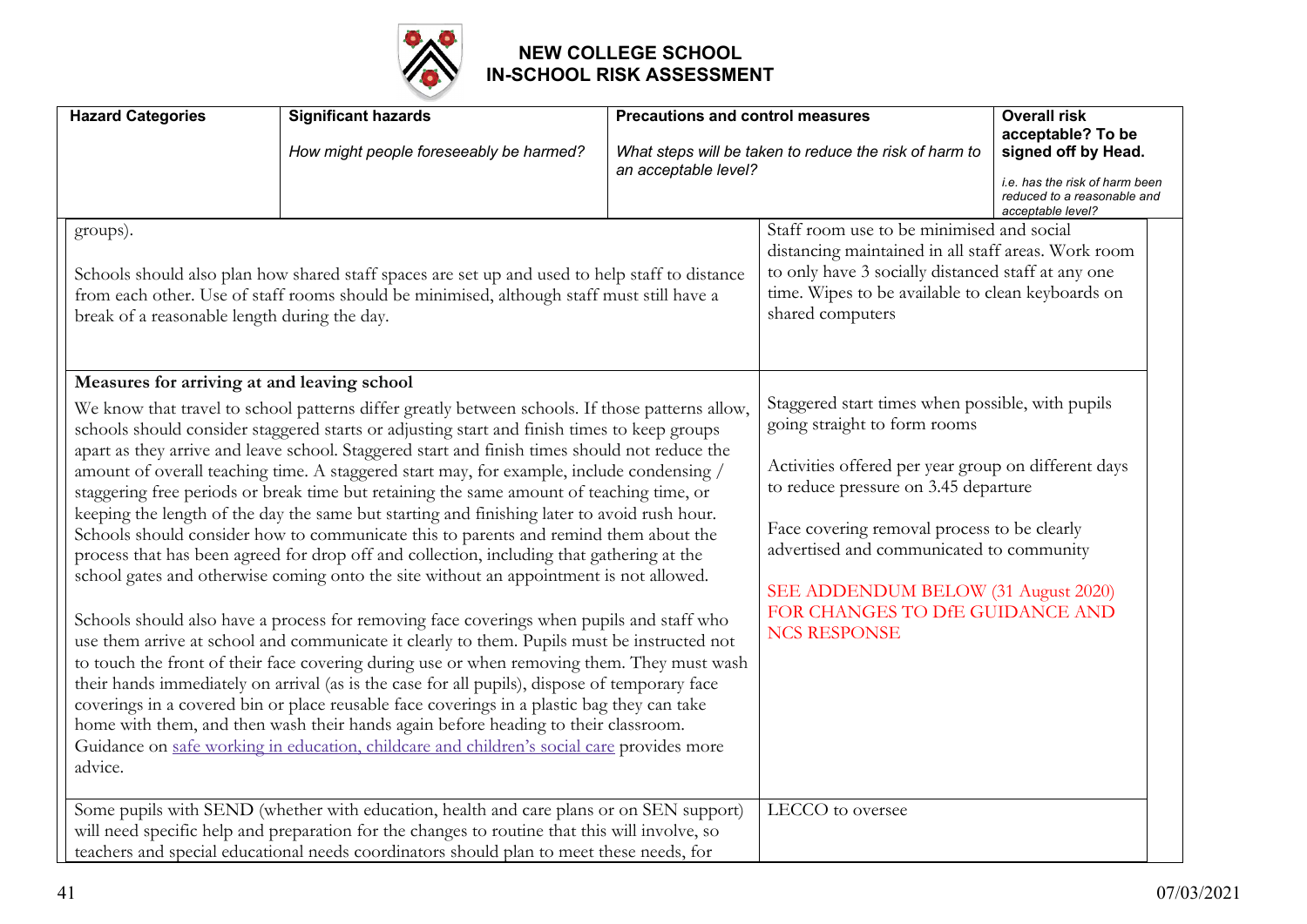

| <b>Hazard Categories</b>                                                                                                                                                                                                                                                                                                                                                                                                                                                                                                                                                                                                                                                                                                                                                                                                                                                                                                                                                                                                                                                         | <b>Significant hazards</b><br>How might people foreseeably be harmed?                                                                                                                                                                                                                                                                                                                                                                                                                                                                                                                                                                                                | <b>Precautions and control measures</b><br>an acceptable level?                                                                                                                                                                                                                                                                                                                                                         | What steps will be taken to reduce the risk of harm to                                                                                                                                                                                                           | <b>Overall risk</b><br>acceptable? To be<br>signed off by Head.<br>i.e. has the risk of harm been<br>reduced to a reasonable and<br>acceptable level? |
|----------------------------------------------------------------------------------------------------------------------------------------------------------------------------------------------------------------------------------------------------------------------------------------------------------------------------------------------------------------------------------------------------------------------------------------------------------------------------------------------------------------------------------------------------------------------------------------------------------------------------------------------------------------------------------------------------------------------------------------------------------------------------------------------------------------------------------------------------------------------------------------------------------------------------------------------------------------------------------------------------------------------------------------------------------------------------------|----------------------------------------------------------------------------------------------------------------------------------------------------------------------------------------------------------------------------------------------------------------------------------------------------------------------------------------------------------------------------------------------------------------------------------------------------------------------------------------------------------------------------------------------------------------------------------------------------------------------------------------------------------------------|-------------------------------------------------------------------------------------------------------------------------------------------------------------------------------------------------------------------------------------------------------------------------------------------------------------------------------------------------------------------------------------------------------------------------|------------------------------------------------------------------------------------------------------------------------------------------------------------------------------------------------------------------------------------------------------------------|-------------------------------------------------------------------------------------------------------------------------------------------------------|
| example using social stories.<br>Supply teachers, peripatetic teachers and/or other temporary staff can move between<br>schools. They should ensure they minimise contact and maintain as much distance as possible<br>from other staff. Specialists, therapists, clinicians and other support staff for pupils<br>with SEND should provide interventions as usual. Schools should consider how to manage<br>other visitors to the site, such as contractors, and ensure site guidance on physical distancing<br>and hygiene is explained to visitors on or before arrival. Where visits can happen outside of<br>school hours, they should. A record should be kept of all visitors.                                                                                                                                                                                                                                                                                                                                                                                            |                                                                                                                                                                                                                                                                                                                                                                                                                                                                                                                                                                                                                                                                      |                                                                                                                                                                                                                                                                                                                                                                                                                         | VMTs to return to site. Must minimise contact and<br>maintain distance from other staff. Record to be<br>kept of all visitors; guidelines to be on display in<br>main foyer for visitors. Visits to happen outside of<br>school hours wherever possible          |                                                                                                                                                       |
| Equipment and resources are integral to education in schools. During the summer term, their<br>use was minimised, many were moved out of classrooms, and there was significant extra<br>cleaning. That position has now changed for the autumn term, because prevalence of<br>coronavirus (COVID-19) has decreased and because they are so important for the delivery of<br>education. For individual and very frequently used equipment, such as pencils and pens, it is<br>recommended that staff and pupils have their own items that are not shared. Classroom<br>based resources, such as books and games, can be used and shared within the bubble; these<br>should be cleaned regularly, along with all frequently touched surfaces. Resources that are<br>shared between classes or bubbles, such as sports, art and science equipment should be<br>cleaned frequently and meticulously and always between bubbles, or rotated to allow them to<br>be left unused and out of reach for a period of 48 hours (72 hours for plastics) between use<br>by different bubbles. |                                                                                                                                                                                                                                                                                                                                                                                                                                                                                                                                                                                                                                                                      | Staff and pupils to have own equipment and any<br>sharing should be kept to absolute minimum.<br>Classroom resources should be kept within class<br>bubbles and cleaned regularly, along with all<br>frequently touched surfaces. Sports/art/science<br>equipment shared between bubbles to be cleaned<br>frequently and meticulously. Also consider 48/72-<br>hour rotation period between use by different<br>bubbles |                                                                                                                                                                                                                                                                  |                                                                                                                                                       |
| apply to these resources.                                                                                                                                                                                                                                                                                                                                                                                                                                                                                                                                                                                                                                                                                                                                                                                                                                                                                                                                                                                                                                                        | Outdoor playground equipment should be more frequently cleaned. This would also apply to<br>resources used inside and outside by wraparound care providers. It is still recommended that<br>pupils limit the amount of equipment they bring into school each day, to essentials such as<br>lunch boxes, hats, coats, books, stationery and mobile phones. Bags are allowed. Pupils and<br>teachers can take books and other shared resources home, although unnecessary sharing<br>should be avoided, especially where this does not contribute to pupil education and<br>development. Similar rules on hand cleaning, cleaning of the resources and rotation should |                                                                                                                                                                                                                                                                                                                                                                                                                         | Pupils limit the belongings they bring in each day,<br>reducing to a minimum. Staff to wash hands before<br>and after handling books. Outdoor play equipment<br>to be cleaned more frequently and equipment that<br>would be touched by multiple hands minimised |                                                                                                                                                       |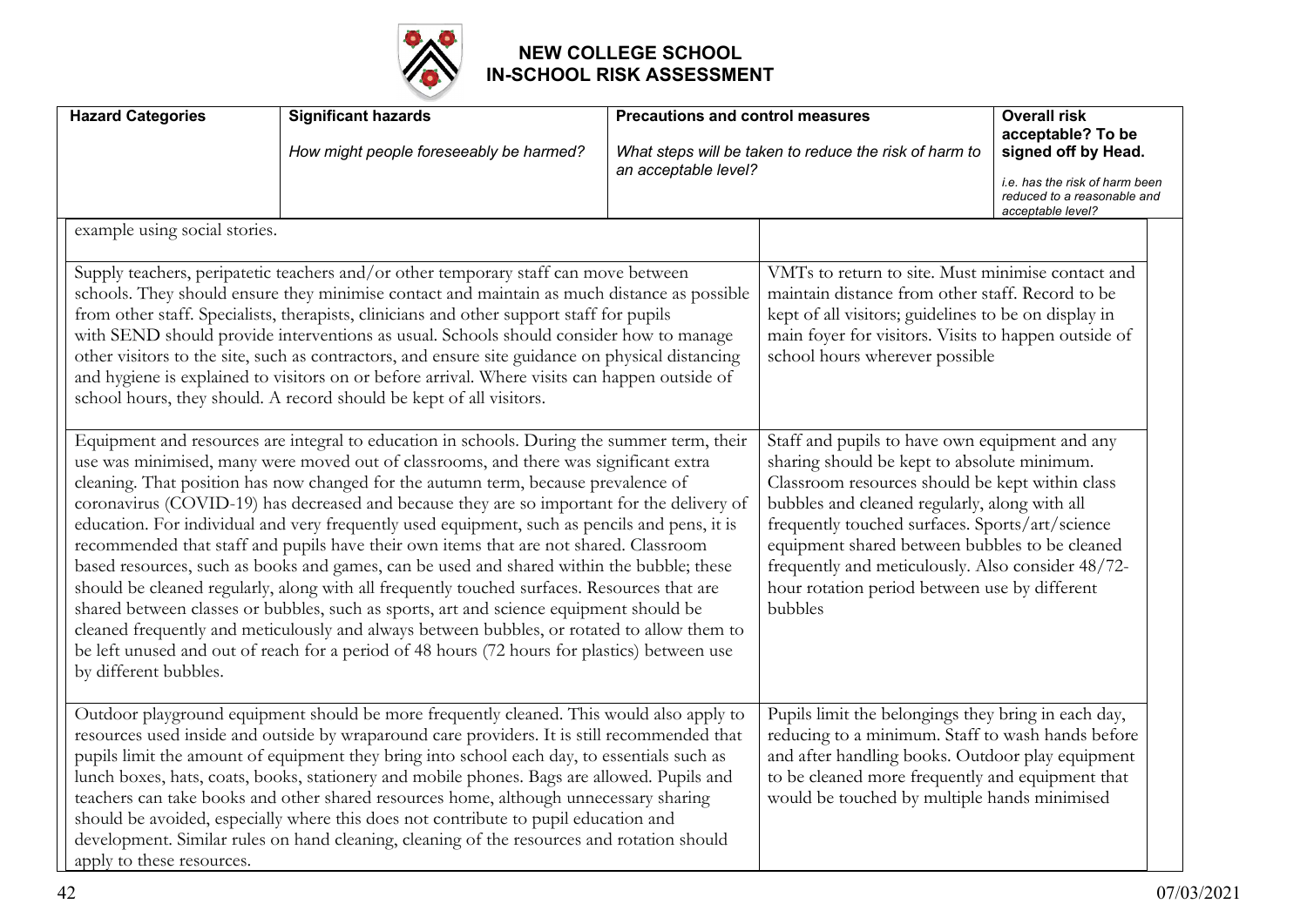

| <b>Hazard Categories</b>                                                                                                                                                                                                                                                                                                                                                                                                                                                                                                                                                                                                                                                                                                                                                                                                                                                                                                                                                                                                                                                                                                                                                                                                                                                      | <b>Significant hazards</b><br>How might people foreseeably be harmed? | <b>Precautions and control measures</b><br>What steps will be taken to reduce the risk of harm to<br>an acceptable level? |                                                                                                                     | <b>Overall risk</b><br>acceptable? To be<br>signed off by Head.<br>i.e. has the risk of harm been<br>reduced to a reasonable and<br>acceptable level? |
|-------------------------------------------------------------------------------------------------------------------------------------------------------------------------------------------------------------------------------------------------------------------------------------------------------------------------------------------------------------------------------------------------------------------------------------------------------------------------------------------------------------------------------------------------------------------------------------------------------------------------------------------------------------------------------------------------------------------------------------------------------------------------------------------------------------------------------------------------------------------------------------------------------------------------------------------------------------------------------------------------------------------------------------------------------------------------------------------------------------------------------------------------------------------------------------------------------------------------------------------------------------------------------|-----------------------------------------------------------------------|---------------------------------------------------------------------------------------------------------------------------|---------------------------------------------------------------------------------------------------------------------|-------------------------------------------------------------------------------------------------------------------------------------------------------|
| Where necessary, wear appropriate personal protective equipment (PPE)<br>The majority of staff in education settings will not require PPE beyond what they would<br>normally need for their work. PPE is only needed in a very small number of cases, including:<br>where an individual child or young person becomes ill with coronavirus (COVID-19)<br>symptoms while at schools, and only then if a distance of 2 metres cannot be maintained<br>where a child or young person already has routine intimate care needs that involves<br>the use of PPE, in which case the same PPE should continue to be used<br>Read the guidance on safe working in education, childcare and children's social care for more<br>information about preventing and controlling infection, including when, how PPEshould be<br>used, what type of PPE to use, and how to source it.                                                                                                                                                                                                                                                                                                                                                                                                         |                                                                       |                                                                                                                           | PPE is available in counsellor's room, school<br>office, and music practice room at bottom of Year<br>$5/6$ stairs. |                                                                                                                                                       |
| Response to any infection<br>7. Engage with the NHS Test and Trace process<br>Schools must ensure they understand the NHS Test and Trace process and how to contact<br>their local Public Health England health protection team. Schools must ensure that staff<br>members and parents/carers understand that they will need to be ready and willing to:<br>book a test if they are displaying symptoms. Staff and pupils must not come into the<br>school if they have symptoms, and must be sent home to self-isolate if they develop them<br>in school. All children can be tested, including children under 5, but children aged 11 and<br>under will need to be helped by their parents/carers if using a home testing kit<br>provide details of anyone they have been in close contact with if they were to test<br>positive for coronavirus (COVID-19) or if asked by NHS Test and Trace<br>self-isolate if they have been in close contact with someone who develops<br>$\bullet$<br>coronavirus (COVID-19) symptoms or someone who tests positive for coronavirus<br>$(COVID-19)$<br>Anyone who displays symptoms of coronavirus (COVID-19) can and should get a test. Tests<br>can be booked online through the NHS testing and tracing for coronavirus website, or |                                                                       | NCS to engage with Test and Trace system as<br>outlined in l-hand column                                                  |                                                                                                                     |                                                                                                                                                       |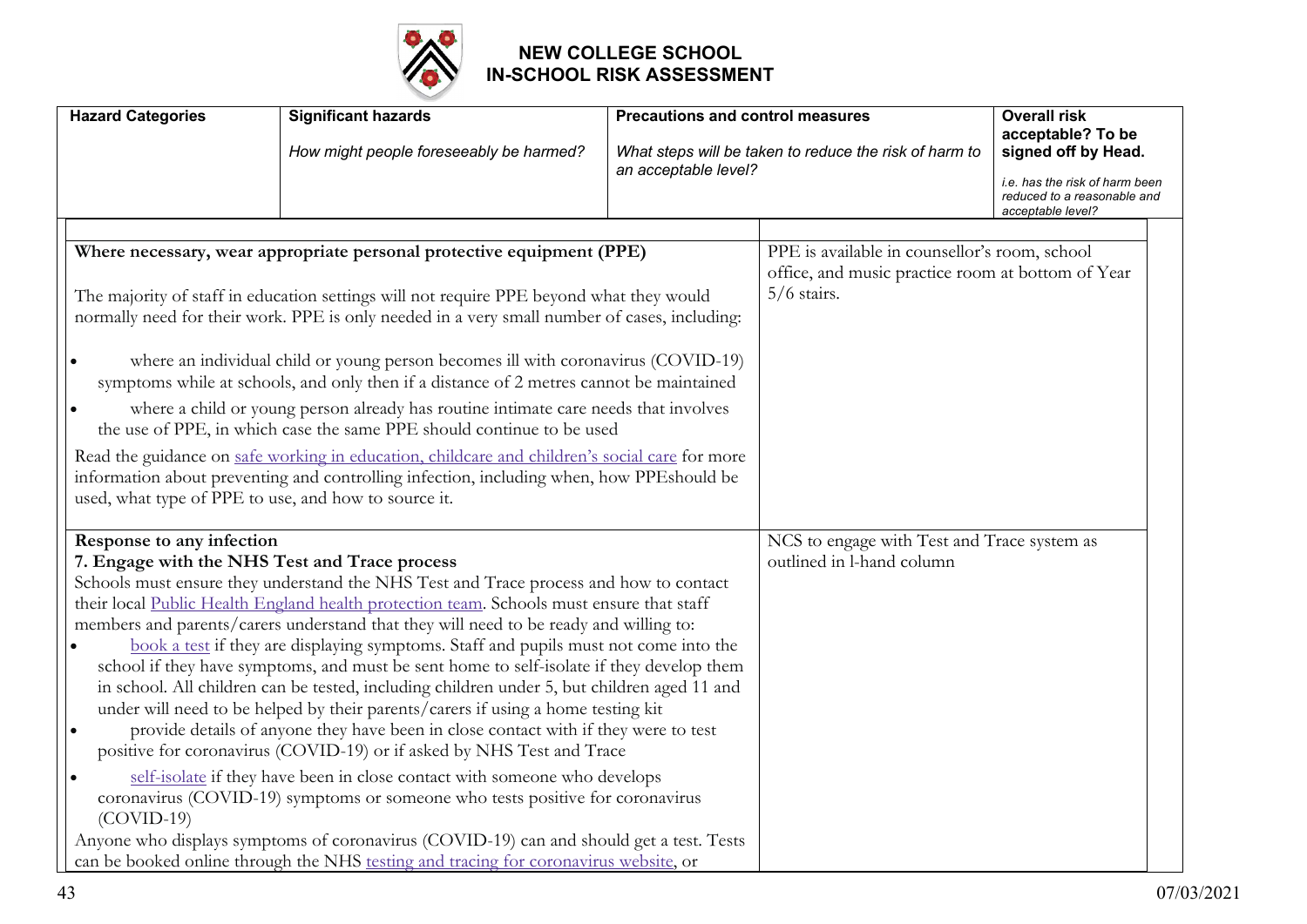

| <b>Hazard Categories</b> | <b>Significant hazards</b><br>How might people foreseeably be harmed?                                                                                                                                                                                                                                                                                                                                                                                                                                                                                                                                                                                                                                                                                                                                                                                                                                                                                                                                                                                                                                                                                                                                                                                                                                                                                                                                                                                                                                                                                                                                                                                                                                                                                                                                                                                                                                                                                                                                                                                                                                                                                                             | <b>Precautions and control measures</b><br>What steps will be taken to reduce the risk of harm to | <b>Overall risk</b><br>acceptable? To be<br>signed off by Head.                    |
|--------------------------|-----------------------------------------------------------------------------------------------------------------------------------------------------------------------------------------------------------------------------------------------------------------------------------------------------------------------------------------------------------------------------------------------------------------------------------------------------------------------------------------------------------------------------------------------------------------------------------------------------------------------------------------------------------------------------------------------------------------------------------------------------------------------------------------------------------------------------------------------------------------------------------------------------------------------------------------------------------------------------------------------------------------------------------------------------------------------------------------------------------------------------------------------------------------------------------------------------------------------------------------------------------------------------------------------------------------------------------------------------------------------------------------------------------------------------------------------------------------------------------------------------------------------------------------------------------------------------------------------------------------------------------------------------------------------------------------------------------------------------------------------------------------------------------------------------------------------------------------------------------------------------------------------------------------------------------------------------------------------------------------------------------------------------------------------------------------------------------------------------------------------------------------------------------------------------------|---------------------------------------------------------------------------------------------------|------------------------------------------------------------------------------------|
|                          |                                                                                                                                                                                                                                                                                                                                                                                                                                                                                                                                                                                                                                                                                                                                                                                                                                                                                                                                                                                                                                                                                                                                                                                                                                                                                                                                                                                                                                                                                                                                                                                                                                                                                                                                                                                                                                                                                                                                                                                                                                                                                                                                                                                   | an acceptable level?                                                                              | i.e. has the risk of harm been<br>reduced to a reasonable and<br>acceptable level? |
| testing.<br>days.        | ordered by telephone via NHS 119 for those without access to the internet. Essential<br>workers, which includes anyone involved in education or childcare, have priority access to<br>The government will ensure that it is as easy as possible to get a test through a wide range of<br>routes that are locally accessible, fast and convenient. We will release more details on new<br>testing avenues as and when they become available and will work with schools so they<br>understand what the quickest and easiest way is to get a test. By the autumn term, all schools<br>will be provided with a small number of home testing kits that they can give directly to<br>parents/carers collecting a child who has developed symptoms at school, or staff who have<br>developed symptoms at school, where they think providing one will significantly increase the<br>likelihood of them getting tested. Advice will be provided alongside these kits.<br>Schools should ask parents and staff to inform them immediately of the results of a test:<br>if someone tests negative, if they feel well and no longer have symptoms similar to<br>coronavirus (COVID-19), they can stop self-isolating. They could still have another virus,<br>such as a cold or flu - in which case it is still best to avoid contact with other people until<br>they are better. Other members of their household can stop self-isolating.<br>if someone tests positive, they should follow the 'stay at home: guidance for<br>households with possible or confirmed coronavirus (COVID-19) infection' and must<br>continue to self-isolate for at least 10 days from the onset of their symptoms and then<br>return to school only if they do not have symptoms other than cough or loss of sense of<br>smell/taste. This is because a cough or anosmia can last for several weeks once the<br>infection has gone. The 7-day period starts from the day when they first became ill. If they<br>still have a high temperature, they should keep self-isolating until their temperature returns<br>to normal. Other members of their household should continue self-isolating for the full 14 |                                                                                                   |                                                                                    |
| community                | 8. Manage confirmed cases of coronavirus (COVID-19) amongst the school                                                                                                                                                                                                                                                                                                                                                                                                                                                                                                                                                                                                                                                                                                                                                                                                                                                                                                                                                                                                                                                                                                                                                                                                                                                                                                                                                                                                                                                                                                                                                                                                                                                                                                                                                                                                                                                                                                                                                                                                                                                                                                            | NCS HM and office to contact local health<br>protection team if become aware that someone         |                                                                                    |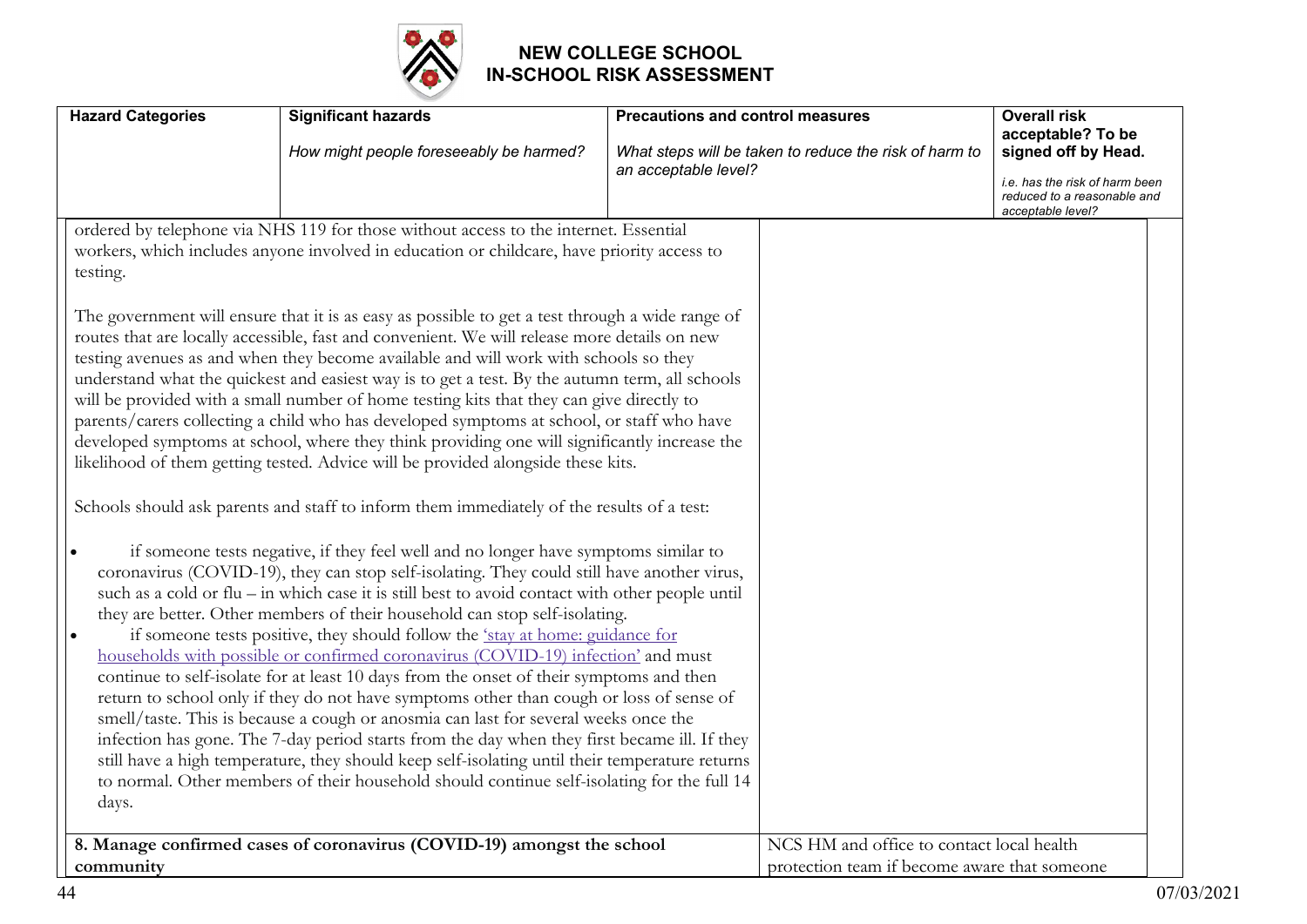

| <b>Hazard Categories</b>                                                                                                                                                       | <b>Significant hazards</b><br>How might people foreseeably be harmed?                                                                                                                                                                                                                                                                                                                                                                                                                                                                                                                                                                                                                                                                                                                                                                                                                                                                                                                                                                                                                                                                                                                                                                                                                                                                                                                                                                                                                                                                                                                                                                                                                                                                                                                                                                                                                                                                                   | <b>Precautions and control measures</b><br>an acceptable level? | What steps will be taken to reduce the risk of harm to                                                                                  | <b>Overall risk</b><br>acceptable? To be<br>signed off by Head.<br>i.e. has the risk of harm been<br>reduced to a reasonable and<br>acceptable level? |
|--------------------------------------------------------------------------------------------------------------------------------------------------------------------------------|---------------------------------------------------------------------------------------------------------------------------------------------------------------------------------------------------------------------------------------------------------------------------------------------------------------------------------------------------------------------------------------------------------------------------------------------------------------------------------------------------------------------------------------------------------------------------------------------------------------------------------------------------------------------------------------------------------------------------------------------------------------------------------------------------------------------------------------------------------------------------------------------------------------------------------------------------------------------------------------------------------------------------------------------------------------------------------------------------------------------------------------------------------------------------------------------------------------------------------------------------------------------------------------------------------------------------------------------------------------------------------------------------------------------------------------------------------------------------------------------------------------------------------------------------------------------------------------------------------------------------------------------------------------------------------------------------------------------------------------------------------------------------------------------------------------------------------------------------------------------------------------------------------------------------------------------------------|-----------------------------------------------------------------|-----------------------------------------------------------------------------------------------------------------------------------------|-------------------------------------------------------------------------------------------------------------------------------------------------------|
| identified by NHS Test and Trace.<br>asked to self-isolate.<br>$\bullet$<br>unprotected physical contact (skin-to-skin)<br>minutes) with an infected individual<br>burdensome. | Schools must take swift action when they become aware that someone who has attended has<br>tested positive for coronavirus (COVID-19). Schools should contact the local health<br>protection team. This team will also contact schools directly if they become aware that<br>someone who has tested positive for coronavirus (COVID-19) attended the school - as<br>The health protection team will carry out a rapid risk assessment to confirm who has been in<br>close contact with the person during the period that they were infectious, and ensure they are<br>The health protection team will work with schools in this situation to guide them through the<br>actions they need to take. Based on the advice from the health protection team, schools must<br>send home those people who have been in close contact with the person who has tested<br>positive, advising them to self-isolate for 14 days since they were last in close contact with<br>that person when they were infectious. Close contact means:<br>direct close contacts - face to face contact with an infected individual for any length<br>of time, within 1 metre, including being coughed on, a face to face conversation, or<br>proximity contacts - extended close contact (within 1 to 2 metres for more than 15<br>travelling in a small vehicle, like a car, with an infected person<br>The health protection team will provide definitive advice on who must be sent home. To<br>support them in doing so, we recommend schools keep a record of pupils and staff in each<br>group, and any close contact that takes places between children and staff in different groups<br>(see section 5 of system of control for more on grouping pupils). This should be a<br>proportionate recording process. Schools do not need to ask pupils to record everyone they<br>have spent time with each day or ask staff to keep definitive records in a way that is overly |                                                                 | who has attended has tested positive for Covid-19.<br>That team will advise HM on next steps. Steps in l-<br>hand column to be followed |                                                                                                                                                       |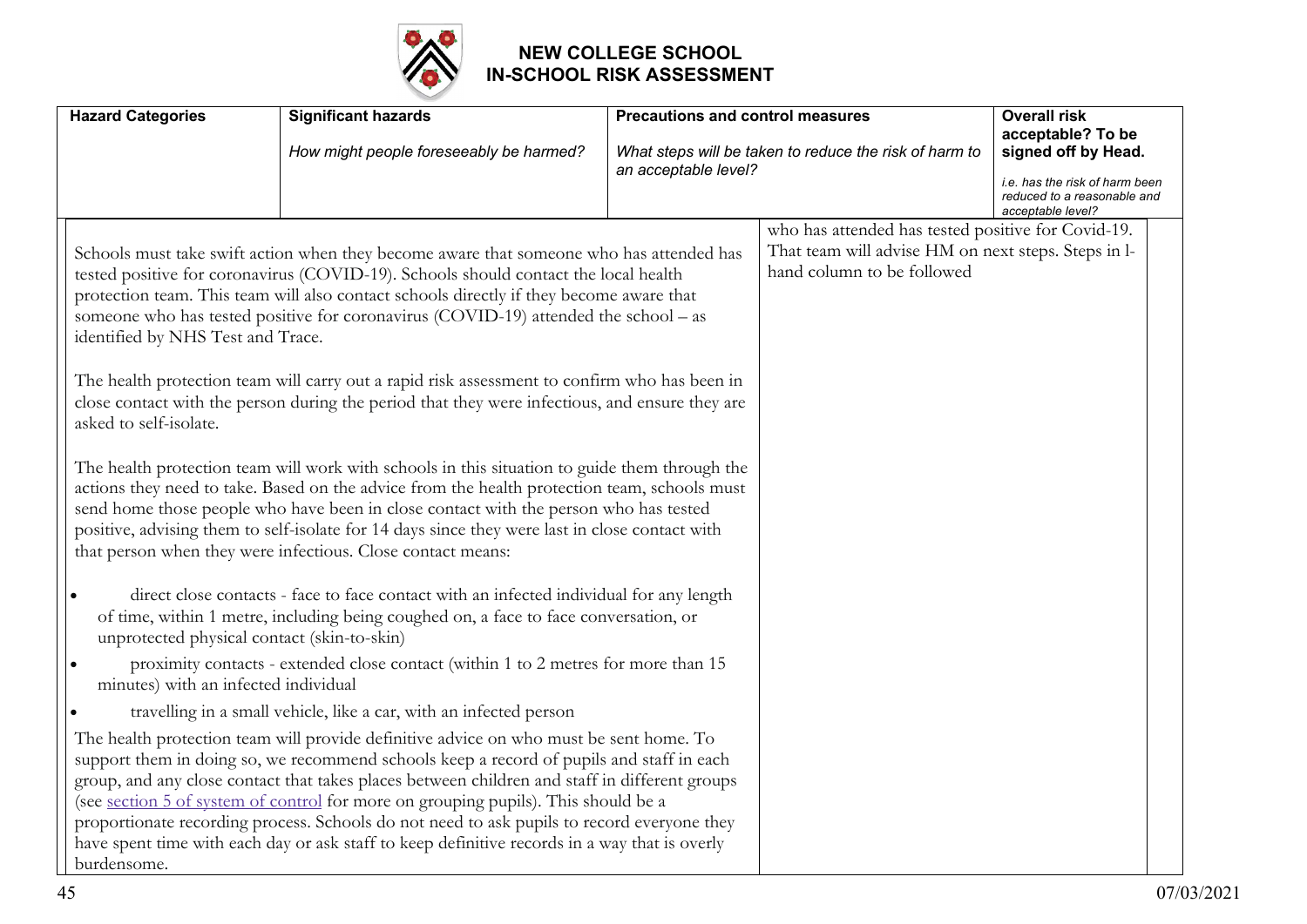

| <b>Hazard Categories</b>                                                                                                | <b>Significant hazards</b>                                                                                                                                                                                                                                                                                                                                                                                                                                                                                                                                                                                                                                                                                                                                                                                                                                                                                                                                                                                                                                                                                                                                                                                                                                                                                                                                                                                                                                                                                                                                                           | <b>Precautions and control measures</b> |                                                                                                                                | <b>Overall risk</b>                                                                |
|-------------------------------------------------------------------------------------------------------------------------|--------------------------------------------------------------------------------------------------------------------------------------------------------------------------------------------------------------------------------------------------------------------------------------------------------------------------------------------------------------------------------------------------------------------------------------------------------------------------------------------------------------------------------------------------------------------------------------------------------------------------------------------------------------------------------------------------------------------------------------------------------------------------------------------------------------------------------------------------------------------------------------------------------------------------------------------------------------------------------------------------------------------------------------------------------------------------------------------------------------------------------------------------------------------------------------------------------------------------------------------------------------------------------------------------------------------------------------------------------------------------------------------------------------------------------------------------------------------------------------------------------------------------------------------------------------------------------------|-----------------------------------------|--------------------------------------------------------------------------------------------------------------------------------|------------------------------------------------------------------------------------|
|                                                                                                                         | How might people foreseeably be harmed?                                                                                                                                                                                                                                                                                                                                                                                                                                                                                                                                                                                                                                                                                                                                                                                                                                                                                                                                                                                                                                                                                                                                                                                                                                                                                                                                                                                                                                                                                                                                              |                                         | What steps will be taken to reduce the risk of harm to                                                                         | acceptable? To be<br>signed off by Head.                                           |
|                                                                                                                         |                                                                                                                                                                                                                                                                                                                                                                                                                                                                                                                                                                                                                                                                                                                                                                                                                                                                                                                                                                                                                                                                                                                                                                                                                                                                                                                                                                                                                                                                                                                                                                                      | an acceptable level?                    |                                                                                                                                | i.e. has the risk of harm been<br>reduced to a reasonable and<br>acceptable level? |
| infection'. They should get a test, and:<br>(COVID-19) within the remaining days.<br>$\bullet$<br>(COVID-19) infection' | A template letter will be provided to schools, on the advice of the health protection team, to<br>send to parents and staff if needed. Schools must not share the names or details of people<br>with coronavirus (COVID-19) unless essential to protect others.<br>Household members of those contacts who are sent home do not need to self-isolate<br>themselves unless the child, young person or staff member who is self-isolating subsequently<br>develops symptoms. If someone in a class or group that has been asked to self-isolate<br>develops symptoms themselves within their 14-day isolation period they should follow 'stay<br>at home: guidance for households with possible or confirmed coronavirus (COVID-19)<br>if the test delivers a negative result, they must remain in isolation for the remainder of<br>the 14-day isolation period. This is because they could still develop the coronavirus<br>if the test result is positive, they should inform their setting immediately, and must<br>isolate for at least 10 days from the onset of their symptoms (which could mean the self-<br>isolation ends before or after the original 14-day isolation period). Their household should<br>self-isolate for at least 14 days from when the symptomatic person first had symptoms,<br>following 'stay at home: guidance for households with possible or confirmed coronavirus<br>Schools should not request evidence of negative test results or other medical evidence before<br>admitting children or welcoming them back after a period of self-isolation. |                                         |                                                                                                                                |                                                                                    |
|                                                                                                                         | Further guidance is available on testing and tracing for coronavirus (COVID-19).                                                                                                                                                                                                                                                                                                                                                                                                                                                                                                                                                                                                                                                                                                                                                                                                                                                                                                                                                                                                                                                                                                                                                                                                                                                                                                                                                                                                                                                                                                     |                                         |                                                                                                                                |                                                                                    |
|                                                                                                                         | 9. Contain any outbreak by following local health protection team advice                                                                                                                                                                                                                                                                                                                                                                                                                                                                                                                                                                                                                                                                                                                                                                                                                                                                                                                                                                                                                                                                                                                                                                                                                                                                                                                                                                                                                                                                                                             |                                         | HM to consult with local health protection team if                                                                             |                                                                                    |
|                                                                                                                         | If schools have two or more confirmed cases within 14 days, or an overall rise in sickness<br>absence where coronavirus (COVID-19) is suspected, they may have an outbreak, and must                                                                                                                                                                                                                                                                                                                                                                                                                                                                                                                                                                                                                                                                                                                                                                                                                                                                                                                                                                                                                                                                                                                                                                                                                                                                                                                                                                                                 |                                         | there are two or more confirmed cases within 14<br>days, or an overall rise in sickness absence where<br>Covid-19 is suspected |                                                                                    |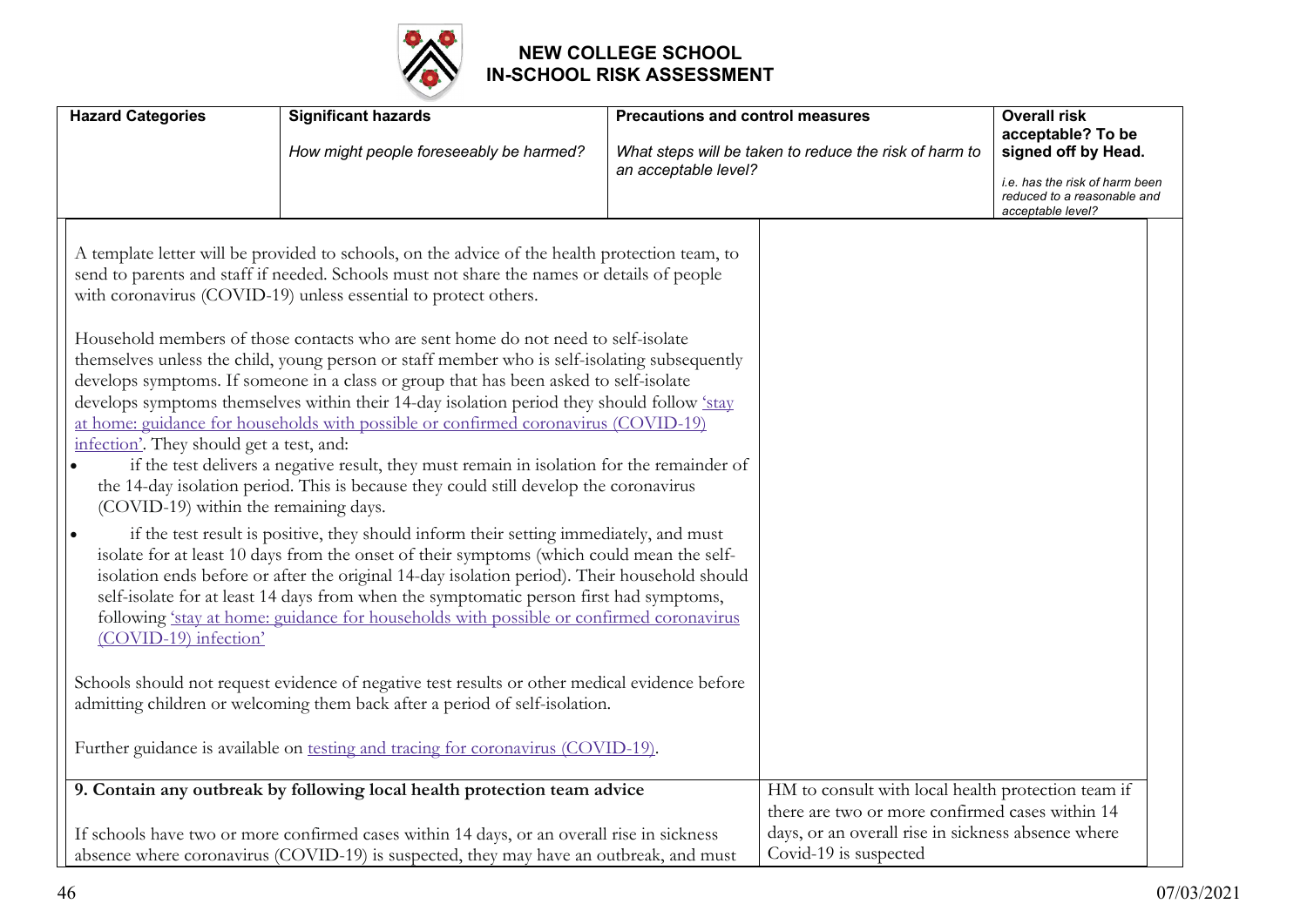

| <b>Hazard Categories</b>                                                                                                                                                                                                                                                                                                                                                                                                                                                                                                                                                                                                                                                                                                                                                                                                                                                                                                                                                                                                                                                      | <b>Significant hazards</b><br>How might people foreseeably be harmed?                                                                                                                                                                                                                                                                                                                                                                                                                                                                                                                                                                           | <b>Precautions and control measures</b><br>an acceptable level? | What steps will be taken to reduce the risk of harm to                                                                                                                                                                                         | <b>Overall risk</b><br>acceptable? To be<br>signed off by Head.<br>i.e. has the risk of harm been<br>reduced to a reasonable and<br>acceptable level? |
|-------------------------------------------------------------------------------------------------------------------------------------------------------------------------------------------------------------------------------------------------------------------------------------------------------------------------------------------------------------------------------------------------------------------------------------------------------------------------------------------------------------------------------------------------------------------------------------------------------------------------------------------------------------------------------------------------------------------------------------------------------------------------------------------------------------------------------------------------------------------------------------------------------------------------------------------------------------------------------------------------------------------------------------------------------------------------------|-------------------------------------------------------------------------------------------------------------------------------------------------------------------------------------------------------------------------------------------------------------------------------------------------------------------------------------------------------------------------------------------------------------------------------------------------------------------------------------------------------------------------------------------------------------------------------------------------------------------------------------------------|-----------------------------------------------------------------|------------------------------------------------------------------------------------------------------------------------------------------------------------------------------------------------------------------------------------------------|-------------------------------------------------------------------------------------------------------------------------------------------------------|
| continue to work with their local health protection team who will be able to advise if<br>additional action is required.<br>In some cases, health protection teams may recommend that a larger number of other pupils<br>self-isolate at home as a precautionary measure – perhaps the whole site or year group. If<br>schools are implementing controls from this list, addressing the risks they have identified and<br>therefore reducing transmission risks, whole school closure based on cases within the school<br>will not generally be necessary, and should not be considered except on the advice of health<br>protection teams.<br>In consultation with the local Director of Public Health, where an outbreak in a school is<br>confirmed, a mobile testing unit may be dispatched to test others who may have been in<br>contact with the person who has tested positive. Testing will first focus on the person's class,<br>followed by their year group, then the whole school if necessary, in line with routine public<br>health outbreak control practice. |                                                                                                                                                                                                                                                                                                                                                                                                                                                                                                                                                                                                                                                 |                                                                 |                                                                                                                                                                                                                                                |                                                                                                                                                       |
| dedicated transport.<br>adopted for your school. It is important to consider:                                                                                                                                                                                                                                                                                                                                                                                                                                                                                                                                                                                                                                                                                                                                                                                                                                                                                                                                                                                                 | Dedicated school transport, including statutory provision<br>Pupils on dedicated school services do not mix with the general public on those journeys and<br>tend to be consistent. This means that the advice for passengers on public transport to adopt<br>a social distance of two metres from people outside their household or support bubble, or a<br>one metre plus' approach where this is not possible, will not apply from the autumn term on<br>The approach to dedicated transport should align as far as possible with the principles<br>underpinning the system of controls set out in this document and with the approach being |                                                                 | Dedicated school transport not currently an issue<br>for NCS pupils. Principles to be followed if, e.g.,<br>coaches are used for school trips<br>SEE ADDENDUM BELOW (31 August 2020)<br>FOR CHANGES TO DfE GUIDANCE AND<br><b>NCS RESPONSE</b> |                                                                                                                                                       |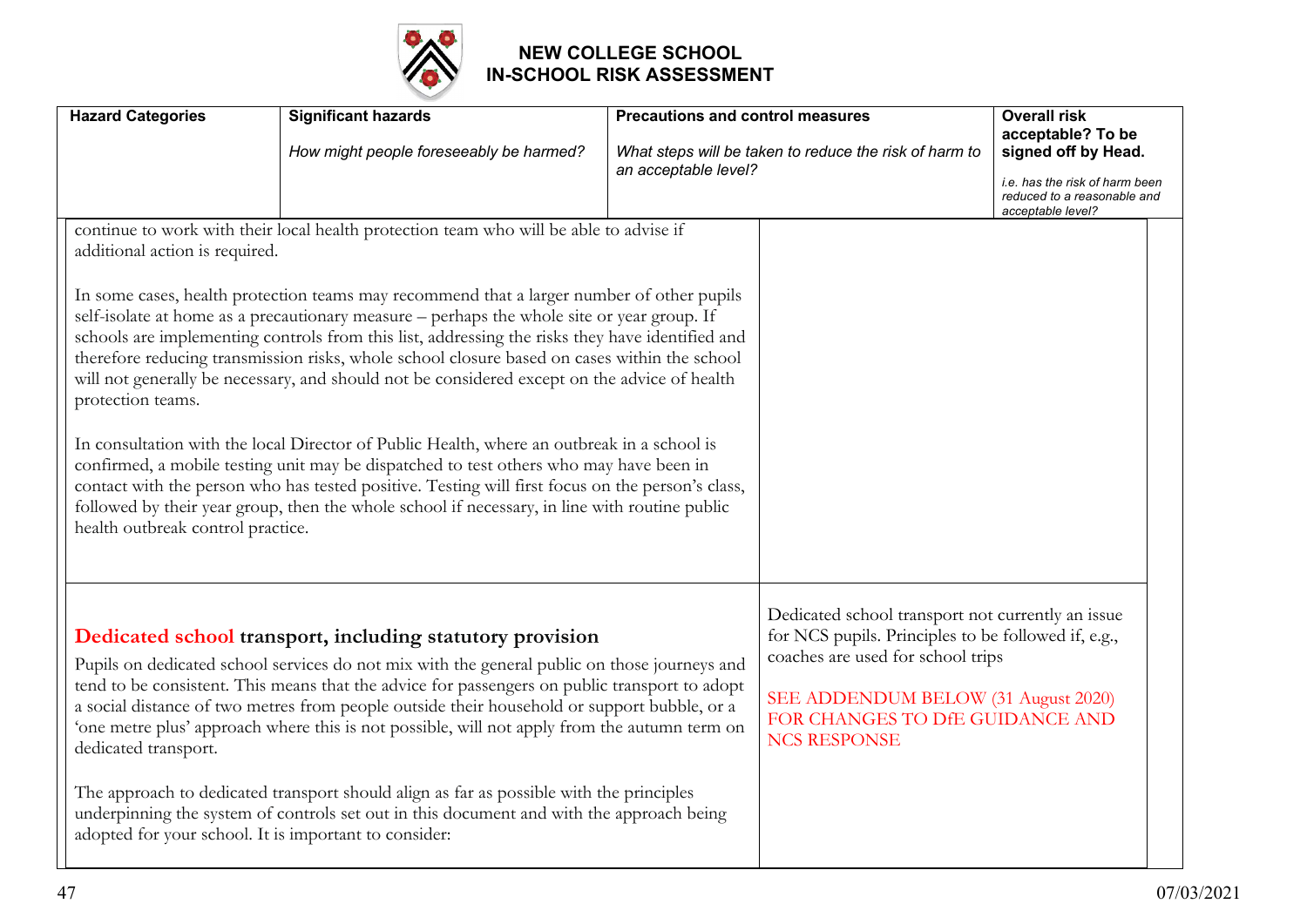

| <b>Hazard Categories</b>                                                                                                                                                                        | <b>Significant hazards</b><br>How might people foreseeably be harmed?                                                                                                                                                                                                                                                                                                                                                                                                                                                                                                                                                                                                                                                                                                                                                                                                                                                                                                                                                            | <b>Precautions and control measures</b><br>What steps will be taken to reduce the risk of harm to<br>an acceptable level? | <b>Overall risk</b><br>acceptable? To be<br>signed off by Head.<br>i.e. has the risk of harm been |  |
|-------------------------------------------------------------------------------------------------------------------------------------------------------------------------------------------------|----------------------------------------------------------------------------------------------------------------------------------------------------------------------------------------------------------------------------------------------------------------------------------------------------------------------------------------------------------------------------------------------------------------------------------------------------------------------------------------------------------------------------------------------------------------------------------------------------------------------------------------------------------------------------------------------------------------------------------------------------------------------------------------------------------------------------------------------------------------------------------------------------------------------------------------------------------------------------------------------------------------------------------|---------------------------------------------------------------------------------------------------------------------------|---------------------------------------------------------------------------------------------------|--|
| $\bullet$<br>bubbles that are adopted within school<br>∣∙<br>additional cleaning of vehicles<br>$\bullet$<br>$\bullet$<br>$\bullet$<br>group or who they do not normally meet<br>circumstances. | how pupils are grouped together on transport, where possible this should reflect the<br>use of hand sanitiser upon boarding and/or disembarking<br>organised queuing and boarding where possible<br>distancing within vehicles wherever possible<br>the use of face coverings for children over the age of 11, where appropriate, for<br>example, if they are likely to come into very close contact with people outside of their<br>Dedicated school services can take different forms. Some journeys involve coaches regularly<br>picking up the same pupils each day, others involve use of a minibus whilst other services are<br>used by different pupils on different days, or by pupils with SEND. The precise approach<br>taken will need to reflect the range of measures that are reasonable in the different<br>It will also require a partnership approach between local authorities, schools, trusts, dioceses<br>and others. In particular, it is imperative that schools work closely with local authorities that |                                                                                                                           | reduced to a reasonable and<br>acceptable level?                                                  |  |
| school transport, based on the framework outlined here.<br>shortly.                                                                                                                             | have statutory responsibility for 'home to school transport' for many children, as well as a<br>vital role in working with local transport providers to ensure sufficient bus service<br>provision. DfE will shortly publish new guidance to local authorities on providing dedicated<br>Given the pressures on public transport services it may also be necessary to work with local<br>authorities so that they can identify where it might be necessary to provide additional<br>dedicated school transport services, including in places where these services do not currently<br>operate. The government is currently evaluating this position and will set out next steps                                                                                                                                                                                                                                                                                                                                                  |                                                                                                                           |                                                                                                   |  |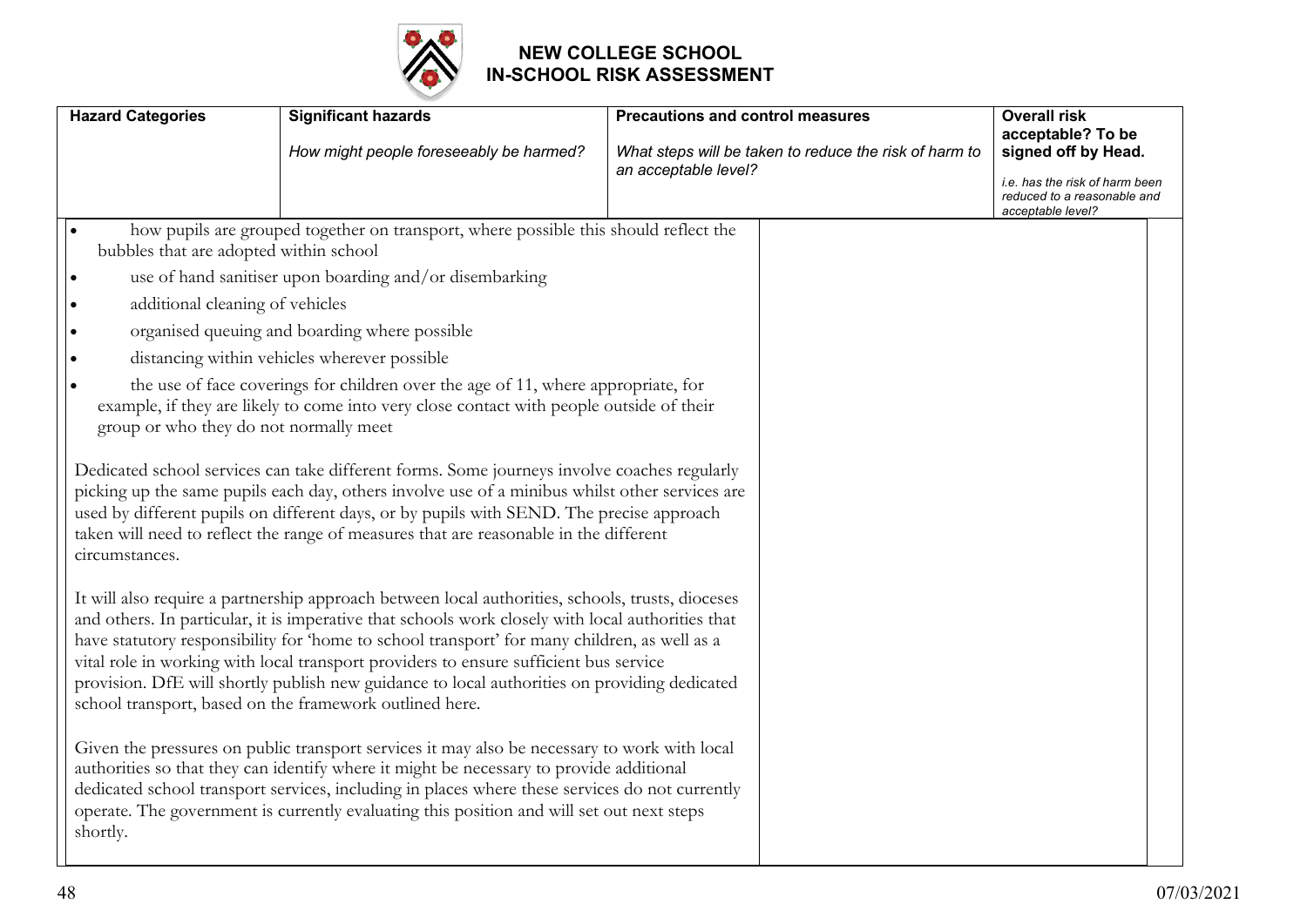

| <b>Hazard Categories</b>                   | <b>Significant hazards</b>                                                                                                                                                                                                                                                                                                                                                                                                                                                                   | <b>Precautions and control measures</b> |                                                                                                                                                                | <b>Overall risk</b><br>acceptable? To be                                                                  |
|--------------------------------------------|----------------------------------------------------------------------------------------------------------------------------------------------------------------------------------------------------------------------------------------------------------------------------------------------------------------------------------------------------------------------------------------------------------------------------------------------------------------------------------------------|-----------------------------------------|----------------------------------------------------------------------------------------------------------------------------------------------------------------|-----------------------------------------------------------------------------------------------------------|
|                                            | How might people foreseeably be harmed?                                                                                                                                                                                                                                                                                                                                                                                                                                                      | an acceptable level?                    | What steps will be taken to reduce the risk of harm to                                                                                                         | signed off by Head.<br>i.e. has the risk of harm been<br>reduced to a reasonable and<br>acceptable level? |
| public transport                           |                                                                                                                                                                                                                                                                                                                                                                                                                                                                                              |                                         | Parents, staff and pupils encouraged to walk or<br>cycle to school if at all possible. For some families,<br>driving children to school will also be an option |                                                                                                           |
| to an absolute minimum.                    | In many areas, pupils normally make extensive use of the wider public transport system,<br>particularly public buses. We expect that public transport capacity will continue to be<br>constrained in the autumn term. Its use by pupils, particularly in peak times, should be kept<br>To facilitate the return of all pupils to school, it will be necessary to take steps to both<br>depress the demand for public transport and to increase capacity within the system. Both will         |                                         |                                                                                                                                                                |                                                                                                           |
|                                            | require action at a national and local level. Schools have a critical role to play in supporting<br>collaboration between all parties - providers, local authorities, parents and pupils.                                                                                                                                                                                                                                                                                                    |                                         |                                                                                                                                                                |                                                                                                           |
| some circumstances than others.            | Schools should work with partners to consider staggered start times to enable more journeys<br>to take place outside of peak hours. We recognise that this option will be more feasible in                                                                                                                                                                                                                                                                                                   |                                         |                                                                                                                                                                |                                                                                                           |
| children to school will also be an option. | Schools should encourage parents, staff and pupils to walk or cycle to school if at all possible.<br>Schools may want to consider using 'walking buses' (a supervised group of children being<br>walked to, or from, school), or working with their local authority to promote safe cycling<br>routes. The government has announced a $f$ . 2 billion package to promote cycling and walking,<br>including to support pop-up bicycle lanes and widened pavements. For some families, driving |                                         |                                                                                                                                                                |                                                                                                           |
|                                            | However, these options will not be suitable for all. The Department for Transport is asking                                                                                                                                                                                                                                                                                                                                                                                                  |                                         |                                                                                                                                                                |                                                                                                           |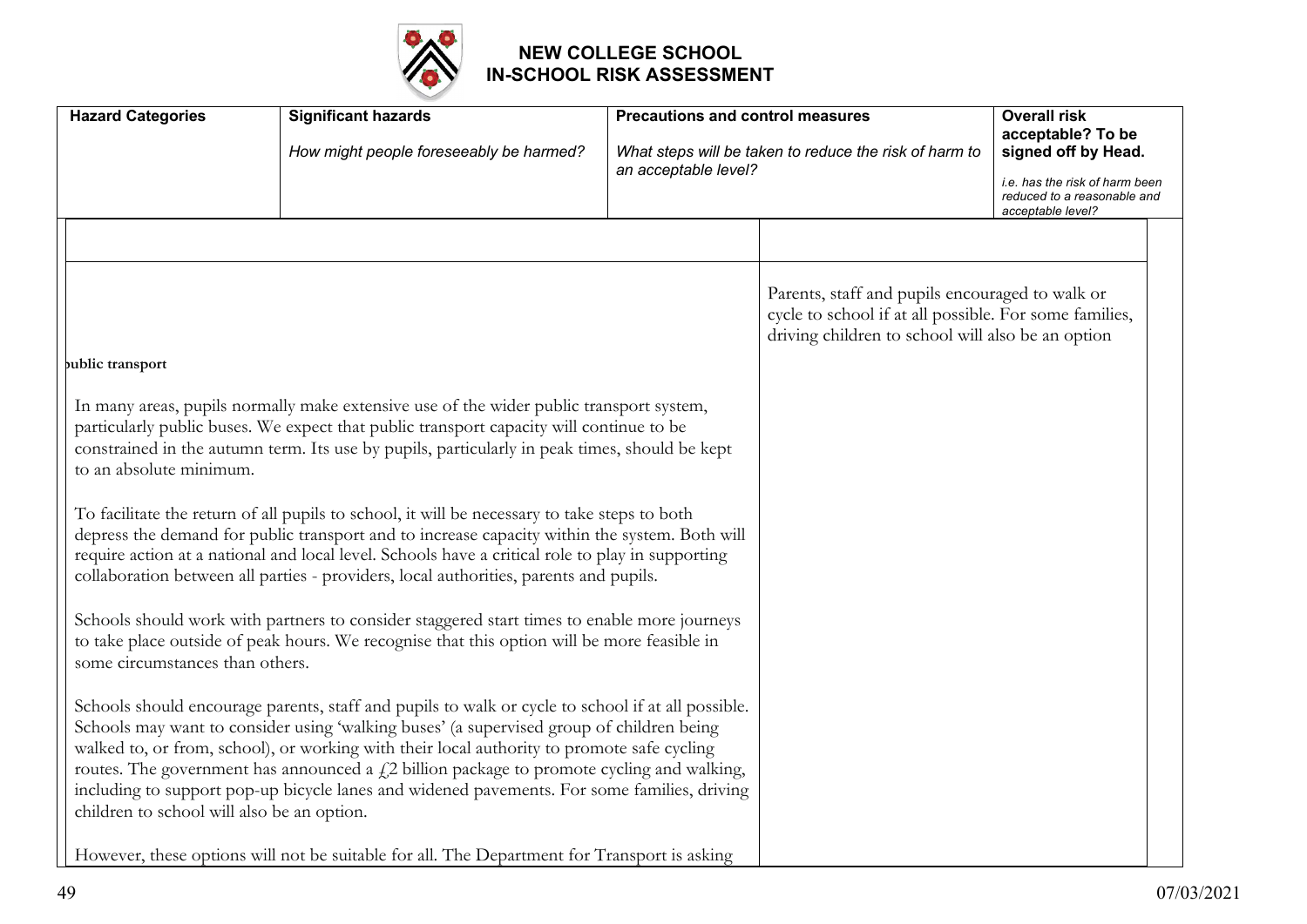

| <b>Hazard Categories</b>                                              | <b>Significant hazards</b><br>How might people foreseeably be harmed?                                                                                                                                                                                                                                                                                                                                                                                                                                                                                                                                                                                                                                                           | <b>Precautions and control measures</b><br>an acceptable level? | What steps will be taken to reduce the risk of harm to           | <b>Overall risk</b><br>acceptable? To be<br>signed off by Head.<br>i.e. has the risk of harm been |
|-----------------------------------------------------------------------|---------------------------------------------------------------------------------------------------------------------------------------------------------------------------------------------------------------------------------------------------------------------------------------------------------------------------------------------------------------------------------------------------------------------------------------------------------------------------------------------------------------------------------------------------------------------------------------------------------------------------------------------------------------------------------------------------------------------------------|-----------------------------------------------------------------|------------------------------------------------------------------|---------------------------------------------------------------------------------------------------|
| local authorities to:<br>potential alternatives<br>$\bullet$<br>modes | urgently work with schools to survey parents on their typical routes to school and<br>consider a range of options for shifting demand for public transport onto other<br>consider using traffic demand management approaches in order to ensure that<br>children are able to attend school from the start of the autumn term<br>Travel patterns, the availability of vehicles, the length of journeys undertaken, and other local<br>pressures on public transport vary significantly. The government recognises the challenge but<br>is confident that if all available options are considered by all parties it will be possible to<br>reduce demand and ensure transport is available for those who need it most. Experience |                                                                 |                                                                  | reduced to a reasonable and<br>acceptable level?                                                  |
| understand the imperative for doing so.                               | during the 2012 London Olympics showed that it is possible to make a very real difference to<br>travel patterns where there is a concerted effort to do so and where the general public<br>Families using public transport should refer to the safer travel guidance for passengers.                                                                                                                                                                                                                                                                                                                                                                                                                                            |                                                                 |                                                                  |                                                                                                   |
| <b>Attendance expectations</b><br>wellbeing and wider development.    | In March when the coronavirus (COVID-19) outbreak was increasing, we made clear no<br>parent would be penalised or sanctioned for their child's non-attendance at school.<br>Now the circumstances have changed and it is vital for all children to return to school to<br>minimise as far as possible the longer-term impact of the pandemic on children's education,<br>Missing out on more time in the classroom risks pupils falling further behind. Those with                                                                                                                                                                                                                                                             |                                                                 | All children to return to school; office to follow up<br>absence |                                                                                                   |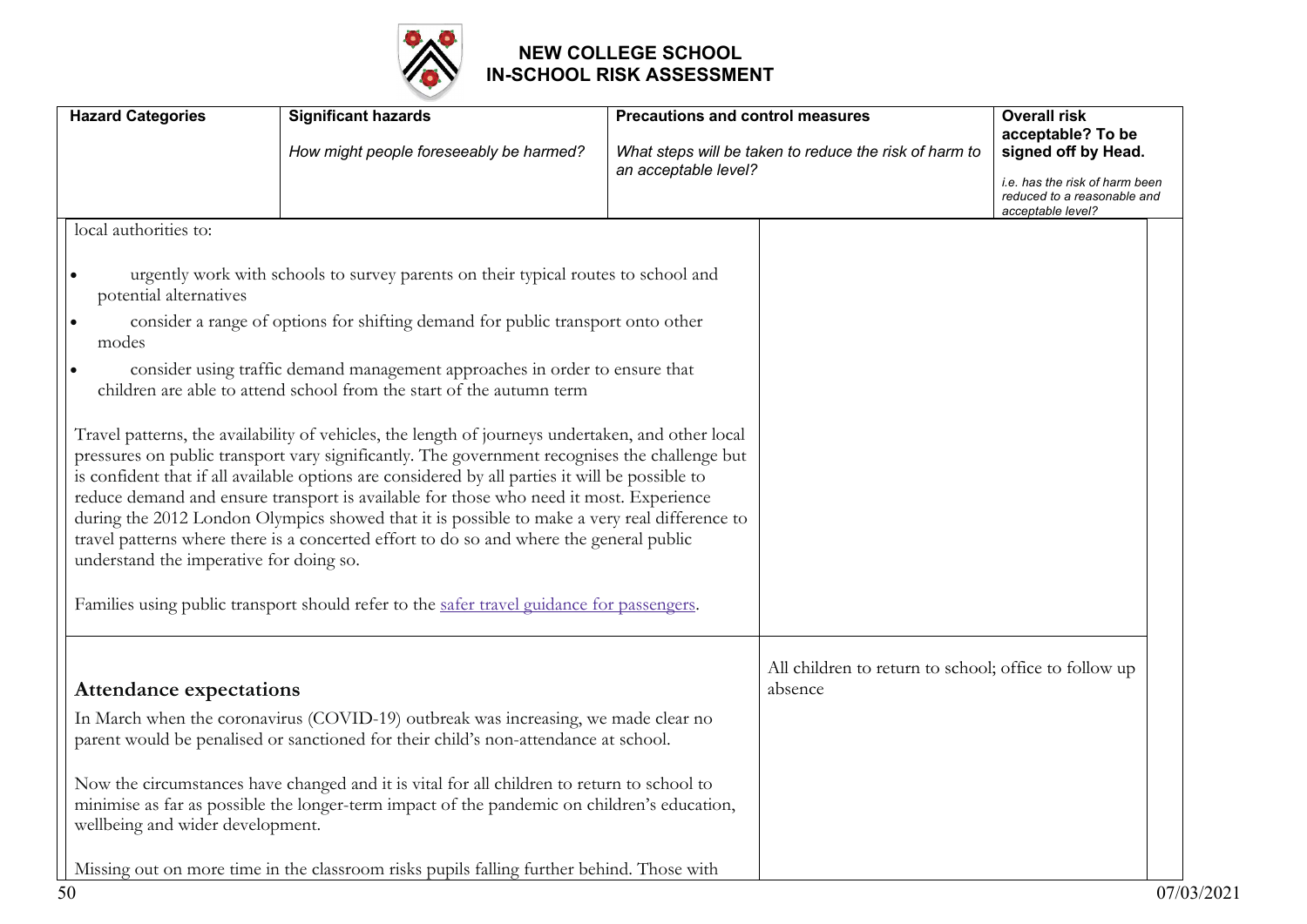

| <b>Hazard Categories</b>                                                                                               | <b>Significant hazards</b>                                                                                                                                                                                                                                                                                                                                                                                                                                                                                                                                                                                                                                                                                                                                                                                                                                                                                                                                                                                                                                                                                                                                                            | <b>Precautions and control measures</b> |                                                                                                                                                                                                                                                                                                                | <b>Overall risk</b>                                                                                                            |
|------------------------------------------------------------------------------------------------------------------------|---------------------------------------------------------------------------------------------------------------------------------------------------------------------------------------------------------------------------------------------------------------------------------------------------------------------------------------------------------------------------------------------------------------------------------------------------------------------------------------------------------------------------------------------------------------------------------------------------------------------------------------------------------------------------------------------------------------------------------------------------------------------------------------------------------------------------------------------------------------------------------------------------------------------------------------------------------------------------------------------------------------------------------------------------------------------------------------------------------------------------------------------------------------------------------------|-----------------------------------------|----------------------------------------------------------------------------------------------------------------------------------------------------------------------------------------------------------------------------------------------------------------------------------------------------------------|--------------------------------------------------------------------------------------------------------------------------------|
|                                                                                                                        | How might people foreseeably be harmed?                                                                                                                                                                                                                                                                                                                                                                                                                                                                                                                                                                                                                                                                                                                                                                                                                                                                                                                                                                                                                                                                                                                                               | an acceptable level?                    | What steps will be taken to reduce the risk of harm to                                                                                                                                                                                                                                                         | acceptable? To be<br>signed off by Head.<br>i.e. has the risk of harm been<br>reduced to a reasonable and<br>acceptable level? |
| authorities' codes of conduct                                                                                          | higher overall absence tend to achieve less well in both primary and secondary school. School<br>attendance will therefore be mandatory again from the beginning of the autumn term. This<br>means from that point, the usual rules on school attendance will apply, including:<br>parents' duty to secure that their child attends regularly at school where the child is a<br>registered pupil at school and they are of compulsory school age;<br>schools' responsibilities to record attendance and follow up absence<br>the availability to issue sanctions, including fixed penalty notices in line with local                                                                                                                                                                                                                                                                                                                                                                                                                                                                                                                                                                  |                                         |                                                                                                                                                                                                                                                                                                                |                                                                                                                                |
| Pupils who are shielding or self-isolating<br>however that:<br>$\bullet$<br>Read the current advice on shielding<br>١٠ | We now know much more about coronavirus (COVID-19) and so in future there will be far<br>fewer children and young people advised to shield whenever community transmission rates<br>are high. Therefore, the majority of pupils will be able to return to school. You should note<br>a small number of pupils will still be unable to attend in line with public health advice<br>because they are self-isolating and have had symptoms or a positive test result themselves;<br>or because they are a close contact of someone who has coronavirus (COVID-19)<br>shielding advice for all adults and children will pause on 1 August, subject to a<br>continued decline in the rates of community transmission of coronavirus (COVID-19).<br>This means that even the small number of pupils who will remain on the shielded patient<br>list can also return to school, as can those who have family members who are shielding.<br>if rates of the disease rise in local areas, children (or family members) from that area,<br>and that area only, will be advised to shield during the period where rates remain high and<br>therefore they may be temporarily absent (see below). |                                         | Vast majority of NCS pupils will not be shielding.<br>Anyone who needs to shield will be provided with<br>remote learning<br>So long as they feel well enough, teachers and<br>pupils in self-isolation are expected to keep<br>teaching and learning as much as is normal,<br>using remote learning resources |                                                                                                                                |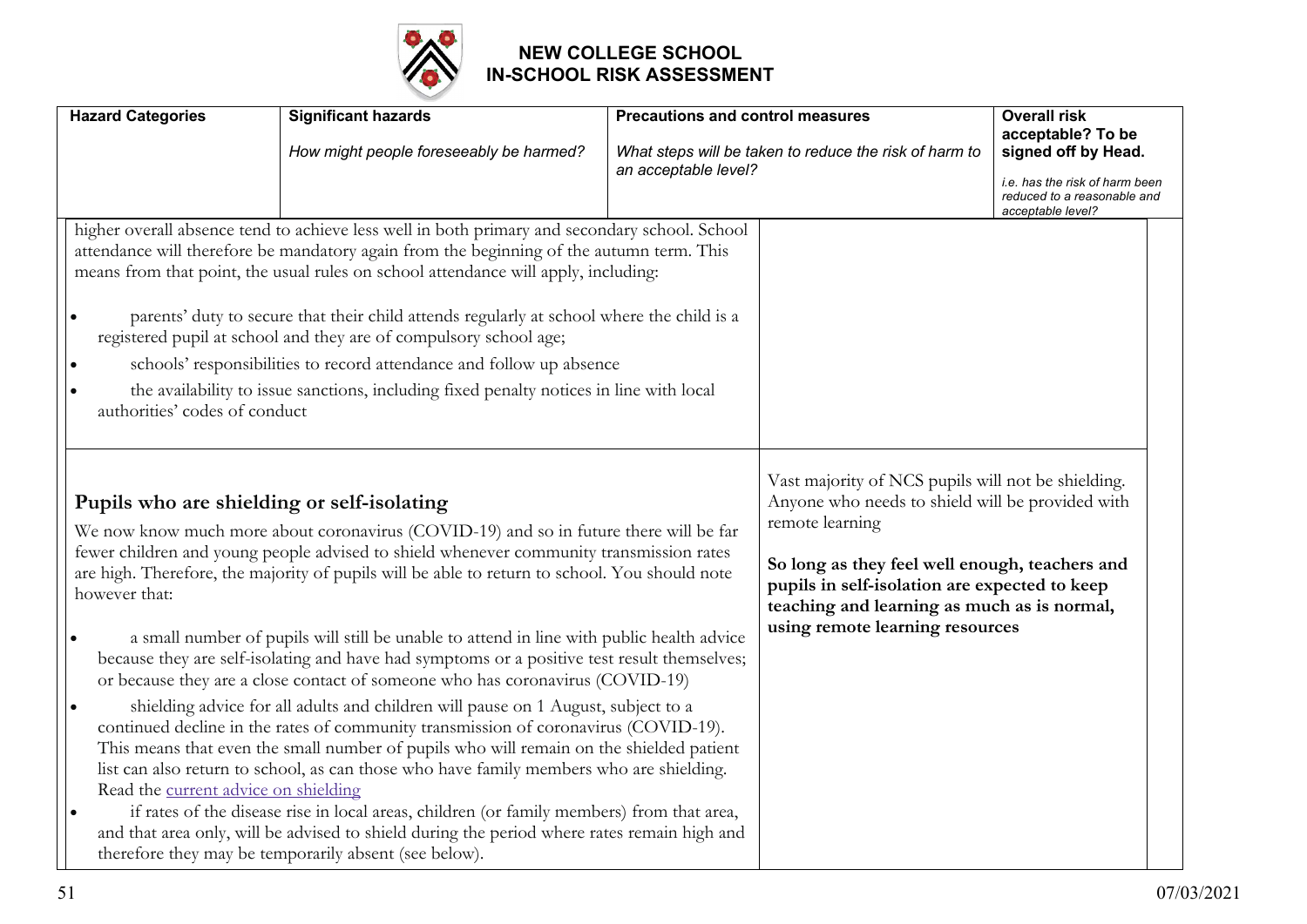

| <b>Hazard Categories</b>                                 | <b>Significant hazards</b>                                                                                                                                                                                                                                                                                                                                                                                                                                                                                                                                                                                                                                                                                                                                                                                                                                                                                                                                                                                  | <b>Precautions and control measures</b> |                                                                                                  | <b>Overall risk</b><br>acceptable? To be                                                                  |
|----------------------------------------------------------|-------------------------------------------------------------------------------------------------------------------------------------------------------------------------------------------------------------------------------------------------------------------------------------------------------------------------------------------------------------------------------------------------------------------------------------------------------------------------------------------------------------------------------------------------------------------------------------------------------------------------------------------------------------------------------------------------------------------------------------------------------------------------------------------------------------------------------------------------------------------------------------------------------------------------------------------------------------------------------------------------------------|-----------------------------------------|--------------------------------------------------------------------------------------------------|-----------------------------------------------------------------------------------------------------------|
|                                                          | How might people foreseeably be harmed?                                                                                                                                                                                                                                                                                                                                                                                                                                                                                                                                                                                                                                                                                                                                                                                                                                                                                                                                                                     | an acceptable level?                    | What steps will be taken to reduce the risk of harm to                                           | signed off by Head.<br>i.e. has the risk of harm been<br>reduced to a reasonable and<br>acceptable level? |
| below).<br>health advice, absence will not be penalised. | some pupils no longer required to shield but who generally remain under the care of a<br>specialist health professional may need to discuss their care with their health professional<br>before returning to school (usually at their next planned clinical appointment). You can<br>find more advice from the Royal College of Paediatrics and Child Health at COVID-19 -<br>'shielding' guidance for children and young people.<br>Where a pupil is unable to attend school because they are complying with clinical and/or<br>public health advice, we expect schools to be able to immediately offer them access to remote<br>education. Schools should monitor engagement with this activity (as set out in the section<br>Where children are not able to attend school as parents are following clinical and/or public                                                                                                                                                                                |                                         |                                                                                                  |                                                                                                           |
| obesity and diabetes.                                    | Pupils and families who are anxious about return to school<br>All other pupils must attend school. Schools should bear in mind the potential concerns of<br>pupils, parents and households who may be reluctant or anxious about returning and put the<br>right support in place to address this. This may include pupils who have themselves been<br>shielding previously but have been advised that this is no longer necessary, those living in<br>households where someone is clinically vulnerable, or those concerned about the<br>comparatively increased risk from coronavirus (COVID-19), including those from Black,<br>Asian and Minority Ethnic (BAME) backgrounds or who have certain conditions such as<br>If parents of pupils with significant risk factors are concerned, we recommend schools<br>discuss their concerns and provide reassurance of the measures they are putting in place to<br>reduce the risk in school. Schools should be clear with parents that pupils of compulsory |                                         | HM to write to parents outlining measures put in<br>place to reduce risk of contracting Covid-19 |                                                                                                           |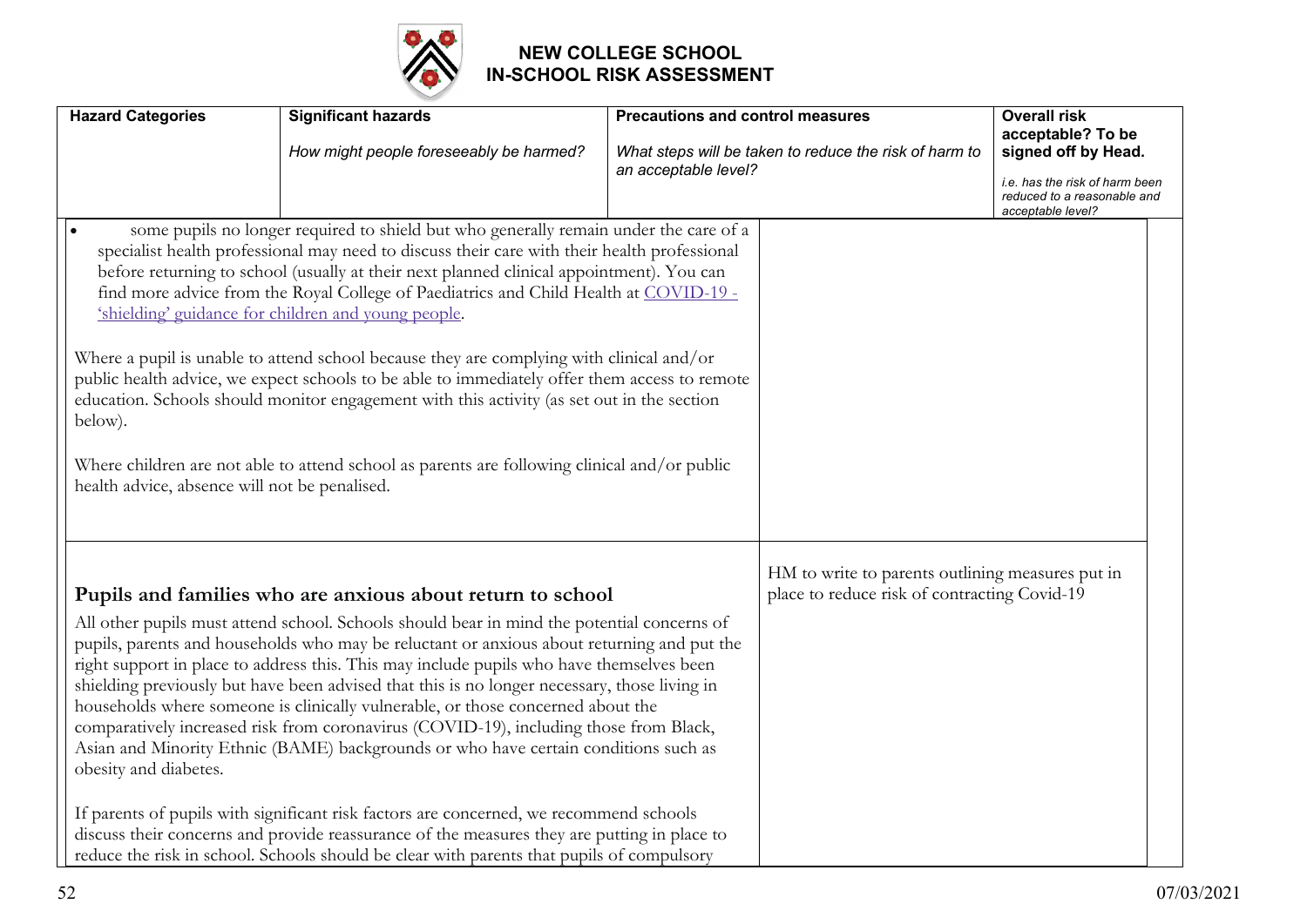

| <b>Hazard Categories</b>                                                                 | <b>Significant hazards</b><br>How might people foreseeably be harmed?                                                                                                                                                                                                                                                                           | <b>Precautions and control measures</b><br>What steps will be taken to reduce the risk of harm to | <b>Overall risk</b><br>acceptable? To be<br>signed off by Head.                    |
|------------------------------------------------------------------------------------------|-------------------------------------------------------------------------------------------------------------------------------------------------------------------------------------------------------------------------------------------------------------------------------------------------------------------------------------------------|---------------------------------------------------------------------------------------------------|------------------------------------------------------------------------------------|
|                                                                                          |                                                                                                                                                                                                                                                                                                                                                 | an acceptable level?                                                                              | i.e. has the risk of harm been<br>reduced to a reasonable and<br>acceptable level? |
| necessary religious observance etc).                                                     | school age must be in school unless a statutory reason applies (for example, the pupil has<br>been granted a leave of absence, is unable to attend because of sickness, is absent for a                                                                                                                                                         |                                                                                                   |                                                                                    |
| for all schools and local authorities<br>We are asking schools and local authorities to: | We are asking schools to work with families to secure regular school attendance from the<br>start of term as this will be essential to help pupils catch up on missed education, make<br>progress and promote their wellbeing and wider development.                                                                                            |                                                                                                   |                                                                                    |
| summer ahead of the new school year                                                      | communicate clear and consistent expectations around school attendance to families<br>(and any other professionals who work with the family where appropriate) throughout the                                                                                                                                                                   |                                                                                                   |                                                                                    |
| during the pandemic                                                                      | identify pupils who are reluctant or anxious about returning or who are at risk of<br>disengagement and develop plans for re-engaging them. This should include<br>disadvantaged and vulnerable children and young people, especially those who were<br>persistently absent prior to the pandemic or who have not engaged with school regularly |                                                                                                   |                                                                                    |
| pupils' regular attendance                                                               | use the additional catch-up funding schools will receive, as well as existing pastoral<br>and support services, attendance staff and resources and schools' pupil premium funding<br>to put measures in place for those families who will need additional support to secure                                                                     |                                                                                                   |                                                                                    |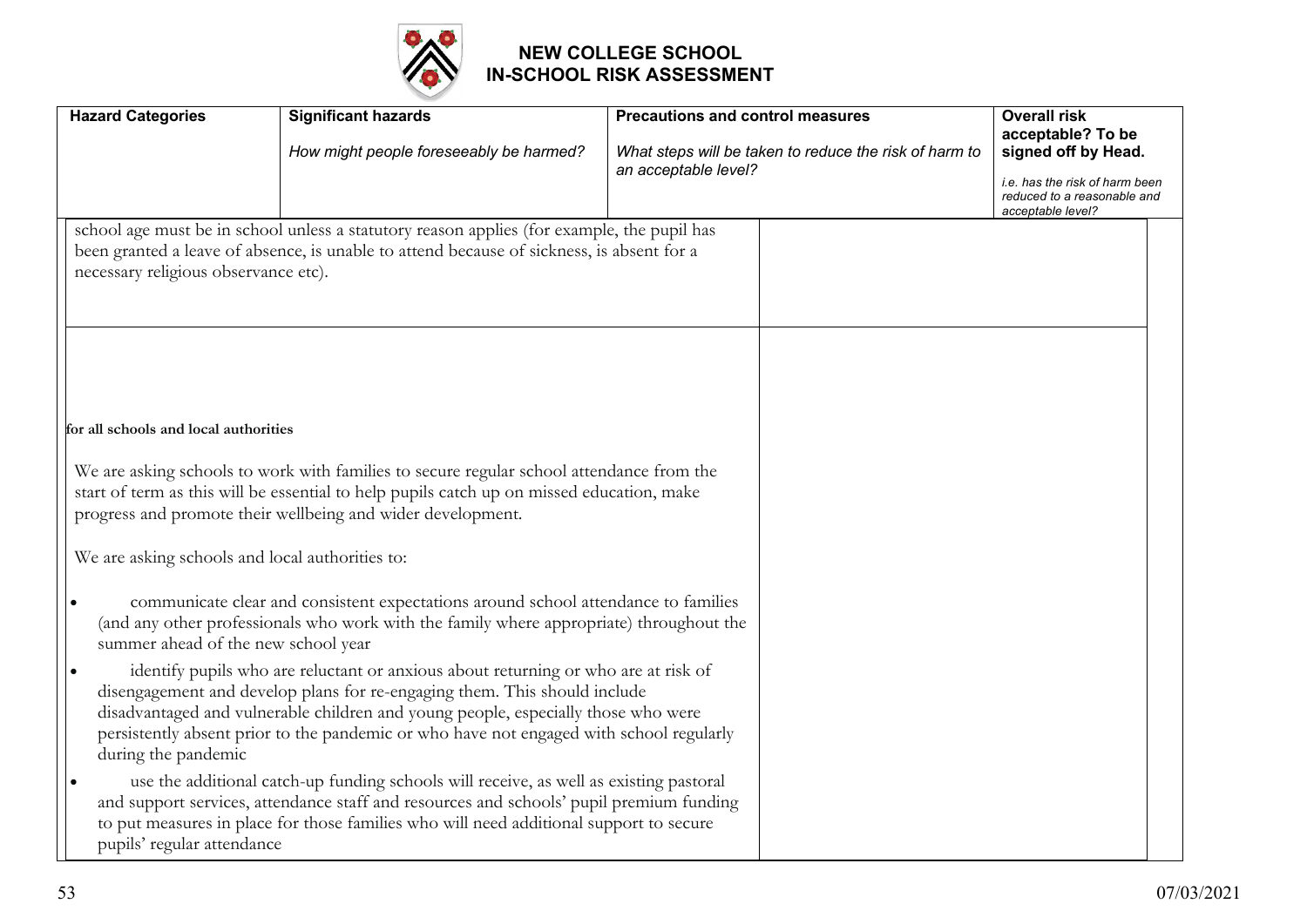

| <b>Hazard Categories</b>                                | <b>Significant hazards</b><br>How might people foreseeably be harmed?                                                                                                                                                                                                                                                                                                                                                                                                    | <b>Precautions and control measures</b><br>an acceptable level? | What steps will be taken to reduce the risk of harm to                                                                                                                                                                                                                          | <b>Overall risk</b><br>acceptable? To be<br>signed off by Head.<br>i.e. has the risk of harm been<br>reduced to a reasonable and<br>acceptable level? |
|---------------------------------------------------------|--------------------------------------------------------------------------------------------------------------------------------------------------------------------------------------------------------------------------------------------------------------------------------------------------------------------------------------------------------------------------------------------------------------------------------------------------------------------------|-----------------------------------------------------------------|---------------------------------------------------------------------------------------------------------------------------------------------------------------------------------------------------------------------------------------------------------------------------------|-------------------------------------------------------------------------------------------------------------------------------------------------------|
| attendance                                              | work closely with other professionals as appropriate to support the return to school,<br>including continuing to notify the child's social worker, if they have one, of non-<br>We will issue further technical guidance for schools to record attendance and absence,<br>including what data schools will be asked to return to the department.                                                                                                                         |                                                                 |                                                                                                                                                                                                                                                                                 |                                                                                                                                                       |
| workforce<br>consider what is feasible and appropriate. | Following the reduction in the prevalence of coronavirus (COVID-19) and relaxation of<br>shielding measures from 1 August, we expect that most staff will attend school.<br>It remains the case that wider government policy advises those who can work from home to<br>do so. We recognise this will not be applicable to most school staff, but where a role may be<br>conducive to home working, for example some administrative roles, school leaders should         |                                                                 | Those who can work from home can do so,<br>though this does not really apply to the vast<br>majority of NCS staff. NCS to follow HR<br>guidelines in l-hand column. Individual RAs to be<br>carried out for more vulnerable colleagues and<br>appropriate measures put in place |                                                                                                                                                       |
| continue to fall.                                       | Staff who are clinically vulnerable or extremely clinically vulnerable<br>Where schools apply the full measures in this guidance the risks to all staff will be mitigated<br>significantly, including those who are extremely clinically vulnerable and clinically vulnerable.<br>We expect this will allow most staff to return to the workplace, although we advise those in<br>the most at risk categories to take particular care while community transmission rates |                                                                 |                                                                                                                                                                                                                                                                                 |                                                                                                                                                       |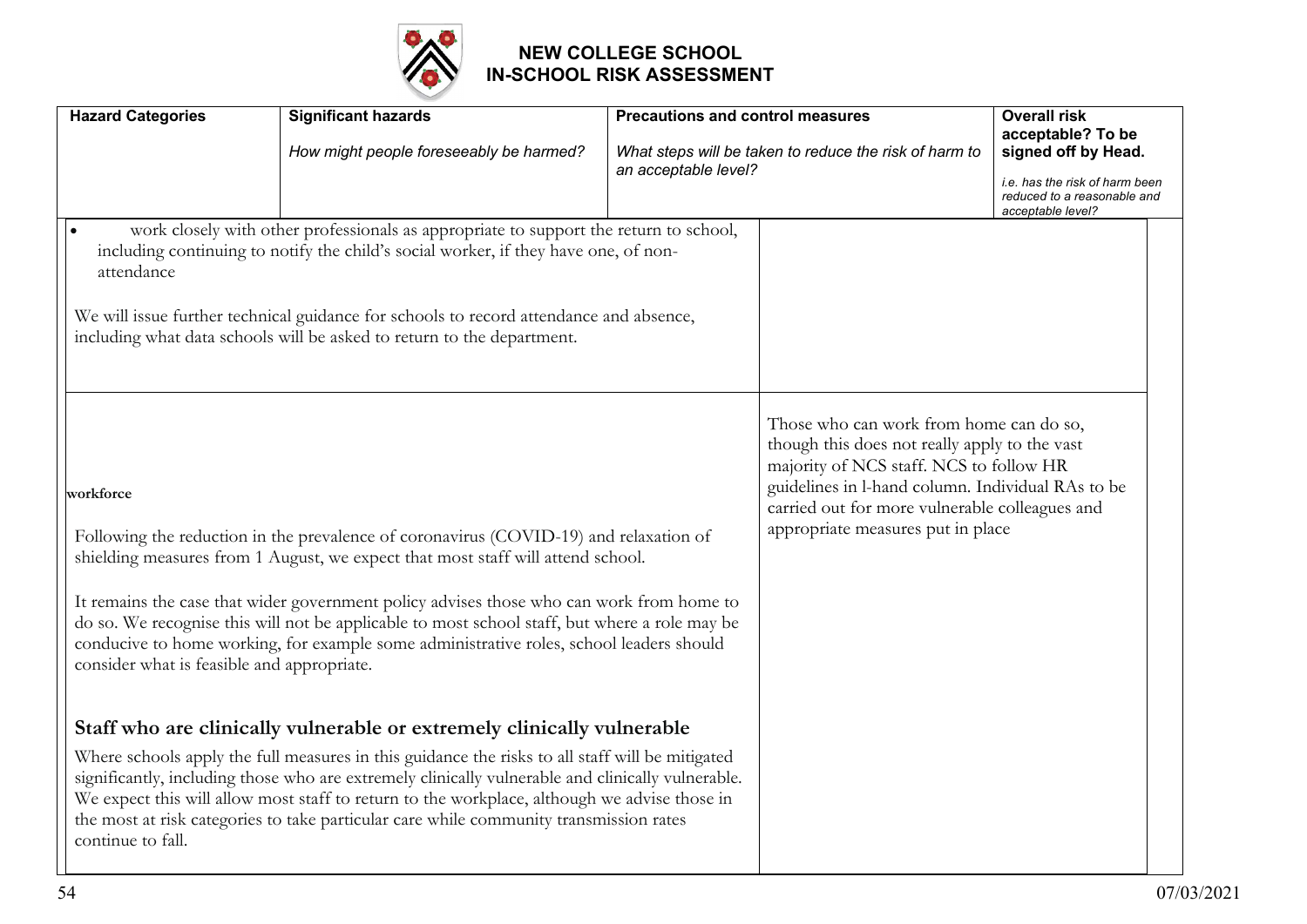

| <b>Hazard Categories</b>                                                                    | <b>Significant hazards</b>                                                                                                                                                                                                                                                                                                                                                                                                                                                                                                                                                                                                                                                                                                                                                                                                                                                                                                                                                   | <b>Precautions and control measures</b> |                                                                                                                                                                                                                                                                                                    | <b>Overall risk</b><br>acceptable? To be                                                                  |
|---------------------------------------------------------------------------------------------|------------------------------------------------------------------------------------------------------------------------------------------------------------------------------------------------------------------------------------------------------------------------------------------------------------------------------------------------------------------------------------------------------------------------------------------------------------------------------------------------------------------------------------------------------------------------------------------------------------------------------------------------------------------------------------------------------------------------------------------------------------------------------------------------------------------------------------------------------------------------------------------------------------------------------------------------------------------------------|-----------------------------------------|----------------------------------------------------------------------------------------------------------------------------------------------------------------------------------------------------------------------------------------------------------------------------------------------------|-----------------------------------------------------------------------------------------------------------|
|                                                                                             | How might people foreseeably be harmed?                                                                                                                                                                                                                                                                                                                                                                                                                                                                                                                                                                                                                                                                                                                                                                                                                                                                                                                                      | an acceptable level?                    | What steps will be taken to reduce the risk of harm to                                                                                                                                                                                                                                             | signed off by Head.<br>i.e. has the risk of harm been<br>reduced to a reasonable and<br>acceptable level? |
| vulnerable from COVID-19.<br>distancing.<br>attend the workplace.<br>Staff who are pregnant | Advice for those who are clinically-vulnerable, including pregnant women, is available.<br>Individuals who were considered to be clinically extremely vulnerable and received a letter<br>advising them to shield are now advised that they can return to work from 1 August as long<br>as they maintain social distancing. Advice for those who are extremely clinically vulnerable<br>can be found in the guidance on shielding and protecting people who are clinically extremely<br>School leaders should be flexible in how those members of staff are deployed to enable them<br>to work remotely where possible or in roles in school where it is possible to maintain social<br>People who live with those who are clinically extremely vulnerable or clinically vulnerable can<br>As a general principle, pregnant women are in the 'clinically vulnerable' category and are<br>advised to follow the relevant guidance available for clinically-vulnerable people. |                                         |                                                                                                                                                                                                                                                                                                    |                                                                                                           |
| 19)                                                                                         | Staff who may otherwise be at increased risk from coronavirus (COVID-<br>Some people with particular characteristics may be at comparatively increased risk from<br>coronavirus (COVID-19), as set out in the COVID-19: review of disparities in risks and<br>outcomes report. The reasons are complex and there is ongoing research to understand and<br>translate these findings for individuals in the future. If people with significant risk factors are<br>concerned, we recommend schools discuss their concerns and explain the measures the<br>school is putting in place to reduce risks. School leaders should try as far as practically<br>possible to accommodate additional measures where appropriate.                                                                                                                                                                                                                                                        |                                         | Additional measures put in place wherever possible<br>for members of staff at more risk. These will<br>include social distancing, provision of<br>masks/gloves in case of necessary intervention<br>with child<br>All provisions to be communicated in good time to<br>staff and feedback welcomed |                                                                                                           |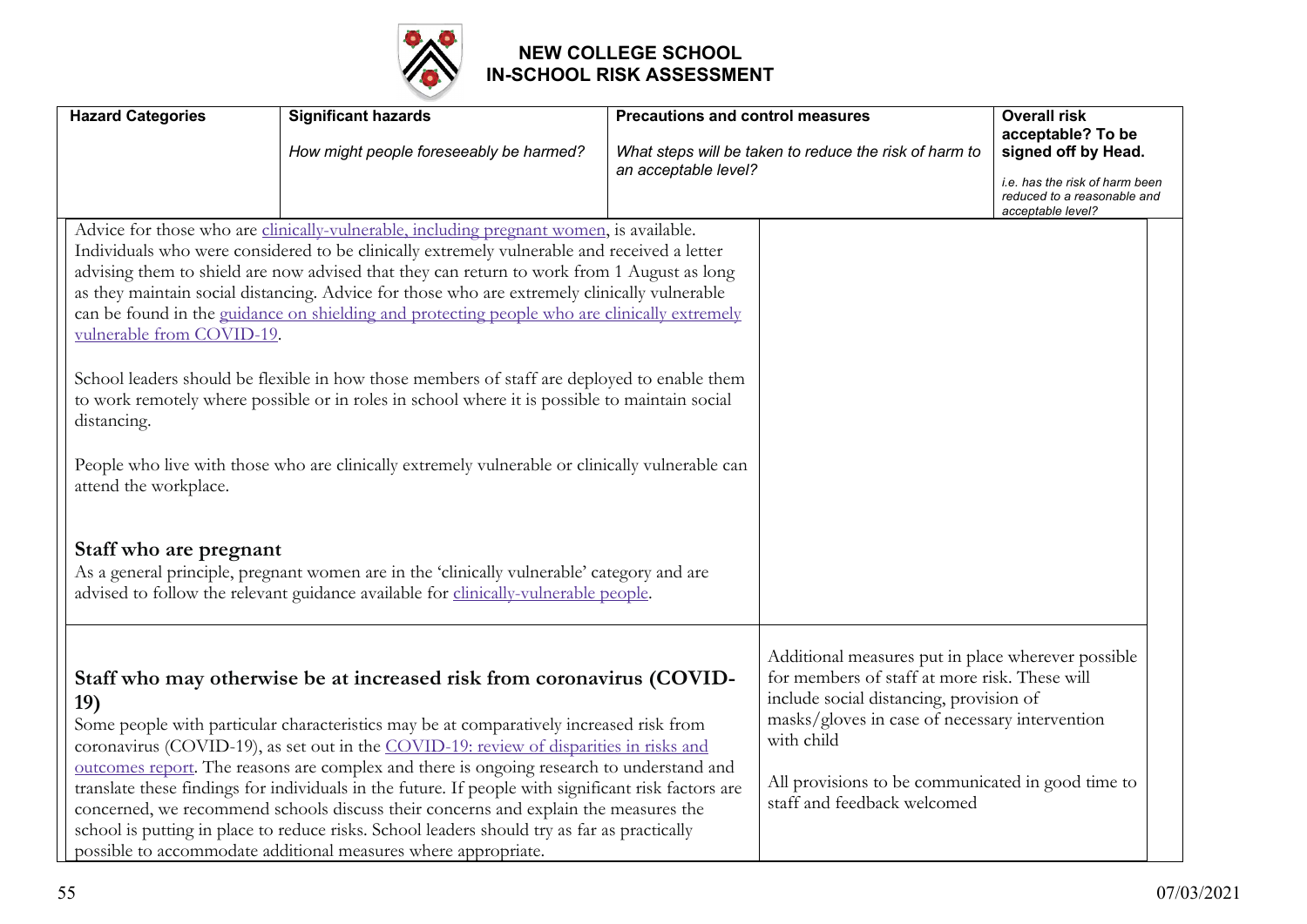

| <b>Hazard Categories</b>                                           | <b>Significant hazards</b><br>How might people foreseeably be harmed?                                                                                                                                                                                                                                                                                                                                                                                                                                                                                                       | <b>Precautions and control measures</b><br>What steps will be taken to reduce the risk of harm to<br>an acceptable level? | <b>Overall risk</b><br>acceptable? To be<br>signed off by Head.                    |
|--------------------------------------------------------------------|-----------------------------------------------------------------------------------------------------------------------------------------------------------------------------------------------------------------------------------------------------------------------------------------------------------------------------------------------------------------------------------------------------------------------------------------------------------------------------------------------------------------------------------------------------------------------------|---------------------------------------------------------------------------------------------------------------------------|------------------------------------------------------------------------------------|
|                                                                    |                                                                                                                                                                                                                                                                                                                                                                                                                                                                                                                                                                             |                                                                                                                           | i.e. has the risk of harm been<br>reduced to a reasonable and<br>acceptable level? |
| (COVID-19) can attend the workplace.                               | People who live with those who have comparatively increased risk from coronavirus                                                                                                                                                                                                                                                                                                                                                                                                                                                                                           |                                                                                                                           |                                                                                    |
|                                                                    | Employer health and safety and equalities duties                                                                                                                                                                                                                                                                                                                                                                                                                                                                                                                            |                                                                                                                           |                                                                                    |
| employees and others from harm.                                    | Schools have a legal obligation to protect their employees, and others, from harm and should<br>continue to assess health and safety risks and consider how to meet equalities duties in the<br>usual way. Following the steps in this guidance will mitigate the risks of coronavirus<br>(COVID-19) to pupils and staff and help schools to meet their legal duties to protect                                                                                                                                                                                             |                                                                                                                           |                                                                                    |
| <b>Supporting staff</b>                                            |                                                                                                                                                                                                                                                                                                                                                                                                                                                                                                                                                                             |                                                                                                                           |                                                                                    |
|                                                                    | Governing boards and school leaders should have regard to staff (including the headteacher)<br>work-life balance and wellbeing. Schools should ensure they have explained to all staff the<br>measures they are proposing putting in place and involve all staff in that process.                                                                                                                                                                                                                                                                                           |                                                                                                                           |                                                                                    |
| teachers is available.<br>support for mental health and wellbeing. | All employers have a duty of care to their employees, and this extends to their mental health.<br>Schools already have mechanisms to support staff wellbeing and these will be particularly<br>important, as some staff may be particularly anxious about returning to school. The<br>Department for Education is providing additional support for both pupil and staff wellbeing<br>in the current situation. Information about the extra mental health support for pupils and<br>The Education Support Partnership provides a free helpline for school staff and targeted |                                                                                                                           |                                                                                    |
|                                                                    |                                                                                                                                                                                                                                                                                                                                                                                                                                                                                                                                                                             |                                                                                                                           |                                                                                    |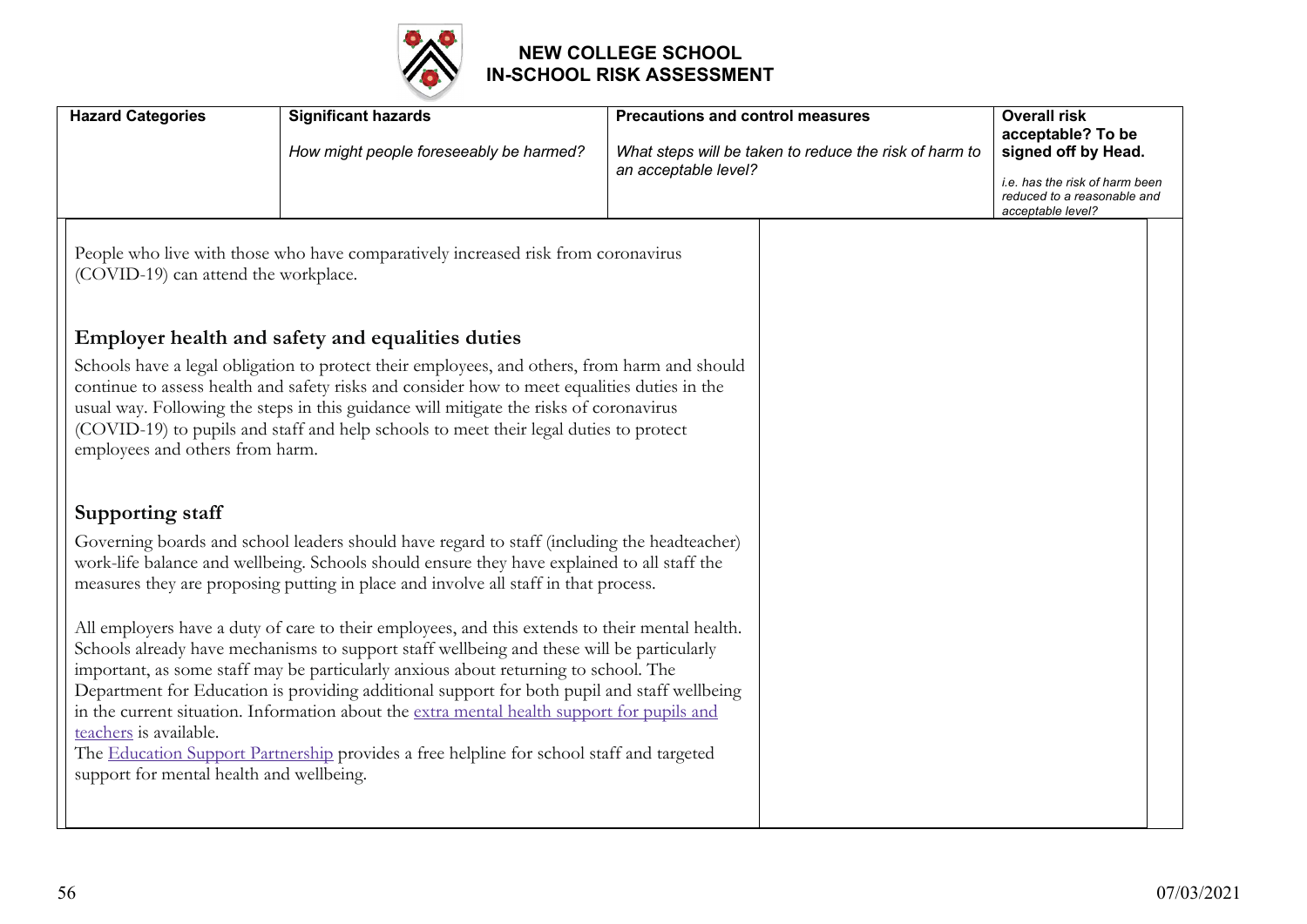

| <b>Hazard Categories</b>                                                                                                                                                                                                                                                                                                                                                                                                                                                                                                                                                                                                                                                                                                                                                                                                                                                                             | <b>Significant hazards</b><br>How might people foreseeably be harmed?                                                                                                                                                                                                                                                                                                                                                                                                                                                                                                                                                                                                                                                                                                                                                                                                                                                      | <b>Precautions and control measures</b><br>What steps will be taken to reduce the risk of harm to | <b>Overall risk</b><br>acceptable? To be<br>signed off by Head.                    |
|------------------------------------------------------------------------------------------------------------------------------------------------------------------------------------------------------------------------------------------------------------------------------------------------------------------------------------------------------------------------------------------------------------------------------------------------------------------------------------------------------------------------------------------------------------------------------------------------------------------------------------------------------------------------------------------------------------------------------------------------------------------------------------------------------------------------------------------------------------------------------------------------------|----------------------------------------------------------------------------------------------------------------------------------------------------------------------------------------------------------------------------------------------------------------------------------------------------------------------------------------------------------------------------------------------------------------------------------------------------------------------------------------------------------------------------------------------------------------------------------------------------------------------------------------------------------------------------------------------------------------------------------------------------------------------------------------------------------------------------------------------------------------------------------------------------------------------------|---------------------------------------------------------------------------------------------------|------------------------------------------------------------------------------------|
|                                                                                                                                                                                                                                                                                                                                                                                                                                                                                                                                                                                                                                                                                                                                                                                                                                                                                                      |                                                                                                                                                                                                                                                                                                                                                                                                                                                                                                                                                                                                                                                                                                                                                                                                                                                                                                                            | an acceptable level?                                                                              | i.e. has the risk of harm been<br>reduced to a reasonable and<br>acceptable level? |
| Staff deployment<br>Schools may need to alter the way in which they deploy their staff, and use existing staff more<br>flexibly, to welcome back all pupils at the start of the autumn term. Managers should discuss<br>and agree any changes to staff roles with individuals.<br>It is important that planning builds in the need to avoid increases in unnecessary and<br>unmanageable workload burdens. This could include a review of existing practices in this<br>respect and schools may wish to draw on DfE's workload reduction toolkit.<br>DfE has also published a range of resources, including case studies to support remote<br>education and help address staff workload, this includes case studies on managing wellbeing.<br>If, having pursued all the immediate options available, you still have concerns about your<br>staffing capacity talk to your local authority or trust. |                                                                                                                                                                                                                                                                                                                                                                                                                                                                                                                                                                                                                                                                                                                                                                                                                                                                                                                            |                                                                                                   |                                                                                    |
|                                                                                                                                                                                                                                                                                                                                                                                                                                                                                                                                                                                                                                                                                                                                                                                                                                                                                                      | Deploying support staff and accommodating visiting specialists<br>Schools should ensure that appropriate support is made available for pupils with SEND, for<br>example by deploying teaching assistants and enabling specialist staff from both within and<br>outside the school to work with pupils in different classes or year groups.<br>Where support staff capacity is available, schools may consider using this to support catch-up<br>provision or targeted interventions. Teaching assistants may also be deployed to lead groups<br>or cover lessons, under the direction and supervision of a qualified, or nominated, teacher<br>(under the Education (Specified Work) (England) Regulations 2012 for maintained schools<br>and non-maintained special schools and in accordance with the freedoms provided under the<br>funding agreement for academies). Any redeployments should not be at the expense of |                                                                                                   |                                                                                    |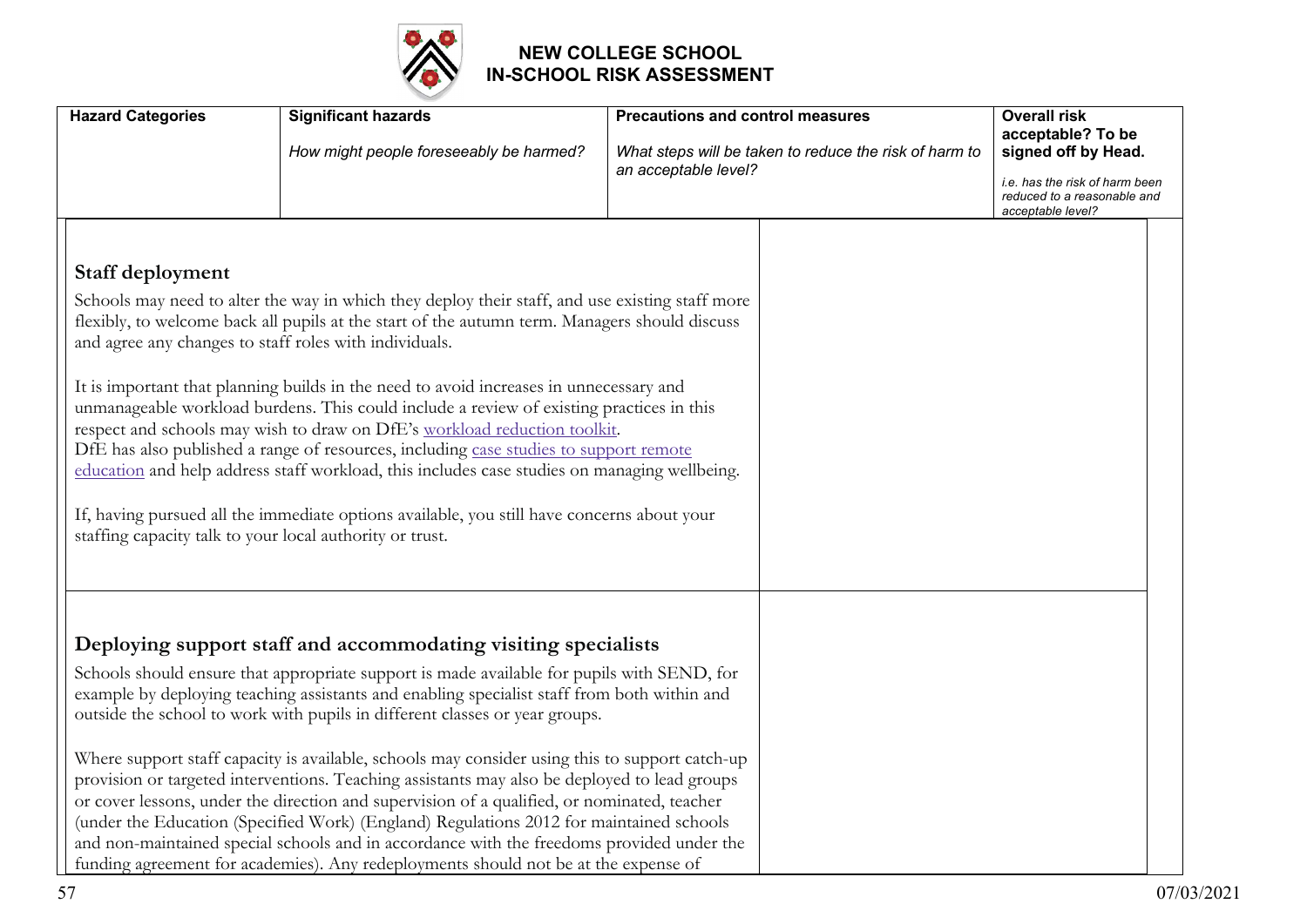

| <b>Hazard Categories</b> | <b>Significant hazards</b>                                                                                                                                                                                                                                                                                                                                                                                                                                                                                                                                                                                                                                                                                                                                                                                                                                                                                                                                                                                                                                                                                                                                                                                                                                                                                                                                                                                                                                                                                 | <b>Precautions and control measures</b>                                        | <b>Overall risk</b>                                                                |
|--------------------------|------------------------------------------------------------------------------------------------------------------------------------------------------------------------------------------------------------------------------------------------------------------------------------------------------------------------------------------------------------------------------------------------------------------------------------------------------------------------------------------------------------------------------------------------------------------------------------------------------------------------------------------------------------------------------------------------------------------------------------------------------------------------------------------------------------------------------------------------------------------------------------------------------------------------------------------------------------------------------------------------------------------------------------------------------------------------------------------------------------------------------------------------------------------------------------------------------------------------------------------------------------------------------------------------------------------------------------------------------------------------------------------------------------------------------------------------------------------------------------------------------------|--------------------------------------------------------------------------------|------------------------------------------------------------------------------------|
|                          | How might people foreseeably be harmed?                                                                                                                                                                                                                                                                                                                                                                                                                                                                                                                                                                                                                                                                                                                                                                                                                                                                                                                                                                                                                                                                                                                                                                                                                                                                                                                                                                                                                                                                    | What steps will be taken to reduce the risk of harm to<br>an acceptable level? | acceptable? To be<br>signed off by Head.                                           |
|                          |                                                                                                                                                                                                                                                                                                                                                                                                                                                                                                                                                                                                                                                                                                                                                                                                                                                                                                                                                                                                                                                                                                                                                                                                                                                                                                                                                                                                                                                                                                            |                                                                                | i.e. has the risk of harm been<br>reduced to a reasonable and<br>acceptable level? |
|                          | supporting pupils with SEND. Headteachers should be satisfied that the person has the<br>appropriate skills, expertise and experience to carry out the work, and discuss and agree any<br>proposed changes in role or responsibility with the member of staff. This includes ensuring<br>that safe ratios are met, and/or specific training undertaken, for any interventions or care for<br>pupils with complex needs where specific training or specific ratios are required.<br>The Education Endowment Foundation (EEF) has published guidance on making the best<br>use of teaching assistants to help primary and secondary schools.<br>When deploying support staff flexibly it is important that headteachers consider regulated<br>activity and ensure only those who have the appropriate checks are allowed to engage in<br>regulated activity. Full guidance is provided in part 3 of keeping children safe in education.                                                                                                                                                                                                                                                                                                                                                                                                                                                                                                                                                                      |                                                                                |                                                                                    |
| Recruitment              | Recruitment should continue as usual. The government's Teaching Vacancies service can<br>help schools to list vacancies for both permanent and short-term teaching staff quickly. The<br>free national service for searching and listing teaching roles will be directing newly qualified<br>teachers (NQTs) and job seeking teachers to this service.<br>We recommend that schools continue to recruit remotely over the summer period.<br>Interviewing remotely may be a new experience for many schools. The DfE teaching blog<br>provides some information on the experience of implementing interviews remotely. There is<br>also advice that can be sent to candidates on how to prepare for remote interviews.<br>When recruiting, schools must continue to adhere to the legal requirements regarding pre-<br>appointment checks. We refer schools to part 3 of the statutory guidance keeping children<br>safe in education. During the summer, safeguarding checks can be carried out remotely as set<br>out in coronavirus (COVID-19): safeguarding in schools, colleges and other providers. From<br>the start of the autumn term checks will revert to being carried out in person. Initial teacher<br>training (ITT) providers have worked flexibly to ensure this year's NQTs are ready and<br>prepared to enter the classroom. They will also be supported by materials the Department for<br>Education is making available to all schools based on the early career framework reforms, to |                                                                                |                                                                                    |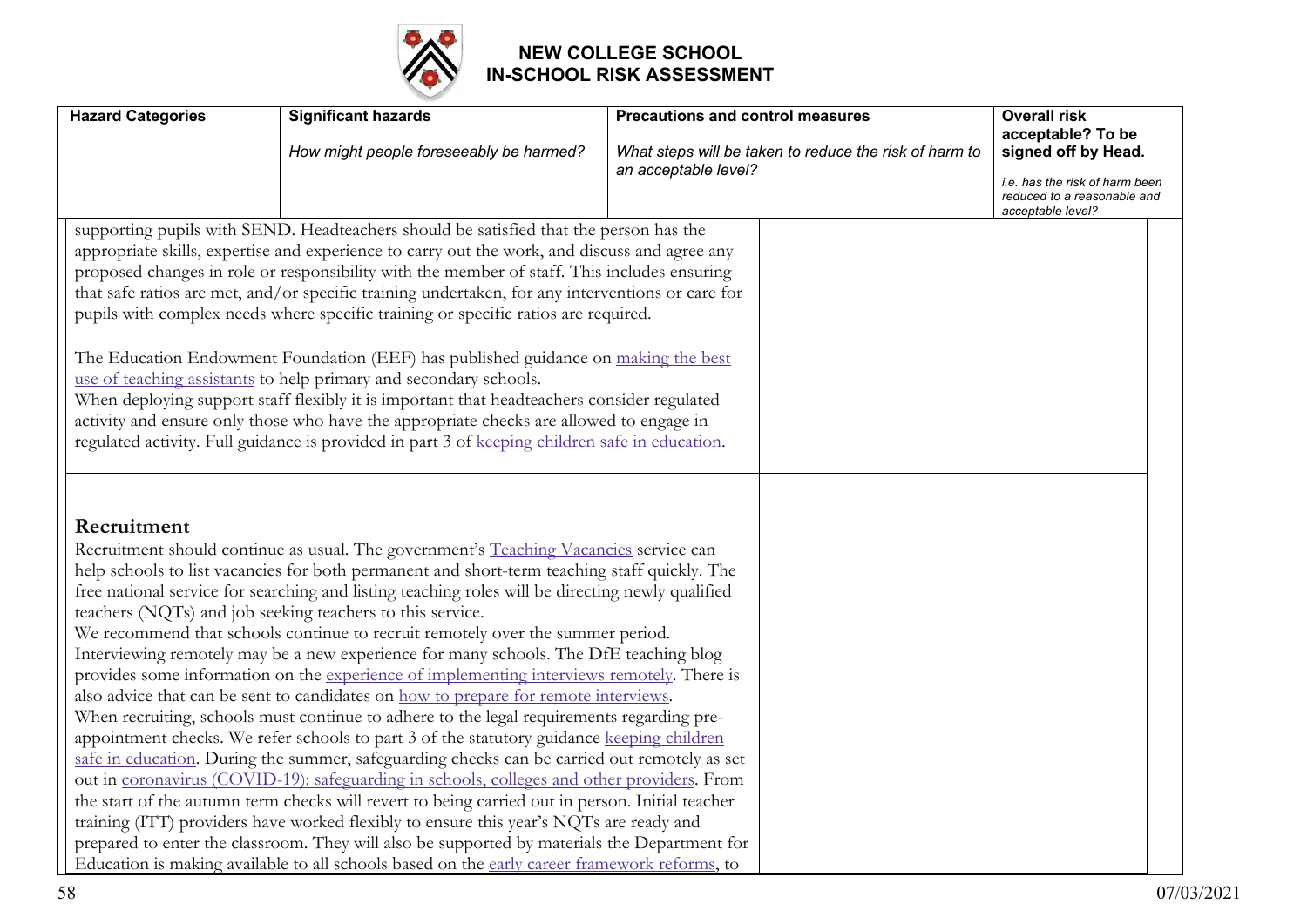

| <b>Hazard Categories</b>                                                                         | <b>Significant hazards</b>                                                                                                                                                                                                                                                                                                                                                                                                                                                                                                                                                                                                                                                                                                                                                                                                                                                                                                                                                                                                                                                                                                                                                                                                                                                                                                                                                                                                                                                                                                                                                                                                                                                                    | <b>Precautions and control measures</b> |                                                                                                                                                                                                             | <b>Overall risk</b>                                                                                                            |
|--------------------------------------------------------------------------------------------------|-----------------------------------------------------------------------------------------------------------------------------------------------------------------------------------------------------------------------------------------------------------------------------------------------------------------------------------------------------------------------------------------------------------------------------------------------------------------------------------------------------------------------------------------------------------------------------------------------------------------------------------------------------------------------------------------------------------------------------------------------------------------------------------------------------------------------------------------------------------------------------------------------------------------------------------------------------------------------------------------------------------------------------------------------------------------------------------------------------------------------------------------------------------------------------------------------------------------------------------------------------------------------------------------------------------------------------------------------------------------------------------------------------------------------------------------------------------------------------------------------------------------------------------------------------------------------------------------------------------------------------------------------------------------------------------------------|-----------------------------------------|-------------------------------------------------------------------------------------------------------------------------------------------------------------------------------------------------------------|--------------------------------------------------------------------------------------------------------------------------------|
|                                                                                                  | How might people foreseeably be harmed?                                                                                                                                                                                                                                                                                                                                                                                                                                                                                                                                                                                                                                                                                                                                                                                                                                                                                                                                                                                                                                                                                                                                                                                                                                                                                                                                                                                                                                                                                                                                                                                                                                                       | an acceptable level?                    | What steps will be taken to reduce the risk of harm to                                                                                                                                                      | acceptable? To be<br>signed off by Head.<br>i.e. has the risk of harm been<br>reduced to a reasonable and<br>acceptable level? |
| be transparent about the rates they charge.<br>engaged to deliver before and after school clubs. | support them as they start their teaching career. Schools in the early roll-out regions<br>(Bradford, Doncaster, Greater Manchester and the North East) will be able to benefit from<br>the full support package being offered to some 2,000 NQTs from the autumn. In addition,<br>around 3,000 NQTs will be offered a one-year version of the structured support package.<br>Supply teachers and other temporary or peripatetic teachers<br>Schools can continue to engage supply teachers and other supply staff during this period. We<br>recommend that schools consider using DfE's and Crown Commercial Service's agency<br>supply deal when hiring agency workers, as this offers a list of preferred suppliers that must<br>Supply staff and other temporary workers can move between schools, but school leaders will<br>want to consider how to minimise the number of visitors to the school where possible.<br>Where it is necessary to use supply staff and to welcome visitors to the school such as<br>peripatetic teachers, those individuals will be expected to comply with the school's<br>arrangements for managing and minimising risk, including taking particular care to maintain<br>distance from other staff and pupils. To minimise the numbers of temporary staff entering<br>the school premises, and secure best value, schools may wish to use longer assignments with<br>supply teachers and agree a minimum number of hours across the academic year. This advice<br>for supply teachers also applies to other temporary staff working in schools such as support<br>staff working on a supply basis, peripatetic teachers such as sports coaches, and those |                                         |                                                                                                                                                                                                             |                                                                                                                                |
| <b>Staff taking leave</b>                                                                        | We recognise that school staff have been working extremely hard throughout the coronavirus<br>(COVID-19) outbreak and will be working hard to prepare for all pupils to return from the                                                                                                                                                                                                                                                                                                                                                                                                                                                                                                                                                                                                                                                                                                                                                                                                                                                                                                                                                                                                                                                                                                                                                                                                                                                                                                                                                                                                                                                                                                       |                                         | Colleagues to bear in mind possible 14-day<br>quarantine period when returning from abroad,<br>and expected to plan travel accordingly, to ensure<br>they are able to return to their duties on site during |                                                                                                                                |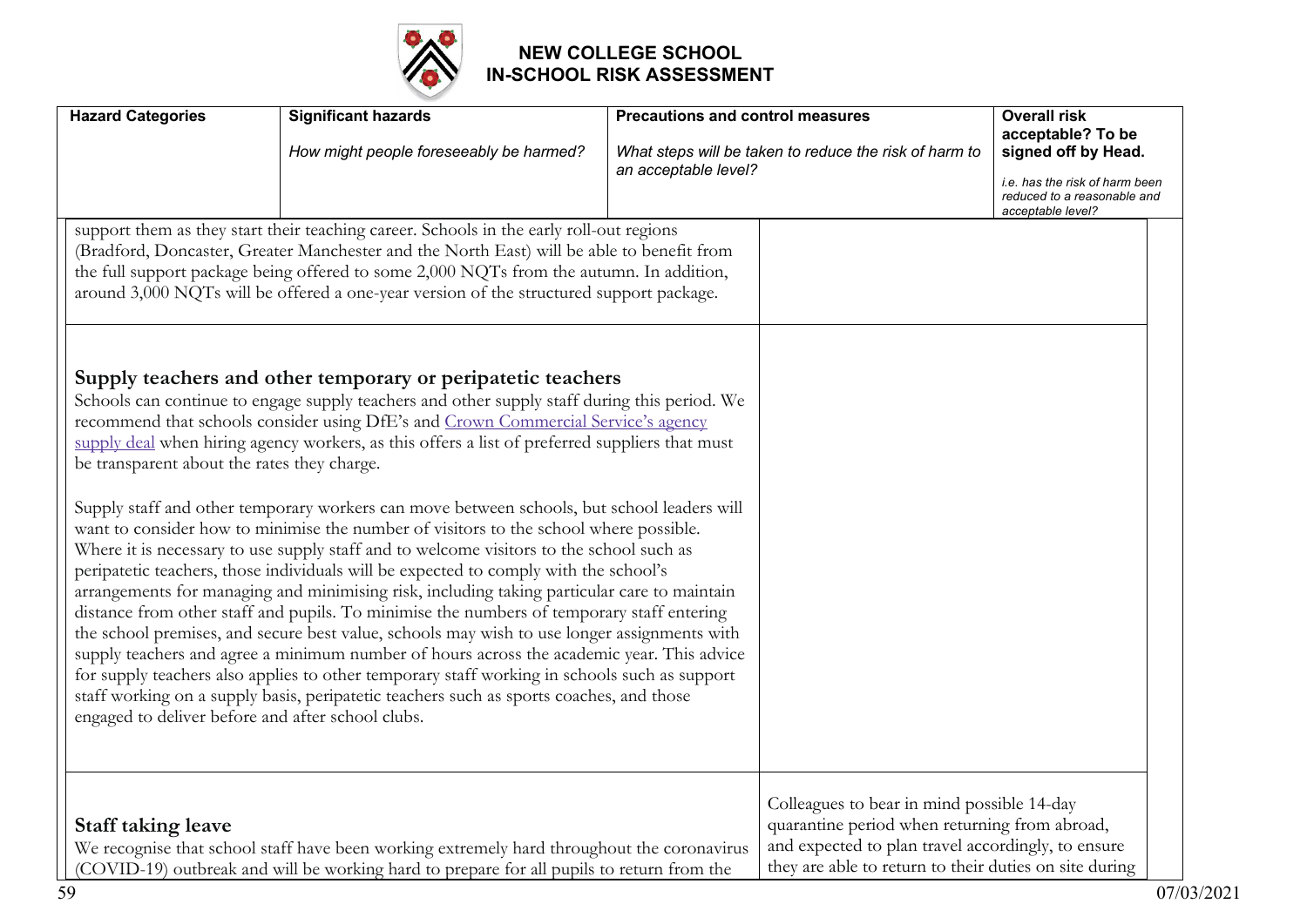

| <b>Hazard Categories</b>                            | <b>Significant hazards</b><br>How might people foreseeably be harmed?                                                                                                                                                                                                                                                                                                                                                                                                                                                                                                                                                                                                                                                                                                                                                                                                                                                                                                                                                                                                                                                                              | <b>Precautions and control measures</b><br>an acceptable level? | What steps will be taken to reduce the risk of harm to | <b>Overall risk</b><br>acceptable? To be<br>signed off by Head.<br>i.e. has the risk of harm been<br>reduced to a reasonable and<br>acceptable level? |
|-----------------------------------------------------|----------------------------------------------------------------------------------------------------------------------------------------------------------------------------------------------------------------------------------------------------------------------------------------------------------------------------------------------------------------------------------------------------------------------------------------------------------------------------------------------------------------------------------------------------------------------------------------------------------------------------------------------------------------------------------------------------------------------------------------------------------------------------------------------------------------------------------------------------------------------------------------------------------------------------------------------------------------------------------------------------------------------------------------------------------------------------------------------------------------------------------------------------|-----------------------------------------------------------------|--------------------------------------------------------|-------------------------------------------------------------------------------------------------------------------------------------------------------|
| travel to the UK.<br>enable them to work from home. | start of the autumn term. Many staff will want to take a holiday over the summer period,<br>which may involve travelling abroad. The government has set a requirement for people<br>returning from some countries to quarantine for 14 days on their return. The latest guidance<br>on quarantine can be accessed at coronavirus (COVID-19): how to self-isolate when you<br>As would usually be the case, staff will need to be available to work in school from the start<br>of the autumn term. We recommend that school leaders discuss leave arrangements with staff<br>before the end of the summer term to inform planning for the autumn term.<br>There is a risk that where staff travel abroad, their return travel arrangements could be<br>disrupted due to factors arising beyond their control in relation to coronavirus (COVID-19),<br>such as the potential for reinstatement of lockdown measures in the place they are visiting.<br>Where it is not possible to avoid a member of staff having to quarantine during term time,<br>school leaders should consider if it is possible to temporarily amend working arrangements to |                                                                 | school hours                                           |                                                                                                                                                       |
| Other support<br>possible.<br>Safeguarding          | Volunteers may be used to support the work of the school, as would usually be the case. It is<br>important that they are properly supported and given appropriate roles. Where schools and<br>colleges are utilising volunteers, they should continue to follow the checking and risk<br>assessment process as set out in the volunteer section in Part 3 of keeping children safe in<br>education. Under no circumstances should a volunteer who has not been checked be left<br>unsupervised or allowed to work in regulated activity. Mixing of volunteers across groups<br>should be kept to a minimum, and they should remain 2 metres from pupils and staff where                                                                                                                                                                                                                                                                                                                                                                                                                                                                            |                                                                 | Safeguarding policies to be updated at each stage,     |                                                                                                                                                       |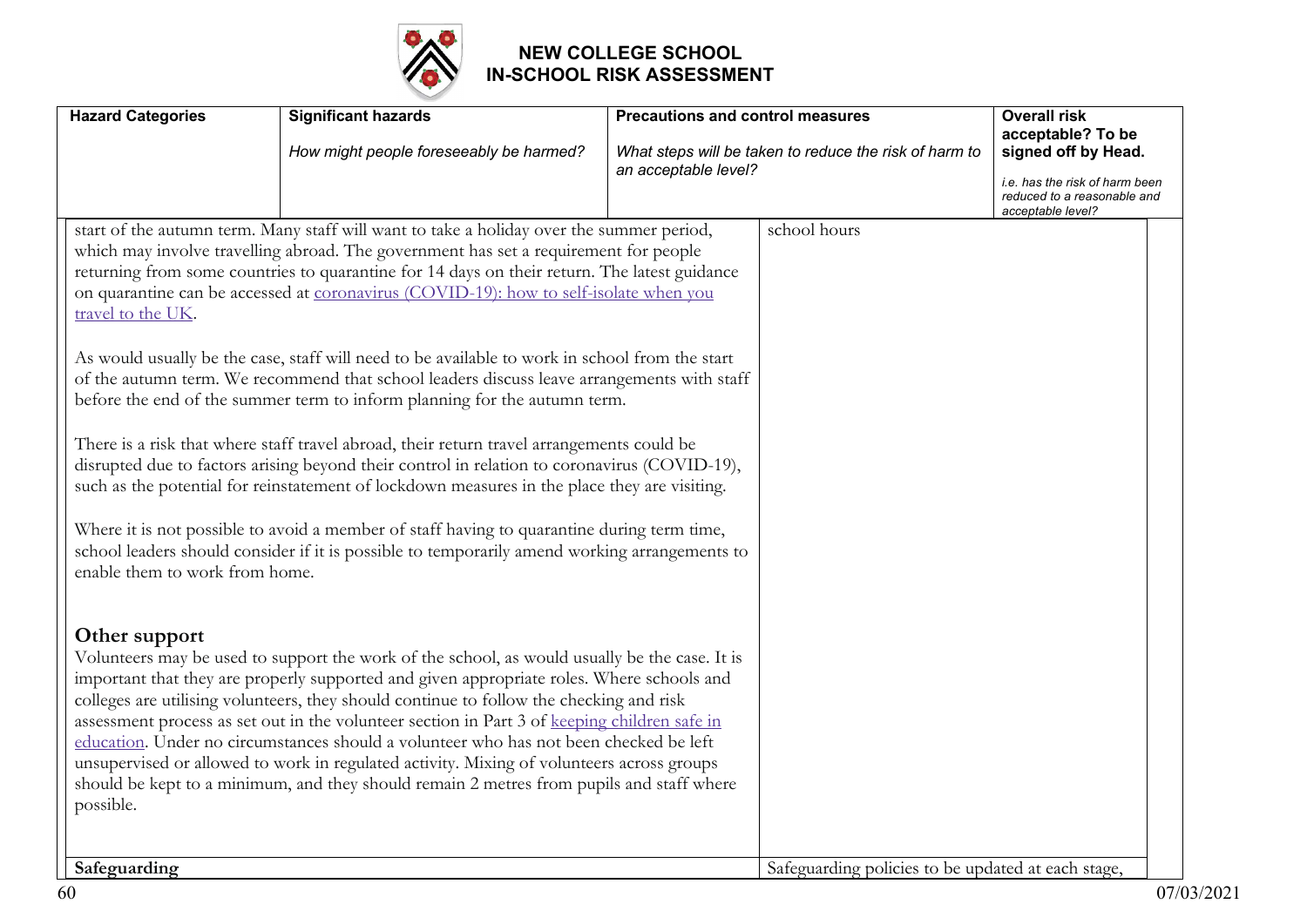

| <b>Hazard Categories</b>                          | <b>Significant hazards</b><br>How might people foreseeably be harmed?                                                                                                                                                                                                                                                                                                                                                                                                                                                                                                                                                                                                                                                                                                                                                                                                                                                                                                                                             | <b>Precautions and control measures</b><br>an acceptable level? | What steps will be taken to reduce the risk of harm to                                                                                                                        | <b>Overall risk</b><br>acceptable? To be<br>signed off by Head.<br>i.e. has the risk of harm been<br>reduced to a reasonable and<br>acceptable level? |
|---------------------------------------------------|-------------------------------------------------------------------------------------------------------------------------------------------------------------------------------------------------------------------------------------------------------------------------------------------------------------------------------------------------------------------------------------------------------------------------------------------------------------------------------------------------------------------------------------------------------------------------------------------------------------------------------------------------------------------------------------------------------------------------------------------------------------------------------------------------------------------------------------------------------------------------------------------------------------------------------------------------------------------------------------------------------------------|-----------------------------------------------------------------|-------------------------------------------------------------------------------------------------------------------------------------------------------------------------------|-------------------------------------------------------------------------------------------------------------------------------------------------------|
|                                                   | Schools should consider revising their child protection policy (led by their Designated<br>Safeguarding Lead) to reflect the return of more pupils. Schools must have regard to the<br>statutory safeguarding guidance, keeping children safe in education and should refer to<br>the coronavirus (COVID-19): safeguarding in schools, colleges and other providers guidance.<br>Designated safeguarding leads (and deputies) should be provided with more time, especially<br>in the first few weeks of term, to help them provide support to staff and children regarding<br>any new safeguarding and welfare concerns and the handling of referrals to children's social<br>care and other agencies where these are appropriate, and agencies and services should prepare<br>to work together to actively look for signs of harm.<br>Communication with school nurses is important for safeguarding and supporting wellbeing,<br>as they have continued virtual support to pupils who have not been in school. |                                                                 | with all necessary additions in September 2020,<br>including new KCSIE                                                                                                        |                                                                                                                                                       |
| Catering<br>businesses on coronavirus (COVID-19). | We expect that kitchens will be fully open from the start of the autumn term and normal legal<br>requirements will apply about provision of food to all pupils who want it, including for those<br>eligible for benefits-related free school meals or universal infant free school meals.<br>School kitchens can continue to operate, but must comply with the guidance for food                                                                                                                                                                                                                                                                                                                                                                                                                                                                                                                                                                                                                                  |                                                                 | Catering to have its own separate risk assessment;<br>staggered dining and necessary amendments to<br>food provision to allow safe dining arrangements                        |                                                                                                                                                       |
| <b>Estates</b>                                    | We do not consider it necessary for schools to make significant adaptations to their site to<br>enable them to welcome all children back to school. We also do not think schools will need                                                                                                                                                                                                                                                                                                                                                                                                                                                                                                                                                                                                                                                                                                                                                                                                                        |                                                                 | Estates review to take place summer 2020 with any<br>possible changes and additions made, and safety<br>measures put in place/checked for safe reopening<br>in September 2020 |                                                                                                                                                       |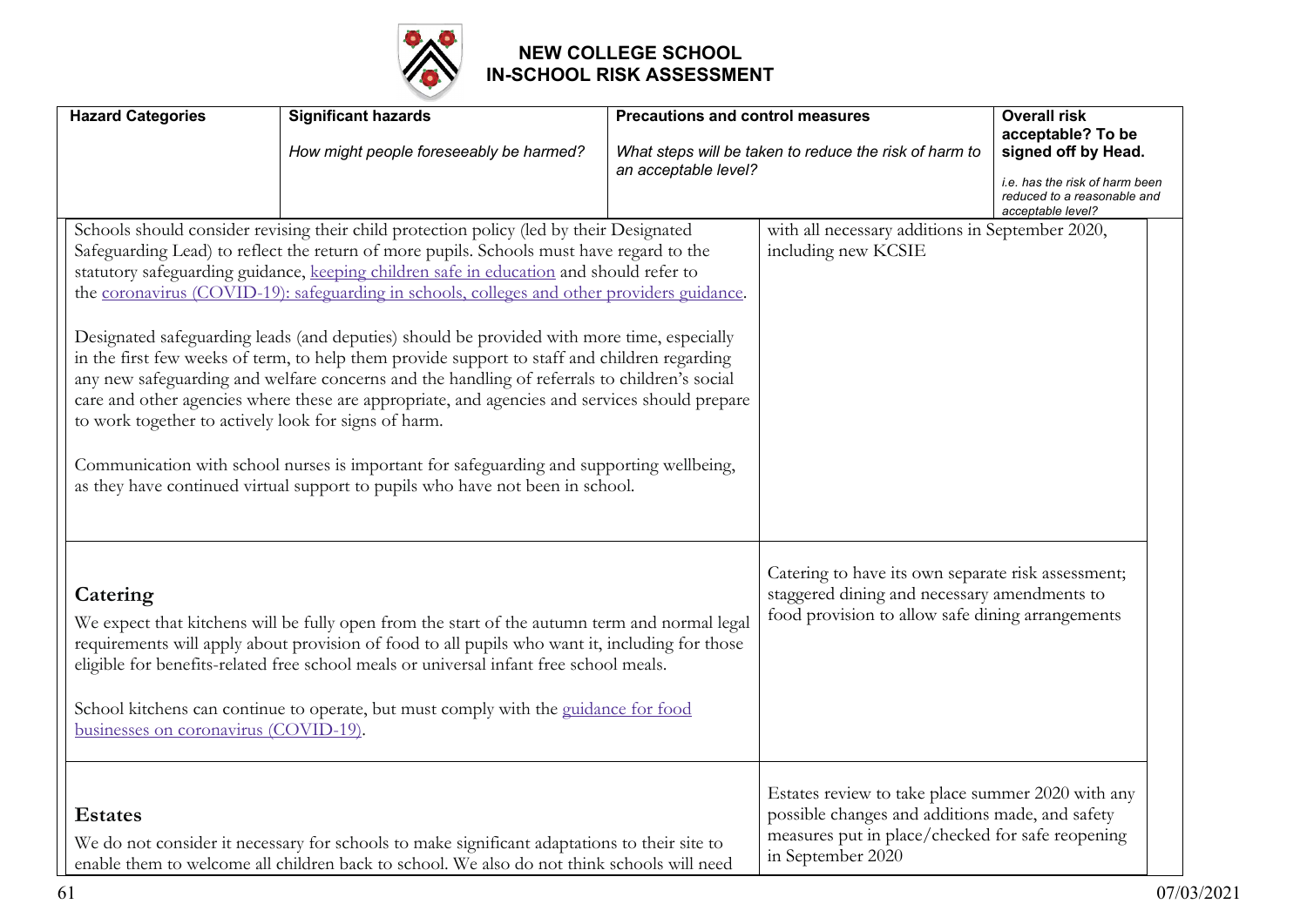

| <b>Hazard Categories</b>               | <b>Significant hazards</b><br>How might people foreseeably be harmed?                                                                                                                                                                                                                                                                                                                                                                                                                                                                                                                                                                                                                                                                                                                                                                                                                                                                                                                                                                                                                                                                                                                                                                                                                                                                                                                                               | <b>Precautions and control measures</b><br>an acceptable level? | What steps will be taken to reduce the risk of harm to                                                                                                                                                                                                                                                                                                      | <b>Overall risk</b><br>acceptable? To be<br>signed off by Head.<br>i.e. has the risk of harm been<br>reduced to a reasonable and<br>acceptable level? |
|----------------------------------------|---------------------------------------------------------------------------------------------------------------------------------------------------------------------------------------------------------------------------------------------------------------------------------------------------------------------------------------------------------------------------------------------------------------------------------------------------------------------------------------------------------------------------------------------------------------------------------------------------------------------------------------------------------------------------------------------------------------------------------------------------------------------------------------------------------------------------------------------------------------------------------------------------------------------------------------------------------------------------------------------------------------------------------------------------------------------------------------------------------------------------------------------------------------------------------------------------------------------------------------------------------------------------------------------------------------------------------------------------------------------------------------------------------------------|-----------------------------------------------------------------|-------------------------------------------------------------------------------------------------------------------------------------------------------------------------------------------------------------------------------------------------------------------------------------------------------------------------------------------------------------|-------------------------------------------------------------------------------------------------------------------------------------------------------|
| the coronavirus outbreak.<br>windows). | to deliver any of their education on other sites (such as community centres / village halls)<br>because class sizes can return to normal and spaces used by more than one class or group can<br>be cleaned between use. Following a risk assessment, some schools may determine that small<br>adaptations to their site are required, such as additional wash basins. This will be at the<br>discretion of individual schools, based on their particular circumstances.<br>It is important that, prior to reopening for the autumn term, all the usual pre-term building<br>checks are undertaken to make the school safe. If buildings have been closed or had reduced<br>occupancy during the coronavirus (COVID-19) outbreak, water system stagnation can occur<br>due to lack of use, increasing the risks of Legionnaires' disease. Advice on this can be found<br>in the guidance on Legionella risks during the coronavirus outbreak.<br>Additional advice on safely reoccupying buildings can be found in the Chartered Institute of<br>Building Services Engineers' guidance on emerging from lockdown.<br>Once the school is in operation, it is important to ensure good ventilation. Advice on this can<br>be found in Health and Safety Executive guidance on air conditioning and ventilation during<br>In classrooms, it will be important that schools improve ventilation (for example, by opening |                                                                 |                                                                                                                                                                                                                                                                                                                                                             |                                                                                                                                                       |
| ional visits                           | We continue to advise against domestic (UK) overnight and overseas educational visits at this<br>stage see coronavirus: travel guidance for educational settings.<br>In the autumn term, schools can resume non-overnight domestic educational visits. These<br>trips should include any trips for pupils with SEND connected with their preparation for                                                                                                                                                                                                                                                                                                                                                                                                                                                                                                                                                                                                                                                                                                                                                                                                                                                                                                                                                                                                                                                            |                                                                 | No overnight or overseas educational visits at this<br>stage. Domestic non-educational visits can resume<br>in September 2020 with appropriate protective<br>measures in place. Outdoor spaces to be explored<br>with regard to curriculum delivery. Risk<br>assessments to be completed as practicable, with<br>specific reference to Covid-19 precautions |                                                                                                                                                       |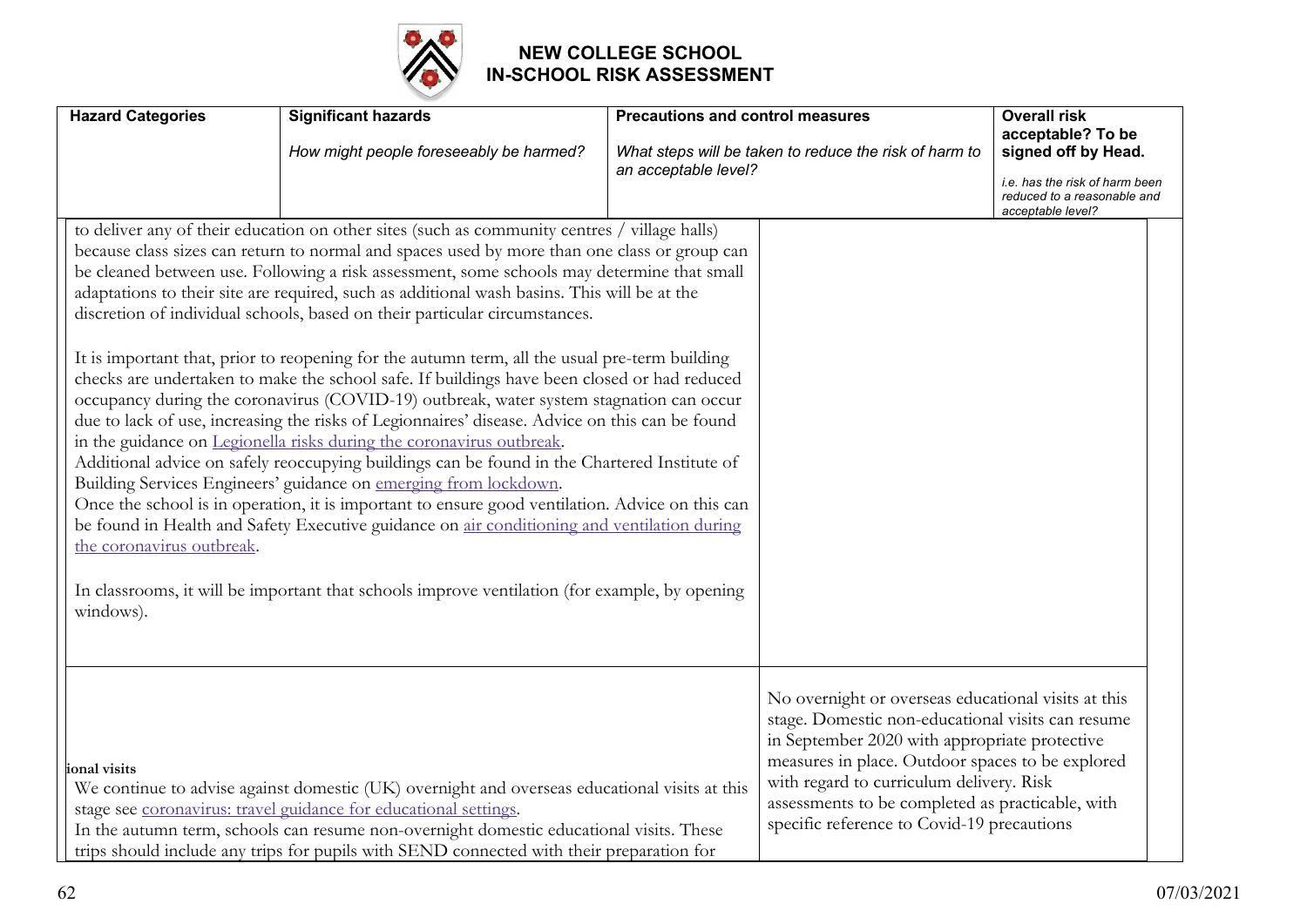

| <b>Hazard Categories</b>                    | <b>Significant hazards</b><br>How might people foreseeably be harmed?                                                                                                                                                                                                                                                                                                                                                                                                                                                                                                                                                                                                                                                                                                                                             | <b>Precautions and control measures</b><br>an acceptable level? | What steps will be taken to reduce the risk of harm to | <b>Overall risk</b><br>acceptable? To be<br>signed off by Head.<br>i.e. has the risk of harm been<br>reduced to a reasonable and<br>acceptable level? |
|---------------------------------------------|-------------------------------------------------------------------------------------------------------------------------------------------------------------------------------------------------------------------------------------------------------------------------------------------------------------------------------------------------------------------------------------------------------------------------------------------------------------------------------------------------------------------------------------------------------------------------------------------------------------------------------------------------------------------------------------------------------------------------------------------------------------------------------------------------------------------|-----------------------------------------------------------------|--------------------------------------------------------|-------------------------------------------------------------------------------------------------------------------------------------------------------|
| educational visits when considering visits. | adulthood (for example, workplace visits, travel training etc.). This should be done in line<br>with protective measures, such as keeping children within their consistent group, and the<br>COVID-secure measures in place at the destination. Schools should also make use of<br>outdoor spaces in the local area to support delivery of the curriculum. As normal, schools<br>should undertake full and thorough risk assessments in relation to all educational visits to<br>ensure they can be done safely. As part of this risk assessment, schools will need to consider<br>what control measures need to be used and ensure they are aware of wider advice on visiting<br>indoor and outdoor venues. Schools should consult the health and safety guidance on                                             |                                                                 |                                                        |                                                                                                                                                       |
| uniform                                     |                                                                                                                                                                                                                                                                                                                                                                                                                                                                                                                                                                                                                                                                                                                                                                                                                   |                                                                 | Normal school uniform policy to return                 |                                                                                                                                                       |
|                                             | It is for the governing body of a school (or the academy trust, in the case of academies) to<br>make decisions regarding school uniform. Some schools may have relaxed their uniform<br>policy while only certain categories of pupils were attending. We would, however, encourage<br>all schools to return to their usual uniform policies in the autumn term. Uniform can play a<br>valuable role in contributing to the ethos of a school and setting an appropriate tone.<br>Uniforms do not need to be cleaned any more often than usual, nor do they need to be<br>cleaned using methods which are different from normal.<br>Schools should consider how pupil non-compliance is managed, taking a mindful and<br>considerate approach in relation to parents who may be experiencing financial pressures. |                                                                 |                                                        |                                                                                                                                                       |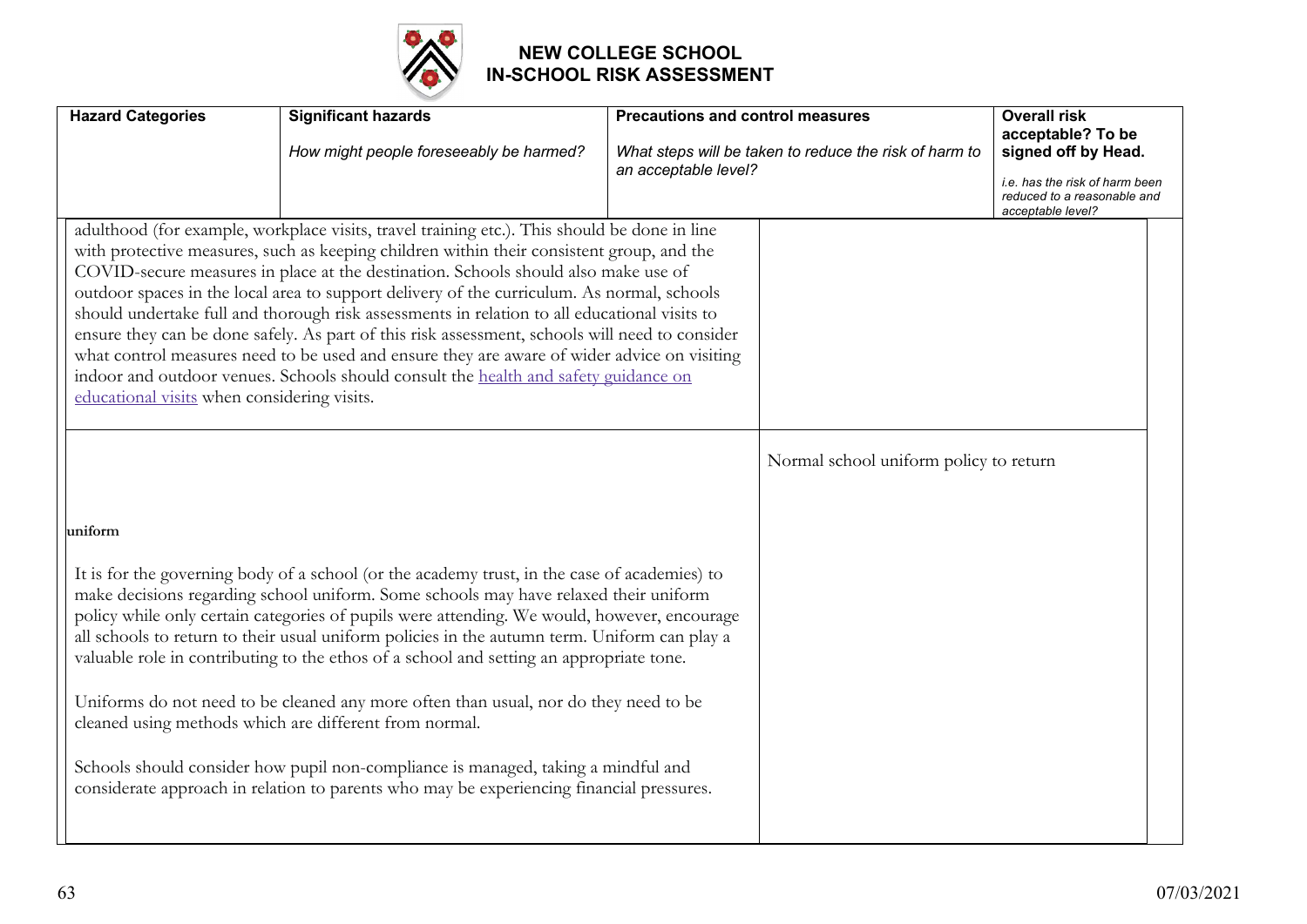

| <b>Hazard Categories</b> | <b>Significant hazards</b>                                                                                                                                                                       | <b>Precautions and control measures</b> |                                                               | <b>Overall risk</b><br>acceptable? To be                                           |
|--------------------------|--------------------------------------------------------------------------------------------------------------------------------------------------------------------------------------------------|-----------------------------------------|---------------------------------------------------------------|------------------------------------------------------------------------------------|
|                          | How might people foreseeably be harmed?                                                                                                                                                          |                                         | What steps will be taken to reduce the risk of harm to        | signed off by Head.                                                                |
|                          |                                                                                                                                                                                                  | an acceptable level?                    |                                                               | i.e. has the risk of harm been<br>reduced to a reasonable and<br>acceptable level? |
|                          |                                                                                                                                                                                                  |                                         | Small, consistent bubbles to be used if aftercare<br>provided |                                                                                    |
| urricular provision      |                                                                                                                                                                                                  |                                         |                                                               |                                                                                    |
|                          | Schools should consider resuming any breakfast and after-school provision, where possible,<br>from the start of the autumn term. We recognise that schools may need to respond flexibly          |                                         |                                                               |                                                                                    |
|                          | and build this up over time. Such provision will help ensure pupils have opportunities to re-<br>engage with their peers and with the school, ensure vulnerable children have a healthy          |                                         |                                                               |                                                                                    |
|                          | breakfast and are ready to focus on their lessons, provide enrichment activities, and also                                                                                                       |                                         |                                                               |                                                                                    |
| support working parents. |                                                                                                                                                                                                  |                                         |                                                               |                                                                                    |
|                          | We recognise that this will be logistically challenging for schools, particularly for clubs that<br>would normally offer support across year groups, where parents are using multiple providers, |                                         |                                                               |                                                                                    |
|                          | or where childminders are picking up/dropping off pupils. Schools should carefully consider                                                                                                      |                                         |                                                               |                                                                                    |
|                          | how they can make such provision work alongside their wider protective measures, including<br>keeping children within their year groups or bubbles where possible. If it is not possible to      |                                         |                                                               |                                                                                    |
| groups.                  | maintain bubbles being used during the school day then schools should use small, consistent                                                                                                      |                                         |                                                               |                                                                                    |
|                          |                                                                                                                                                                                                  |                                         |                                                               |                                                                                    |
|                          | Schools can consult the guidance produced for summer holiday childcare, available<br>at Protective measures for out-of-school settings during the coronavirus (COVID-19)                         |                                         |                                                               |                                                                                    |
|                          | outbreak as much of this will be useful in planning extra-curricular provision. This includes                                                                                                    |                                         |                                                               |                                                                                    |
|                          | schools advising parents to limit the number of different wraparound providers they access,<br>as far as possible. Where parents use childcare providers or out of school activities for their   |                                         |                                                               |                                                                                    |
|                          | children, schools should encourage them to seek assurance that the providers are carefully                                                                                                       |                                         |                                                               |                                                                                    |
|                          | considering their own protective measures, and only use those providers that can                                                                                                                 |                                         |                                                               |                                                                                    |
|                          | demonstrate this. As with physical activity during the school day, contact sports should not                                                                                                     |                                         |                                                               |                                                                                    |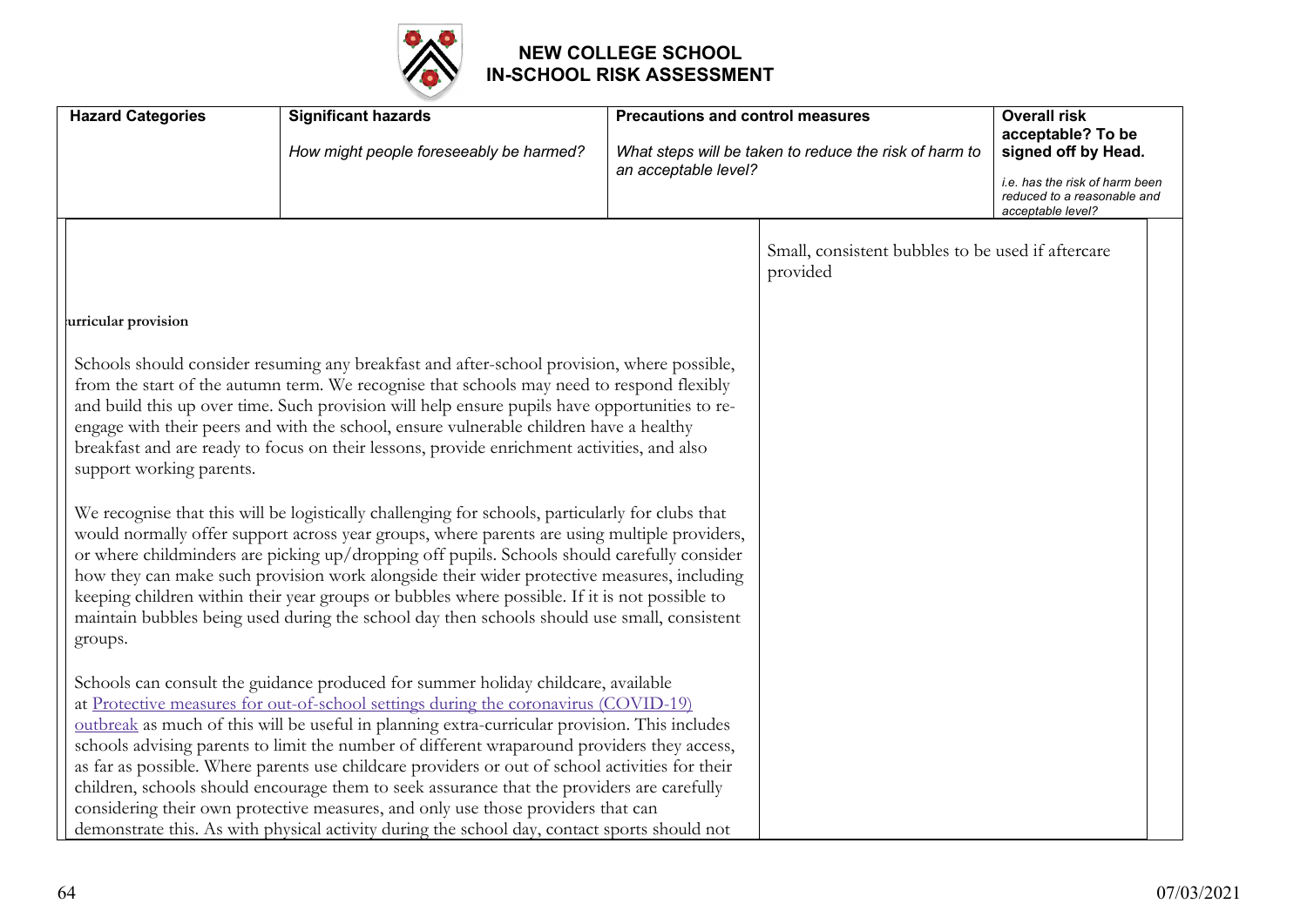

| <b>Hazard Categories</b>                       | <b>Significant hazards</b>                                                                                                                                                                                                                                                                                                                                                                                                                                                                                                                                                                                                   | <b>Precautions and control measures</b> |                                                                                                                                                                                                                                                                                                                                                                                                                       | <b>Overall risk</b><br>acceptable? To be                                                                  |  |
|------------------------------------------------|------------------------------------------------------------------------------------------------------------------------------------------------------------------------------------------------------------------------------------------------------------------------------------------------------------------------------------------------------------------------------------------------------------------------------------------------------------------------------------------------------------------------------------------------------------------------------------------------------------------------------|-----------------------------------------|-----------------------------------------------------------------------------------------------------------------------------------------------------------------------------------------------------------------------------------------------------------------------------------------------------------------------------------------------------------------------------------------------------------------------|-----------------------------------------------------------------------------------------------------------|--|
|                                                | How might people foreseeably be harmed?                                                                                                                                                                                                                                                                                                                                                                                                                                                                                                                                                                                      | an acceptable level?                    | What steps will be taken to reduce the risk of harm to                                                                                                                                                                                                                                                                                                                                                                | signed off by Head.<br>i.e. has the risk of harm been<br>reduced to a reasonable and<br>acceptable level? |  |
| take place.                                    |                                                                                                                                                                                                                                                                                                                                                                                                                                                                                                                                                                                                                              |                                         |                                                                                                                                                                                                                                                                                                                                                                                                                       |                                                                                                           |  |
| lum expectations<br>experiences of later life. | This section sets out some key principles and expectations for curriculum planning in school<br>based nursery, mainstream and special schools, and alternative provision (AP), so that all<br>pupils – particularly disadvantaged, SEND and vulnerable pupils – are given the catch-up<br>support needed to make substantial progress by the end of the academic year.<br>The key principles that underpin our advice on curriculum planning are:<br>education is not optional: all pupils receive a high-quality education that promotes<br>their development and prepares them for the opportunities, responsibilities and |                                         | Full curriculum to return, building on progress<br>made during remote learning in 2020. Teaching<br>colleagues to assess pupils' starting points and<br>amend curriculum and its delivery, if necessary,<br>based on that information. Colleagues to be aware<br>that some pupils will have adapted more readily to<br>remote learning than others and the usual<br>differentiation strategies should be put in place |                                                                                                           |  |
| $\bullet$                                      | the curriculum remains broad and ambitious: all pupils continue to be taught a wide<br>range of subjects, maintaining their choices for further study and employment.                                                                                                                                                                                                                                                                                                                                                                                                                                                        |                                         |                                                                                                                                                                                                                                                                                                                                                                                                                       |                                                                                                           |  |
|                                                | remote education, where needed, is high quality and aligns as closely as possible with<br>in-school provision: schools and other settings continue to build their capability to<br>educate pupils remotely, where this is needed.                                                                                                                                                                                                                                                                                                                                                                                            |                                         |                                                                                                                                                                                                                                                                                                                                                                                                                       |                                                                                                           |  |
| 2021:                                          | Informed by these principles, DfE asks that schools and other settings meet the following<br>key expectations if considering revisions to their school curriculum for academic year 2020 to                                                                                                                                                                                                                                                                                                                                                                                                                                  |                                         |                                                                                                                                                                                                                                                                                                                                                                                                                       |                                                                                                           |  |
|                                                | Teach an ambitious and broad curriculum in all subjects from the start of the autumn<br>term, but make use of existing flexibilities to create time to cover the most important                                                                                                                                                                                                                                                                                                                                                                                                                                              |                                         |                                                                                                                                                                                                                                                                                                                                                                                                                       |                                                                                                           |  |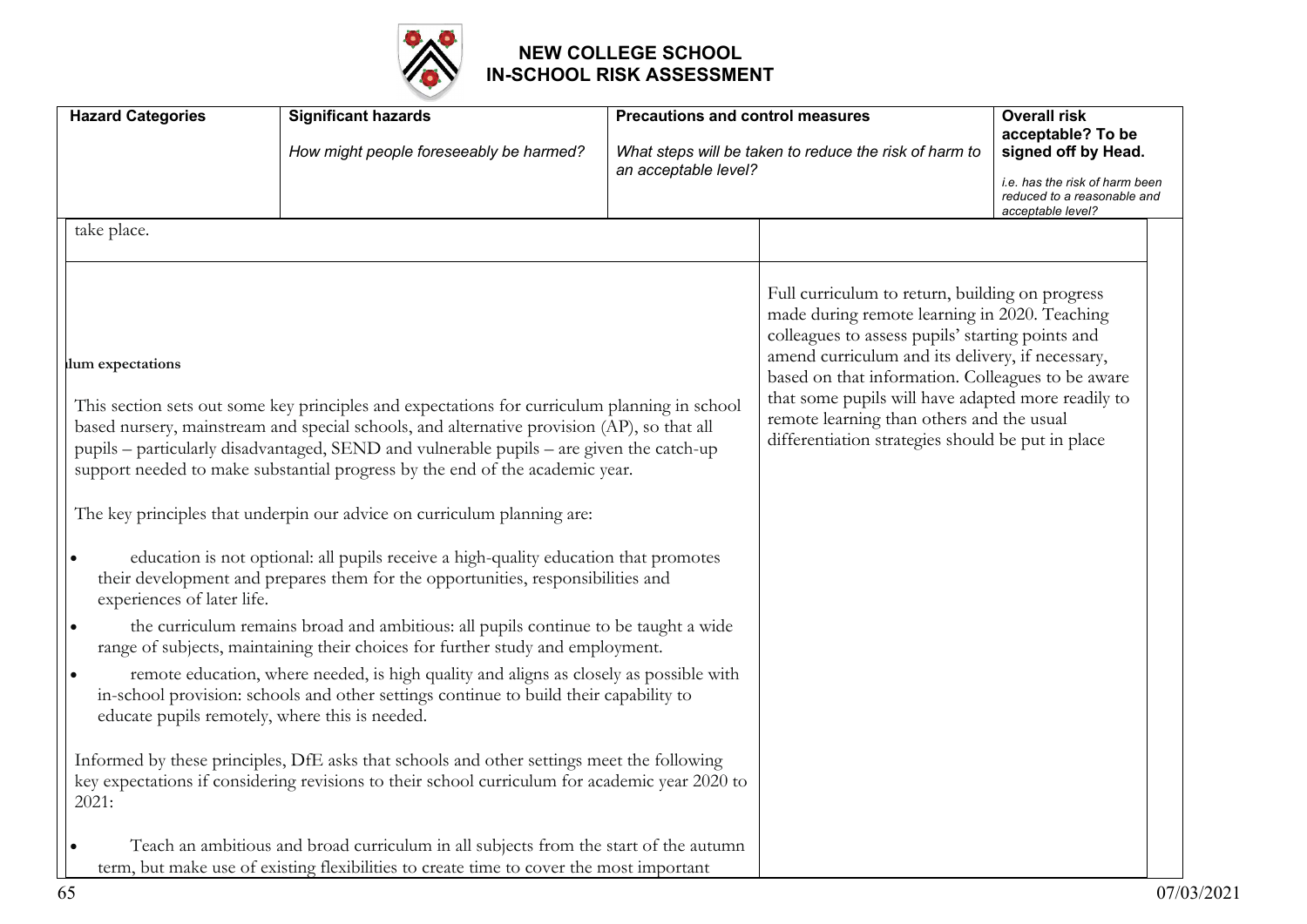

| <b>Hazard Categories</b>                                                       | <b>Significant hazards</b><br>How might people foreseeably be harmed?                                                                                                                                                                                                                                                                                                                                                                                                                                                                                                                                                                                                                                                                                                                                                                                                                                                                                                                                                                                                                                                                                                                                                                                                                                                                                                                                                                                                                                                                                                                                                                                                          | <b>Precautions and control measures</b><br>What steps will be taken to reduce the risk of harm to<br>an acceptable level? | <b>Overall risk</b><br>acceptable? To be<br>signed off by Head.<br><i>i.e.</i> has the risk of harm been<br>reduced to a reasonable and<br>acceptable level? |
|--------------------------------------------------------------------------------|--------------------------------------------------------------------------------------------------------------------------------------------------------------------------------------------------------------------------------------------------------------------------------------------------------------------------------------------------------------------------------------------------------------------------------------------------------------------------------------------------------------------------------------------------------------------------------------------------------------------------------------------------------------------------------------------------------------------------------------------------------------------------------------------------------------------------------------------------------------------------------------------------------------------------------------------------------------------------------------------------------------------------------------------------------------------------------------------------------------------------------------------------------------------------------------------------------------------------------------------------------------------------------------------------------------------------------------------------------------------------------------------------------------------------------------------------------------------------------------------------------------------------------------------------------------------------------------------------------------------------------------------------------------------------------|---------------------------------------------------------------------------------------------------------------------------|--------------------------------------------------------------------------------------------------------------------------------------------------------------|
| example through an emphasis on reading<br>term 2021.<br>so make good progress. | missed content: Up to and including key stage 3, prioritisation within subjects of the most<br>important components for progression is likely to be more effective than removing<br>subjects, which pupils may struggle to pick up again later. In particular, schools may<br>consider how all subjects can contribute to the filling of gaps in core knowledge, for<br>Aim to return to the school's normal curriculum in all subjects by summer term 2021:<br>Substantial modification to the curriculum may be needed at the start of the year, so<br>teaching time should be prioritised to address significant gaps in pupils' knowledge with<br>the aim of returning to the school's normal curriculum content by no later than summer<br>Plan on the basis of the educational needs of pupils: Curriculum planning should be<br>informed by an assessment of pupils' starting points and addressing the gaps in their<br>knowledge and skills, in particular making effective use of regular formative assessment<br>(for example, quizzes, observing pupils in class, talking to pupils to assess understanding,<br>scrutiny of pupils' work) while avoiding the introduction of unnecessary tracking systems.<br>Develop remote education so that it is integrated into school curriculum planning:<br>Remote education may need to be an essential component in the delivery of the school<br>curriculum for some pupils, alongside classroom teaching, or in the case of a local<br>lockdown. All schools are therefore expected to plan to ensure any pupils educated at<br>home for some of the time are given the support they need to master the curriculum and |                                                                                                                           |                                                                                                                                                              |
| summer term 2021.                                                              | Schools may consider it appropriate to suspend some subjects for some pupils in exceptional<br>circumstances. Schools should be able to show that this is in the best the interests of these<br>pupils and this should be subject to discussion with parents during the autumn term. They<br>should also have a coherent plan for returning to their normal curriculum for all pupils by the<br>Relationships and health education (RHE) for primary aged pupils and relationships, sex and<br>health education (RSHE) for secondary aged pupils becomes compulsory from September<br>2020, and schools are expected to start teaching by at least the start of the summer term                                                                                                                                                                                                                                                                                                                                                                                                                                                                                                                                                                                                                                                                                                                                                                                                                                                                                                                                                                                                |                                                                                                                           |                                                                                                                                                              |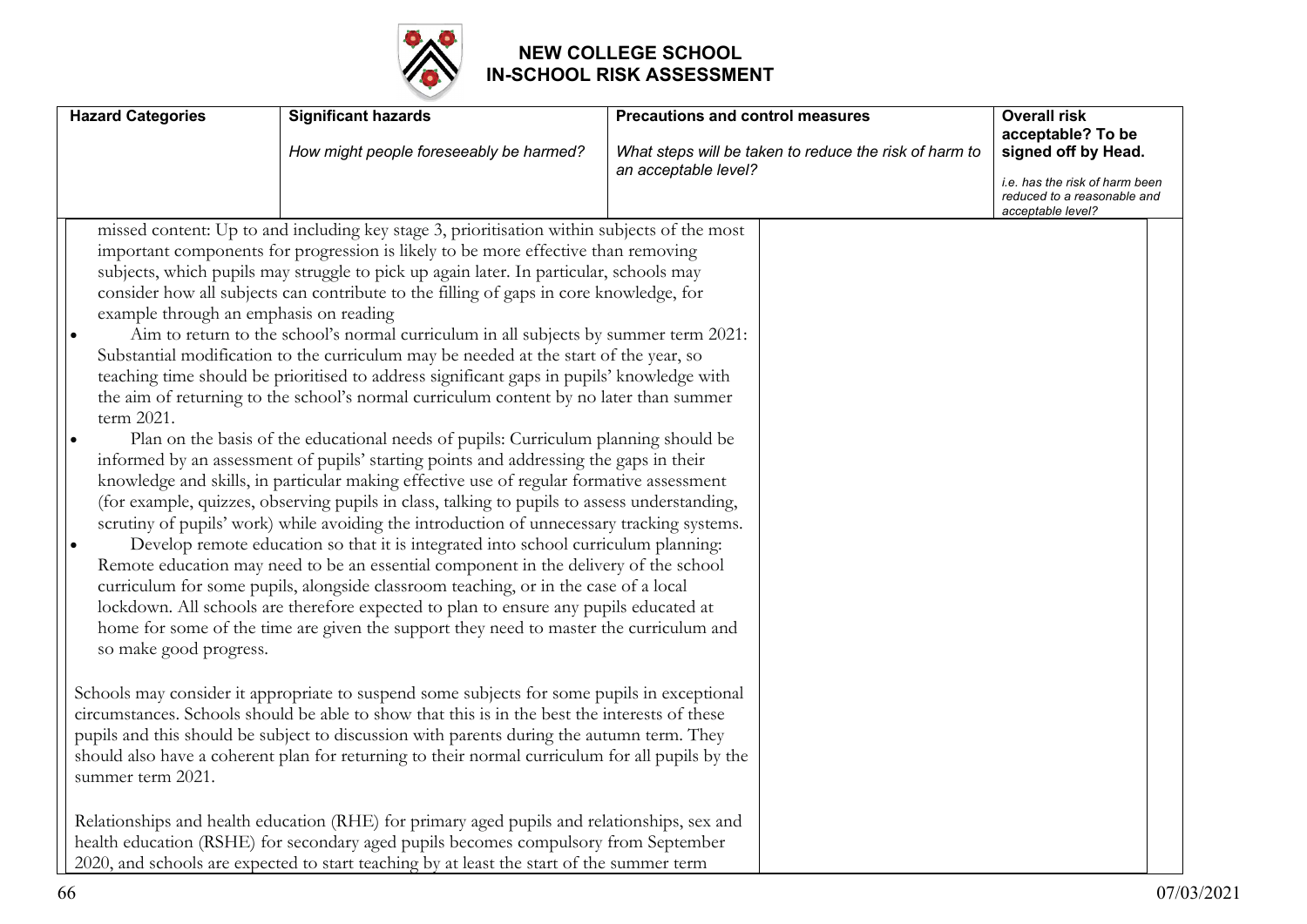

| <b>Hazard Categories</b>                  | <b>Significant hazards</b><br>How might people foreseeably be harmed?                                                                                                                                                                                                                                                                                                                                                                                                                                                                                                                                                                                                                                                                                                                                                                                                                                                                                                                                                                                                                                                                                                                                                                                                                                                                                                                                                                                                                                                                                                                                                                                                                                                                                                                                                | <b>Precautions and control measures</b><br>an acceptable level? | What steps will be taken to reduce the risk of harm to                                                                                     | <b>Overall risk</b><br>acceptable? To be<br>signed off by Head.<br>i.e. has the risk of harm been<br>reduced to a reasonable and<br>acceptable level? |
|-------------------------------------------|----------------------------------------------------------------------------------------------------------------------------------------------------------------------------------------------------------------------------------------------------------------------------------------------------------------------------------------------------------------------------------------------------------------------------------------------------------------------------------------------------------------------------------------------------------------------------------------------------------------------------------------------------------------------------------------------------------------------------------------------------------------------------------------------------------------------------------------------------------------------------------------------------------------------------------------------------------------------------------------------------------------------------------------------------------------------------------------------------------------------------------------------------------------------------------------------------------------------------------------------------------------------------------------------------------------------------------------------------------------------------------------------------------------------------------------------------------------------------------------------------------------------------------------------------------------------------------------------------------------------------------------------------------------------------------------------------------------------------------------------------------------------------------------------------------------------|-----------------------------------------------------------------|--------------------------------------------------------------------------------------------------------------------------------------------|-------------------------------------------------------------------------------------------------------------------------------------------------------|
| 2021.<br>health education.<br>curriculum. | Specific points for early years foundation stage (EYFS) to key stage 3<br>For children in nursery settings, teachers should focus on the prime areas of learning,<br>including: communication and language, personal, social and emotional development (PSED)<br>and physical development. For pupils in Reception, teachers should also assess and address<br>gaps in language, early reading and mathematics, particularly ensuring children's acquisition of<br>phonic knowledge and extending their vocabulary. Settings should follow updates to<br>the EYFS disapplication guidance. For nursery settings and Reception, consider how all<br>groups of children can be given equal opportunities for outdoor learning.<br>For pupils in key stages 1 and 2, school leaders are expected to prioritise identifying gaps and<br>re-establish good progress in the essentials (phonics and reading, increasing vocabulary,<br>writing and mathematics), identifying opportunities across the curriculum so they read widely,<br>and developing their knowledge and vocabulary. The curriculum should remain broad, so that<br>the majority of pupils are taught a full range of subjects over the year, including sciences,<br>humanities, the arts, physical education/sport, religious education and relationships and<br>For pupils in key stage 3, the curriculum should also remain broad from year 7 to year 9 so<br>that the majority of pupils are taught a full range of subjects over the year, including sciences,<br>languages, humanities, the arts, physical education/sport, religious education and<br>relationships, sex and health education. For pupils in year 7, it may be necessary to address<br>gaps in English and maths by teaching essential knowledge and skills from the key stage 2 |                                                                 | Relevant colleagues to follow this guidance                                                                                                |                                                                                                                                                       |
| Music                                     |                                                                                                                                                                                                                                                                                                                                                                                                                                                                                                                                                                                                                                                                                                                                                                                                                                                                                                                                                                                                                                                                                                                                                                                                                                                                                                                                                                                                                                                                                                                                                                                                                                                                                                                                                                                                                      |                                                                 | HM to liaise with DoM/ADoM and Organist to<br>implement these guidelines. DoM will issue a<br>separate guide and risk assessment for music |                                                                                                                                                       |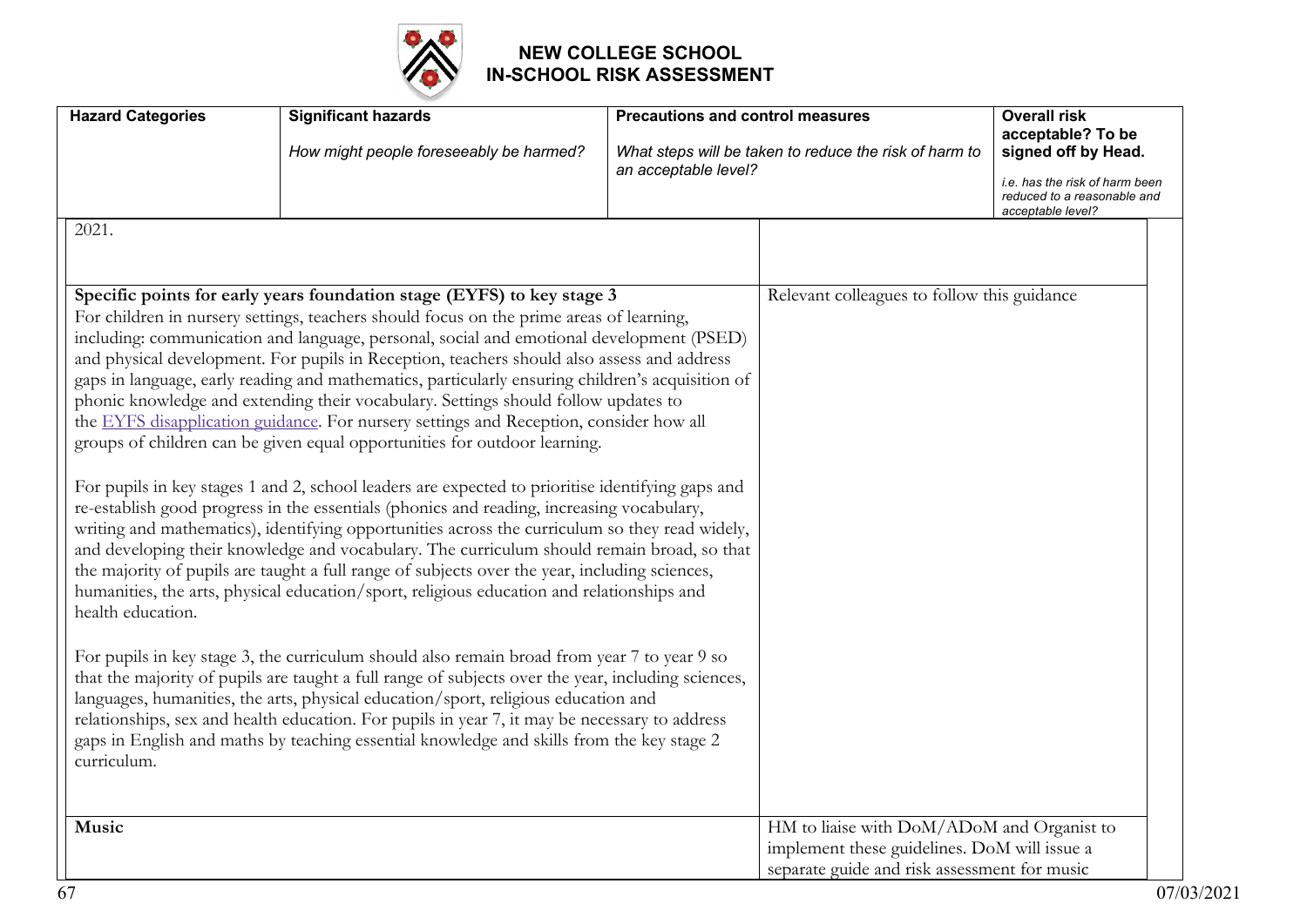

| <b>Hazard Categories</b>                       | <b>Significant hazards</b><br>How might people foreseeably be harmed?                                                                                                                                                                                                                                                                                                                                                                                                                                                                                                                                                                                                                                                                                                                                                                                  | <b>Precautions and control measures</b><br>an acceptable level?                                                                                                                                                                                                                                                                                                                  | What steps will be taken to reduce the risk of harm to                                 | <b>Overall risk</b><br>acceptable? To be<br>signed off by Head.<br>i.e. has the risk of harm been<br>reduced to a reasonable and<br>acceptable level? |  |
|------------------------------------------------|--------------------------------------------------------------------------------------------------------------------------------------------------------------------------------------------------------------------------------------------------------------------------------------------------------------------------------------------------------------------------------------------------------------------------------------------------------------------------------------------------------------------------------------------------------------------------------------------------------------------------------------------------------------------------------------------------------------------------------------------------------------------------------------------------------------------------------------------------------|----------------------------------------------------------------------------------------------------------------------------------------------------------------------------------------------------------------------------------------------------------------------------------------------------------------------------------------------------------------------------------|----------------------------------------------------------------------------------------|-------------------------------------------------------------------------------------------------------------------------------------------------------|--|
|                                                | Schools should note that there may be an additional risk of infection in environments where<br>you or others are singing, chanting, playing wind or brass instruments or shouting. This<br>applies even if individuals are at a distance. Schools should consider how to reduce the risk,<br>particularly when pupils are playing instruments or singing in small groups such as in music<br>lessons by, for example, physical distancing and playing outside wherever possible, limiting<br>group sizes to no more than 15, positioning pupils back-to-back or side-to-side, avoiding<br>sharing of instruments, and ensuring good ventilation. Singing, wind and brass playing should<br>not take place in larger groups such as school choirs and ensembles, or school assemblies.<br>Further more detailed DfE guidance will be published shortly. | activities<br>All teachers who might use song/chanting in<br>lessons to heed DfE guidance<br>Chorister practices to remain in separate year<br>group bubbles in chapel/Song Room/Clore. It<br>may be possible, as guidance develops, for more<br>than one year group to be present in the same large<br>ventilated space with significant distance between<br>year group bubbles |                                                                                        |                                                                                                                                                       |  |
|                                                |                                                                                                                                                                                                                                                                                                                                                                                                                                                                                                                                                                                                                                                                                                                                                                                                                                                        |                                                                                                                                                                                                                                                                                                                                                                                  | HM to liaise with DoS/ADoS and DoA to ensure<br>guidelines in l-hand column adhered to |                                                                                                                                                       |  |
| al activity in schools                         |                                                                                                                                                                                                                                                                                                                                                                                                                                                                                                                                                                                                                                                                                                                                                                                                                                                        |                                                                                                                                                                                                                                                                                                                                                                                  |                                                                                        |                                                                                                                                                       |  |
| individual groups, and contact sports avoided. | Schools have the flexibility to decide how physical education, sport and physical activity will<br>be provided whilst following the measures in their system of controls. Pupils should be kept<br>in consistent groups, sports equipment thoroughly cleaned between each use by different                                                                                                                                                                                                                                                                                                                                                                                                                                                                                                                                                             |                                                                                                                                                                                                                                                                                                                                                                                  |                                                                                        |                                                                                                                                                       |  |
|                                                | Outdoor sports should be prioritised where possible, and large indoor spaces used where it is<br>not, maximising distancing between pupils and paying scrupulous attention to cleaning and<br>hygiene. This is particularly important in a sports setting because of the way in which people<br>breathe during exercise. External facilities can also be used in line with government guidance<br>for the use of, and travel to and from, those facilities.                                                                                                                                                                                                                                                                                                                                                                                            |                                                                                                                                                                                                                                                                                                                                                                                  |                                                                                        |                                                                                                                                                       |  |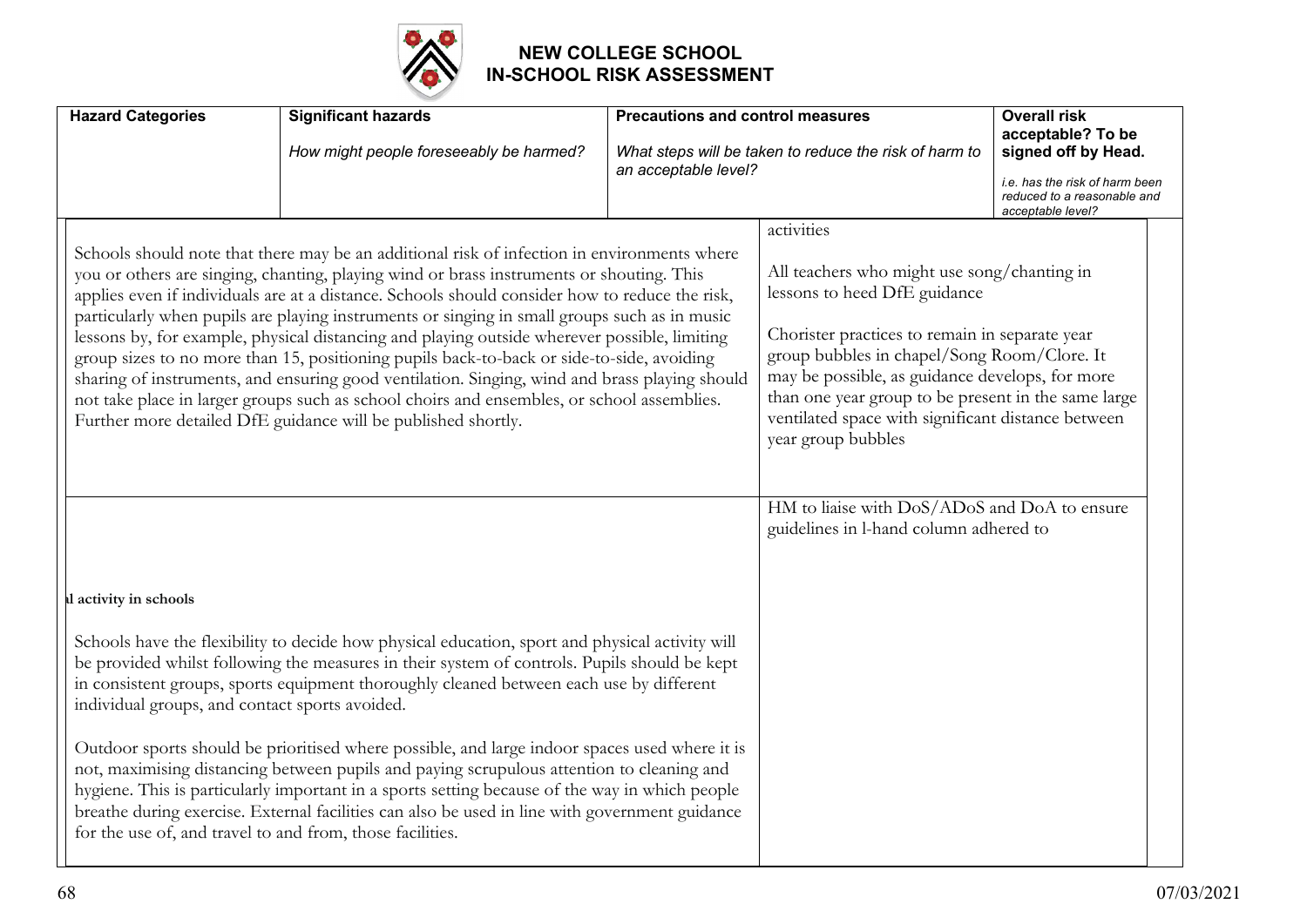

| <b>Hazard Categories</b>                                                                              | <b>Significant hazards</b>                                                                                                                                                                                                                                                                                                                                                                                                                                                                                                                                                                                                                                  | <b>Precautions and control measures</b>                                        |                  | <b>Overall risk</b><br>acceptable? To be                                                                  |  |
|-------------------------------------------------------------------------------------------------------|-------------------------------------------------------------------------------------------------------------------------------------------------------------------------------------------------------------------------------------------------------------------------------------------------------------------------------------------------------------------------------------------------------------------------------------------------------------------------------------------------------------------------------------------------------------------------------------------------------------------------------------------------------------|--------------------------------------------------------------------------------|------------------|-----------------------------------------------------------------------------------------------------------|--|
|                                                                                                       | How might people foreseeably be harmed?                                                                                                                                                                                                                                                                                                                                                                                                                                                                                                                                                                                                                     | What steps will be taken to reduce the risk of harm to<br>an acceptable level? |                  | signed off by Head.<br>i.e. has the risk of harm been<br>reduced to a reasonable and<br>acceptable level? |  |
| Schools should refer to the following advice:<br>England for grassroot sport<br>the Youth Sport Trust | guidance on the phased return of sport and recreation and guidance from Sport<br>advice from organisations such as the Association for Physical Education and<br>Schools are able to work with external coaches, clubs and organisations for curricular and<br>extra-curricular activities where they are satisfied that this is safe to do so. Schools should<br>consider carefully how such arrangements can operate within their wider protective measures.<br>Activities such as active miles, making break times and lessons active and encouraging active<br>travel help enable pupils to be physically active while encouraging physical distancing. |                                                                                |                  |                                                                                                           |  |
| ellbeing and support                                                                                  | Pupils may be experiencing a variety of emotions in response to the coronavirus (COVID-19)                                                                                                                                                                                                                                                                                                                                                                                                                                                                                                                                                                  |                                                                                | DHA to implement |                                                                                                           |  |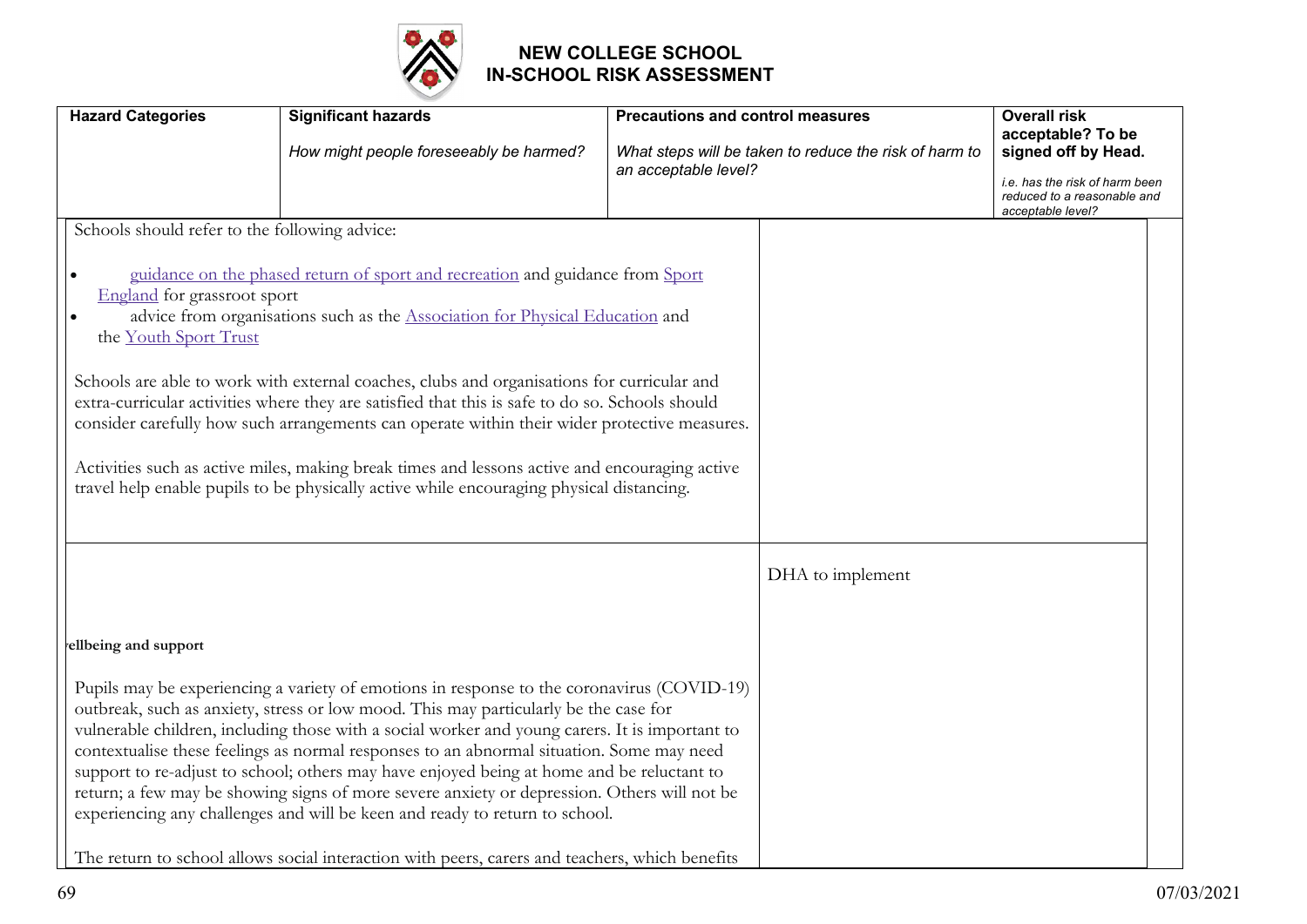

| <b>Hazard Categories</b>                         | <b>Significant hazards</b>                                                                                                                                                                                                                                                                                                                                                                                                                                                                                                                                                                                                                                                                                                                                                                                                                                                                                                                                                                                                                                                                                                                                                                                                                                                                                                                                                                                                                                                                                                                                                                                                                                                                                                                                                 | <b>Precautions and control measures</b>                                        | <b>Overall risk</b>                                                                                                            |
|--------------------------------------------------|----------------------------------------------------------------------------------------------------------------------------------------------------------------------------------------------------------------------------------------------------------------------------------------------------------------------------------------------------------------------------------------------------------------------------------------------------------------------------------------------------------------------------------------------------------------------------------------------------------------------------------------------------------------------------------------------------------------------------------------------------------------------------------------------------------------------------------------------------------------------------------------------------------------------------------------------------------------------------------------------------------------------------------------------------------------------------------------------------------------------------------------------------------------------------------------------------------------------------------------------------------------------------------------------------------------------------------------------------------------------------------------------------------------------------------------------------------------------------------------------------------------------------------------------------------------------------------------------------------------------------------------------------------------------------------------------------------------------------------------------------------------------------|--------------------------------------------------------------------------------|--------------------------------------------------------------------------------------------------------------------------------|
|                                                  | How might people foreseeably be harmed?                                                                                                                                                                                                                                                                                                                                                                                                                                                                                                                                                                                                                                                                                                                                                                                                                                                                                                                                                                                                                                                                                                                                                                                                                                                                                                                                                                                                                                                                                                                                                                                                                                                                                                                                    | What steps will be taken to reduce the risk of harm to<br>an acceptable level? | acceptable? To be<br>signed off by Head.<br>i.e. has the risk of harm been<br>reduced to a reasonable and<br>acceptable level? |
| resources as they are published.<br>designed to: | wellbeing. The Department for Education, Public Health England and NHS England<br>are hosting a free webinar for school and college staff on 9 July to set out how to support<br>returning pupils and students, and a recording will be available to access online afterwards -<br>see DfE - Supporting pupil and student mental wellbeing for further details. This includes<br>hearing from experts on the impacts of the pandemic on pupils' mental wellbeing and<br>recovery techniques, and from education leaders about the actions they have been taking.<br>The Whole School SEND consortium will be delivering some training and how-tos for<br>mainstream school teachers (including free insets and webinars) on supporting pupils<br>with SEND to return to their mainstream school after the long absence, and on transition to<br>other settings. Details of future training sessions are held on the events page of<br>the SEND Gateway. You can opt to join Whole School SEND's community of<br>practice when you sign up for an event to receive notifications about future training and<br>DfE has also published the first of the relationships, sex and health education training<br>modules for teachers to support them in preparation to deliver content on mental health and<br>wellbeing. The training module on teaching about mental wellbeing, which has been<br>developed with clinical experts and schools, will improve teacher confidence in talking and<br>teaching about mental health and wellbeing in the classroom. It was published early given the<br>importance of supporting pupils' mental health and wellbeing at this time.<br>Schools should consider the provision of pastoral and extra-curricular activities to all pupils |                                                                                |                                                                                                                                |
|                                                  | support the rebuilding of friendships and social engagement<br>address and equip pupils to respond to issues linked to coronavirus (COVID-19)                                                                                                                                                                                                                                                                                                                                                                                                                                                                                                                                                                                                                                                                                                                                                                                                                                                                                                                                                                                                                                                                                                                                                                                                                                                                                                                                                                                                                                                                                                                                                                                                                              |                                                                                |                                                                                                                                |
|                                                  | support pupils with approaches to improving their physical and mental wellbeing                                                                                                                                                                                                                                                                                                                                                                                                                                                                                                                                                                                                                                                                                                                                                                                                                                                                                                                                                                                                                                                                                                                                                                                                                                                                                                                                                                                                                                                                                                                                                                                                                                                                                            |                                                                                |                                                                                                                                |
|                                                  | Schools should also provide more focused pastoral support where issues are identified that<br>individual pupils may need help with, drawing on external support where necessary and<br>possible. Schools should also consider support needs of particular groups they are already<br>aware need additional help (for example, children in need), and any groups they identify as                                                                                                                                                                                                                                                                                                                                                                                                                                                                                                                                                                                                                                                                                                                                                                                                                                                                                                                                                                                                                                                                                                                                                                                                                                                                                                                                                                                           |                                                                                |                                                                                                                                |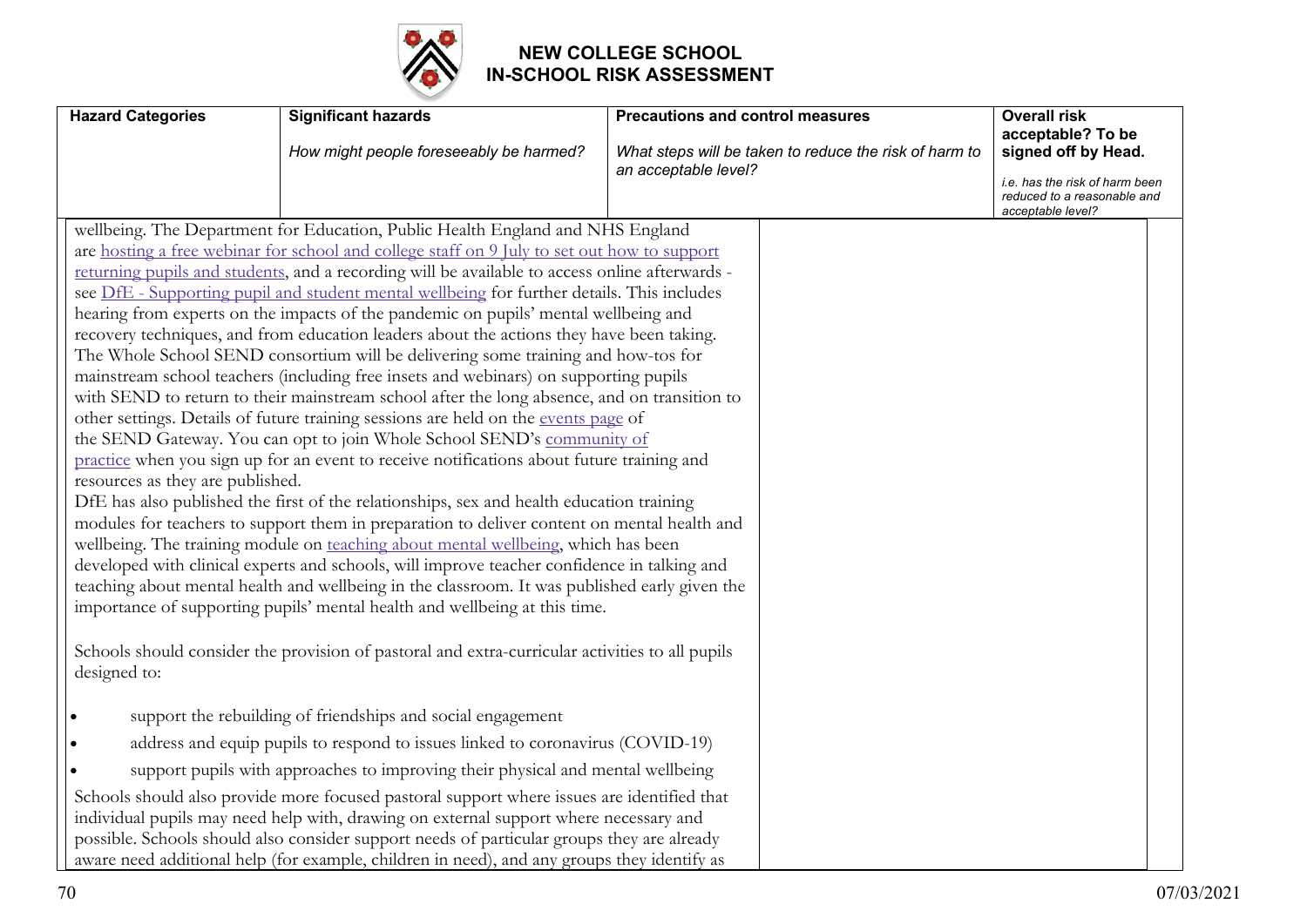

| <b>Hazard Categories</b>                                                                       | <b>Significant hazards</b>                                                                                                                                                                                                                                                                                                                                                                                                                                                                                                                                                                                                                                                                                                                                                                                                                                                                                                                                                                         | <b>Precautions and control measures</b>                                        | <b>Overall risk</b><br>acceptable? To be<br>signed off by Head.                    |
|------------------------------------------------------------------------------------------------|----------------------------------------------------------------------------------------------------------------------------------------------------------------------------------------------------------------------------------------------------------------------------------------------------------------------------------------------------------------------------------------------------------------------------------------------------------------------------------------------------------------------------------------------------------------------------------------------------------------------------------------------------------------------------------------------------------------------------------------------------------------------------------------------------------------------------------------------------------------------------------------------------------------------------------------------------------------------------------------------------|--------------------------------------------------------------------------------|------------------------------------------------------------------------------------|
|                                                                                                | How might people foreseeably be harmed?                                                                                                                                                                                                                                                                                                                                                                                                                                                                                                                                                                                                                                                                                                                                                                                                                                                                                                                                                            | What steps will be taken to reduce the risk of harm to<br>an acceptable level? | i.e. has the risk of harm been<br>reduced to a reasonable and<br>acceptable level? |
| a range of support including:<br>and sleep issues<br>underpin priorities for service delivery. | newly vulnerable on their return to school. To support this, teachers may wish to access the<br>free MindEd learning platform for professionals, which includes a coronavirus (COVID-19)<br>staff resilience hub with materials on peer support, stress, fear and trauma and bereavement.<br>Schools should consider how they are working with school nursing services to support the<br>health and wellbeing of their pupils; school nursing services have continued to offer support<br>as pupils return to school – school nurses as leaders of the healthy child programme can offer<br>support for resilience, mental health and wellbeing including anxiety, bereavement<br>support for pupils with additional and complex health needs<br>supporting vulnerable children and keeping children safe<br>Schools and school nurses need to work together to ensure delivery of the healthy child<br>programme (which includes immunisation), identifying health and wellbeing needs which will |                                                                                |                                                                                    |
| pur expectations                                                                               | Schools should consider updating their behaviour policies with any new rules/policies, and<br>consider how to communicate rules/policies clearly and consistently to staff, pupils and<br>parents, setting clear, reasonable and proportionate expectations of pupil behaviour. Further<br>details are available at Behaviour and discipline in schools. Schools should set out clearly at<br>the earliest opportunity the consequences for poor behaviour and deliberately breaking the<br>rules and how they will enforce those rules including any sanctions. This is particularly the<br>case when considering restrictions on movement within school and new hygiene rules.                                                                                                                                                                                                                                                                                                                   |                                                                                |                                                                                    |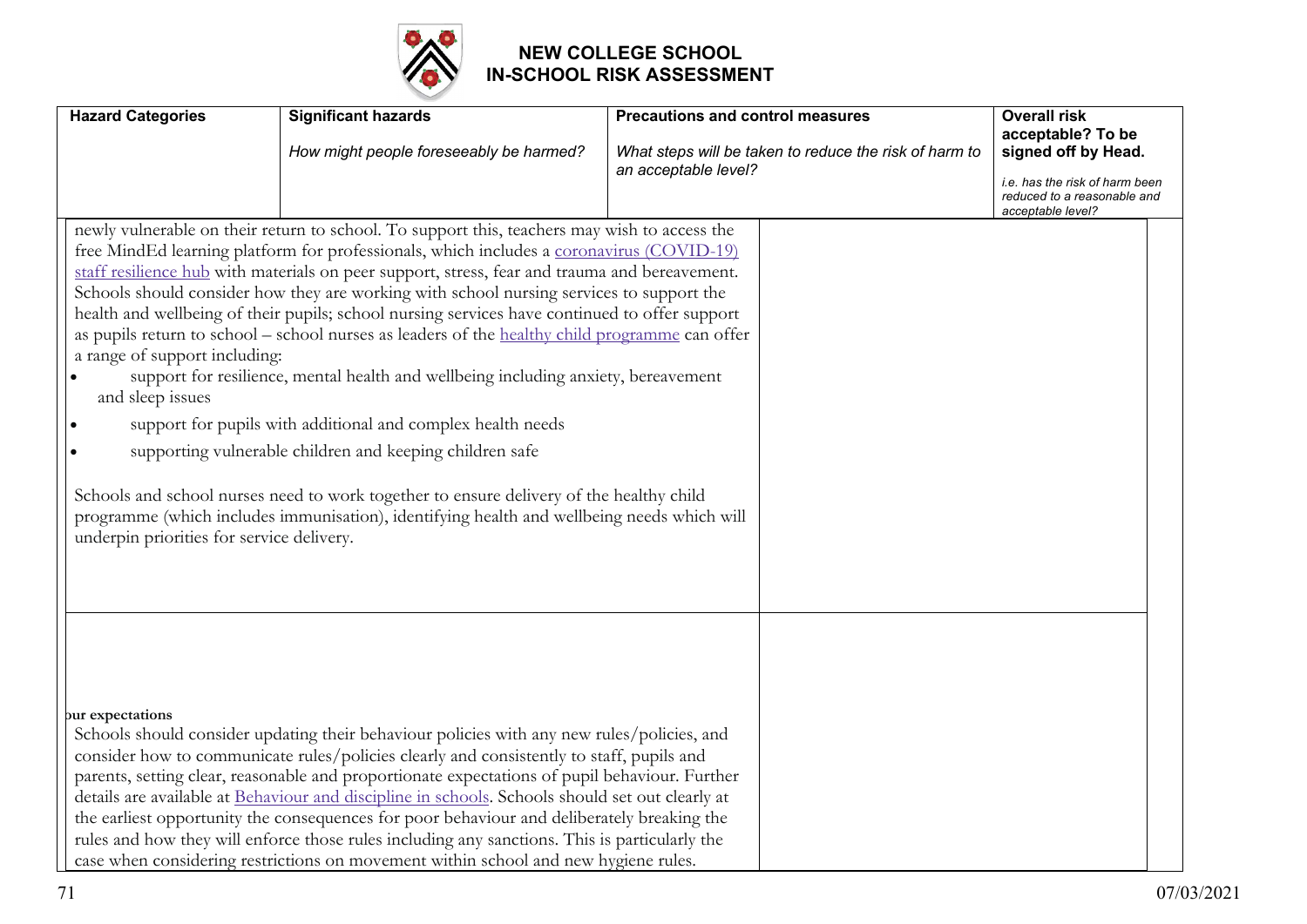

|                                                                                                                                                                                                                                                                                                                                                                                                                                                                                                                                                                                                                                                                                                                                                                                                                                                                                                                                                                                                                                                                                                                                                                                                                                                                                                                                                                                                                                       | How might people foreseeably be harmed? | What steps will be taken to reduce the risk of harm to<br>an acceptable level? | acceptable? To be<br>signed off by Head.<br>i.e. has the risk of harm been<br>reduced to a reasonable and<br>acceptable level? |
|---------------------------------------------------------------------------------------------------------------------------------------------------------------------------------------------------------------------------------------------------------------------------------------------------------------------------------------------------------------------------------------------------------------------------------------------------------------------------------------------------------------------------------------------------------------------------------------------------------------------------------------------------------------------------------------------------------------------------------------------------------------------------------------------------------------------------------------------------------------------------------------------------------------------------------------------------------------------------------------------------------------------------------------------------------------------------------------------------------------------------------------------------------------------------------------------------------------------------------------------------------------------------------------------------------------------------------------------------------------------------------------------------------------------------------------|-----------------------------------------|--------------------------------------------------------------------------------|--------------------------------------------------------------------------------------------------------------------------------|
| Schools will need to work with staff, pupils and parents to ensure that behaviour expectations<br>are clearly understood, and consistently supported, taking account of individual needs and<br>should also consider how to build new expectations into their rewards system.                                                                                                                                                                                                                                                                                                                                                                                                                                                                                                                                                                                                                                                                                                                                                                                                                                                                                                                                                                                                                                                                                                                                                         |                                         |                                                                                |                                                                                                                                |
| It is likely that adverse experiences and/or lack of routines of regular attendance and<br>classroom discipline may contribute to disengagement with education upon return to school,<br>resulting in increased incidence of poor behaviour. Schools should work with those pupils<br>who may struggle to reengage in school and are at risk of being absent and/or persistently<br>disruptive, including providing support for overcoming barriers to attendance and behaviour<br>and to help them reintegrate back into school life.<br>We acknowledge that some pupils will return to school having been exposed to a range of<br>adversity and trauma including bereavement, anxiety and in some cases increased welfare and<br>safeguarding risks. This may lead to an increase in social, emotional and mental health<br>concerns and some children, particularly vulnerable groups such as children with a social<br>worker and young carers, will need additional support and access to services such as<br>educational psychologists, social workers, and counsellors. Additionally, provision for<br>children who have SEND may have been disrupted during partial school closure and there<br>may be an impact on their behaviour. Schools will need to work with local services (such as<br>health and the local authority) to ensure the services and support are in place for a smooth<br>return to schools for pupils. |                                         |                                                                                |                                                                                                                                |
| The disciplinary powers that schools currently have, including exclusion, remain in place.<br>Permanent exclusion should only be used as a last resort. Where a child with a social worker<br>is at risk of exclusion, their social worker should be informed and involved in relevant<br>conversations.                                                                                                                                                                                                                                                                                                                                                                                                                                                                                                                                                                                                                                                                                                                                                                                                                                                                                                                                                                                                                                                                                                                              |                                         |                                                                                |                                                                                                                                |
| Any disciplinary exclusion of a pupil, even for short periods of time, must be consistent with<br>the relevant legislation. Ofsted will continue to consider exclusions, including the rates,<br>patterns and reasons for exclusion and to look for any evidence of off-rolling. Off-rolling is<br>never acceptable. Ofsted is clear that pressuring a parent to remove their child from the                                                                                                                                                                                                                                                                                                                                                                                                                                                                                                                                                                                                                                                                                                                                                                                                                                                                                                                                                                                                                                          |                                         |                                                                                |                                                                                                                                |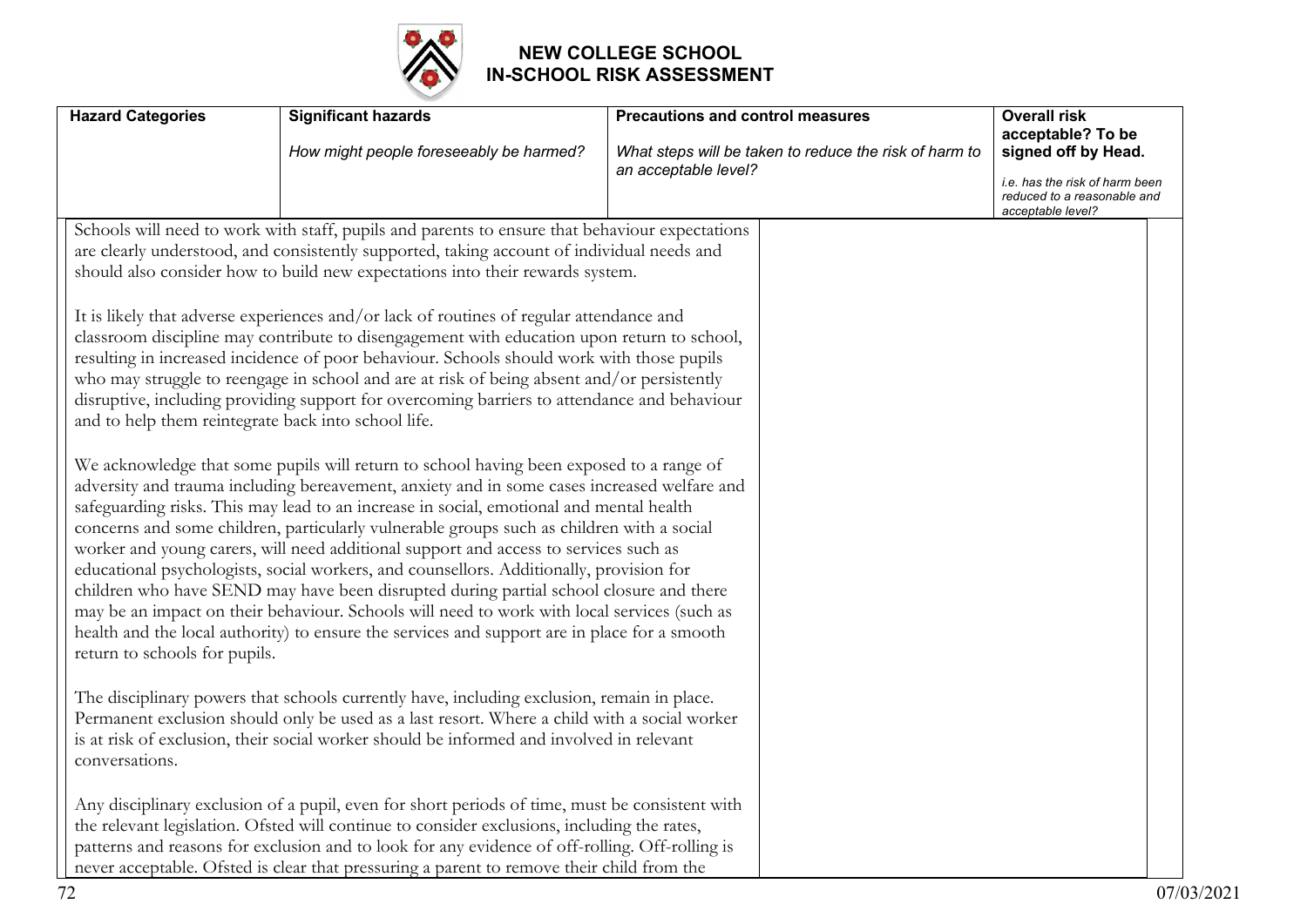

| <b>Hazard Categories</b>        | <b>Significant hazards</b><br>How might people foreseeably be harmed?                                                                                                                                                                                                                                                                                                                                                                                                                          | <b>Precautions and control measures</b><br>What steps will be taken to reduce the risk of harm to<br>an acceptable level?                           | <b>Overall risk</b><br>acceptable? To be<br>signed off by Head.<br>i.e. has the risk of harm been<br>reduced to a reasonable and |
|---------------------------------|------------------------------------------------------------------------------------------------------------------------------------------------------------------------------------------------------------------------------------------------------------------------------------------------------------------------------------------------------------------------------------------------------------------------------------------------------------------------------------------------|-----------------------------------------------------------------------------------------------------------------------------------------------------|----------------------------------------------------------------------------------------------------------------------------------|
| school.                         | school (including to home educate their child) is a form of off-rolling. Elective home<br>education should always be a positive choice taken by parents without pressure from their                                                                                                                                                                                                                                                                                                            |                                                                                                                                                     | acceptable level?                                                                                                                |
| in the event of local outbreaks | If a local area sees a spike in infection rates that is resulting in localised community spread,<br>appropriate authorities will decide which measures to implement to help contain the spread.<br>The Department for Education will be involved in decisions at a local and national level<br>affecting a geographical area, and will support appropriate authorities and individual settings<br>to follow the health advice. We will provide more information on this process in due course. |                                                                                                                                                     |                                                                                                                                  |
| gency plans for outbreaks       | For individuals or groups of self-isolating pupils, remote education plans should be in place.<br>These should meet the same expectations as those for any pupils who cannot yet attend<br>school at all due to coronavirus (COVID-19). See section on remote education support.                                                                                                                                                                                                               | Remote learning provision to be retained and<br>enhanced. See separate guidance issued by<br>HM/DHA/DHP at start of remote learning,<br>Easter 2020 |                                                                                                                                  |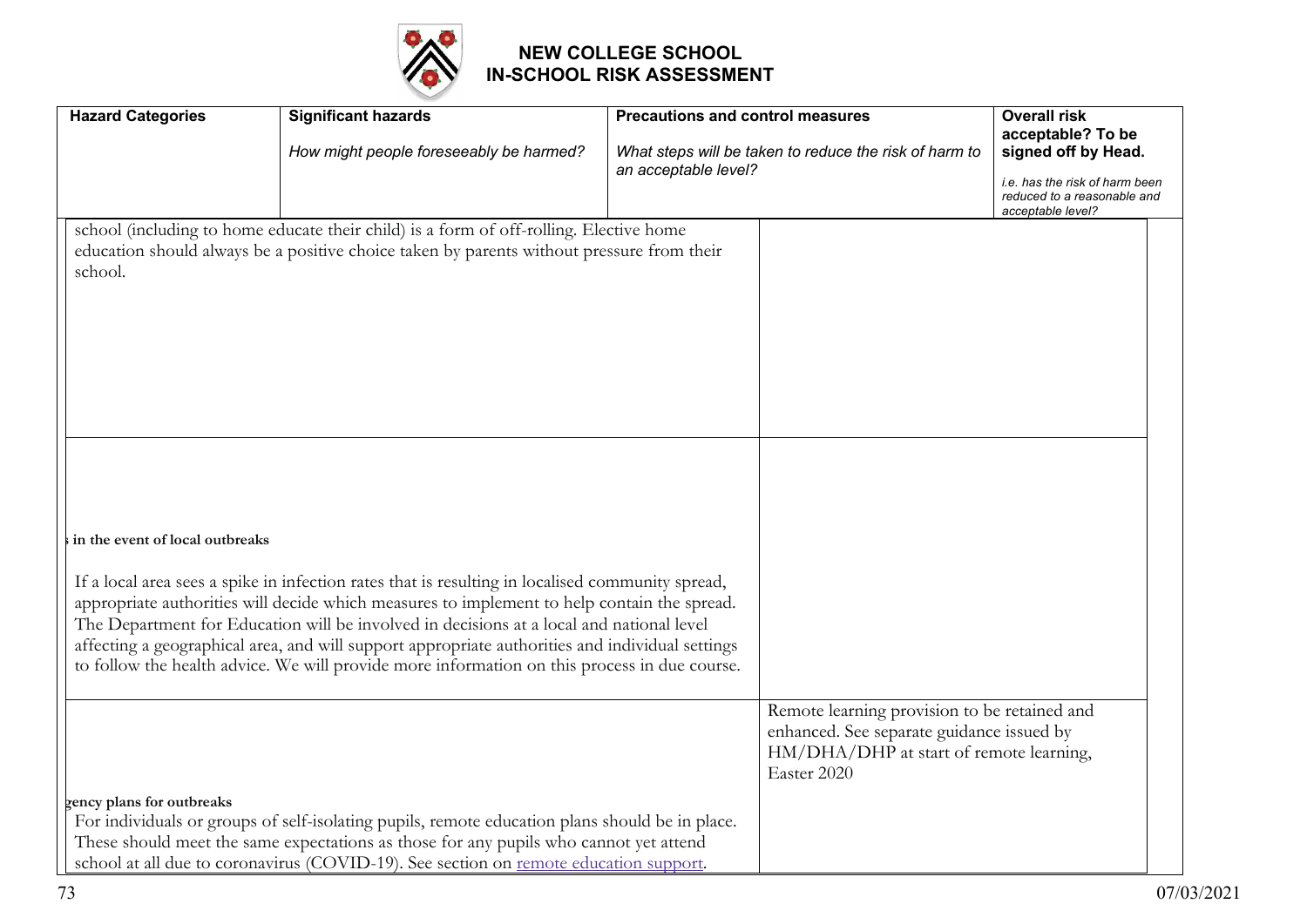

| <b>Hazard Categories</b>                                                                                                                                                                                                                                                                                                                                                                                                                                                                                                                                                                                                                                  | <b>Significant hazards</b><br>How might people foreseeably be harmed?                                                                                                            | <b>Precautions and control measures</b><br>an acceptable level? | What steps will be taken to reduce the risk of harm to | <b>Overall risk</b><br>acceptable? To be<br>signed off by Head.<br>i.e. has the risk of harm been<br>reduced to a reasonable and<br>acceptable level? |
|-----------------------------------------------------------------------------------------------------------------------------------------------------------------------------------------------------------------------------------------------------------------------------------------------------------------------------------------------------------------------------------------------------------------------------------------------------------------------------------------------------------------------------------------------------------------------------------------------------------------------------------------------------------|----------------------------------------------------------------------------------------------------------------------------------------------------------------------------------|-----------------------------------------------------------------|--------------------------------------------------------|-------------------------------------------------------------------------------------------------------------------------------------------------------|
| In the event of a local outbreak, the PHE health protection team or local authority may<br>advise a school or number of schools to close temporarily to help control transmission.<br>Schools will also need a contingency plan for this eventuality. This may involve a return to<br>remaining open only for vulnerable children and the children of critical workers, and<br>providing remote education for all other pupils.                                                                                                                                                                                                                           |                                                                                                                                                                                  |                                                                 |                                                        |                                                                                                                                                       |
|                                                                                                                                                                                                                                                                                                                                                                                                                                                                                                                                                                                                                                                           |                                                                                                                                                                                  |                                                                 | As above                                               |                                                                                                                                                       |
| <b>Remote education support</b>                                                                                                                                                                                                                                                                                                                                                                                                                                                                                                                                                                                                                           |                                                                                                                                                                                  |                                                                 |                                                        |                                                                                                                                                       |
| Where a class, group or small number of pupils need to self-isolate, or there is a local<br>lockdown requiring pupils to remain at home, we expect schools to have the capacity to offer<br>immediate remote education. Schools are expected to consider how to continue to improve<br>the quality of their existing offer and have a strong contingency plan in place for remote<br>education provision by the end of September. This planning will be particularly important to<br>support a scenario in which the logistical challenges of remote provision are greatest, for<br>example where large numbers of pupils are required to remain at home. |                                                                                                                                                                                  |                                                                 |                                                        |                                                                                                                                                       |
|                                                                                                                                                                                                                                                                                                                                                                                                                                                                                                                                                                                                                                                           | In developing these contingency plans, we expect schools to:<br>use a curriculum sequence that allows access to high-quality online and offline                                  |                                                                 |                                                        |                                                                                                                                                       |
|                                                                                                                                                                                                                                                                                                                                                                                                                                                                                                                                                                                                                                                           | resources and teaching videos, and that is linked to the school's curriculum expectations<br>give access to high quality remote education resources                              |                                                                 |                                                        |                                                                                                                                                       |
|                                                                                                                                                                                                                                                                                                                                                                                                                                                                                                                                                                                                                                                           | select the online tools that will be consistently used across the school in order to<br>allow interaction, assessment and feedback, and make sure staff are trained in their use |                                                                 |                                                        |                                                                                                                                                       |
| have suitable online access                                                                                                                                                                                                                                                                                                                                                                                                                                                                                                                                                                                                                               | provide printed resources, such as textbooks and workbooks, for pupils who do not                                                                                                |                                                                 |                                                        |                                                                                                                                                       |
|                                                                                                                                                                                                                                                                                                                                                                                                                                                                                                                                                                                                                                                           | recognise that younger pupils and some pupils with SEND may not be able to access<br>remote education without adult support, and so schools should work with families to         |                                                                 |                                                        |                                                                                                                                                       |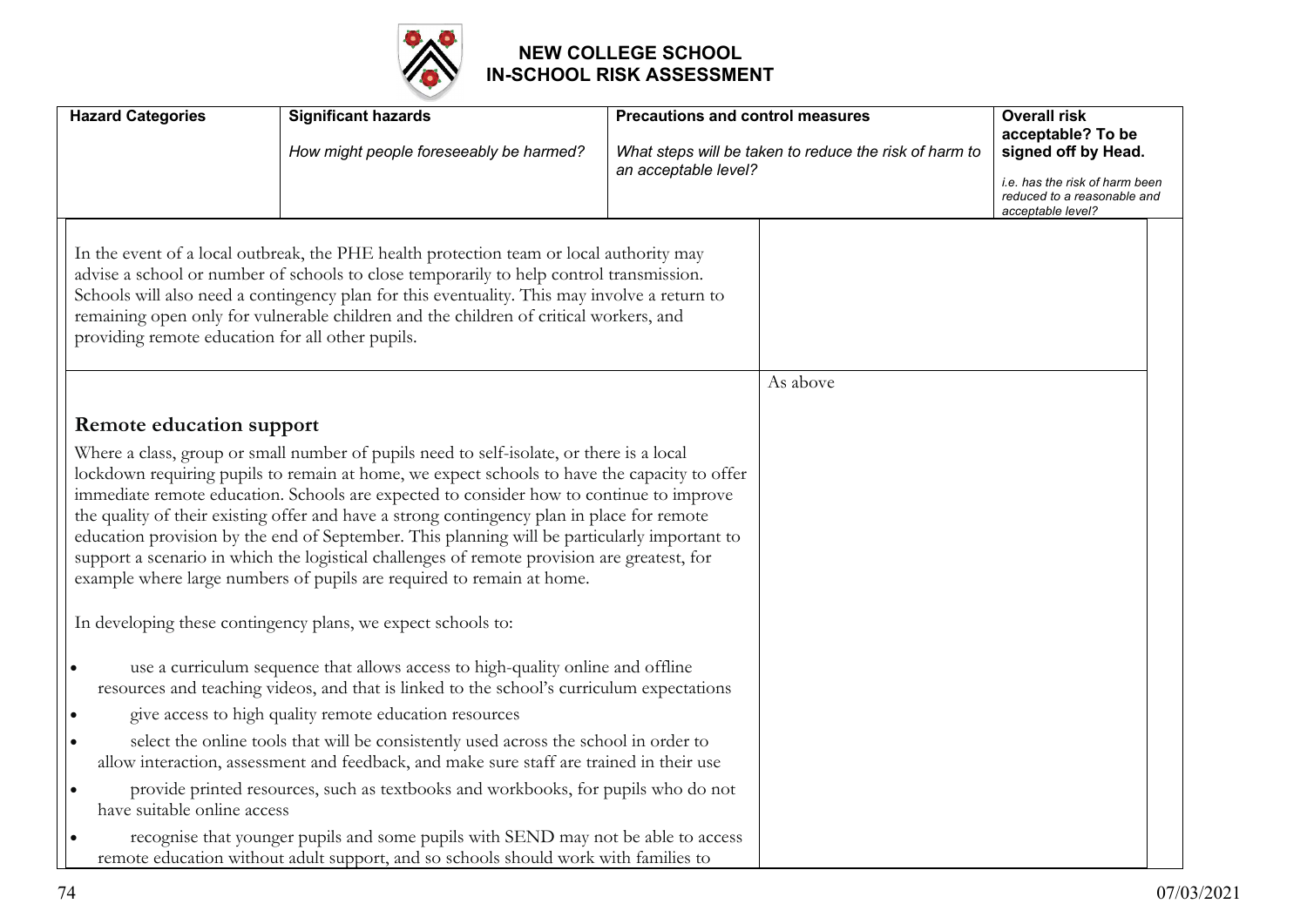

| <b>Hazard Categories</b> |                                                        | <b>Significant hazards</b>                                                                                                                                                                                                                                                            | <b>Precautions and control measures</b> |                                                        | <b>Overall risk</b><br>acceptable? To be                                           |
|--------------------------|--------------------------------------------------------|---------------------------------------------------------------------------------------------------------------------------------------------------------------------------------------------------------------------------------------------------------------------------------------|-----------------------------------------|--------------------------------------------------------|------------------------------------------------------------------------------------|
|                          |                                                        | How might people foreseeably be harmed?                                                                                                                                                                                                                                               |                                         | What steps will be taken to reduce the risk of harm to | signed off by Head.                                                                |
|                          |                                                        |                                                                                                                                                                                                                                                                                       | an acceptable level?                    |                                                        | i.e. has the risk of harm been<br>reduced to a reasonable and<br>acceptable level? |
|                          | deliver a broad and ambitious curriculum.              |                                                                                                                                                                                                                                                                                       |                                         |                                                        |                                                                                    |
|                          | When teaching pupils remotely, we expect schools to:   |                                                                                                                                                                                                                                                                                       |                                         |                                                        |                                                                                    |
|                          | number of different subjects                           | set assignments so that pupils have meaningful and ambitious work each day in a                                                                                                                                                                                                       |                                         |                                                        |                                                                                    |
|                          | practised in each subject                              | teach a planned and well-sequenced curriculum so that knowledge and skills are built<br>incrementally, with a good level of clarity about what is intended to be taught and                                                                                                           |                                         |                                                        |                                                                                    |
|                          |                                                        | provide frequent, clear explanations of new content, delivered by a teacher in the<br>school or through high quality curriculum resources and/or videos                                                                                                                               |                                         |                                                        |                                                                                    |
|                          |                                                        | gauge how well pupils are progressing through the curriculum, using questions and<br>other suitable tasks and set a clear expectation on how regularly teachers will check work                                                                                                       |                                         |                                                        |                                                                                    |
|                          | I۰<br>explanations to ensure pupils' understanding     | enable teachers to adjust the pace or difficulty of what is being taught in response to<br>questions or assessments, including, where necessary, revising material or simplifying                                                                                                     |                                         |                                                        |                                                                                    |
|                          |                                                        | plan a programme that is of equivalent length to the core teaching pupils would<br>receive in school, ideally including daily contact with teachers                                                                                                                                   |                                         |                                                        |                                                                                    |
|                          | on long-term projects or internet research activities. | We expect schools to consider these expectations in relation to the pupils' age, stage of<br>development and/or special educational needs, for example where this would place<br>significant demands on parents' help or support. We expect schools to avoid an over-reliance         |                                         |                                                        |                                                                                    |
|                          |                                                        | The government will also explore making a temporary continuity direction in the autumn<br>term, to give additional clarity to schools, pupils and parents as to what remote education<br>should be provided. DfE will engage with the sector before a final decision is made on this. |                                         |                                                        |                                                                                    |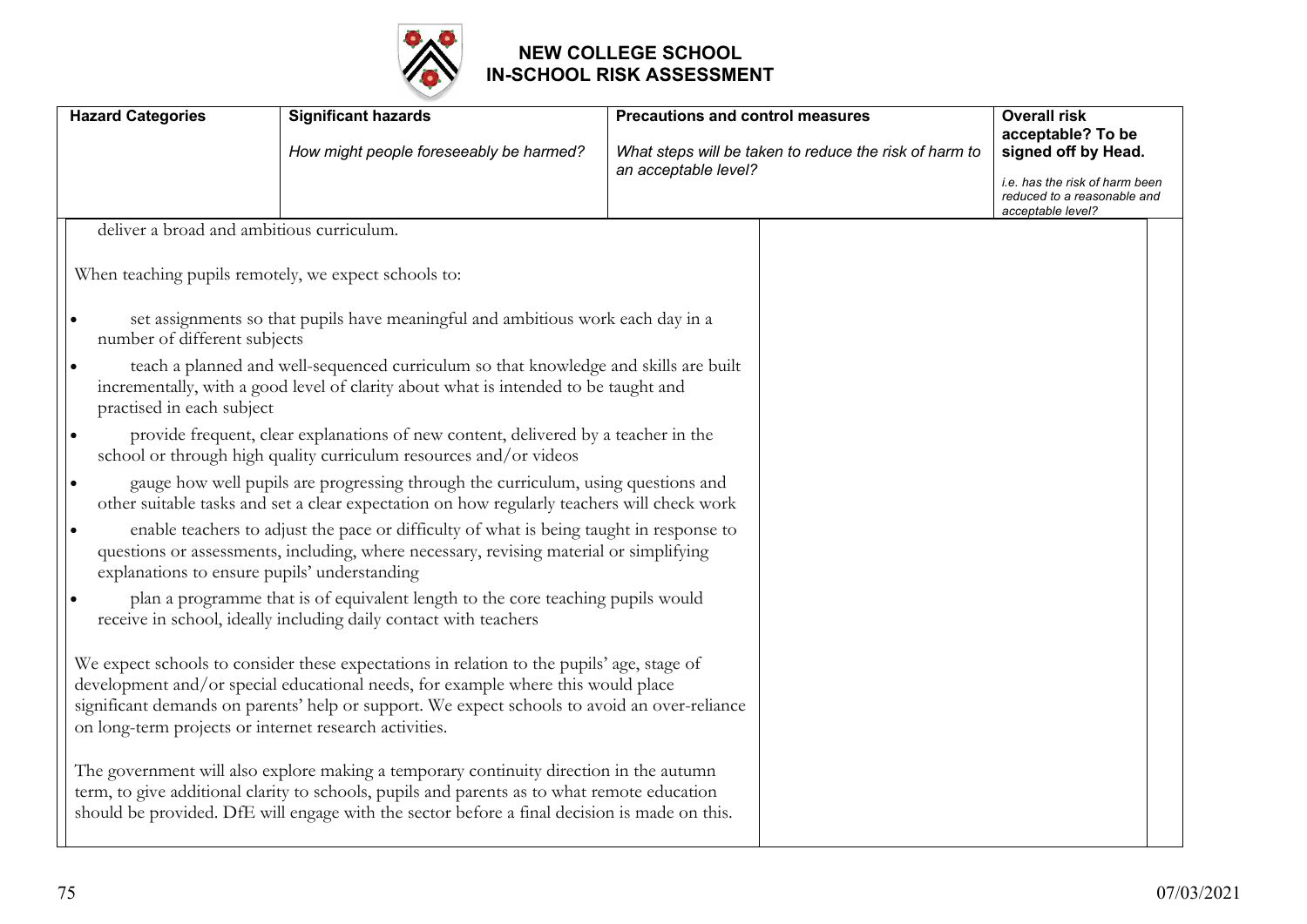

| <b>Hazard Categories</b>                                                                                                                                                                                                                                                                                                                                                                                                                                                                                                                                                                                                                                                                                                                                                                                                                       | <b>Significant hazards</b><br>How might people foreseeably be harmed?                             | <b>Precautions and control measures</b><br>What steps will be taken to reduce the risk of harm to<br>an acceptable level? | <b>Overall risk</b><br>acceptable? To be<br>signed off by Head.<br>i.e. has the risk of harm been<br>reduced to a reasonable and<br>acceptable level? |
|------------------------------------------------------------------------------------------------------------------------------------------------------------------------------------------------------------------------------------------------------------------------------------------------------------------------------------------------------------------------------------------------------------------------------------------------------------------------------------------------------------------------------------------------------------------------------------------------------------------------------------------------------------------------------------------------------------------------------------------------------------------------------------------------------------------------------------------------|---------------------------------------------------------------------------------------------------|---------------------------------------------------------------------------------------------------------------------------|-------------------------------------------------------------------------------------------------------------------------------------------------------|
|                                                                                                                                                                                                                                                                                                                                                                                                                                                                                                                                                                                                                                                                                                                                                                                                                                                |                                                                                                   |                                                                                                                           |                                                                                                                                                       |
|                                                                                                                                                                                                                                                                                                                                                                                                                                                                                                                                                                                                                                                                                                                                                                                                                                                |                                                                                                   | COVID-19: Temporary Changes to Teaching Practices and Policies in the NCS                                                 |                                                                                                                                                       |
|                                                                                                                                                                                                                                                                                                                                                                                                                                                                                                                                                                                                                                                                                                                                                                                                                                                |                                                                                                   | Music Department                                                                                                          |                                                                                                                                                       |
| Schools should note that there may be an additional risk of infection in environments where you or others are singing, chanting, playing wind or brass<br>instruments or shouting. This applies even if individuals are at a distance. Schools should consider how to reduce the risk, particularly when pupils are playing<br>instruments or singing in small groups such as in music lessons by, for example, physical distancing and playing outside wherever possible, limiting group sizes<br>to no more than 15, positioning pupils back-to-back or side-to-side, avoiding sharing of instruments, and ensuring good ventilation. Singing, wind and brass<br>playing should not take place in larger groups such as school choirs and ensembles, or school assemblies. Further, more detailed DfE guidance will be<br>published shortly. |                                                                                                   |                                                                                                                           |                                                                                                                                                       |
|                                                                                                                                                                                                                                                                                                                                                                                                                                                                                                                                                                                                                                                                                                                                                                                                                                                |                                                                                                   | - Department for Education, Guidance for full opening: schools <sup>1</sup>                                               | (updated 27 July 2020)                                                                                                                                |
| Introduction                                                                                                                                                                                                                                                                                                                                                                                                                                                                                                                                                                                                                                                                                                                                                                                                                                   |                                                                                                   |                                                                                                                           |                                                                                                                                                       |
|                                                                                                                                                                                                                                                                                                                                                                                                                                                                                                                                                                                                                                                                                                                                                                                                                                                | The following policies, effective from 1 September 2020 until further notice, are based on:       |                                                                                                                           |                                                                                                                                                       |
| $\bullet$                                                                                                                                                                                                                                                                                                                                                                                                                                                                                                                                                                                                                                                                                                                                                                                                                                      | the most recent guidance published by the government Department for Education $(DfE)_i^2$         |                                                                                                                           |                                                                                                                                                       |
| $\bullet$                                                                                                                                                                                                                                                                                                                                                                                                                                                                                                                                                                                                                                                                                                                                                                                                                                      | the evidence and recommendations published by the UK Association for Music Education, Music Mark: |                                                                                                                           |                                                                                                                                                       |

<sup>1</sup> https://www.gov.uk/government/publications/actions-for-schools-during-the-coronavirus-outbreak/guidance-for-full-opening-schools (updated 27 July 2020; accessed 31 July 2020)

<sup>&</sup>lt;sup>2</sup> All relevant documents can be located and downloaded from the DfE website: https://www.gov.uk/government/collections/guidance-for-schools-coronavirus-covid-19 (accessed 31 July 2020)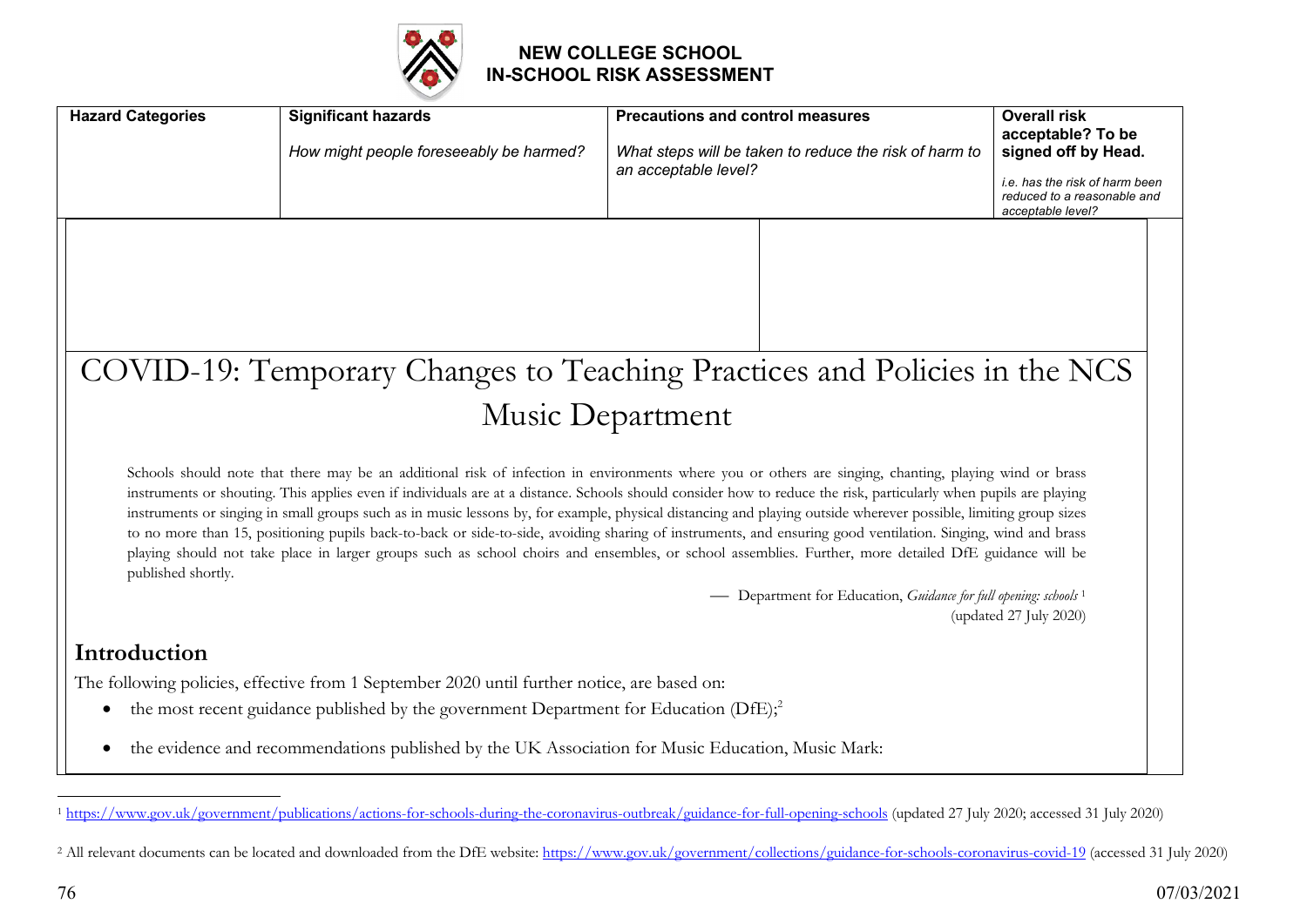

| <b>Hazard Categories</b> | <b>Significant hazards</b>                                                           | <b>Precautions and control measures</b>                                        | Overall risk                                                                                                                   |  |
|--------------------------|--------------------------------------------------------------------------------------|--------------------------------------------------------------------------------|--------------------------------------------------------------------------------------------------------------------------------|--|
|                          | How might people foreseeably be harmed?                                              | What steps will be taken to reduce the risk of harm to<br>an acceptable level? | acceptable? To be<br>signed off by Head.<br>i.e. has the risk of harm been<br>reduced to a reasonable and<br>acceptable level? |  |
|                          | - 'Music Unlocked: Guidance for Providers – minor update' (6 July 2020) <sup>3</sup> |                                                                                |                                                                                                                                |  |

- 'Music Unlocked: Guidance for School Leaders on Musical Learning and COVID-19 minor update' (6 July 2020)4
- and the literature review published by the Incorporated Society of Musicians (ISM):
	- 'ISM Global Literature Review: Music Performance, Education and COVID-19'5

All information, evidence, and recommendations were current and up-to-date at the time of writing (30 July 2020). Further emendations may be made to this document and will circulated to all colleagues as necessary. This policy will be due for review one month after publication. This document should be read in conjunction with the New College School (NCS) whole-school policies and the relevant guidance from the DfE. All NCS School Policies (Safeguarding, Health and Safety, GDPR, IT Acceptable Use, etc.) remain in force unless specifically stated otherwise.

# **Instrumental ensembles**

- The DfE has stipulated that music ensembles must not be larger than 15 pupils. However, social distancing will dictate the size of ensembles according to the space available, and most will likely comprise only four or five pupils.
- The pupils involved in an ensemble must all be from the same bubble (year group).
- Small string ensembles will be able to meet, with normal social distancing precautions.
- Small woodwind ensembles will be able to take place, with normal social distancing of 2m. Wherever possible, flutes should be distanced more than 2m from other players.

 $\overline{a}$ <sup>3</sup> https://www.musicmark.org.uk/wp-content/uploads/Guidance-for-Providers.pdf (accessed 30 July 2020)

<sup>4</sup> https://www.musicmark.org.uk/wp-content/uploads/Guidance-for-Schools.pdf (accessed 30 July 2020)

<sup>&</sup>lt;sup>5</sup> https://www.ism.org/images/files/ISM-Literature-Review\_July-2020\_FINAL.pdf (accessed 30 July 2020)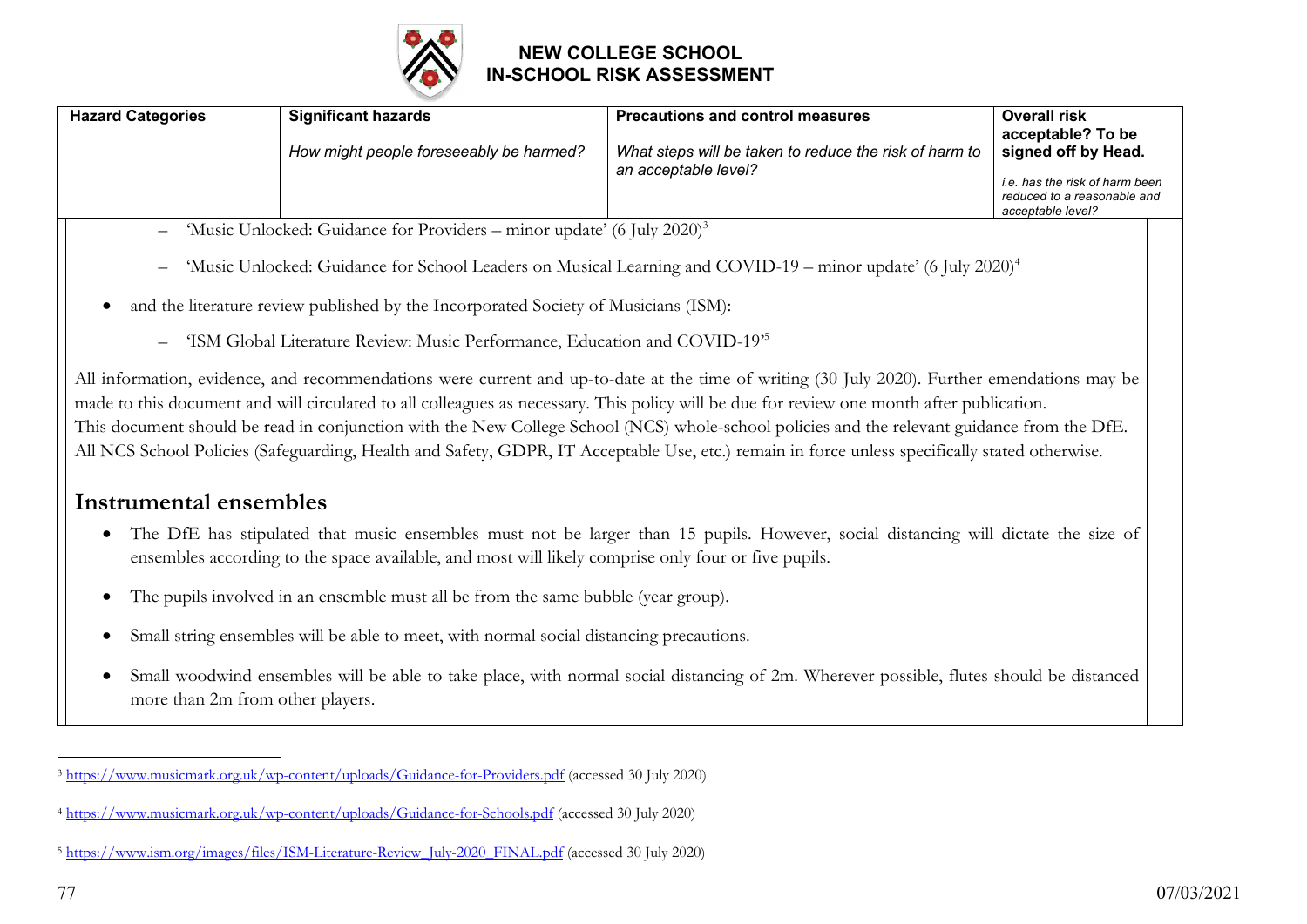

| <b>Hazard Categories</b> | <b>Significant hazards</b><br>How might people foreseeably be harmed? | <b>Precautions and control measures</b><br>What steps will be taken to reduce the risk of harm to<br>an acceptable level? | <b>Overall risk</b><br>acceptable? To be<br>signed off by Head.<br>i.e. has the risk of harm been<br>reduced to a reasonable and<br>acceptable level? |
|--------------------------|-----------------------------------------------------------------------|---------------------------------------------------------------------------------------------------------------------------|-------------------------------------------------------------------------------------------------------------------------------------------------------|
|                          |                                                                       |                                                                                                                           |                                                                                                                                                       |

- Pupils playing brass instruments or saxophones should be distanced more than 2m from other players.
- In all ensembles, all pupils must be given their own music stand and their own named copy of the music. Photocopies of most music can be made under the Schools' Printed Music Licence.
- Conductors should stand 3-5m beyond the front row of wind or brass and may wish to consider a plexiglass screen or similar. For strings and orchestras, 2m will suffice.

# **Singing in School**

- There will be no whole-school singing, including hymn-singing, until further notice. (While the most recent evidence suggests that there is minimal air movement much over 0.5m from a singer, the DfE's guidance for schools prohibits the mixing of bubbles.)
- The Pre-Prep (Reception to Year 2), Junior (Years 3 to 5), and Senior (Years 6 to 8/8S), and Chamber (Years 3 to 8/8S) Choirs are suspended until further notice, in line with the government's guidance on mixing bubbles.
- Singing within bubbles (e.g. in a class's routine music lesson) will be permitted, if the following conditions are met:
	- o The number of children present cannot exceed 15.
	- o The recommended social distancing must always be maintained. When inside, the pupils should all face the same direction and be at least one metre apart; there should be around 3-5m between the front row of pupils and the teacher(s) leading the session.
	- o The singing must take place in a suitable venue, such as the school hall, the sports hall, or outside. If the school hall or gym are used for singing, sessions should ideally be limited to 30-45 minutes, and the room should be well ventilated before and after use.
	- o Classrooms, including the Music classroom, are not currently deemed suitable for group singing.
	- o It will not be necessary to wear face masks for singing: all fabric masks leak air and bioaerosols around the sides and bottom.
	- o While singing releases potentially hazardous bioaerosols in proportion to volume, the current research suggests there is minimal air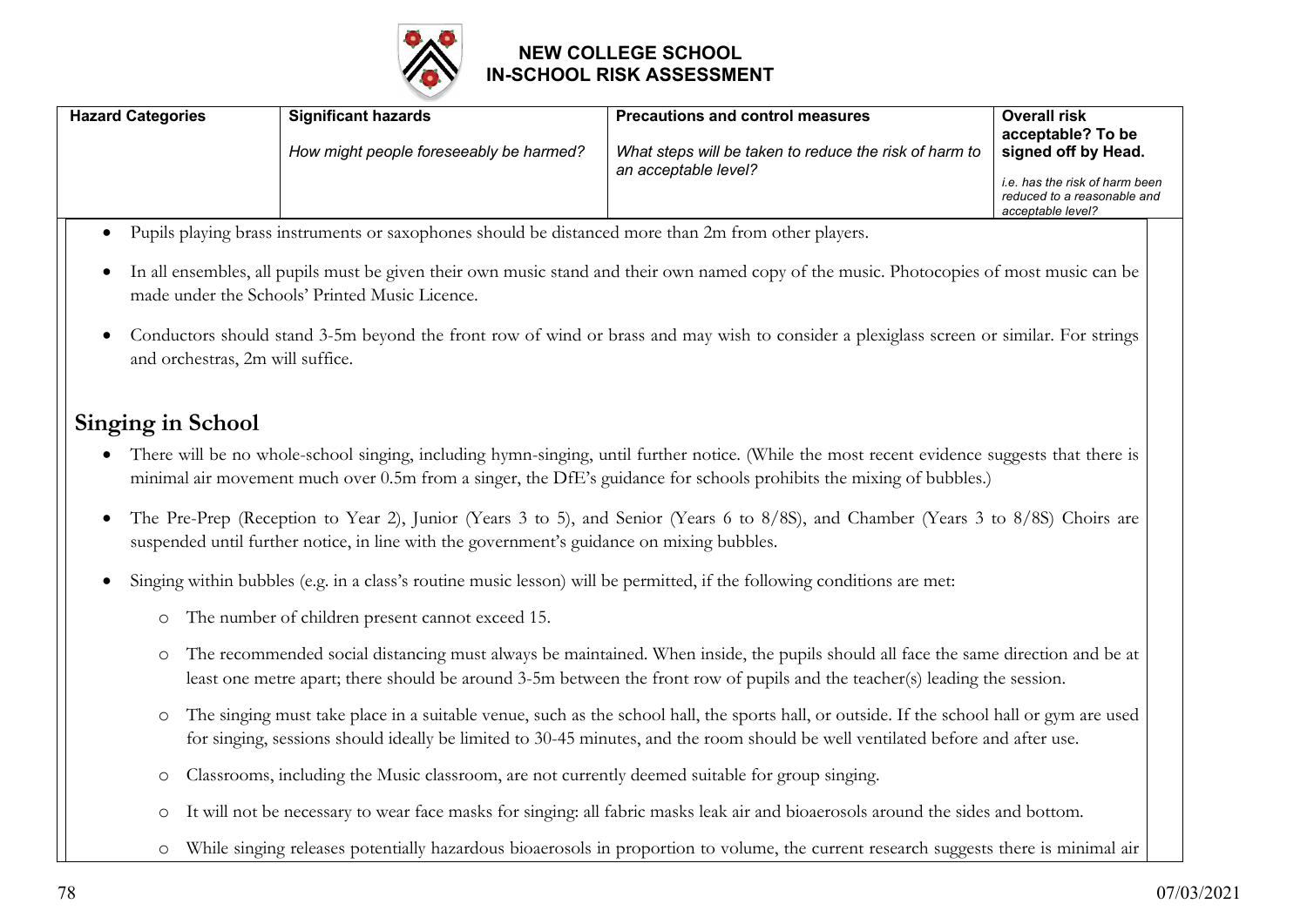

| <b>Hazard Categories</b>                   | <b>Significant hazards</b>                                                                         | <b>Precautions and control measures</b>                                                                                                                                                                                                                                                                | <b>Overall risk</b><br>acceptable? To be                                           |
|--------------------------------------------|----------------------------------------------------------------------------------------------------|--------------------------------------------------------------------------------------------------------------------------------------------------------------------------------------------------------------------------------------------------------------------------------------------------------|------------------------------------------------------------------------------------|
|                                            | How might people foreseeably be harmed?                                                            | What steps will be taken to reduce the risk of harm to                                                                                                                                                                                                                                                 | signed off by Head.                                                                |
|                                            |                                                                                                    | an acceptable level?                                                                                                                                                                                                                                                                                   | i.e. has the risk of harm been<br>reduced to a reasonable and<br>acceptable level? |
|                                            |                                                                                                    | movement much over 0.5m from a university-level or professional singer. Accordingly, in our context of working with children                                                                                                                                                                           |                                                                                    |
|                                            | between the ages of 4 and 12, it will not be necessary to limit the dynamics of singing.           |                                                                                                                                                                                                                                                                                                        |                                                                                    |
| $\circ$                                    |                                                                                                    | Ideally, words or music notation should be projected onto a screen. If this cannot be achieved, then each singer should have their<br>own music and should ideally keep their own copies between lessons (or dispose of them safely at the end of the lesson).                                         |                                                                                    |
|                                            | <b>Brass and Woodwind Instruments</b>                                                              |                                                                                                                                                                                                                                                                                                        |                                                                                    |
| $\bullet$                                  |                                                                                                    | Players should be discouraged from lifting their bells high, as contaminated water in the instrument can run back into the player's mouth.                                                                                                                                                             |                                                                                    |
|                                            |                                                                                                    | Water keys should not be vented directly onto the floor. Paper towels will be provided to soak up liquid residue. It is VMTs' responsibility<br>to ensure these are put down at the start of the lesson, and to remind pupils to dispose of the used towels at the end of the lesson.                  |                                                                                    |
| $\bullet$                                  | parents, and washed and replaced regularly.                                                        | Players of brass instruments and saxophones should cover the bells of their instruments with an adult sock, which should be provided by                                                                                                                                                                |                                                                                    |
| must nevertheless be strictly adhered to.) |                                                                                                    | (The evidence on which this policy is based came out of experiments with university-level and professional musicians. While it is acknowledged<br>that school-age players will not have the lung capacity or strength in their diaphragms to project air as far as adult players, the above guidelines |                                                                                    |
|                                            | One-to-one instrumental/vocal tuition                                                              |                                                                                                                                                                                                                                                                                                        |                                                                                    |
| Policies affecting all music teachers:     |                                                                                                    |                                                                                                                                                                                                                                                                                                        |                                                                                    |
| $\bullet$                                  | provided the following guidelines are strictly adhered to.                                         | From 1 September 2020, it should be possible for all VMT colleagues to resume one-to-one instrumental/vocal teaching on the school site,                                                                                                                                                               |                                                                                    |
| $\bullet$                                  | example). Such cases should be discussed with the Director of Music and reviewed every seven days. | In some cases, it may be necessary for VMTs to continue remote, online teaching (if a colleague is required to self-isolate or shield, for                                                                                                                                                             |                                                                                    |

• Pupils and VMTs are welcome to bring and wear their own face masks if they wish, but these are not obligatory.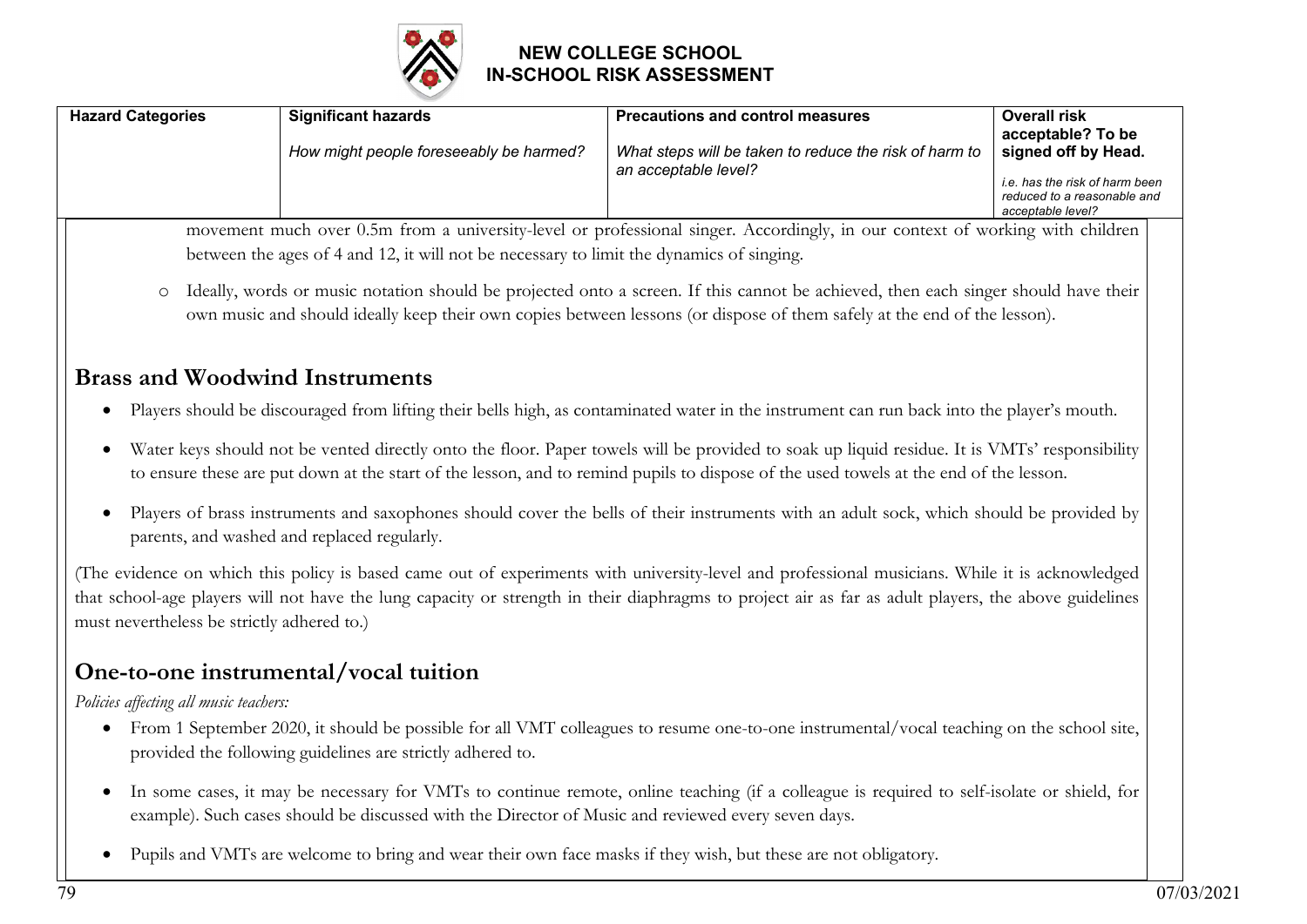

| <b>Hazard Categories</b> | <b>Significant hazards</b><br>How might people foreseeably be harmed? | <b>Precautions and control measures</b><br>What steps will be taken to reduce the risk of harm to<br>an acceptable level? | <b>Overall risk</b><br>acceptable? To be<br>signed off by Head.<br>i.e. has the risk of harm been<br>reduced to a reasonable and |
|--------------------------|-----------------------------------------------------------------------|---------------------------------------------------------------------------------------------------------------------------|----------------------------------------------------------------------------------------------------------------------------------|
|                          |                                                                       |                                                                                                                           | acceptable level?                                                                                                                |

- No group lessons should be offered unless social distancing can be guaranteed. As is usual, any requests to hold group lessons should be discussed with the Director of Music in the first instance.
- In the event of a change in circumstances (e.g. if a pupil or bubble is forced to self-isolate, or if the school site is closed), VMT colleagues are asked to make every effort, with all necessary and reasonable adjustments, to ensure instrumental/vocal lessons continue online, following the school's Remote Learning policies. Any changes in circumstances will be communicated to colleagues by the Director of Music as soon as possible.

#### *Teaching rooms*

- All music rooms to be well ventilated throughout the school day. When not teaching (e.g. during breaks), staff should exit their teaching room, leaving the windows and doors open for ventilation. Breaks should be spent away from teaching rooms.
- The minimum recommended social distancing must always be observed. A piece of tape measuring 1m and 2m will be stuck onto the carpet of each practice room to mark the recommended distance.
- Each Music Room will be equipped with anti-bacterial handwash, anti-bacterial wipes, and paper towels. These should be used at regular intervals.
- The furniture in some teaching rooms will be rearranged to better enable social distancing. Under no circumstances should colleagues move pianos or other furniture on their own initiative. If colleagues or pupils experience any problems with the layout of Music Rooms or classrooms, they should contact the Director of Music in the first instance.
- All Music Rooms will be thoroughly cleaned by the housekeeping staff at the end of each day. If colleagues or pupils experience any problems in this regard, they should contact the Director of Music in the first instance.

*Policies affecting piano and organ teachers:*

- For obvious reasons, pupils singing or playing brass or woodwind instruments will not be able to wear face masks. Teachers of those instruments may wish to wear a face mask, removing it when they wish to demonstrate on their own instrument.
- To facilitate quality teaching while also enabling recommended social distancing, the upright piano currently in Music Room 4 will be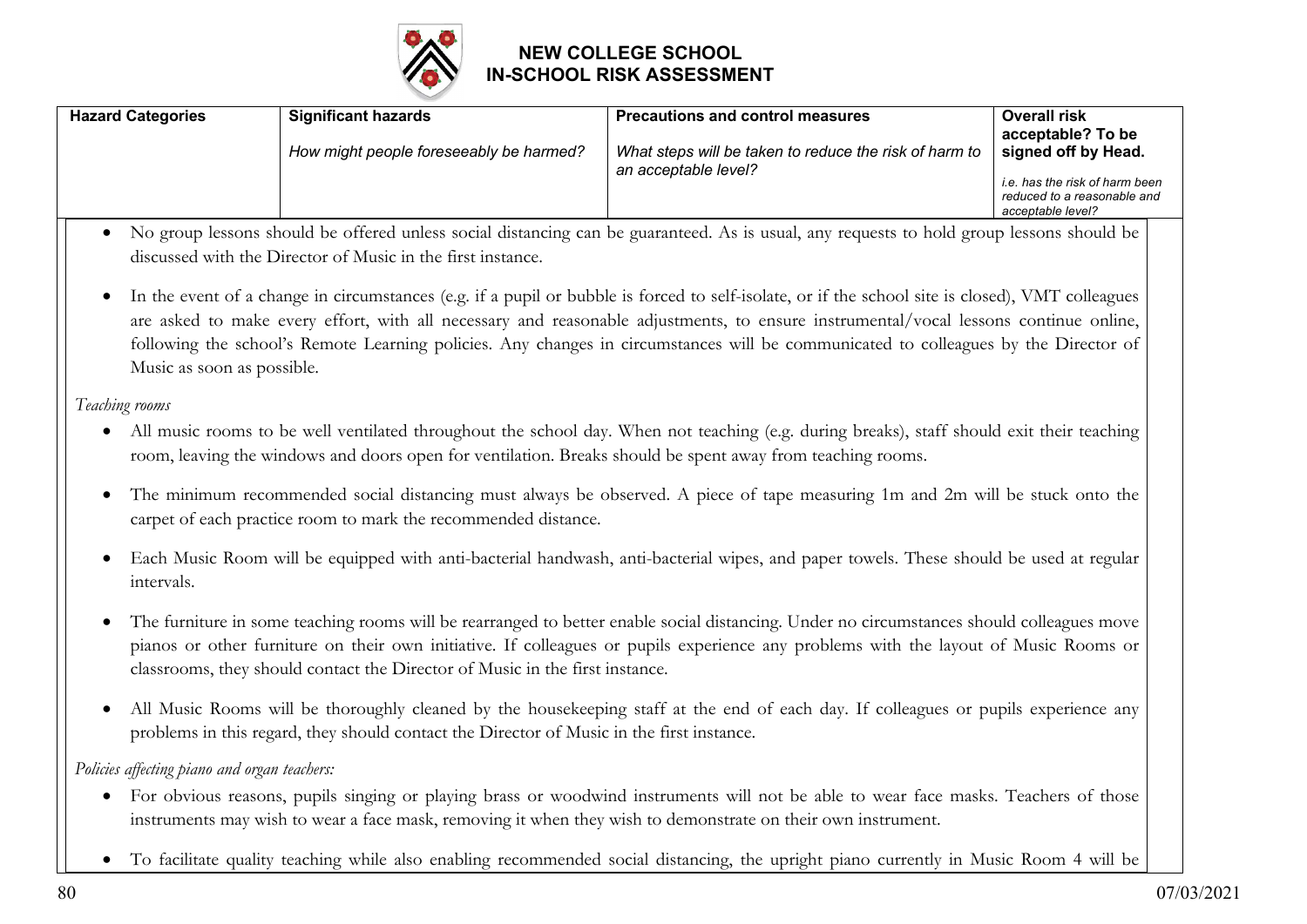

| <b>Hazard Categories</b>                        | <b>Significant hazards</b>                                                                          | <b>Precautions and control measures</b>                                                                                                                                                                                                                   | Overall risk<br>acceptable? To be                                                         |
|-------------------------------------------------|-----------------------------------------------------------------------------------------------------|-----------------------------------------------------------------------------------------------------------------------------------------------------------------------------------------------------------------------------------------------------------|-------------------------------------------------------------------------------------------|
|                                                 | How might people foreseeably be harmed?                                                             | What steps will be taken to reduce the risk of harm to<br>an acceptable level?                                                                                                                                                                            | signed off by Head.                                                                       |
|                                                 |                                                                                                     |                                                                                                                                                                                                                                                           | <i>i.e.</i> has the risk of harm been<br>reduced to a reasonable and<br>acceptable level? |
|                                                 |                                                                                                     | rehoused in Music Room 5. Both instruments should be used in lessons: one by the teacher and the other by the pupil. The same principle                                                                                                                   |                                                                                           |
|                                                 | applies to Music Room 6, which already houses two pianos.                                           |                                                                                                                                                                                                                                                           |                                                                                           |
| $\bullet$                                       | keys before and after each change of player is strongly recommended.                                | In a room with only one piano, the student will need to move at least 1m away from the piano for the teacher to demonstrate. Cleaning                                                                                                                     |                                                                                           |
| each change of player.                          |                                                                                                     | Organ lessons will continue to take place in the school hall. As only one instrument is available, the keys should be cleaned before and after                                                                                                            |                                                                                           |
| Policies affecting brass and woodwind teachers: |                                                                                                     |                                                                                                                                                                                                                                                           |                                                                                           |
| $\bullet$                                       |                                                                                                     | Woodwind and brass teachers must insist on proper cleaning and drying of instruments at the end of lessons, but should not allow students                                                                                                                 |                                                                                           |
|                                                 |                                                                                                     | to blow or tip water out of instruments in the teaching room. Paper towels will be provided for venting of water keys; players should<br>remove and dispose of their own at the end of the lesson. (See section above: 'Brass and Woodwind Instruments'.) |                                                                                           |
| $\bullet$                                       | Nobody should ever play anyone else's mouth-blown instrument, not even with a change of mouthpiece. |                                                                                                                                                                                                                                                           |                                                                                           |

# **Advice for cleaning instruments**

COVID-19 virus particles are believed to survive for two to five days on hard surfaces. Disinfectant wipes and/or sprays are effective but bear in mind that most instruments contain multiple materials. Some disinfectant products will damage the pads of woodwind instruments and varnished or polished finishes.

Hot, soapy water is just as effective as disinfectant wipes. Instruments or parts of instruments made entirely from plastic may be submersed. The same applies to brass instruments but take the valves out first and set them aside. Plastic recorders can even be dishwashed in the top rack.

Do not immerse or soak woodwind instruments with cork joints or with keywork as it may damage pads: this includes flute headjoints, as it will damage the headcork.

After playing, woodwind instruments should at minimum be dried in and out with swabs or pull-throughs to limit microbial growth. Fully drying even small brass instruments is not practical but it is extremely important to clean the mouthpiece using an appropriately sized mouthpiece brush, to ensure that all dirt and debris are removed.

Plastic piano and electronic keyboards can be sanitised with disinfectant wipes (unplug electronic equipment first). Do not spray them as residues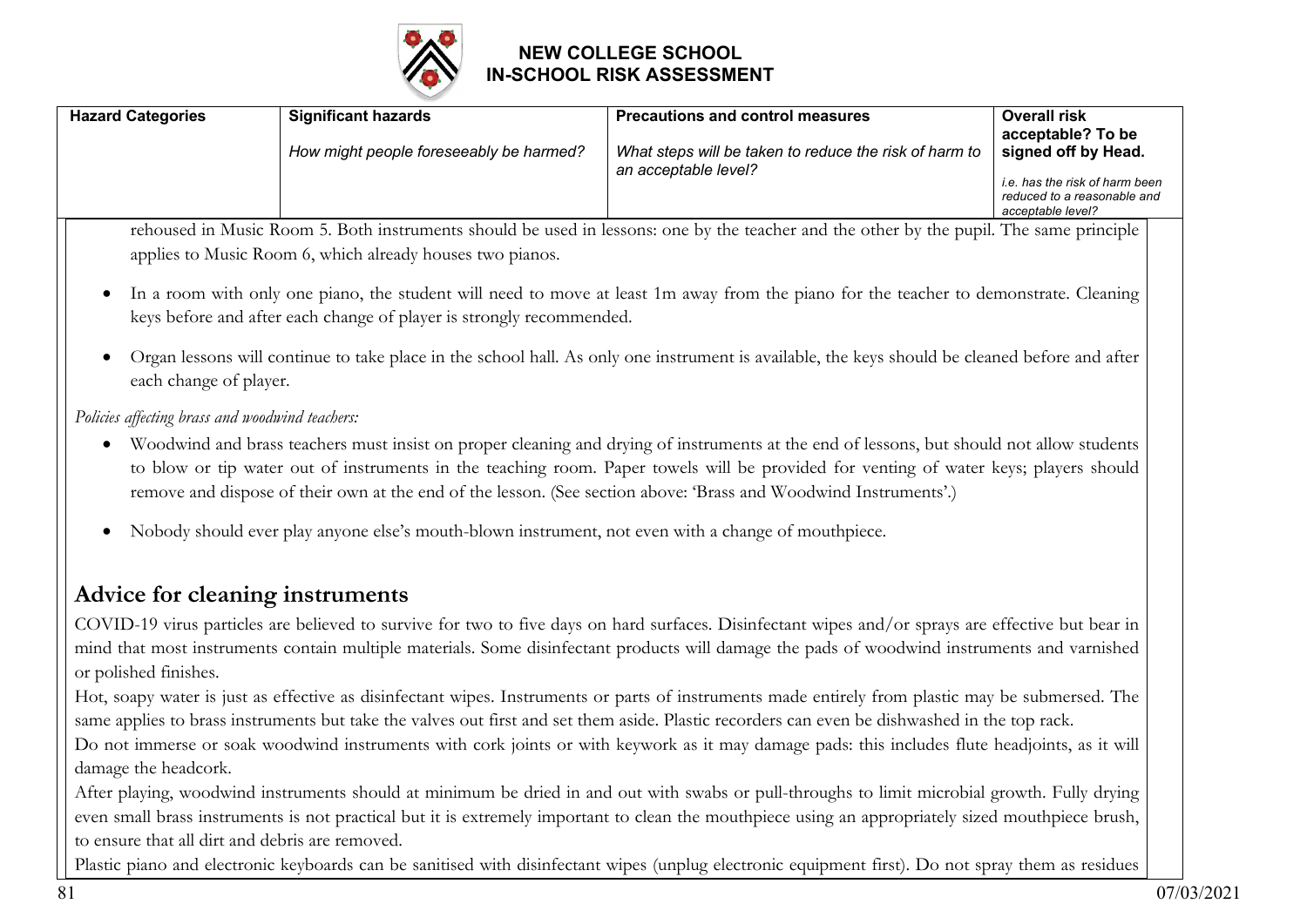

| <b>Hazard Categories</b> | <b>Significant hazards</b><br>How might people foreseeably be harmed? | <b>Precautions and control measures</b><br>What steps will be taken to reduce the risk of harm to<br>an acceptable level? | <b>Overall risk</b><br>acceptable? To be<br>signed off by Head.<br>i.e. has the risk of harm been<br>reduced to a reasonable and |
|--------------------------|-----------------------------------------------------------------------|---------------------------------------------------------------------------------------------------------------------------|----------------------------------------------------------------------------------------------------------------------------------|
|                          |                                                                       |                                                                                                                           | acceptable level?                                                                                                                |

may harm key mechanisms. It is a good idea to dry keys off afterwards. Ivory keys will be damaged by most disinfectant products. Clean them with a cloth dipped in soapy water and wrung out; leave the residue on for thirty seconds and wipe with a dry cloth. Handles and straps of percussion instruments and beaters should be wiped similarly.

For wooden instruments, follow manufacturers' instructions or test your cleaning product on an inconspicuous surface. You may want to wipe the chinrests of violins or violas but it probably is not necessary (pure sweat is not thought to carry viruses). The neck and fingerboard and the lower end of the bow of all bowed strings may also be wiped.

# **Curriculum music/Theory lessons**

Class projects using keyboard or percussion instruments will be able to take place as normal, provided that:

- pupils wash their hands thoroughly both before and after the lesson; and
- that the relevant equipment is cleaned thoroughly after use.

Pupils should not share or exchange instruments during a single lesson/rehearsal.

In the case of communal instruments (e.g. pianos, classroom keyboards, and percussion instruments), meticulous cleaning is called for. It is the responsibility of the classroom teacher to clean the instruments, or to arrange the cleaning with the housekeeping staff.

While some classroom music-making will be possible, strictly following the guidelines outlined above, for the duration of Michaelmas term 2020 it is recommended that the majority of music classes are reoriented towards music theory, history, and appreciation, or towards creative/practical tasks that can be easily executed within the guidelines. Here are a list of possible resources to help re-plan lessons: https://www.musicmark.org.uk/resources/home-learning-resources/

Any large-scale alterations to the schemes of work, including the choice of topics covered, should first be discussed with the Director of Music.

# **Appendix: Code of practice for VMTs**

1. Do not attend school if you suspect that you (or anyone you live with) may be coming down with Coronavirus symptoms: follow the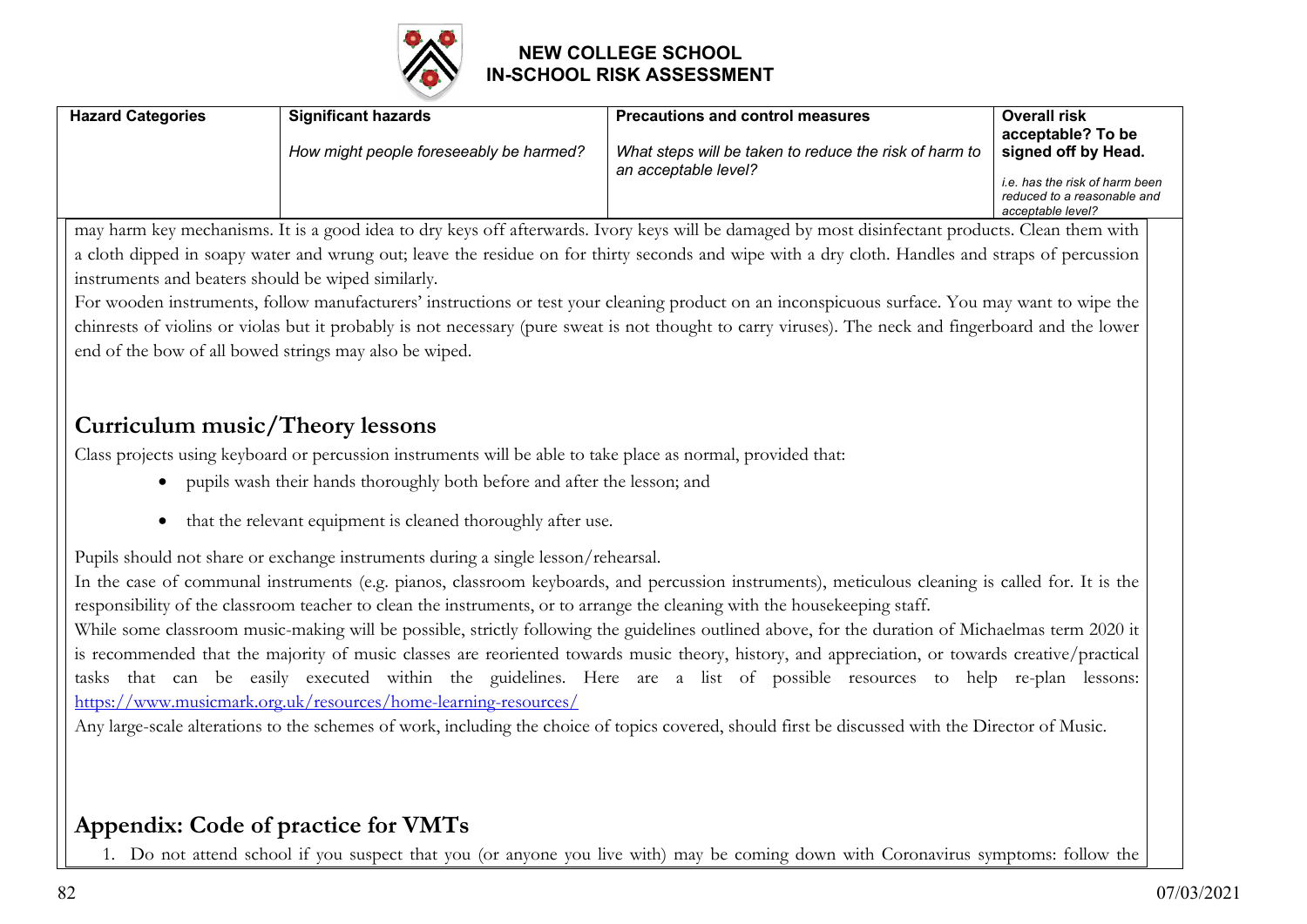

|    | <b>Hazard Categories</b>                | <b>Significant hazards</b>                                                                                             | <b>Precautions and control measures</b>                                                                                                                                                                                                                                  | <b>Overall risk</b>                                                                |
|----|-----------------------------------------|------------------------------------------------------------------------------------------------------------------------|--------------------------------------------------------------------------------------------------------------------------------------------------------------------------------------------------------------------------------------------------------------------------|------------------------------------------------------------------------------------|
|    |                                         | How might people foreseeably be harmed?                                                                                | What steps will be taken to reduce the risk of harm to                                                                                                                                                                                                                   | acceptable? To be<br>signed off by Head.                                           |
|    |                                         |                                                                                                                        | an acceptable level?                                                                                                                                                                                                                                                     | i.e. has the risk of harm been<br>reduced to a reasonable and<br>acceptable level? |
|    | current self-isolation procedures.      |                                                                                                                        |                                                                                                                                                                                                                                                                          |                                                                                    |
|    | you a journey and unnecessary risk.     |                                                                                                                        | 2. Keep an eye on the school's website, news links, diary and newsletters to anticipate disruptions to your teaching programme. It may save                                                                                                                              |                                                                                    |
| 3. |                                         |                                                                                                                        | Sign in at the school reception on arrival and immediately wash your hands thoroughly before going to the teaching room.                                                                                                                                                 |                                                                                    |
| 4. |                                         | on both sides and take the opportunity to learn from them.                                                             | Remember that this way of working is as new to school staff and pupils as it is to you. Accept that there will be slips and honest mistakes                                                                                                                              |                                                                                    |
| 5. | control measures specified.             |                                                                                                                        | Ask for the school's risk assessments for COVID-19 and for music teaching; ask about anything you do not understand and abide by the                                                                                                                                     |                                                                                    |
| 6. |                                         |                                                                                                                        | Find out what the school's infection control procedures are; follow them and make use of anything the school provides for your safety.                                                                                                                                   |                                                                                    |
| 7. |                                         | Find out, before you need to know, what to do if you or pupils fall ill.                                               |                                                                                                                                                                                                                                                                          |                                                                                    |
|    |                                         |                                                                                                                        | 8. If you think that a child may be showing symptoms of Coronavirus, stop the lesson and report your concerns to the school immediately.                                                                                                                                 |                                                                                    |
| 9. |                                         | Observe current social distancing guidelines at all times.                                                             |                                                                                                                                                                                                                                                                          |                                                                                    |
|    |                                         |                                                                                                                        | 10. If you can control layout and ventilation in the teaching room, set it up to direct airflow away from both you and the pupil(s) but not at the<br>expense of normal safeguarding or health and safety considerations: e.g. do not move heavy furniture or equipment. |                                                                                    |
|    | to demonstrate).                        |                                                                                                                        | 11. You may consider wearing a face mask while you are teaching (of course singing, woodwind and brass teachers will need to remove theirs                                                                                                                               |                                                                                    |
|    | touch a mouthpiece, e.g. to set a reed. |                                                                                                                        | 12. Avoid touching pupils' instruments, particularly mouthpieces. Carry disposable gloves and hand sanitiser in case you absolutely have to                                                                                                                              |                                                                                    |
|    |                                         | 13. Never play on a pupil's mouthpiece or allow them to play on yours.                                                 |                                                                                                                                                                                                                                                                          |                                                                                    |
|    |                                         | 14. Stick to the agreed timetable as closely as you reasonably can but understand if it has to change at short notice. |                                                                                                                                                                                                                                                                          |                                                                                    |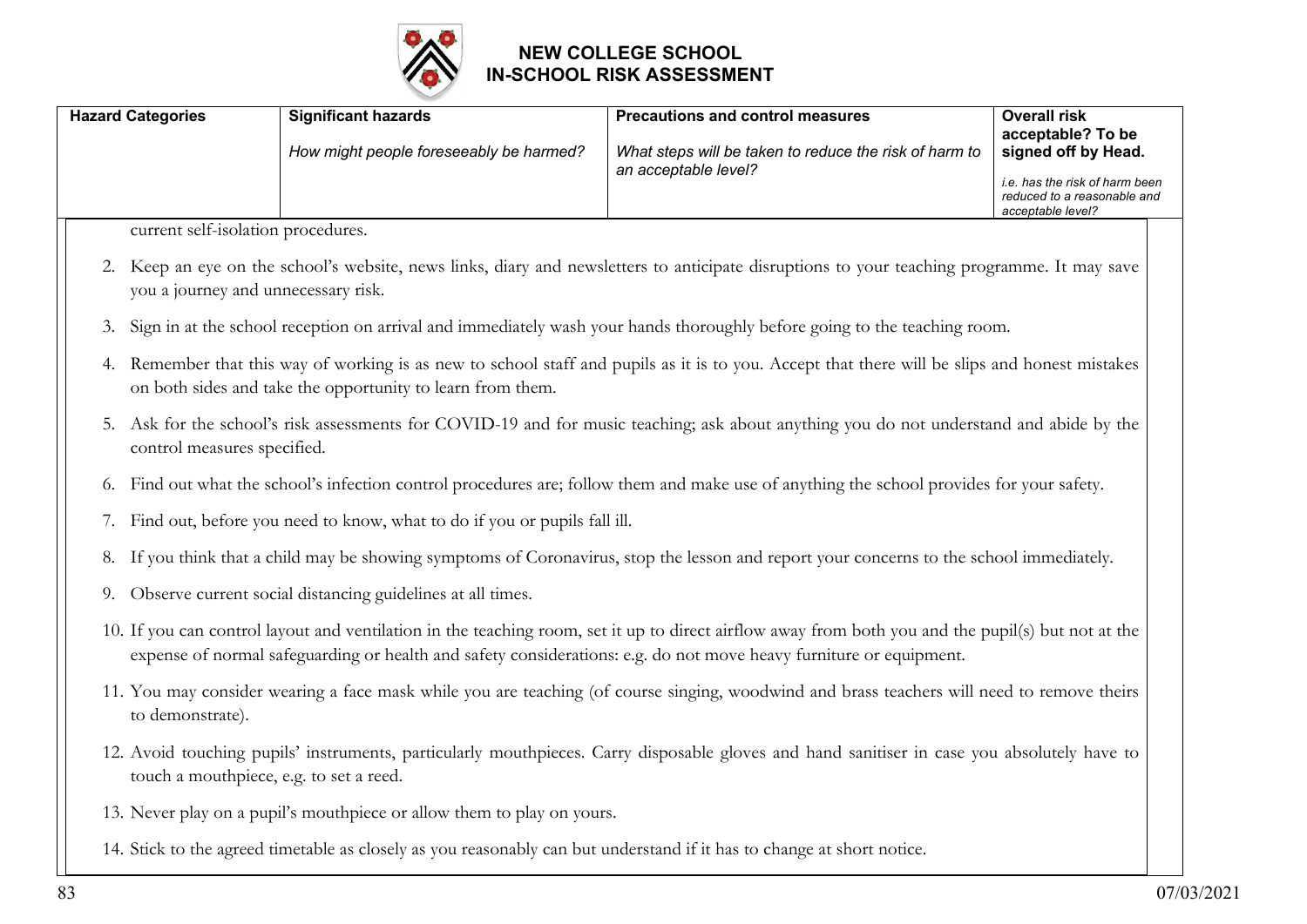

| <b>Hazard Categories</b>    | <b>Significant hazards</b>                                                                                        | <b>Precautions and control measures</b>                                                                                                                                                                                                                                                                                                                                                                                                                                                                                                                                                                                                                                                                                                                                                                                                                                                                                                              | <b>Overall risk</b>                                                                |
|-----------------------------|-------------------------------------------------------------------------------------------------------------------|------------------------------------------------------------------------------------------------------------------------------------------------------------------------------------------------------------------------------------------------------------------------------------------------------------------------------------------------------------------------------------------------------------------------------------------------------------------------------------------------------------------------------------------------------------------------------------------------------------------------------------------------------------------------------------------------------------------------------------------------------------------------------------------------------------------------------------------------------------------------------------------------------------------------------------------------------|------------------------------------------------------------------------------------|
|                             | How might people foreseeably be harmed?                                                                           | What steps will be taken to reduce the risk of harm to                                                                                                                                                                                                                                                                                                                                                                                                                                                                                                                                                                                                                                                                                                                                                                                                                                                                                               | acceptable? To be<br>signed off by Head.                                           |
|                             |                                                                                                                   | an acceptable level?                                                                                                                                                                                                                                                                                                                                                                                                                                                                                                                                                                                                                                                                                                                                                                                                                                                                                                                                 | i.e. has the risk of harm been<br>reduced to a reasonable and<br>acceptable level? |
|                             | 15. Wash your hands thoroughly before leaving the school, preferably as the last thing you do before signing out. |                                                                                                                                                                                                                                                                                                                                                                                                                                                                                                                                                                                                                                                                                                                                                                                                                                                                                                                                                      |                                                                                    |
|                             |                                                                                                                   |                                                                                                                                                                                                                                                                                                                                                                                                                                                                                                                                                                                                                                                                                                                                                                                                                                                                                                                                                      |                                                                                    |
|                             |                                                                                                                   |                                                                                                                                                                                                                                                                                                                                                                                                                                                                                                                                                                                                                                                                                                                                                                                                                                                                                                                                                      |                                                                                    |
|                             |                                                                                                                   |                                                                                                                                                                                                                                                                                                                                                                                                                                                                                                                                                                                                                                                                                                                                                                                                                                                                                                                                                      |                                                                                    |
|                             |                                                                                                                   | ADDENDUM 31 August 2020 following changes in government guidance re: face coverings and 'lockdown' tier systems                                                                                                                                                                                                                                                                                                                                                                                                                                                                                                                                                                                                                                                                                                                                                                                                                                      |                                                                                    |
|                             | distance from others and there is widespread transmission in the area."                                           | You will have seen recent press coverage regarding the government's changing guidance regarding use of face coverings in schools. The WHO advises<br>that "children aged 12 and over should wear a mask under the same conditions as adults, in particular when they cannot guarantee at least a 1-metre                                                                                                                                                                                                                                                                                                                                                                                                                                                                                                                                                                                                                                             |                                                                                    |
|                             |                                                                                                                   | While the government is not recommending face coverings are necessary, schools that contain Year 7 pupils and older have been given the discretion to<br>require face coverings for staff and secondary-age pupils in communal areas. This is especially for those areas such as narrow corridors where it is difficult<br>to maintain social distancing when staff and pupils are moving around the premises. Following discussion with the governors, at NCS we strongly advise<br>that staff and Year 7 and 8 pupils wear masks in such scenarios when at all possible. This also applies to staff and Year 7 and 8 pupils entering New<br>College buildings. It would be much appreciated if parents could ensure that the relevant pupils are provided with these face coverings (and storage bags)<br>as part of their daily uniform. (This will become a stronger requirement should we end up in a 'local intervention' or 'lockdown' area.) |                                                                                    |
| to your $son(s)$ :          |                                                                                                                   | There remain some exceptions. Please confirm in writing to office@newcollegeschool.org only if one or more of the following exceptions would apply                                                                                                                                                                                                                                                                                                                                                                                                                                                                                                                                                                                                                                                                                                                                                                                                   |                                                                                    |
| $\bullet$                   |                                                                                                                   | people who cannot put on, wear or remove a face covering because of a physical or mental illness or impairment, or disability                                                                                                                                                                                                                                                                                                                                                                                                                                                                                                                                                                                                                                                                                                                                                                                                                        |                                                                                    |
| $\bullet$                   | where putting on, wearing or removing a face covering will cause severe distress                                  |                                                                                                                                                                                                                                                                                                                                                                                                                                                                                                                                                                                                                                                                                                                                                                                                                                                                                                                                                      |                                                                                    |
| $\bullet$                   |                                                                                                                   | if you are speaking to or providing assistance to someone who relies on lip reading, clear sound or facial expressions to communicate                                                                                                                                                                                                                                                                                                                                                                                                                                                                                                                                                                                                                                                                                                                                                                                                                |                                                                                    |
| in order to take medication |                                                                                                                   |                                                                                                                                                                                                                                                                                                                                                                                                                                                                                                                                                                                                                                                                                                                                                                                                                                                                                                                                                      |                                                                                    |
|                             | $\sim$ 1 1 $\sim$ 1 $\sim$ 1                                                                                      |                                                                                                                                                                                                                                                                                                                                                                                                                                                                                                                                                                                                                                                                                                                                                                                                                                                                                                                                                      |                                                                                    |

Face coverings should only be worn in accordance with other procedures. Clear instructions are available in form rooms about how to put on, remove, store and dispense of face coverings to avoid inadvertently increasing the risks of transmission. Safe wearing of face coverings requires cleaning of hands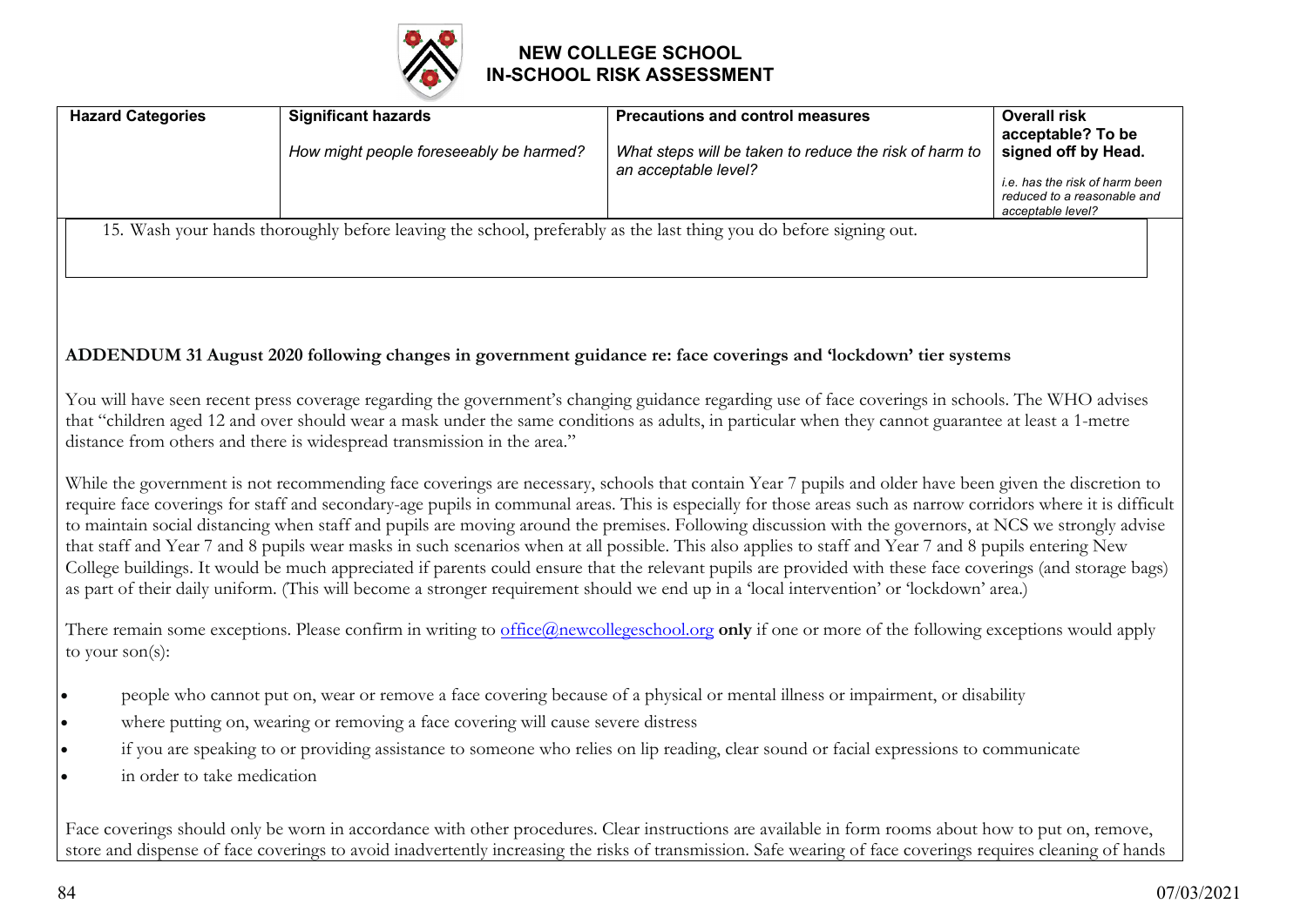

| <b>Hazard Categories</b> | <b>Significant hazards</b>              | <b>Precautions and control measures</b>                                        | <b>Overall risk</b>                                                                |
|--------------------------|-----------------------------------------|--------------------------------------------------------------------------------|------------------------------------------------------------------------------------|
|                          | How might people foreseeably be harmed? | What steps will be taken to reduce the risk of harm to<br>an acceptable level? | acceptable? To be<br>signed off by Head.                                           |
|                          |                                         |                                                                                | i.e. has the risk of harm been<br>reduced to a reasonable and<br>acceptable level? |

before and after touching – including to remove or put them on – and the safe storage of them in individual, sealable plastic bags between use. Where a face covering becomes damp, it should not be worn and should be replaced carefully. The government guidance continues to say that, because of the other mitigation systems in place in and around classrooms and the negative impact of face coverings on learning and teaching, the use of face coverings in the classroom "should be avoided".

Last Friday evening the government also released even more updated guidance about a 'tier' system for the opening, partial opening, or closing of school sites in response to changes in the Covid-19 situation and 'national government interventions'. This most recent guidance is below:

#### **Tier 1**

The default position for areas in national government intervention is that education and childcare settings will remain open. An area moving into national intervention with restrictions short of education and childcare closure is described as 'tier 1'. There are no changes to childcare, and the only difference in education settings is that where pupils in Year 7 and above are educated, face coverings should be worn by adults and pupils when moving around the premises, outside of classrooms, such as in corridors and communal areas where social distancing cannot easily be maintained.

#### **Tier 2**

Early years settings, primary schools and alternative provision (AP) providers, special schools and other specialist settings will continue to allow all children/pupils to attend on site. Secondary schools [as well as secondary year groups in middle/upper schools] move to a rota model, combining on-site provision with remote education. They continue to allow full-time attendance on site to vulnerable children and young people and the children of critical workers. All other pupils should not attend on site except for their rota time. The same guidance for face coverings applies as for tier 1

### **Tier 3**

Childcare, nurseries, primary schools, AP, special schools and other specialist settings will continue to allow all children/pupils to attend on site. Secondary schools [as well as secondary year groups in middle/upper schools], FE colleges and other educational establishments would allow full-time on-site provision only to vulnerable children, the children of critical workers and selected year groups (to be identified by Department for Education). Other pupils should not attend on site. Remote education to be provided for all other pupils. The same guidance for face coverings applies as for tiers 1 and 2.

#### **Tier 4**

All nurseries, childminders, mainstream schools, colleges and other educational establishments allow full-time attendance on site only to our priority groups: vulnerable children and the children of critical workers. All other pupils should not attend on site. AP, special schools and other specialist settings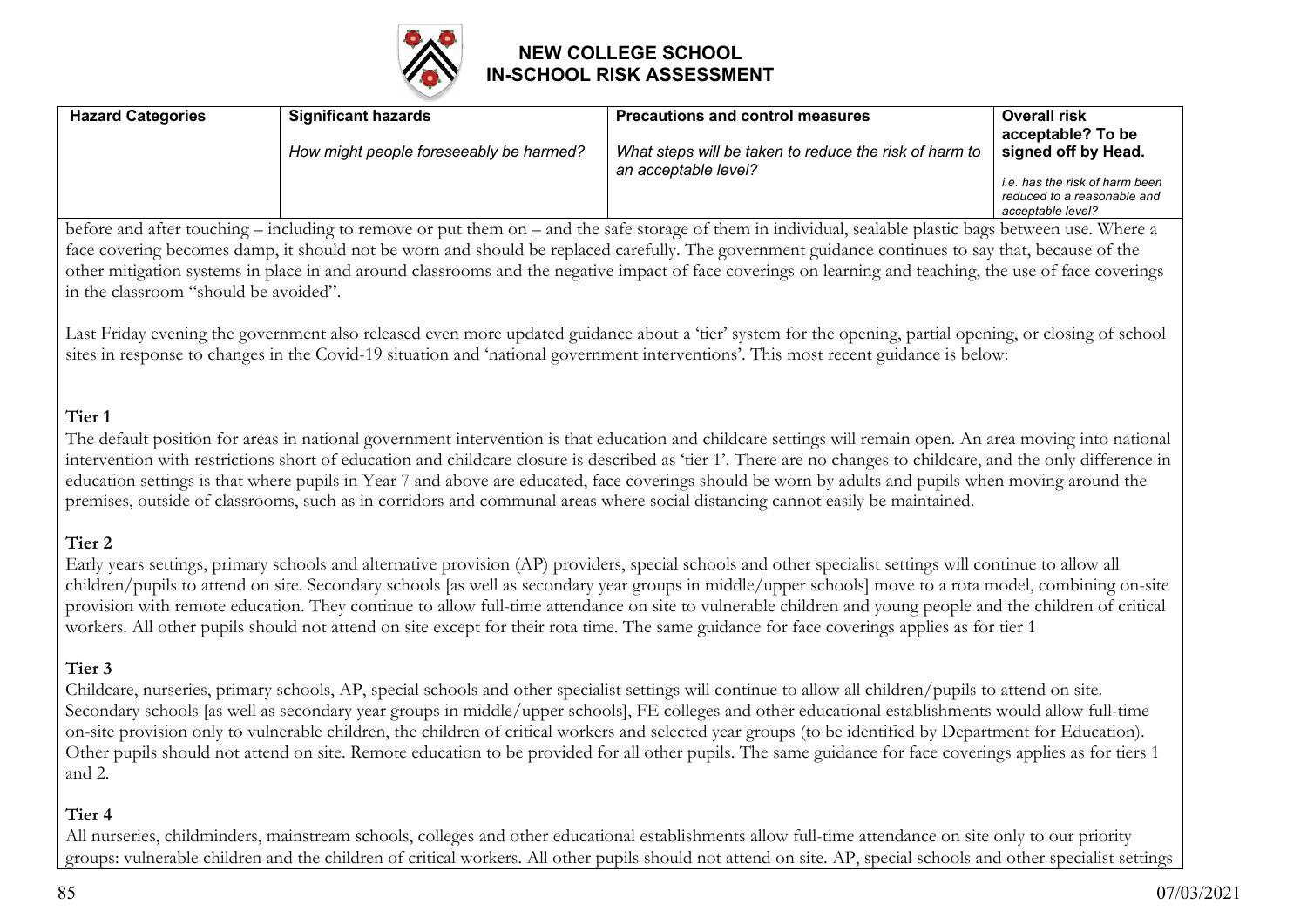

| <b>Hazard Categories</b>                                                                  | <b>Significant hazards</b>                                                                                                   | <b>Precautions and control measures</b>                                                                                                                           | <b>Overall risk</b><br>acceptable? To be                                           |
|-------------------------------------------------------------------------------------------|------------------------------------------------------------------------------------------------------------------------------|-------------------------------------------------------------------------------------------------------------------------------------------------------------------|------------------------------------------------------------------------------------|
|                                                                                           | How might people foreseeably be harmed?                                                                                      | What steps will be taken to reduce the risk of harm to                                                                                                            | signed off by Head.                                                                |
|                                                                                           |                                                                                                                              | an acceptable level?                                                                                                                                              | i.e. has the risk of harm been<br>reduced to a reasonable and<br>acceptable level? |
|                                                                                           |                                                                                                                              | will allow for full-time on-site attendance of all pupils. Remote education to be provided for all other pupils. The same guidance for face coverings             |                                                                                    |
| applies as for tiers 1, 2 and 3.                                                          |                                                                                                                              |                                                                                                                                                                   |                                                                                    |
|                                                                                           |                                                                                                                              |                                                                                                                                                                   |                                                                                    |
|                                                                                           |                                                                                                                              |                                                                                                                                                                   |                                                                                    |
|                                                                                           |                                                                                                                              |                                                                                                                                                                   |                                                                                    |
|                                                                                           |                                                                                                                              | Chorister addendum, 8 October 2020 re: increased involvement of choristers during weekend services, Michaelmas 2020                                               |                                                                                    |
|                                                                                           |                                                                                                                              |                                                                                                                                                                   |                                                                                    |
|                                                                                           | Two year groups of choristers will sing with half of the clerks (up to 10 boys and 8 clerks) at evensong on <b>Sundays</b> : |                                                                                                                                                                   |                                                                                    |
| Week 1 (6.45) Freshers' evensong<br>Weeks $2-7$ (5.45) evensong                           |                                                                                                                              |                                                                                                                                                                   |                                                                                    |
|                                                                                           | Weeks 8 and 9, time tbd (4.00pm?) carol services                                                                             |                                                                                                                                                                   |                                                                                    |
|                                                                                           |                                                                                                                              |                                                                                                                                                                   |                                                                                    |
| The Saturday service will be:                                                             |                                                                                                                              | Two year groups of choristers will sing with half of the clerks (up to 10 boys and 8 clerks) on <b>Saturdays</b> (bringing the schedule of services to 4 weekly). |                                                                                    |
|                                                                                           | Weeks 1-2 5.45pm boys voices' evensong                                                                                       |                                                                                                                                                                   |                                                                                    |
|                                                                                           | Week 3 5.45pm SATB Requiem for All Souls                                                                                     |                                                                                                                                                                   |                                                                                    |
|                                                                                           | Weeks 4-7 5.45pm boys voices' evensong                                                                                       |                                                                                                                                                                   |                                                                                    |
|                                                                                           | Weeks 8-9 time tbd (4.00pm?) carol services                                                                                  |                                                                                                                                                                   |                                                                                    |
| As a reminder the other services will be:                                                 |                                                                                                                              |                                                                                                                                                                   |                                                                                    |
|                                                                                           | Weeks 1-8, Tuesdays 9.00pm, Compline                                                                                         |                                                                                                                                                                   |                                                                                    |
|                                                                                           | Weeks 1-8, Thursdays 6.15pm, Sung eucharist                                                                                  |                                                                                                                                                                   |                                                                                    |
|                                                                                           | For the time being it is not proposed that choristers sing at either of these services.                                      |                                                                                                                                                                   |                                                                                    |
|                                                                                           | To reduce the possibility of covid transmission we will make the following adjustments to our covid-secure procedures:       |                                                                                                                                                                   |                                                                                    |
| $\bullet$<br>vestry on Saturdays and Sundays, with additional ushers to manage the queue. |                                                                                                                              | Reserve the antechapel as vestry, rehearsal and performance space for both clerks and choristers. Entry for the congregation will be through the                  |                                                                                    |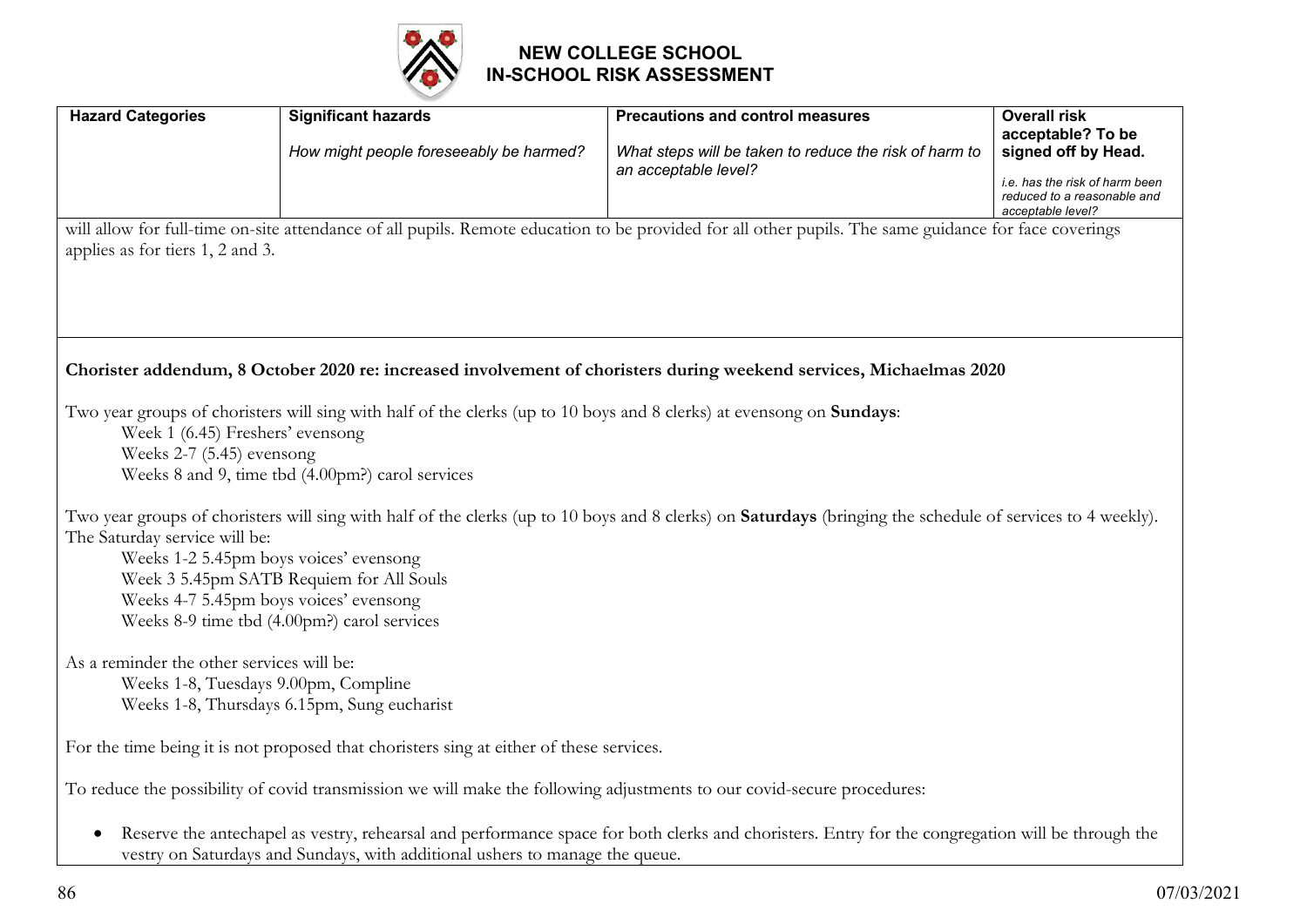

| <b>Hazard Categories</b> | <b>Significant hazards</b>              | <b>Precautions and control measures</b>                                        | <b>Overall risk</b><br>acceptable? To be                                                                  |
|--------------------------|-----------------------------------------|--------------------------------------------------------------------------------|-----------------------------------------------------------------------------------------------------------|
|                          | How might people foreseeably be harmed? | What steps will be taken to reduce the risk of harm to<br>an acceptable level? | signed off by Head.<br>i.e. has the risk of harm been<br>reduced to a reasonable and<br>acceptable level? |

- Maintain as much distance as possible between year groups of choristers, and between choristers and clerks.
- Order perspex screens to be positioned between the clerks and choristers.
- We will arrange for safe storage and laundering of chorister cassocks. No surplices will be worn.
- We have agreed that for the time being parents and families of choristers will not be allowed to attend services, in line with the college's no visitors policy.

These proposals are in addition to the existing approved proposals for the chapel, including distanced seating plans and face coverings for the congregation, and all adults to be responsible for storing and laundering their own cassocks.

*Amendments following tier 2/full lockdown in Oxford from 6 November 2020:*

- DfE guidance checked
- Governors notified of situation in school during govs' meeting on 4 November 2020
- Risk assessments for individuals updated either by MTJ or New College HR to take into account greater prevalence of Covid in area (control measures already in place)
- Face coverings should now be worn by all staff + pupils in Years 7-8 in areas inside where social distancing is not possible (e.g. in corridors between lessons)
- Otherwise, following DfE guidance, school (and chorister) life can go on as previously, following the risk mitigations above
- Activities constitute a core part of the in-house NCS curriculum and education; they also allow the school day to run to at least 5pm (or beyond), allowing parents to continue with their work until they are able to pick up their children. Many of these activities count as 'lessons' in any case

*Amendments following Oxford entering tier 4 from start of Hilary 2021:*

- Primary-age pupils returning as normal (6 January 2021). Existing risk assessment and mitigations to be in place and, where possible, enhanced (e.g. new arrangements for pupils entering buildings at end of break/lunch to prevent 'clogging' of certain corridors; staff to be even more vigilant re: social distancing and face coverings, especially in communal areas)
- Risk assessments for vulnerable staff reviewed; appropriate mitigations put in place, in collaboration with HR/occupational health in New College
- Lateral Flow Tests available for Year 7-8 pupils (Year 8 two tests w/c 4 Jan; Year 7 two tests w/c 11 Jan). To be held in sports hall, with bi-fold